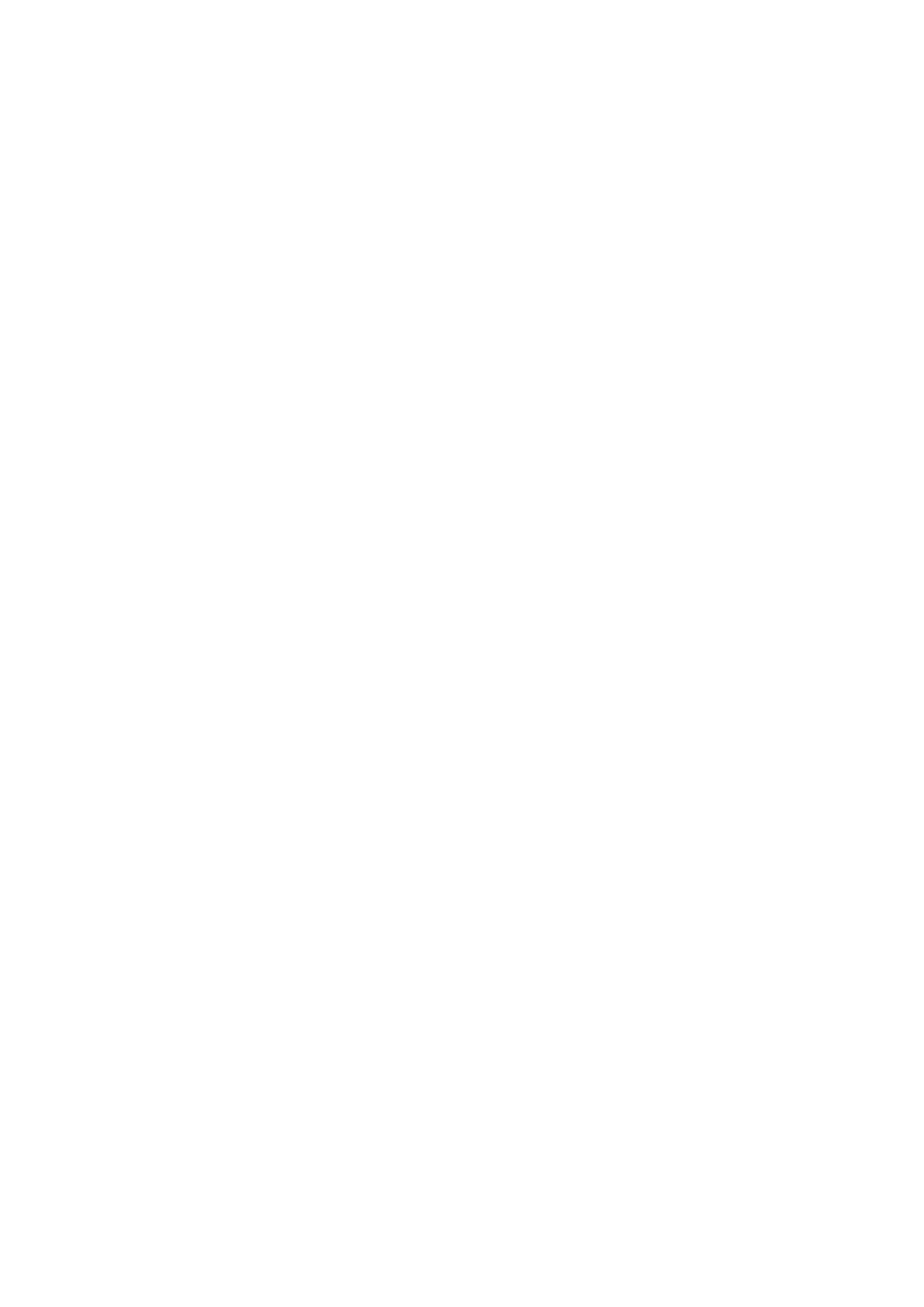

**Queensland** 

# **Trusts Act 1973**

## **Contents**

#### Page

| Part 1 | Preliminary                                                                            |                |
|--------|----------------------------------------------------------------------------------------|----------------|
| 1      |                                                                                        | $\overline{7}$ |
| 4      |                                                                                        | $\overline{7}$ |
| 5      |                                                                                        | 8              |
| 5A     | Meaning of investment etc. on the security of property                                 | 13             |
| 6      |                                                                                        | 13             |
| 7      | Exercise of powers by statutory trustee                                                | 15             |
| 7A     |                                                                                        | 15             |
| 8      | Application to court to review acts and decisions                                      | 17             |
| 9      | Effect of conversion of property under statutory power                                 | 18             |
| Part 2 | Appointment and discharge of trustees-devolution of trusts                             |                |
| 10     |                                                                                        | 18             |
| 11     | Limitation of the number of trustees $\ldots, \ldots, \ldots, \ldots, \ldots, \ldots$  | 18             |
| 12     | Power of appointing new trustees                                                       | 19             |
| 13     | Evidence as to a vacancy in a trust $\ldots \ldots \ldots \ldots \ldots \ldots \ldots$ | 23             |
| 14     | Retirement of trustee without a new appointment                                        | 23             |
| 15     | Vesting of trust property in new and continuing trustees                               | 24             |
| 16     | Devolution of trust assets and trust powers upon death                                 | 25             |
| 17     | Devolution of mortgage estates on death                                                | 27             |
| 18     | Disclaimer of trusts on renunciation of probate                                        | 27             |
| 19     |                                                                                        | 28             |
| Part 3 | <b>Investments</b>                                                                     |                |
| 20     | Application of particular provisions                                                   | 30             |
| 21     | Power of trustee to invest                                                             | 30             |
| 22     | Duties of trustee in relation to power of investment                                   | 30             |
| 23     | Law and equity preserved                                                               | 31             |
| 24     | Matters to which trustee must have regard in exercising power                          |                |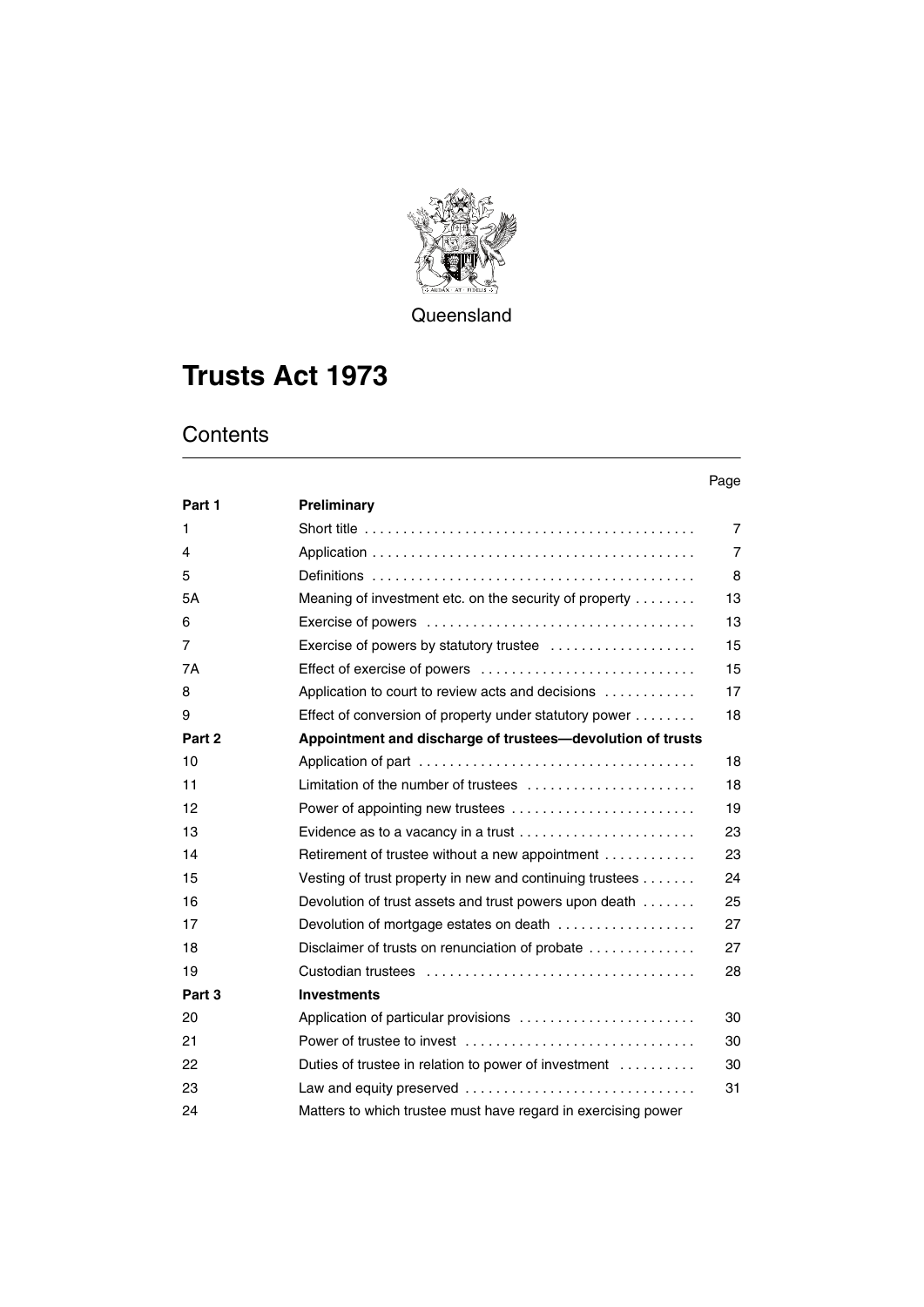|                 |                                                                                        | 31 |
|-----------------|----------------------------------------------------------------------------------------|----|
| 25              | Powers of trustee in relation to securities                                            | 33 |
| 26              | Investment in securities under RITS                                                    | 34 |
| 27              | Power of trustee as to calls on shares $\ldots, \ldots, \ldots, \ldots, \ldots$        | 34 |
| 28              | Power to purchase dwelling house as residence for beneficiary.                         | 35 |
| 29              | Power of trustee to retain investments                                                 | 36 |
| 30              | Loans and investments by trustees not breaches of trust in<br>particular circumstances | 36 |
| 30A             | Limitation of liability of trustee for loss on improper investments                    | 37 |
| 30 <sub>B</sub> | Court may take into account investment strategy etc. in action<br>for breach of trust  | 37 |
| 30 <sub>C</sub> | Power of court to set off gains and losses arising from investment                     | 38 |
| Part 4          | <b>General powers of trustees</b>                                                      |    |
| 31              |                                                                                        | 38 |
| 32              | Powers to sell, exchange, partition, postpone, lease etc.                              | 39 |
| 33              | Miscellaneous powers in respect of property                                            | 41 |
| 34              |                                                                                        | 45 |
| 35              | Power to sell subject to depreciatory conditions                                       | 46 |
| 36              | Mortgage on sale of land                                                               | 46 |
| 37              | Deferred payment on sale of property                                                   | 47 |
| 38              |                                                                                        | 48 |
| 39              |                                                                                        | 49 |
| 40              | Power to purchase equity of redemption in lieu of foreclosure                          | 50 |
| 41              | Release of equity of redemption in discharge of mortgage debt.                         | 50 |
| 42              | Application of income by trustee-mortgagee in possession                               | 51 |
| 43              |                                                                                        | 52 |
| 44              | Power to compound liabilities                                                          | 53 |
| 45              | Power to raise money by sale or mortgage                                               | 53 |
| 46              | Protection to purchasers and mortgagees dealing with trustees.                         | 54 |
| 47              |                                                                                        | 54 |
| 48              | Application of insurance money                                                         | 55 |
| 49              | Deposit of documents for safe custody                                                  | 56 |
| 50              |                                                                                        | 56 |
| 51              |                                                                                        | 57 |
| 52              |                                                                                        | 58 |
| 53              | Power to concur with others                                                            | 58 |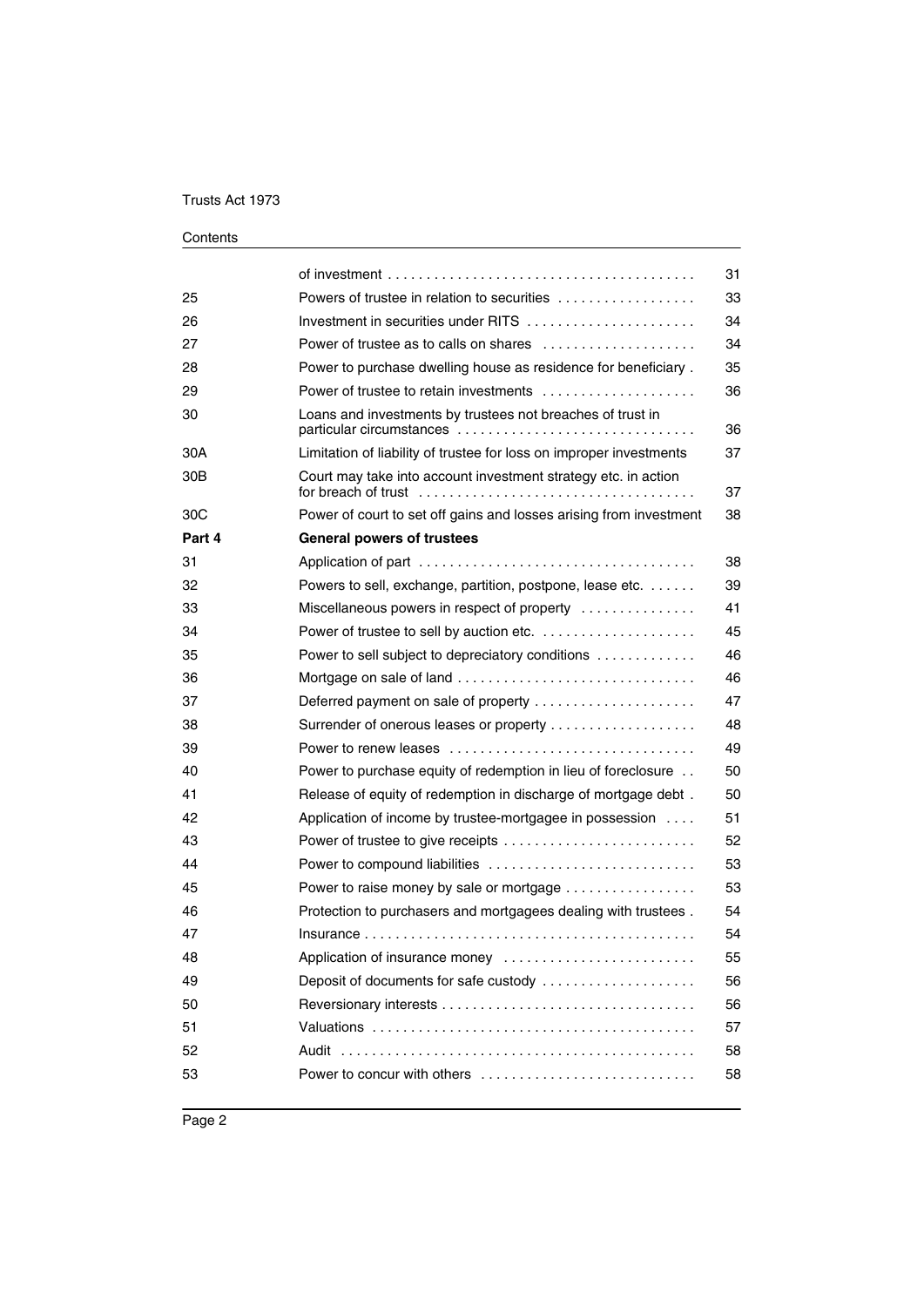| 54                |                                                                                                                | 58 |
|-------------------|----------------------------------------------------------------------------------------------------------------|----|
| 55                |                                                                                                                | 60 |
| 56                |                                                                                                                | 62 |
| 57                | Power to carry on business                                                                                     | 63 |
| 58                | Power to convert business into a company                                                                       | 65 |
| 59                | Trustee may sue himself or herself in a different capacity                                                     | 65 |
| Part 5            | Maintenance, advancement and protective trusts                                                                 |    |
| 60                |                                                                                                                | 66 |
| 61                | Power to apply income for maintenance etc. and to accumulate                                                   | 66 |
| 62                | Power to apply capital for advancement etc.                                                                    | 68 |
| 63                | Conditional advances for maintenance etc. $\ldots$ , $\ldots$ , $\ldots$ , $\ldots$                            | 69 |
| 64                |                                                                                                                | 70 |
| Part 6            | Indemnities and protection of trustees etc.                                                                    |    |
| 65                |                                                                                                                | 71 |
| 66                | Protection against liability in respect of rents and covenants                                                 | 71 |
| 67                | Protection of trustees by means of advertisements                                                              | 73 |
| 68                | Barring of claims $\ldots \ldots \ldots \ldots \ldots \ldots \ldots \ldots \ldots \ldots \ldots$               | 74 |
| 69                | Protection in regard to notice when a person is trustee etc. of                                                | 76 |
| 70                | Exoneration of trustees in respect of certain powers of attorney                                               | 76 |
| 71                |                                                                                                                | 77 |
| 72                | Reimbursement of trustee out of trust property                                                                 | 77 |
| 73                | Delivery of chattels to life tenant                                                                            | 77 |
| 74                |                                                                                                                | 77 |
| 75                | Personal representatives relieved from personal liability in<br>respect of calls made after transfer of shares | 78 |
| 76                | Power of court to relieve trustee from personal liability                                                      | 78 |
| 77                | Power of court to make beneficiary indemnify for breach of trust                                               | 78 |
| 78                | Abolition of rule in Allhusen v Whittell                                                                       | 79 |
| Part 7            | Further powers of the court                                                                                    |    |
| <b>Division 1</b> | <b>Application of part</b>                                                                                     |    |
| 79                |                                                                                                                | 80 |
| <b>Division 2</b> | <b>Appointment of new trustees</b>                                                                             |    |
| 80                |                                                                                                                | 80 |
| 81                |                                                                                                                | 81 |
| <b>Division 3</b> | <b>Vesting orders</b>                                                                                          |    |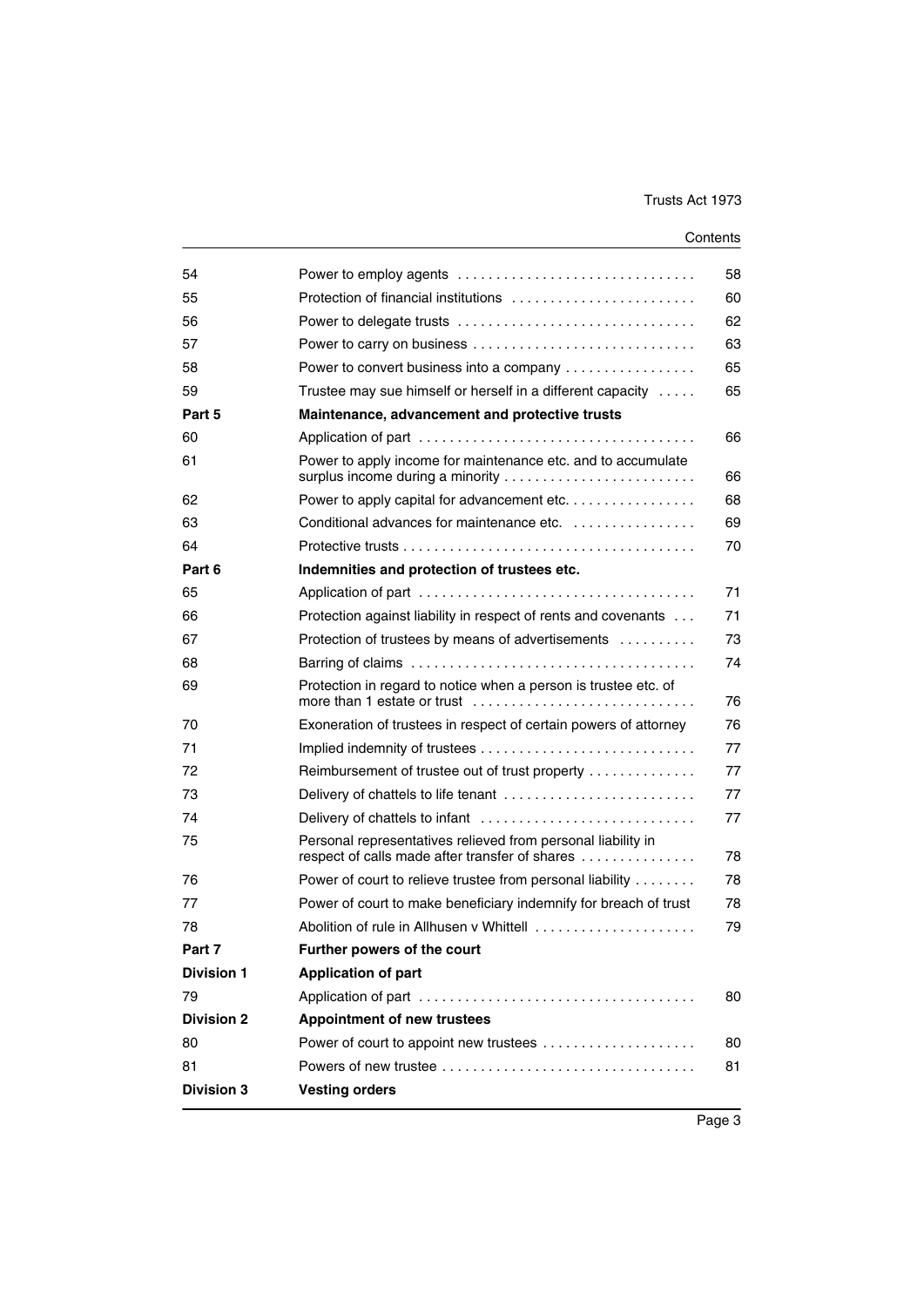| 82                | Vesting orders $\dots\dots\dots\dots\dots\dots\dots\dots\dots\dots\dots\dots\dots\dots\dots\dots$                                                                 | 81  |
|-------------------|-------------------------------------------------------------------------------------------------------------------------------------------------------------------|-----|
| 83                |                                                                                                                                                                   | 83  |
| 84                | Orders as to contingent rights of unborn persons                                                                                                                  | 83  |
| 85                | Vesting order in place of conveyance by mortgagee under disability                                                                                                | 84  |
| 86                | Contracts by guardians on behalf of infants                                                                                                                       | 84  |
| 87                | Vesting orders etc. in relation to infant's beneficial interests                                                                                                  | 84  |
| 88                | Vesting order consequential on order for sale or mortgage of land                                                                                                 | 85  |
| 89                | Vesting order consequential on judgment for specific performance                                                                                                  | 85  |
| 90                |                                                                                                                                                                   | 86  |
| 91                | Directions etc. as to transferring stock etc.                                                                                                                     | 87  |
| 92                | Power to appoint persons to convey                                                                                                                                | 87  |
| 93                | Vesting orders of charity property                                                                                                                                | 87  |
| <b>Division 4</b> | Jurisdiction to make other orders                                                                                                                                 |     |
| 94                |                                                                                                                                                                   | 88  |
| 95                | Power of court to authorise variations of trust                                                                                                                   | 88  |
| 96                | Right of trustee to apply to court for directions                                                                                                                 | 90  |
| 97                | Protection of trustees while acting under direction of court                                                                                                      | 90  |
| 98                |                                                                                                                                                                   | 91  |
| 99                | Power of court to make orders in absence of parties                                                                                                               | 91  |
| 100               | Power of court to charge costs on trust estate                                                                                                                    | 92  |
| 101               |                                                                                                                                                                   | 92  |
| 102               | Payment into court by trustee                                                                                                                                     | 93  |
| Part 8            | <b>Charities</b>                                                                                                                                                  |     |
| 103               |                                                                                                                                                                   | 94  |
| 104               | Inclusion of non-charitable purpose not to invalidate trust                                                                                                       | 94  |
| 105               | Occasions for applying property cy pres                                                                                                                           | 95  |
| 106               | Proceedings in case of charitable trust                                                                                                                           | 96  |
| Part 9            | Gifts by particular trusts for philanthropic purposes                                                                                                             |     |
| 107               |                                                                                                                                                                   | 97  |
| 108               | Prescribed trust-trust instrument containing express power to                                                                                                     | 98  |
| 109               | Prescribed trust-trust instrument not containing express power<br>to give to eligible recipients $\ldots \ldots \ldots \ldots \ldots \ldots \ldots \ldots \ldots$ | 98  |
| 110               |                                                                                                                                                                   | 99  |
| Part 10           | <b>Miscellaneous</b>                                                                                                                                              |     |
| 111               |                                                                                                                                                                   | 100 |
|                   |                                                                                                                                                                   |     |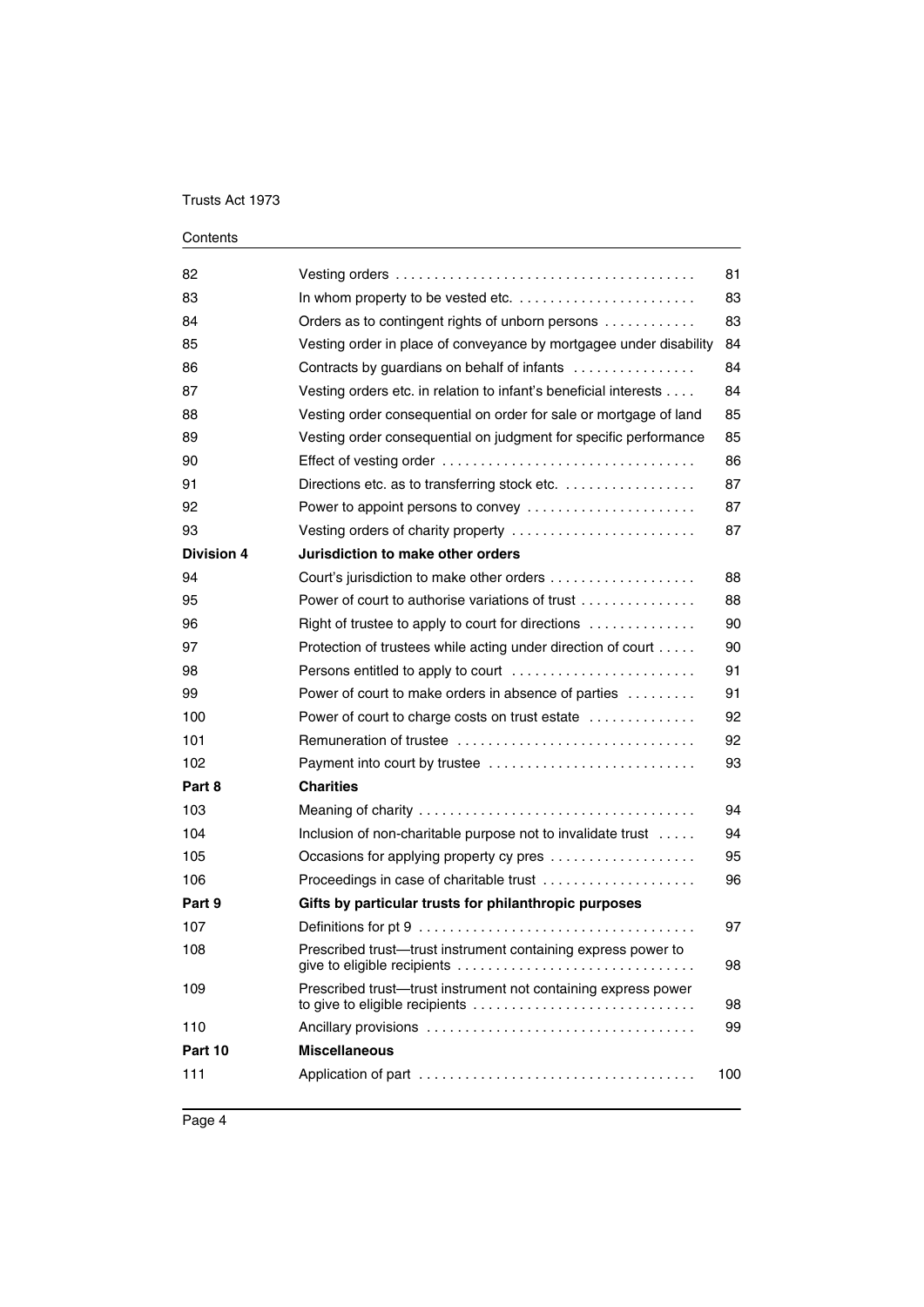| 112     |                                                                                                               | 100 |  |
|---------|---------------------------------------------------------------------------------------------------------------|-----|--|
| 113     | Remedies for wrongful distribution of trust property                                                          | 101 |  |
| 114     | Fees and commission deemed a testamentary expense $\dots$                                                     | 101 |  |
| 115     | Costs of inquiring regarding beneficiaries                                                                    | 101 |  |
| 116     | Local governments may be trustee for certain purposes $\dots$                                                 | 102 |  |
| 117     | Requirement upon certain transfers to local government                                                        | 102 |  |
| 118     |                                                                                                               | 103 |  |
| Part 11 | <b>Transitional provision for Trusts (Investments) Amendment Act</b><br>1999                                  |     |  |
| 119     | Transitional provision for Trusts (Investments) Amendment Act 1999<br>103                                     |     |  |
| Part 12 | <b>Transitional provisions for Criminal Proceeds Confiscation and</b><br><b>Other Acts Amendment Act 2009</b> |     |  |
| 120     |                                                                                                               | 104 |  |
| 121     |                                                                                                               | 104 |  |
| 122     |                                                                                                               | 104 |  |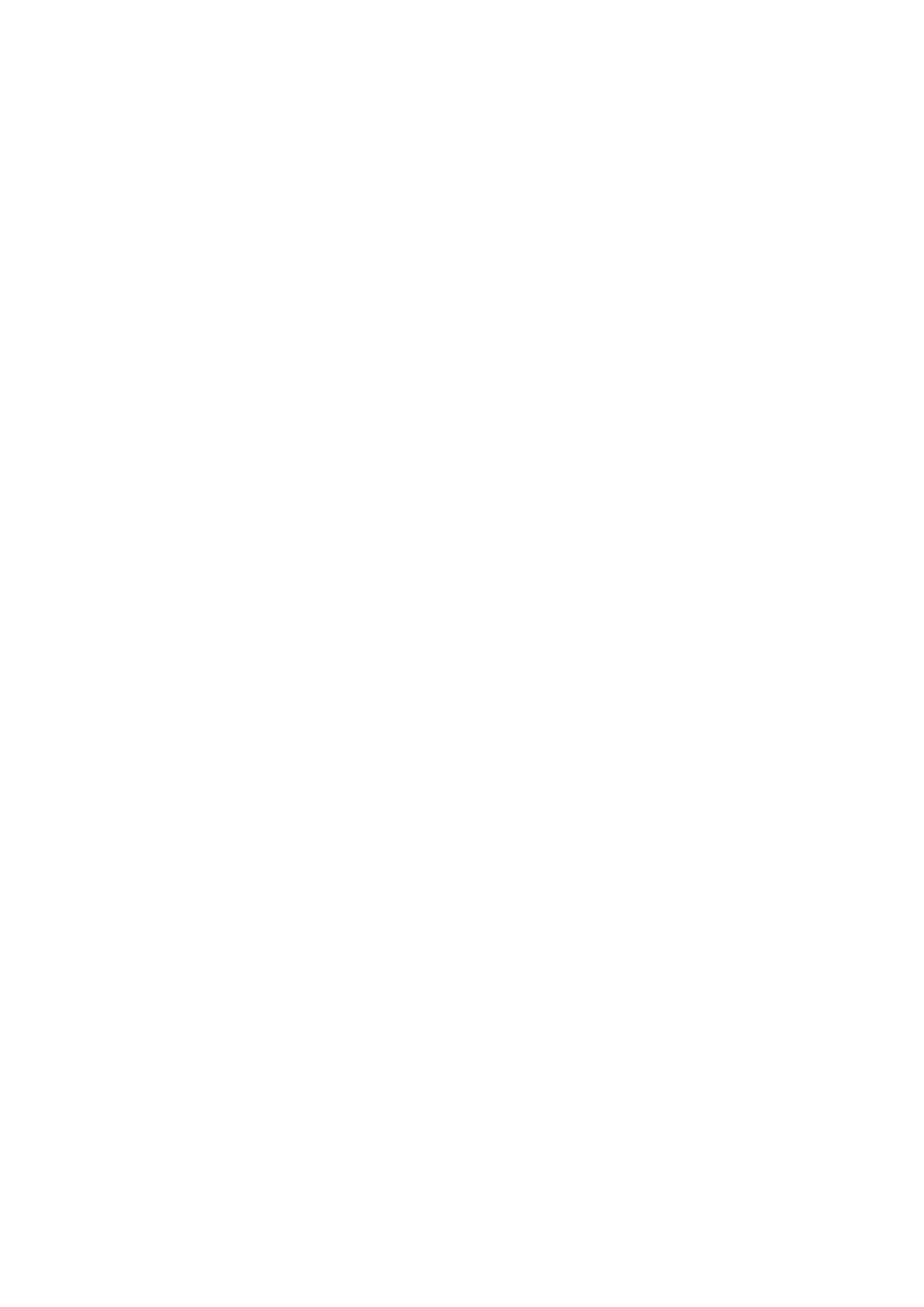## **Trusts Act 1973**

**An Act to consolidate and amend the law relating to trusts, trustees, settled land and charities**

# <span id="page-8-0"></span>**Part 1** Preliminary

#### <span id="page-8-2"></span>**1 Short title**

<span id="page-8-3"></span><span id="page-8-1"></span>This Act may be cited as the *Trusts Act 1973*.

#### <span id="page-8-4"></span>**4 Application**

- <span id="page-8-5"></span>(1) Except where otherwise provided, this Act applies to every trust, as defined in section 5, whether constituted or created before or after the commencement of this Act.
- (2) Nothing in this Act shall preclude a settlor from conferring on a trustee or other person exercising the powers of a trustee under this Act any powers additional to or larger than those conferred by this Act.
- (3) Any additional or larger powers so conferred shall, as far as may be, notwithstanding anything in this Act, and unless a contrary intention is expressed in the instrument (if any) creating the trust, operate and be exercisable in the like manner and with all the like incidents effects and consequences as if conferred by this Act.
- (4) The powers conferred by or under this Act on a trustee are in addition to the powers given by any other Act and by the instrument (if any) creating the trust; but the powers conferred on the trustee by this Act, unless otherwise provided, apply if and so far only as a contrary intention is not expressed in the instrument (if any) creating the trust, and have effect subject to the terms of that instrument.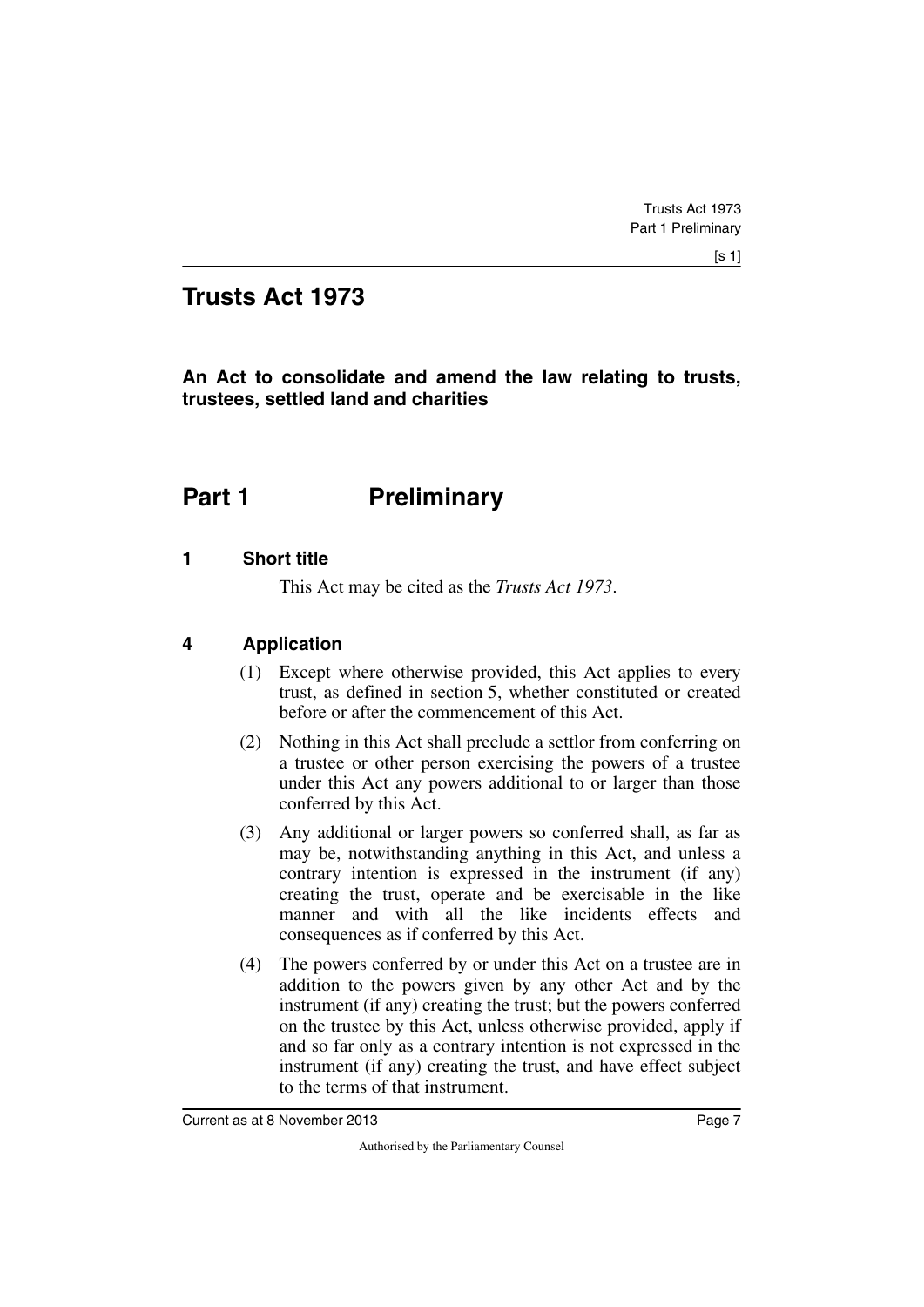[s 5]

- (5) Except where otherwise provided by this Act, this Act does not affect the legality or validity of anything done before the commencement of this Act.
- (6) This Act binds the Crown not only in right of the State but also, so far as the legislative power of Parliament permits, the Crown in all its other capacities.

## <span id="page-9-0"></span>**5 Definitions**

<span id="page-9-1"></span> $(1)$  In this Act—

*apart from this Act*, when used in relation to land of which there is no trustee, does not include the public trustee, or a trustee appointed pursuant to section 12 or 80, or in whom the trust property is vested pursuant to section 16 or 90.

*approved form* see section 118.

*authorised investments* means investments of trust funds that are—

- (a) authorised by the instrument creating the trust; or
- (b) made by the trustee exercising a power of investment under part 3 or under an order under section 94; or
- (c) authorised by another Act or the general law.

*bankrupt* includes insolvent.

*benefit*, in relation to any person, includes insurance on the life of that person.

*commencement of this Act* means the time when this Act (other than sections 94, 95, 98 and 99) came or comes into operation.

*contingent right*, in relation to land, includes a contingent or executory interest and a possibility coupled with an interest, whether the object of the gift or limitation of the interest or possibility is or is not ascertained; and also a right of entry, whether immediate or future, and whether vested or contingent.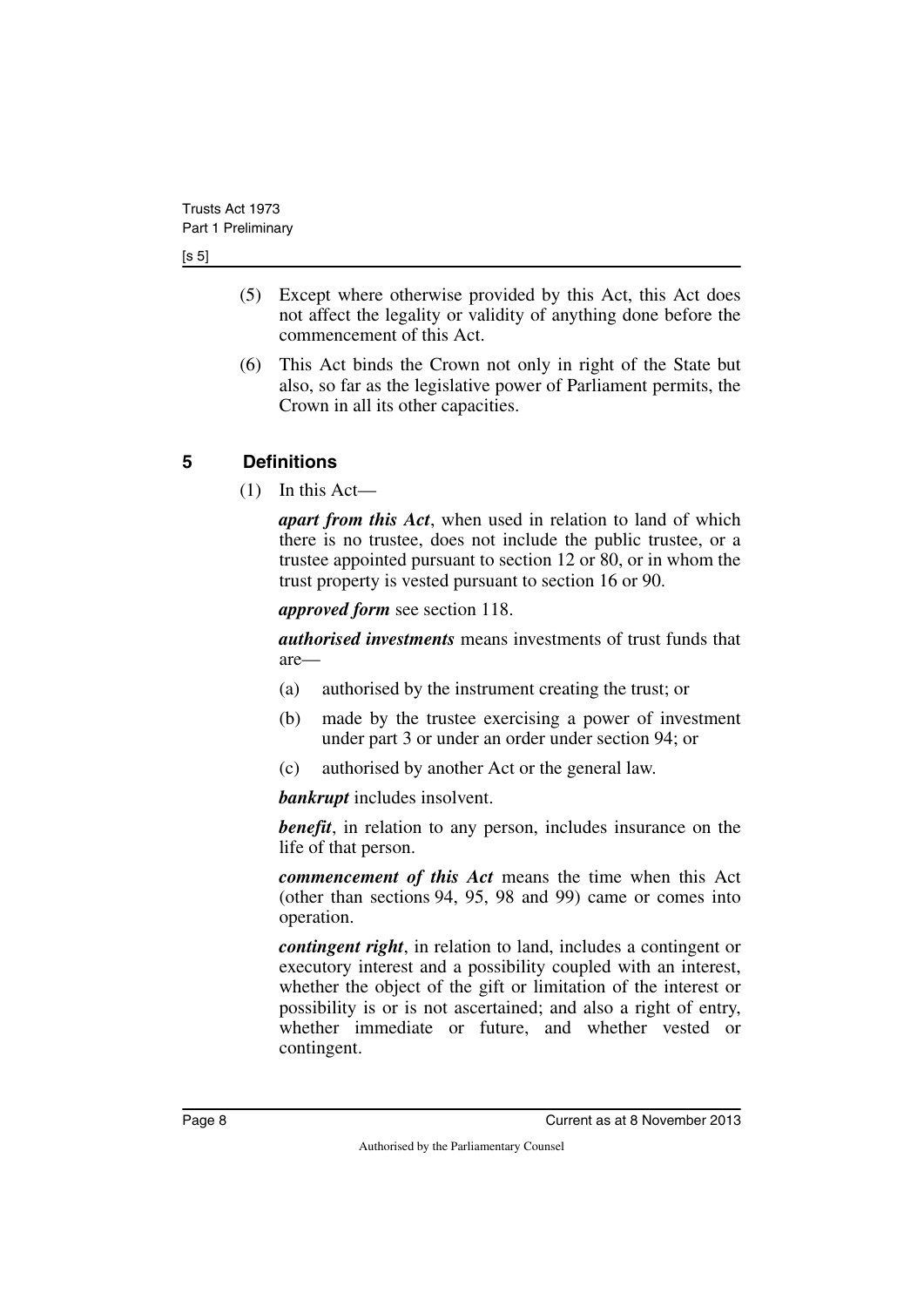*conveyance*, as applied to any person, includes the execution or doing by that person of every necessary or suitable assurance, act, and thing for conveying, transferring, assigning, appointing, surrendering or otherwise disposing of property.

*court* means the Supreme Court or a judge thereof.

*execute* includes the doing of all acts and things necessary for a conveyance, and with reference to an instrument not under seal means sign.

*instrument creating the trust* includes any deed, will, agreement for a settlement, Act of Parliament, or other instrument, or any number of instruments, whether made or passed before or after, or partly before and partly after, the commencement of this Act.

*land* includes—

- (a) land of any tenure, and any estate or interest, whether vested or contingent, in land; and
- (b) mines and minerals, whether or not severed from the surface; and
- (c) buildings or parts of buildings, whether the division is horizontal, vertical or made in any other way; and
- (d) a unit comprised in a building units plan registered in the manner provided by or under the *Building Units and Group Titles Act 1980*; and
- (e) any other corporeal hereditaments; and
- (f) rent and any incorporeal hereditament; and
- (g) an easement, right, privilege, share, interest or benefit in, over or derived from land;

and, in this definition, *mines and minerals* includes any strata or seams or minerals or substances in or under any land, and powers of working or getting them and *hereditament* means real property which under an intestacy might at common law devolve on an heir.

*lease* includes a bailment.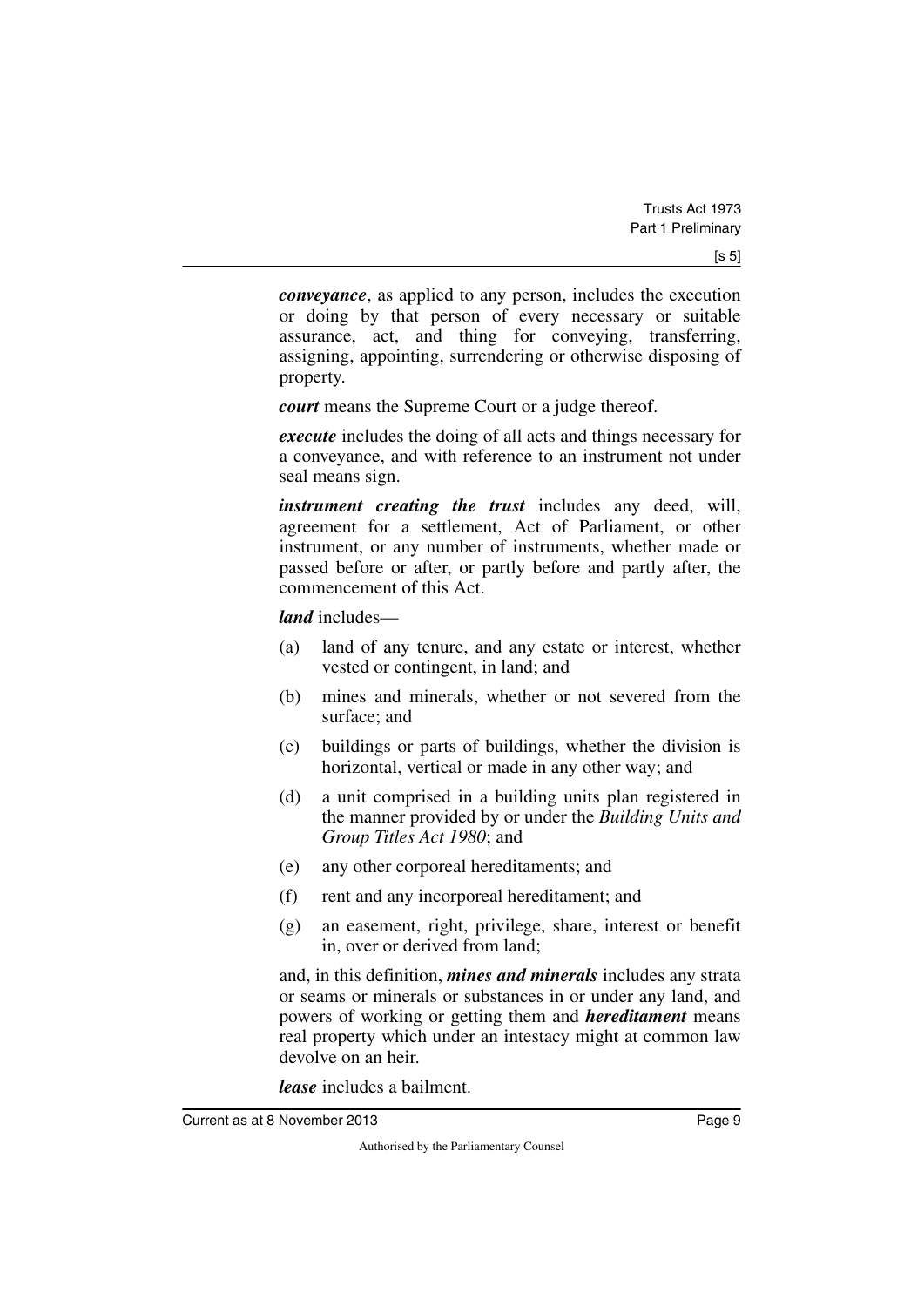#### [s 5]

*mortgagee* includes every person having an estate or interest regarded at law or in equity as merely a security for money and every person deriving title to the mortgage under the original mortgagee; and *mortgage* has a corresponding meaning.

*payment*, in relation to stocks and securities, includes the deposit or transfer of them.

*person* includes a trustee corporation, a corporation sole and a corporation aggregate.

*personal representative* means the executor, original or by representation, or the administrator for the time being of the estate of a deceased person.

*person not under a disability*, and any like expression, means a person of full age and full mental capacity.

*possession* includes receipt of income or the right to receive the income (if any); and *possessed* applies to receipt of income of and to any vested estate less than a life interest, at law or in equity, in possession or in expectancy in any land.

*public accountant* means—

- (a) a person registered, or taken to be registered, as an auditor under the Corporations Act; or
- (b) a member of the Australian Society of Certified Practising Accountants or the Institute of Chartered Accountants in Australia; or
- (c) a person who holds a public practising certificate issued by the Institute of Public Accountants and has completed a tertiary course of study in accounting with an auditing component from a university or institute prescribed under the Corporations Act, section 1280(2A); or
- (d) a person approved by the chief executive who has completed a tertiary course of study in accounting with an auditing component from a university or institute prescribed under the Corporations Act, section 1280(2A).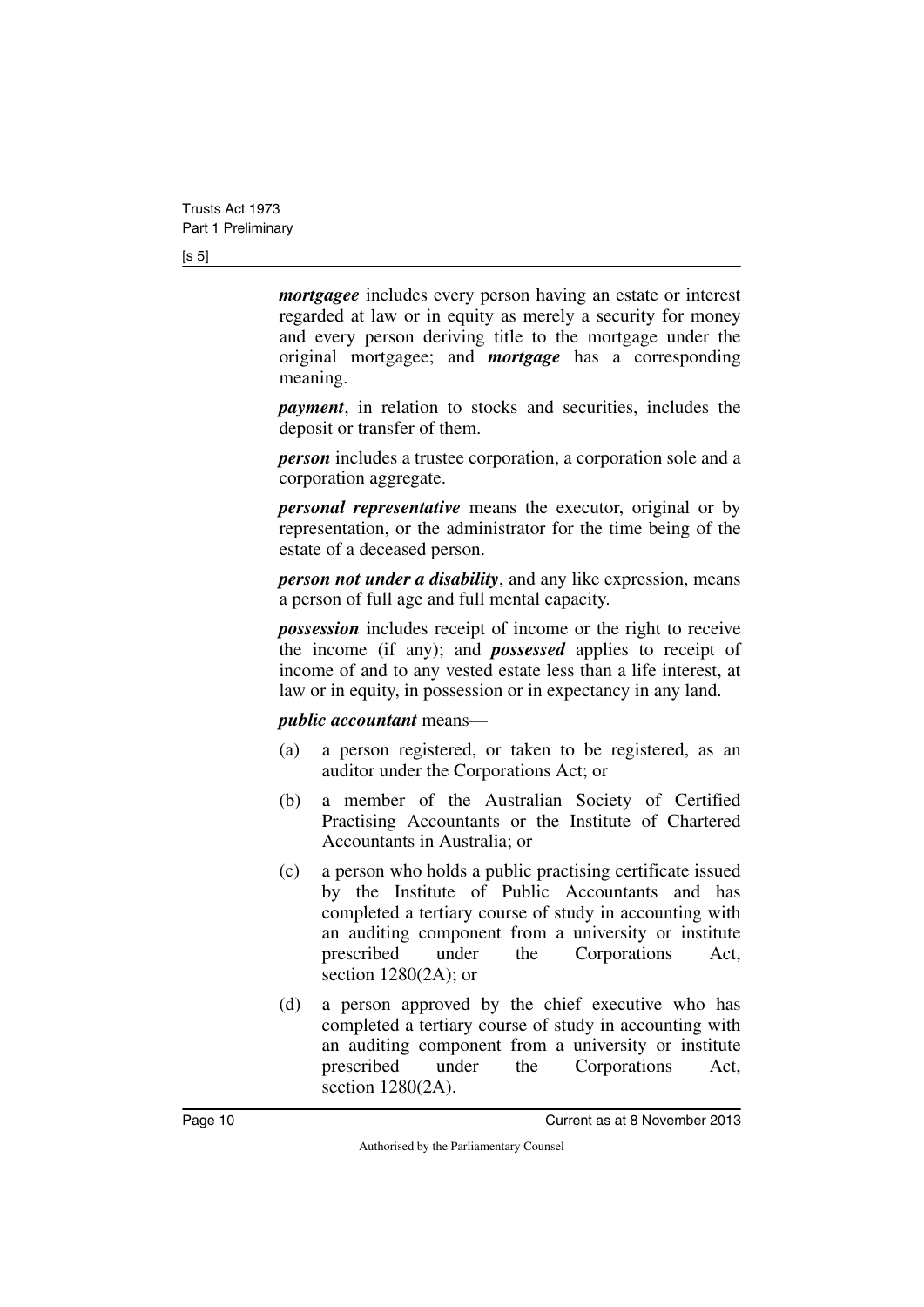*public trustee* means the public trustee constituted by the *Public Trustee Act 1978*.

*registered valuer* means a valuer registered under the *Valuers Registration Act 1992*.

*registrar* means the registrar of titles.

*rent* includes a rent service or a rent charge, or other rent, toll, duty, royalty or annual or periodic payment in money or money's worth reserved or issuing out of or charged upon land, but does not include mortgage interest.

*repealed Acts* means the Acts that pursuant to the *Trustees and Executors Acts Amendment Act 1964* might have been cited as the *Trustees and Executors Acts 1897 to 1964*.

*sale* includes an exchange.

*securities* includes debentures, stock and shares; and *securities payable to bearer* includes securities transferable by delivery or by delivery and endorsement.

*statutory trustee* means a person—

- (a) who, in respect of land referred to in section 6 may exercise the powers by this Act conferred or capable of being conferred on a trustee; but
- (b) who, apart from this Act, is not a trustee of such land.

*stock* includes shares, and, so far as relates to vesting orders made by the court under this Act, includes any fund, annuity or security transferable in books kept by any corporation or society, or by instrument of transfer, either alone or accompanied by other formalities, and any share or interest therein.

*transfer*, in relation to stock or securities, includes the performance and execution of every deed, power of attorney, act, and thing on the part of the transferor to effect and complete the title in the transferee.

*trust* does not include the duties incidental to an estate conveyed by way of mortgage, but with that exception *trust* extends to implied, resulting, bare and constructive trusts, and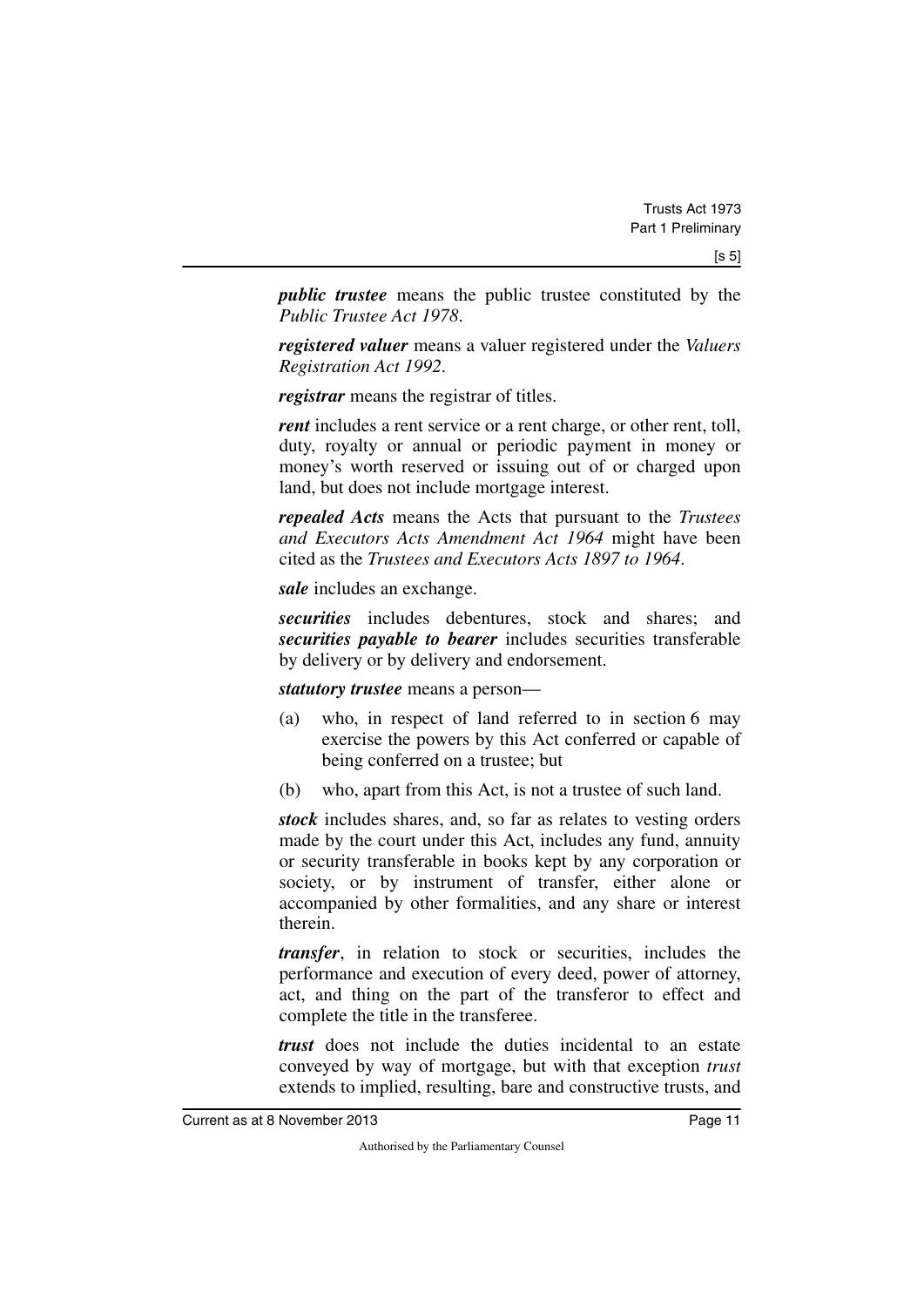#### [s 5]

to cases where the trustee has a beneficial interest in the trust property, and to the duties incidental to the office of a personal representative.

*trustee* includes—

- (a) a trustee corporation; and
- (b) any other corporation in which property subject to a trust is vested; and
- (c) any person who immediately before the commencement of this Act was a trustee of the settlement or in any way a trustee under the *Settled Land Act 1886* and who, if that Act had not been repealed, would be such a trustee; and
- (d) a personal representative; and
- (e) a statutory trustee within the meaning of this Act.

*trustee corporation* means the public trustee or a trustee company under the *Trustee Companies Act 1968*.

#### *trust property* includes—

- (a) property settled on any trust, whether express, implied, resulting, bare, or constructive; and
- (b) property subject to a trust or direction for sale, however arising; and
- (c) land which is lawfully vested in any person for an estate for the person's own or any other life, or for a term of years determinable on life not being a mere lease at rent, or for any greater estate not being a fee simple absolute; and
- (d) land in respect of which any person has, by virtue of any will, a personal licence to reside for the person's own life, or for the life of any other person or persons, or for any lesser period.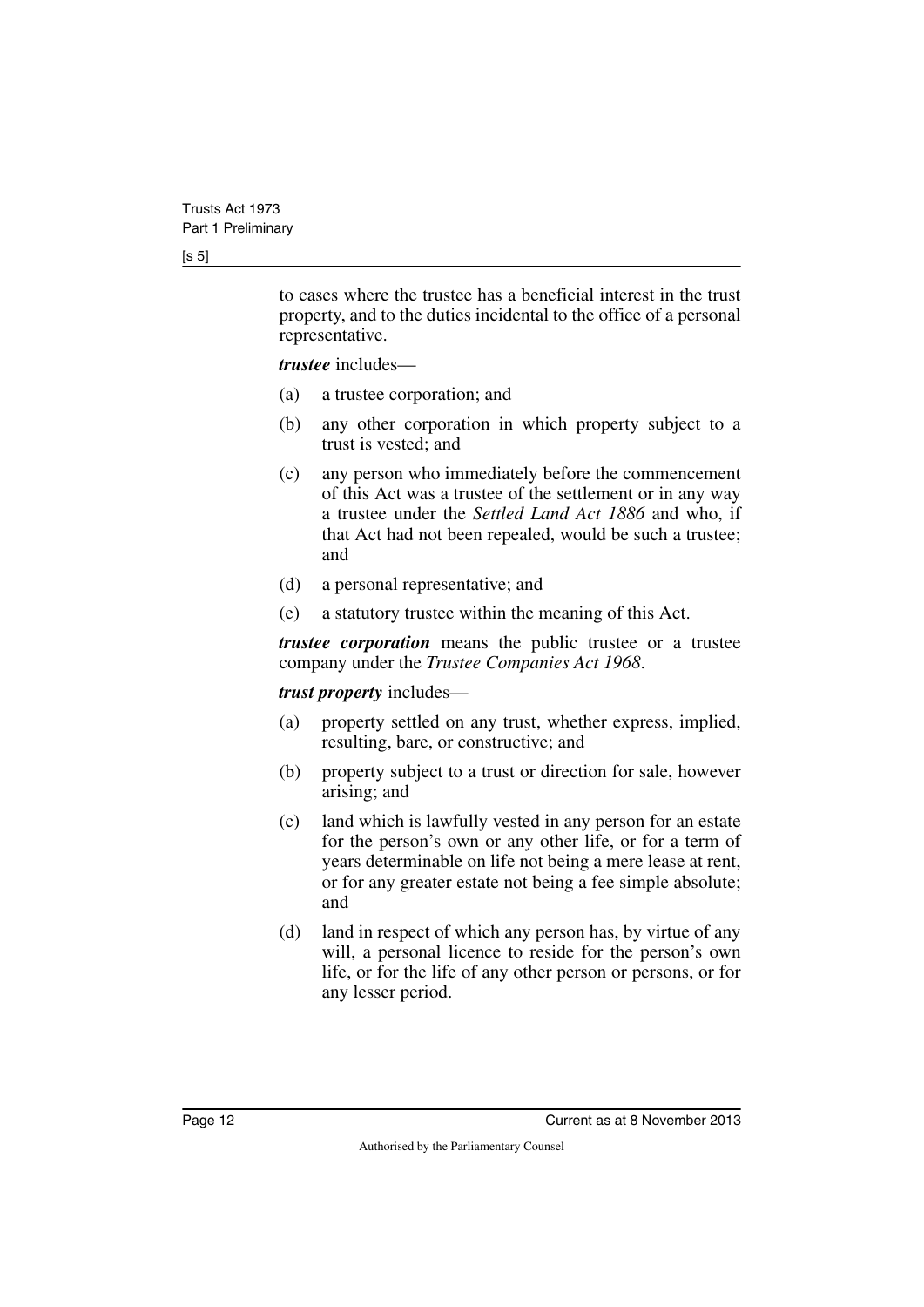#### <span id="page-14-0"></span>**5A Meaning of investment etc. on the security of property**

<span id="page-14-1"></span>Any reference to the investment, loan or advance of trust money by a trustee on the security of property shall be construed to include a reference to such investment, loan or advance on the transfer of an existing security as well as on a new security.

#### <span id="page-14-2"></span>**6 Exercise of powers**

- <span id="page-14-3"></span>(1) Subject to section 31(3), the powers by this Act conferred on a trustee may be exercised by, and the powers by this Act capable of being conferred by the court on a trustee may be conferred upon and, where conferred, may be exercised by, the following persons—
	- (a) in respect of land which immediately before the commencement of this Act was settled land within the meaning of the *Settled Land Act 1886* (*the repealed Act*)—by the person being of full age and not a mentally ill person who was, or, if more than 1 by the persons being of full age and not mentally ill persons—
		- (i) who were, in respect of that land, the tenant for life within the meaning of the repealed Act, or who had the powers of the tenant for life under the repealed Act; and
		- (ii) who if that Act had not been repealed would be the tenant for life or have those powers;

whether or not such powers were or any of such powers was exercisable only with the consent, approval or sanction of some other person or persons or of the court; but where, under the repealed Act, a power was exercisable by any person or persons only upon the written request of the tenant for life, then such person or persons shall have, and shall and may exercise, the powers conferred by this section upon the written request of the person who was tenant for life and who if that Act had not been repealed would be the tenant for life, but not otherwise;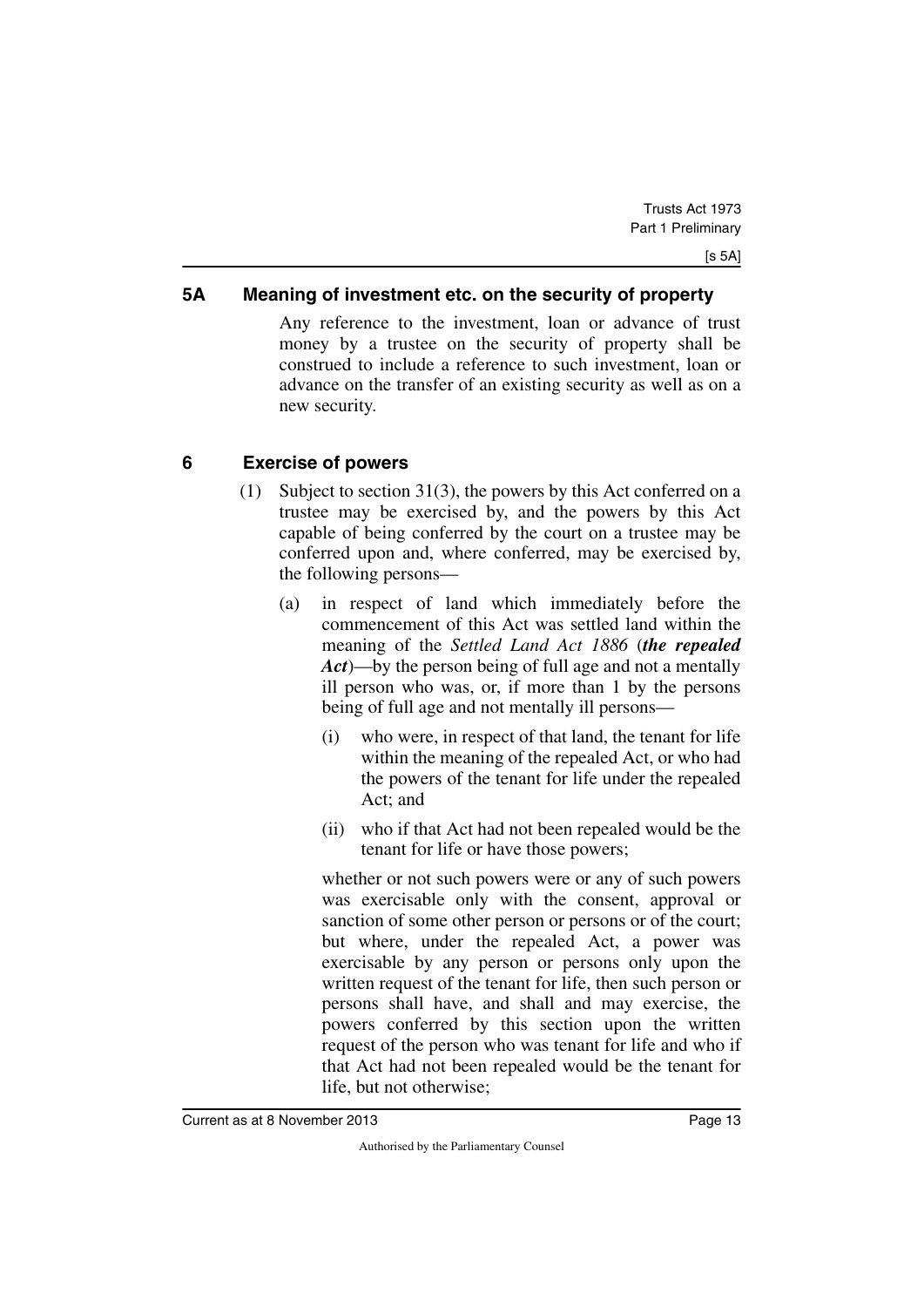[s 6]

- (b) in respect of any other land which is trust property—
	- (i) if there is, apart from this Act, no trustee of the land—by the person or persons, not under a disability, for the time being beneficially entitled to possession thereof, or to the rents and profits therefrom; or
	- (ii) if there is, apart from this Act, a trustee of the land—by the trustee; but the trustee shall, unless otherwise directed by the court, exercise the power conferred by section 32 to sell the land if so required in writing by the person (if not under a disability) or, if more than 1, all of the persons (if not under a disability) at that time beneficially entitled to an interest in possession in the land or under the trust of the land;
- (c) in respect of any land or other trust property not hereinbefore provided for—by the trustee (if any) of that land or other trust property;
- (d) in any case, or where the persons by whom, or at whose direction, the powers conferred by this section are exercisable do not agree—by such person or persons and in such manner as the court may order or direct on application thereto of any person who has, directly or indirectly, an interest, whether vested or contingent, in that property.
- (2) Where a trustee has, whether before or after the commencement of this Act, done any act which might lawfully have been done with the prior approval of the court or pursuant to a prior order of the court conferring power under this Act to do such act, the court may—
	- (a) on the application of any trustee or person interested; and
	- (b) after notice to such person or persons (if any) as to the court may seem requisite; and
	- (c) on such terms or conditions as to the court may seem appropriate;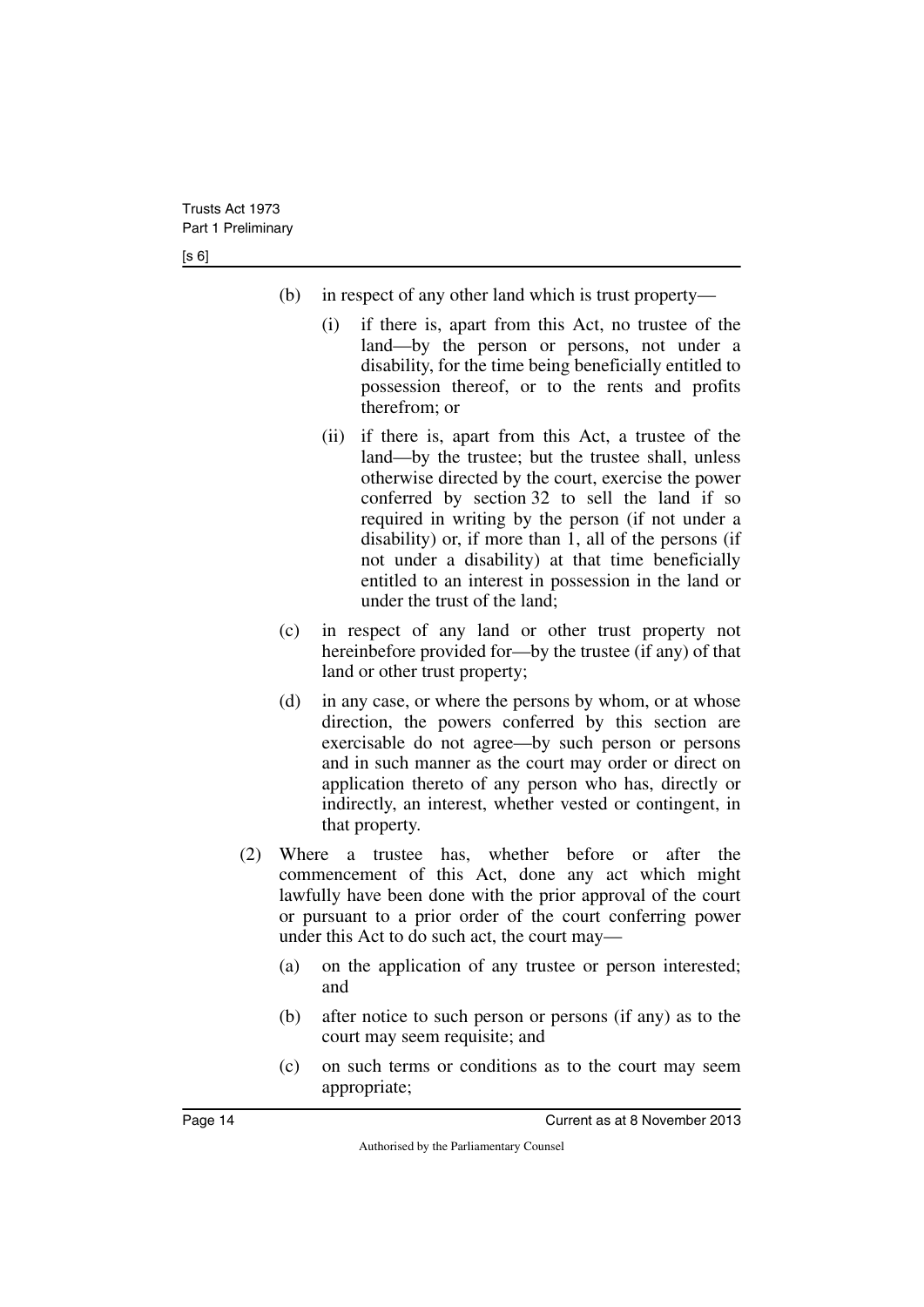make an order granting approval or conferring power under this Act to do such act, and may make such order retrospective to any prior date or period as to the court seems fit.

(3) An order made pursuant to subsection (2) shall, subject to any term or condition imposed by the court, have the same force and effect as if the approval had been obtained or the power conferred before the doing of the act referred to in the order.

#### <span id="page-16-0"></span>**7 Exercise of powers by statutory trustee**

<span id="page-16-1"></span>Subject to any order or direction of the court, in exercising any power under this Act, a statutory trustee—

- (a) shall have regard to the interests of all parties beneficially interested in the property;
- (b) shall be in the position of a trustee, and, in relation to the exercise of any power, have—
	- (i) all the duties and liabilities of a trustee for the parties beneficially interested in the property; and
	- (ii) all the rights of a trustee and be entitled to all the indemnities and protection of a trustee;
- (c) shall, in order to its being invested or otherwise applied in accordance with this Act, pay or procure the payment of any capital money arising on any sale, mortgage, or other dealing with any land—
	- (i) into court; or
	- (ii) to a trustee appointed by the court under section 80; or
	- (iii) otherwise as the court may direct;
- (d) shall not, in relation to any such exercise of power, be liable to impeachment of waste.

## <span id="page-16-2"></span>**7A Effect of exercise of powers**

<span id="page-16-3"></span>(1) The exercise by a trustee of any power under this Act shall—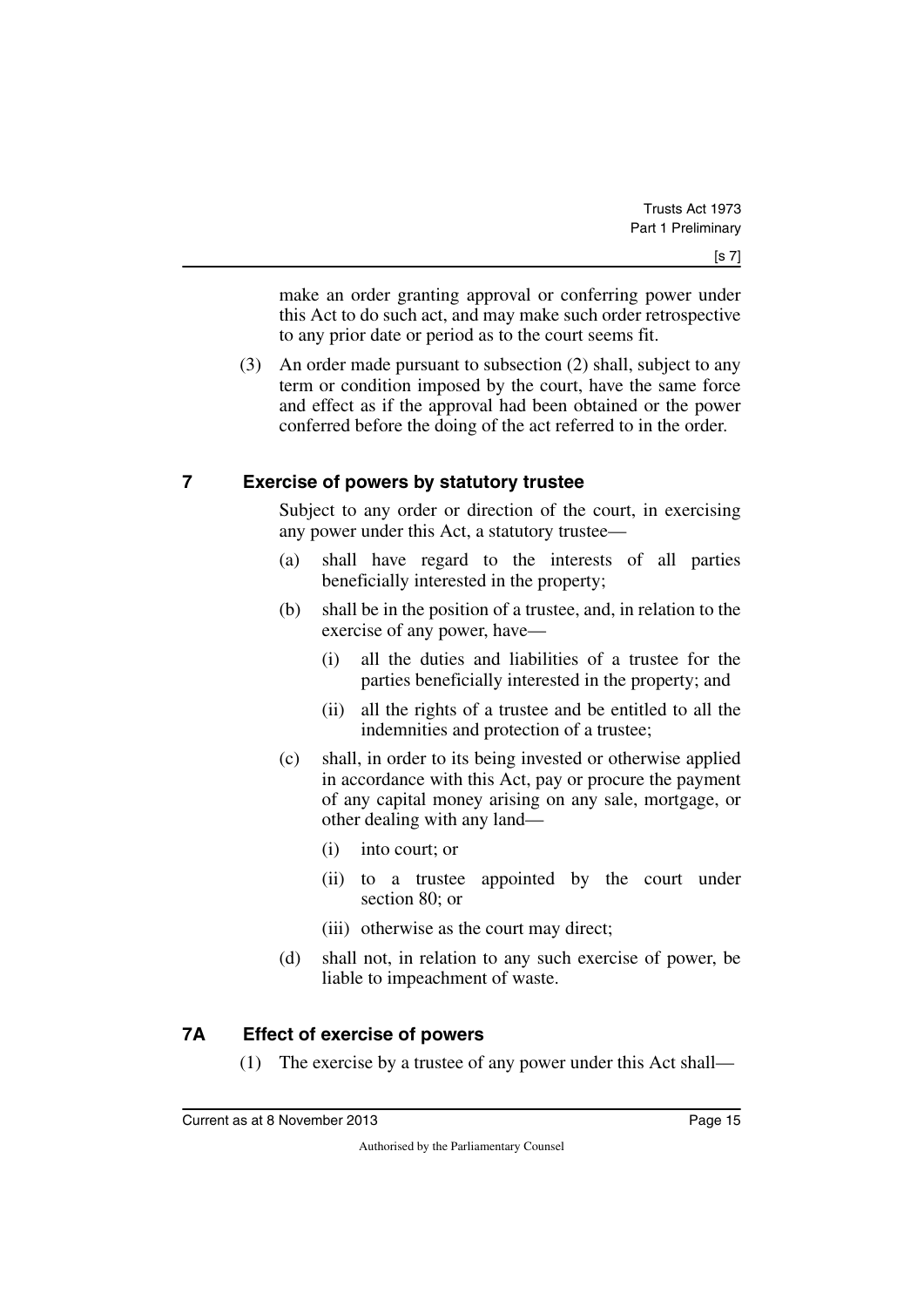- (a) to the extent and in the manner to and in which it is expressed or intended to operate and can operate under this Act; and
- (b) subject to the requirements of any other Act;

be effectual to dispose of any property thereby intended to be disposed of and to discharge the property from—

- (c) any limitations, restrictions, powers and provisions; and
- (d) any estates, interests or charges;

to which the property, by reason of its character as such trust property, is or might otherwise become subject.

- (2) Nothing in this section affects—
	- (a) any estate, interest or charge to which the property has or may become subject otherwise than by reason of its character as such trust property;
	- (b) any estate, interest, charge, or right in or in respect of the property granted or created—
		- (i) before the date of the disposition referred to in subsection (1); and
		- (ii) by a person referred to in section 6 or by any predecessor in title of such person.
- (3) The exercise by a trustee of any power under this Act or of any like power conferred by the trust instrument—
	- (a) shall not occasion any forfeiture;
	- (b) shall not, except as provided by this Act, be capable of being restrained, prohibited, prevented or impaired by any provision of or limitation in, any contract, covenant, settlement, will, assurance or other instrument.
- (4) In this section—

*dispose of* shall include any sale, exchange, partition, lease, mortgage, transfer or charge and the creation or grant of any right in or in respect of property.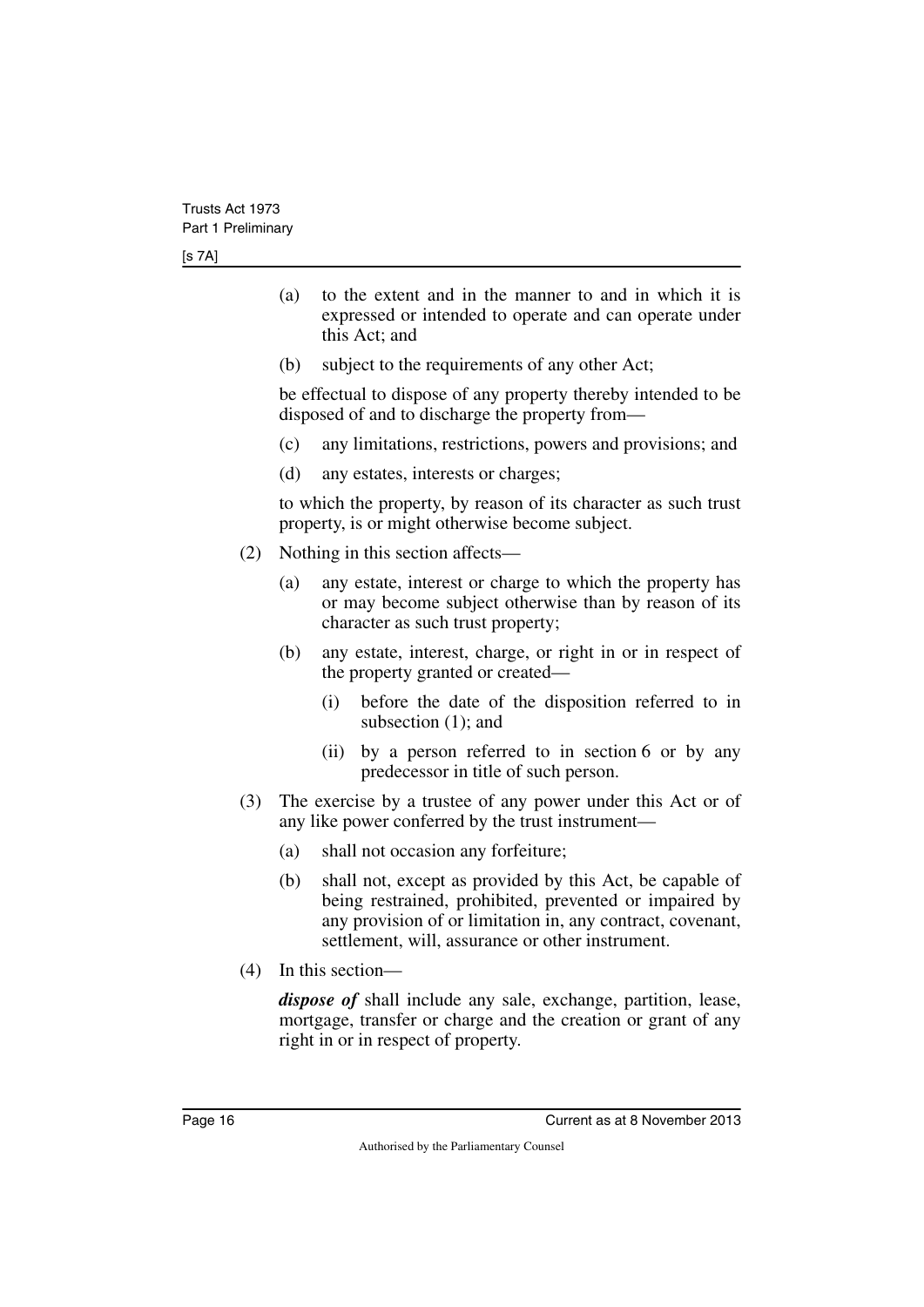#### <span id="page-18-0"></span>**8 Application to court to review acts and decisions**

- <span id="page-18-1"></span>(1) Any person who has, directly or indirectly, an interest, whether vested or contingent, in any trust property or who has a right of due administration in respect of any trust, and who is aggrieved by any act, omission or decision of a trustee or other person in the exercise of any power conferred by this Act or by law or by the instrument (if any) creating the trust, or who has reasonable grounds to apprehend any such act, omission or decision by which the person will be aggrieved, may apply to the court to review the act, omission or decision, or to give directions in respect of the apprehended act, omission or decision; and the court may require the trustee or other person to appear before it and to substantiate and uphold the grounds of the act, omission or decision which is being reviewed and may make such order in the premises (including such order as to costs) as the circumstances require.
- (2) An order of the court under subsection (1) shall not—
	- (a) disturb any distribution of the trust property, made without breach of trust, before the trustee became aware of the making of the application to the court; or
	- (b) affect any right acquired by any person in good faith and for valuable consideration.
- (3) Where any application is made under this section, the court may—
	- (a) if any question of fact is involved—determine that question or give directions as to the manner in which that question shall be determined; and
	- (b) if the court is being asked to make an order which may adversely affect the rights of any person who is not a party to the proceedings—direct that that person shall be made a party to the proceedings.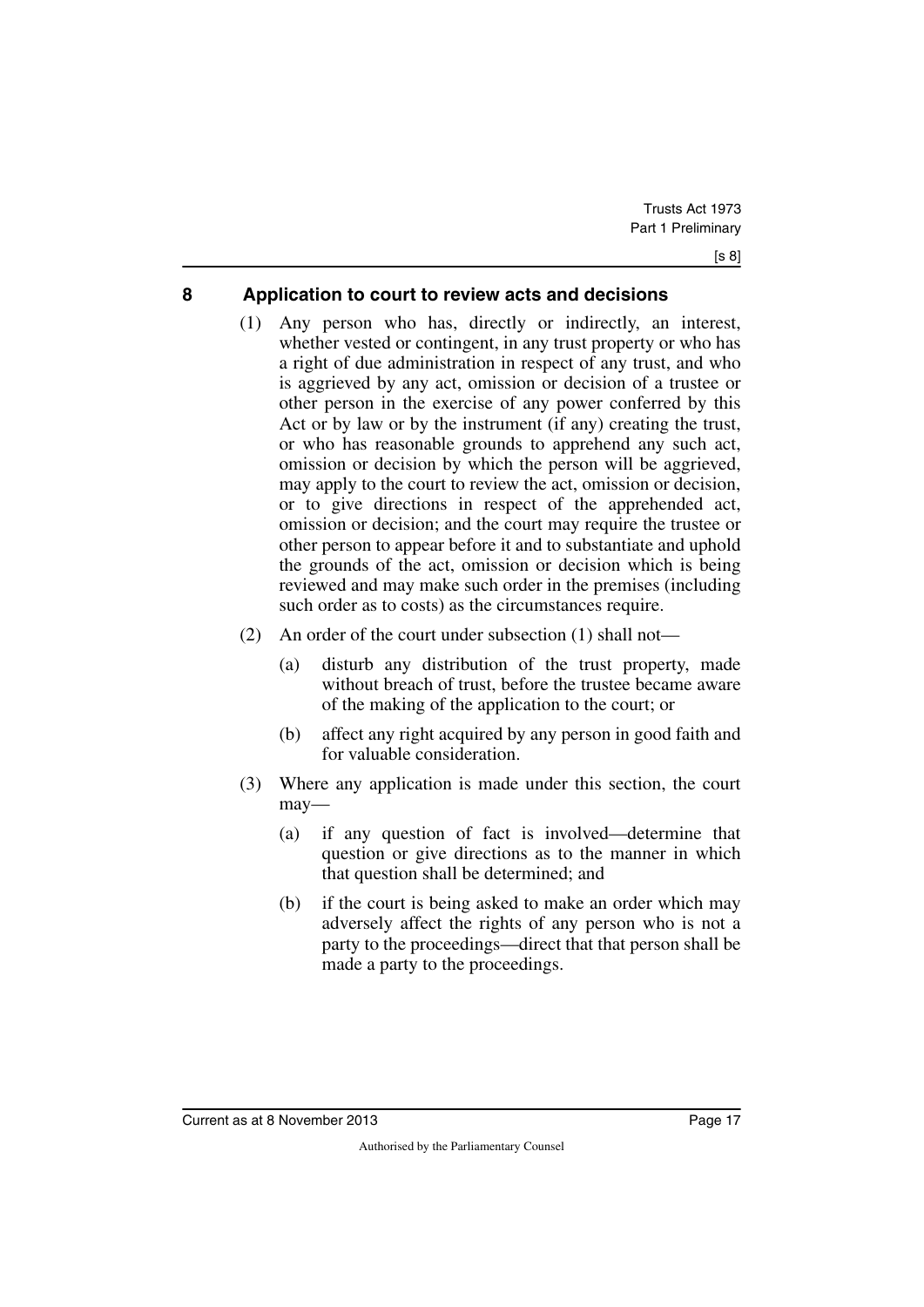[s 9]

#### <span id="page-19-0"></span>**9 Effect of conversion of property under statutory power**

<span id="page-19-1"></span>Where in consequence of the exercise of any power under this Act realty is converted into personalty or personalty is converted into realty, such personalty or realty shall be held—

- (a) upon trusts corresponding as nearly as the law and circumstances permit with the trusts (if any) affecting the property prior to conversion; or
- <span id="page-19-3"></span>(b) if there are no trusts—subject to limitations, conditions, powers, or directions corresponding as nearly as the law and circumstances permit with those affecting the property prior to conversion.

## <span id="page-19-2"></span>**Part 2 Appointment and discharge of trustees—devolution of trusts**

## <span id="page-19-4"></span>**10 Application of part**

<span id="page-19-5"></span>Except where otherwise provided in this part, the provisions of this part shall apply whether or not a contrary intention is expressed in the instrument (if any) creating the trust.

## <span id="page-19-6"></span>**11 Limitation of the number of trustees**

- <span id="page-19-7"></span>(1) Where, at the commencement of this Act, there are more than 4 trustees of any property no new trustees shall (except where as a result of the appointment the number is reduced to 4 or less) be capable of being appointed until the number is reduced to less than 4, and thereafter the number shall not be increased beyond 4.
- (2) In the case of trusts made or coming into operation after the commencement of this Act—
	- (a) the number of trustees thereof shall not in any case exceed 4, and where more than 4 persons are named as such trustees, the 4 first named (who are able and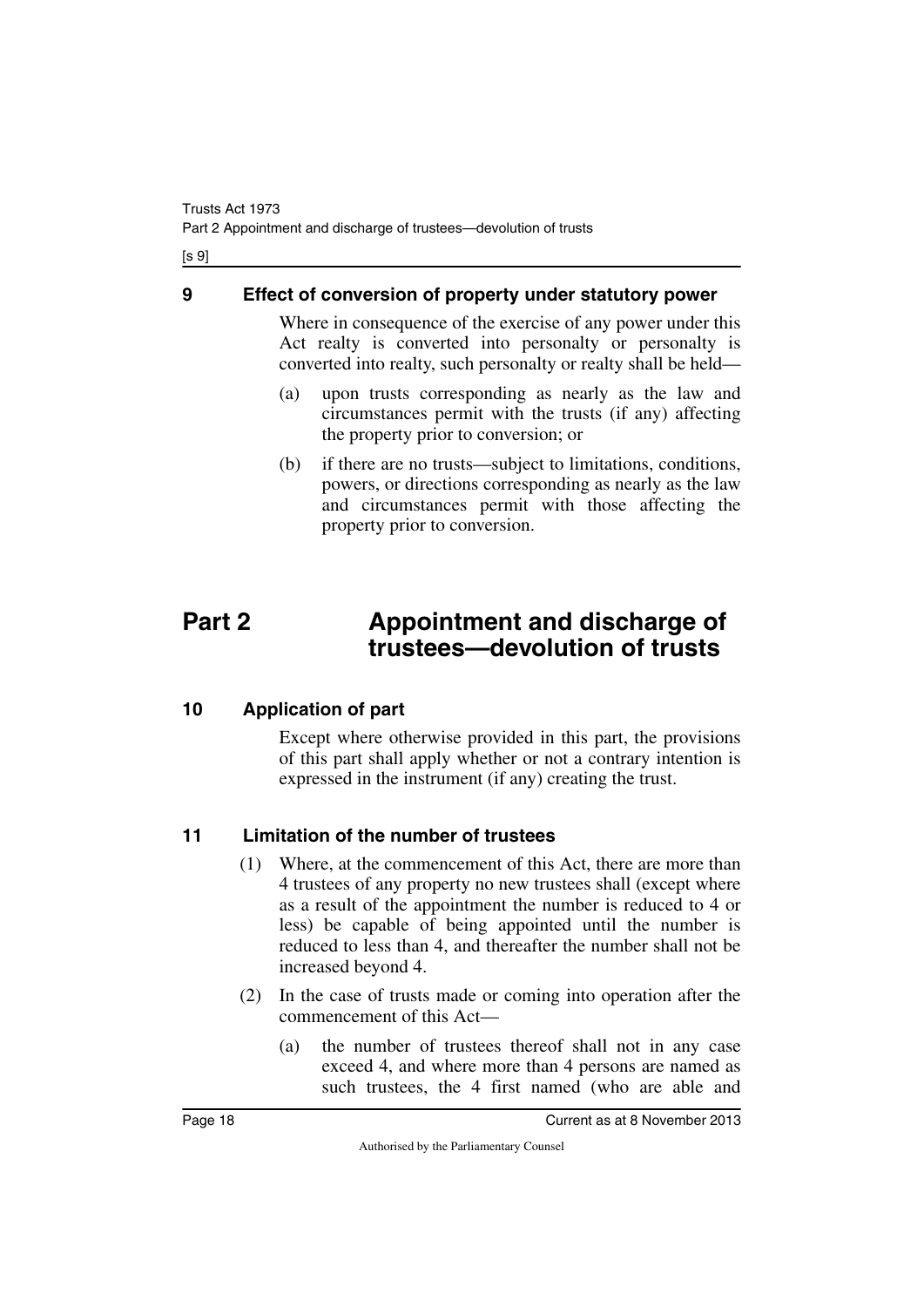[s 12]

willing to act) shall alone be the trustees, and the other persons named shall not be trustees unless appointed on the occurrence of a vacancy;

- (b) the number of the trustees shall not be increased beyond 4.
- (3) Nothing in this section shall apply—
	- (a) to property vested or to be vested in trustees for charitable purposes; or
	- (b) to property vested or to be vested in trustees where the Minister has given a certificate in writing that the Minister approves of the number of trustees in whom the property is or is to be vested.
- (4) A custodian trustee shall not be counted as a trustee for the purpose of this section.

#### <span id="page-20-0"></span>**12 Power of appointing new trustees**

- <span id="page-20-1"></span>(1) Where a trustee, whether original or substituted, and whether appointed by the court or otherwise—
	- (a) is dead; or
	- (b) remains out of the State for more than 1 year without having properly delegated the execution of the trust; or
	- (c) seeks to be discharged from all or any of the trusts or powers reposed in or conferred on the trustee; or
	- (d) refuses to act therein; or
	- (e) is unfit to act therein; or
	- (f) is incapable of acting therein; or
	- (g) is an infant; or
	- (h) being a corporation, has ceased to carry on business, is under official management, is in liquidation or has been dissolved;

then the person nominated for the purpose of appointing new trustees by the instrument (if any) creating the trust, or if there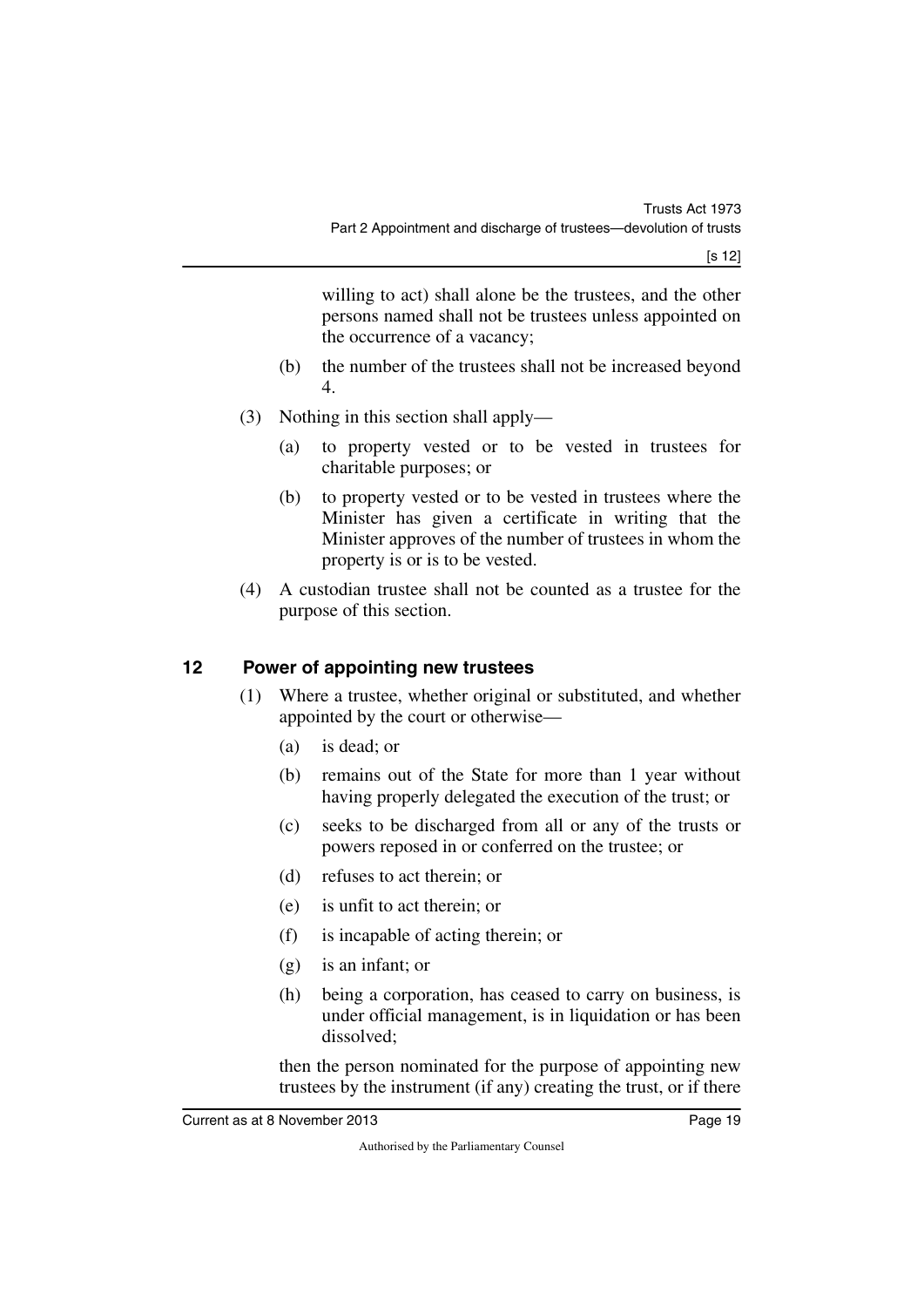[s 12]

is no such person or no such person able and willing to act, then the surviving or continuing trustee or trustees for the time being, or the personal representative of the last surviving or continuing trustee, may by writing appoint a person or persons (whether or not being the person or persons exercising the power) to be a trustee or trustees in the place of the trustee first in this subsection mentioned.

- (2) On the appointment of a trustee or trustees for the whole or any part of the trust property—
	- (a) the number of trustees may, subject to the restriction imposed by this Act on the number of trustees, be increased; and
	- (b) a separate set of trustees may be appointed for any part of the trust property held on trusts distinct from those relating to any other part, and whether or not new trustees are or are to be appointed for any other part of the trust property; and any existing trustee may be appointed or remain 1 of the separate set of trustees; or if only 1 trustee were originally appointed, then 1 separate trustee may be so appointed for the part of the trust first in this paragraph mentioned; and
	- (c) it is not obligatory to fill up the original number of trustees where 2 or more trustees were originally appointed; but (except where only 1 trustee was originally appointed or where the trust instrument otherwise provides) a trustee is not discharged under this section unless—
		- (i) in the case of any trust (including a trust referred to in subparagraph (ii))—there will remain either a trustee corporation or at least 2 individuals to act as trustees of the trust; or
		- (ii) in the case of a trust for any charitable or public purpose or for any purpose of recreation or other leisuretime use or occupation—there will remain a local government to act as trustee of the trust; and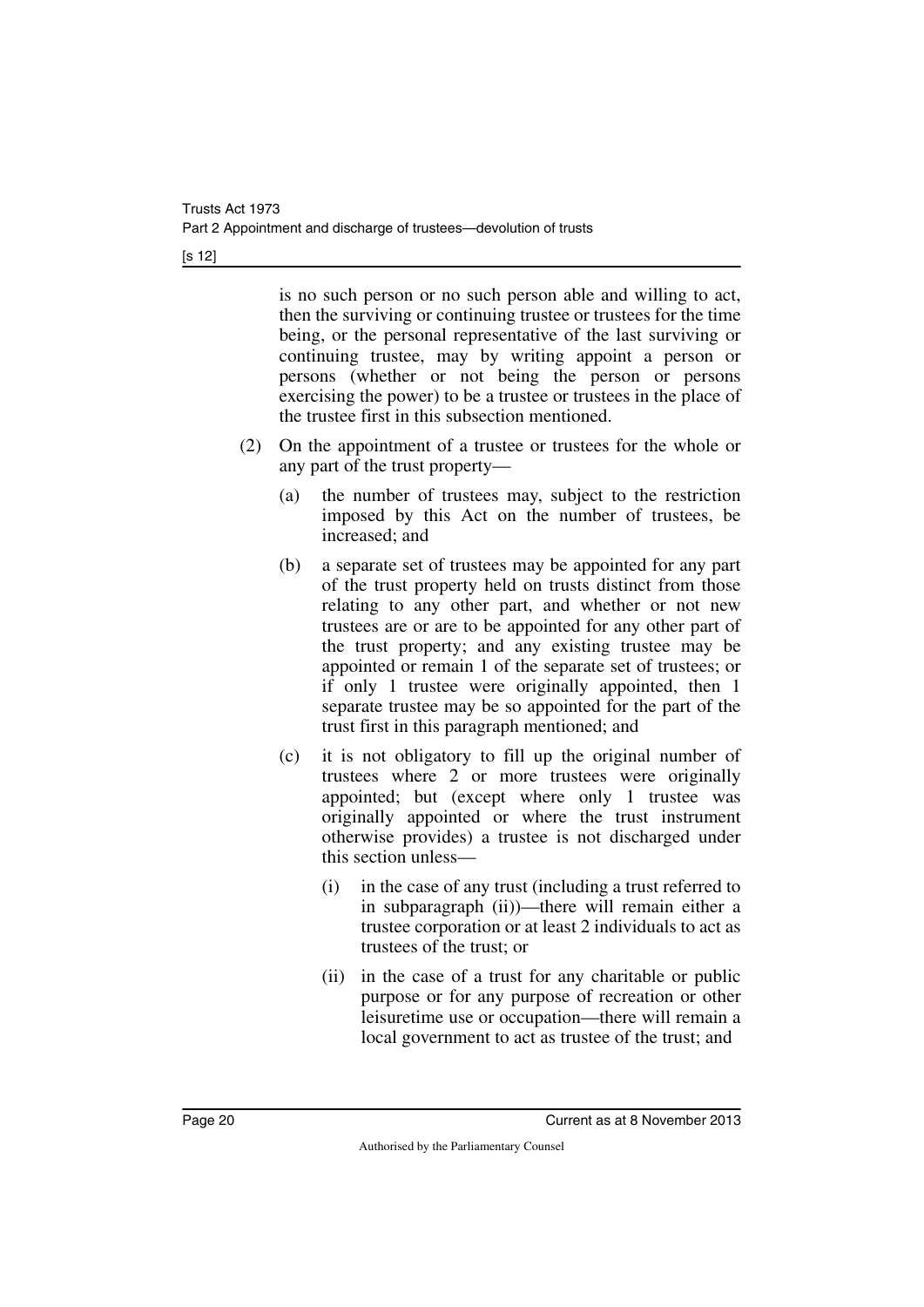- (d) any assurance or thing requisite for vesting the trust property, or any part thereof, jointly in the persons who are the trustees shall be executed or done.
- (3) Where a trustee has been removed under a power contained in the instrument creating the trust, a new trustee or new trustees may be appointed in the place of the trustee who is removed, as if that trustee were dead, or, in the case of a corporation, as if the corporation had been dissolved, and the provisions of this section shall apply accordingly.
- (4) The power of appointment given by subsection (1), or any similar previous enactment, to the personal representative of the last surviving or continuing trustee is and shall be deemed always to have been exercisable by the administrator for the time being of that trustee or the executor for the time being, whether original or by representation, of that surviving or continuing trustee who has proved the will of his or her testator without the concurrence of any executor who has renounced or has not proved.
- (5) Where, in the case of any trust, there are not more than 3 trustees (none of them being a trustee corporation or a local government), then—
	- (a) the person or persons nominated for the purpose of appointing new trustees by the instrument (if any) creating the trust; or
	- (b) where there is no person nominated for the purpose of appointing new trustees by the instrument creating the trust, or no such person able and willing to act, then the trustee or trustees for the time being;

may, by writing, appoint a person or persons (whether or not being the person or persons exercising the power) to be an additional trustee or additional trustees, but it shall not be obligatory to appoint any additional trustee unless the instrument (if any) creating the trust, or any statutory enactment, provides to the contrary; but (except where the Minister has given a certificate in writing that the Minister approves the appointment of the additional trustees) on any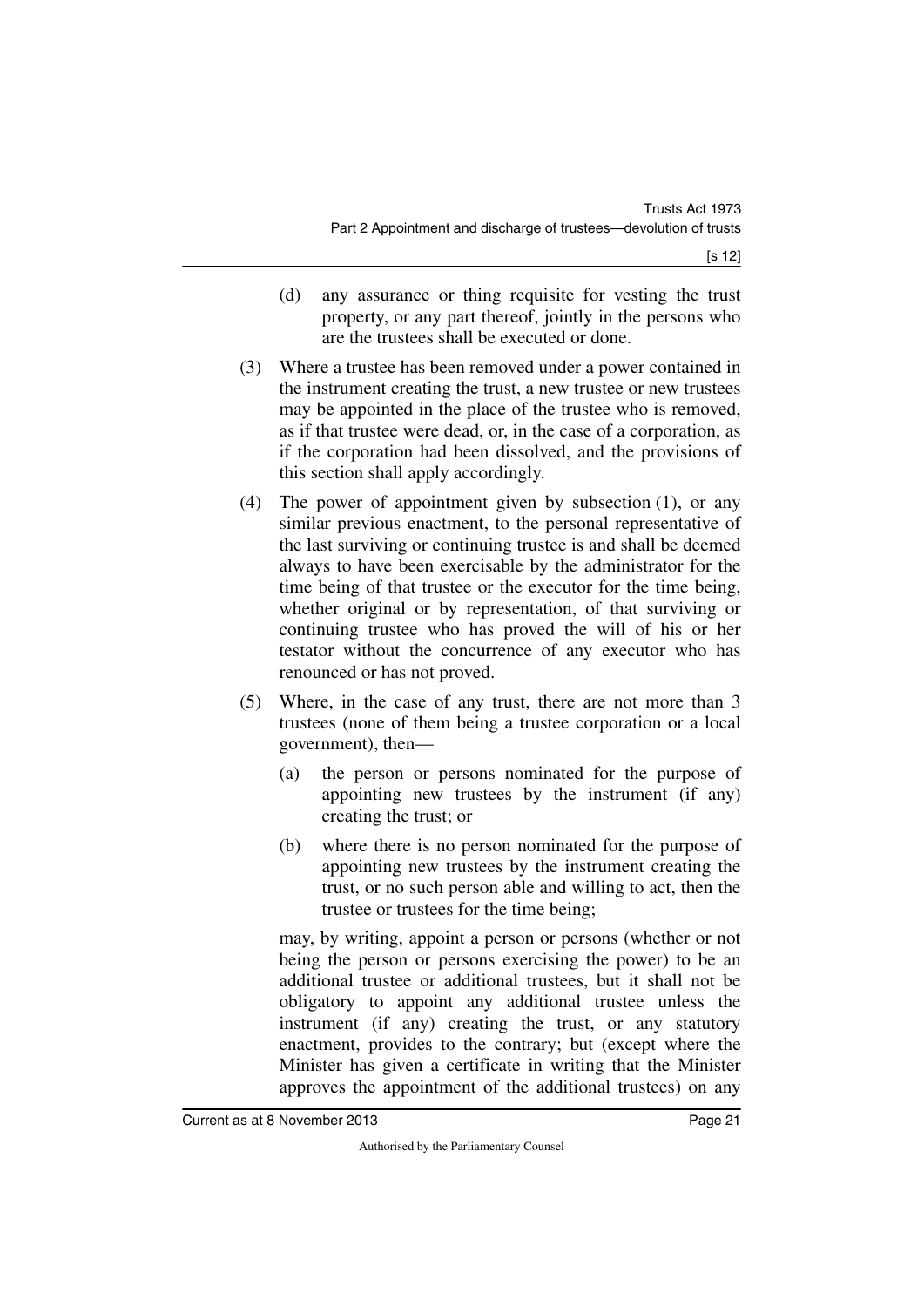[s 12]

appointment of additional trustees under this subsection the number of trustees shall not be increased beyond 4.

- (6) Every new trustee appointed under this section has the same powers, authorities, and discretions and may in every respect act, as if the new trustee had originally been appointed a trustee by the instrument (if any) creating the trust, both before and after all the trust property becomes by law or by assurance or otherwise vested in the trustee.
- (7) The provisions of this section which are brought into effect by the circumstance that a person nominated trustee (whether sole or otherwise) in a will is dead are brought into effect whether the death of that person occurred before or after the death of the testator; and the provisions relative to a continuing trustee relate also to a refusing or retiring trustee, if willing to act in the execution of the provisions of this section.
- (8) The provisions of this section relating to a person nominated for the purpose of appointing new trustees apply whether the appointment is made in a case specified in this section or in a case specified in the instrument (if any) creating the trust, but where a new trustee is appointed under this section in a case specified in that instrument, the appointment shall be subject to the terms applicable to an appointment in that case under the provisions of that instrument.
- (9) In this section—

*trustee* does not include a personal representative as such.

(10) In this section—

#### *trustee corporation*—

- (a) includes the public trustee of another State, or a person in that State discharging functions similar to the public trustee of this State;
- (b) includes a trustee corporation authorised by the laws of another State to administer the estate of deceased persons and other trust estates.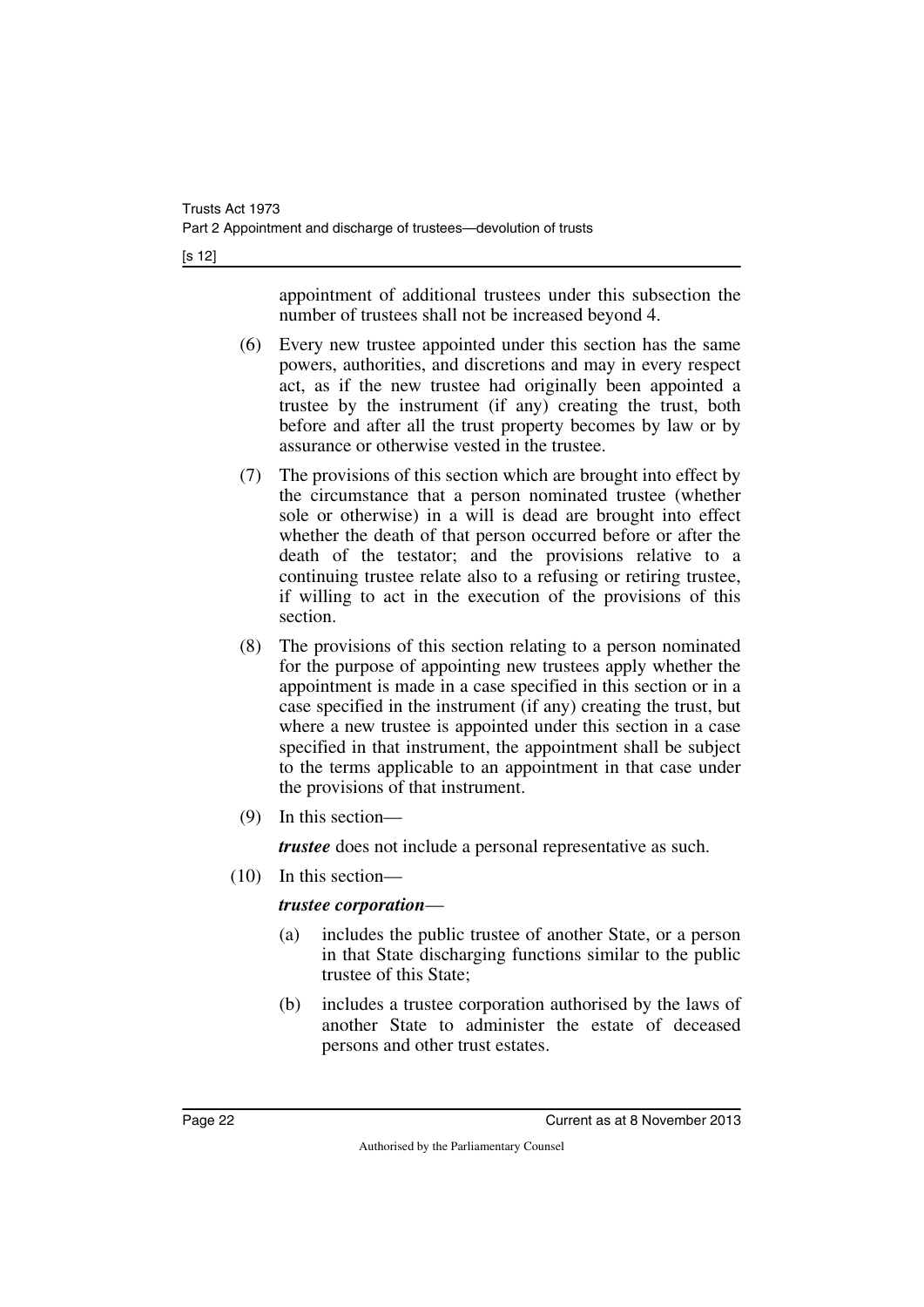#### <span id="page-24-0"></span>**13 Evidence as to a vacancy in a trust**

- <span id="page-24-1"></span>(1) Where any instrument appointing a new trustee contains a statement as to how a vacancy in the office of trustee occurred, that statement is conclusive evidence, in favour of a subsequent purchaser in good faith, of the circumstances under which the vacancy occurred.
- (2) Any vesting of trust property consequent upon an appointment of a new trustee containing a statement as to how a vacancy in the office of trustee occurred is valid in favour of any subsequent purchaser in good faith.
- (3) The protection afforded to a purchaser by this section extends to the registrar or other person registering or certifying title.
- (4) This section applies to instruments of appointment signed either before or after the commencement of this Act.

## <span id="page-24-2"></span>**14 Retirement of trustee without a new appointment**

- <span id="page-24-3"></span>(1) This section applies where a trustee declares by writing that the trustee is desirous of being discharged from all or any or any part of the trusts reposed in the trustee, and after the trustee's discharge there will be a trustee corporation or at least 2 individuals to act as trustees to perform the trust or part of the trust from which that trustee desires to be discharged.
- (2) In any case to which this section applies, if the co-trustees and such other person (if any) as is empowered to appoint trustees consent by writing to the discharge of the trustee, and to the vesting in the co-trustees alone of the trust property, the trustee desirous of being discharged—
	- (a) shall be deemed to have retired from the trusts from which the trustee has declared the trustee desires to be discharged; and
	- (b) shall, by the writing by which consent is given to the trustee's discharge, be discharged from the trusts under this Act;

without any new trustee being appointed in his or her place.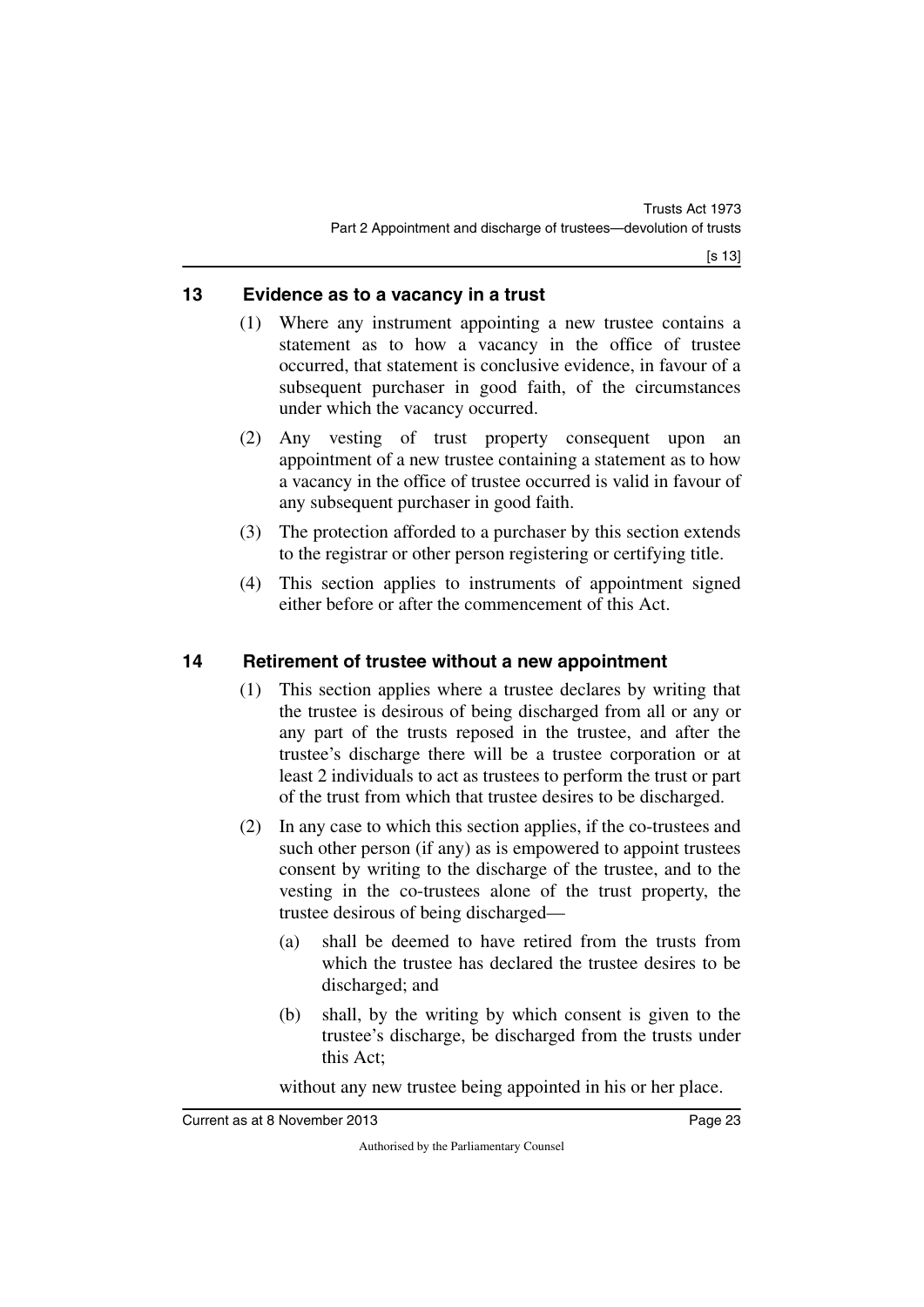[s 15]

#### <span id="page-25-0"></span>**15 Vesting of trust property in new and continuing trustees**

- <span id="page-25-1"></span>(1) Where a new trustee is appointed the instrument of appointment vests, subject to the provisions of any other Act, the trust property in the persons who become and are the trustees as joint tenants without any conveyance, transfer or assignment.
- (2) Where a trustee is discharged in accordance with the provisions of section 14 the instrument of discharge divests the trust property from the discharged trustee and, subject to the provisions of any other Act, vests it in the continuing trustees as joint tenants without any conveyance, transfer or assignment.
- (3) Where, by reason of the provisions of any other Act or for the protection of any trust property, it is requisite that the vesting in a new trustee or divesting from a discharged trustee should be notified to or registered or recorded by the registrar or other person having the duty or function of registering or recording any discharge or appointment of trustees or divesting or vesting or other dealings under that Act, the trustees shall—
	- (a) execute and produce to the registrar or such other person such instrument or instruments as may be necessary; and
	- (b) do such other act or acts as may properly be required by the registrar or such other person;

for the purpose of effecting such notification, registration or recording; and an instrument of appointment or discharge shall be deemed a conveyance from the persons in whom the trust property was previously vested to the persons in whom it vests by virtue of such instrument.

- (4) Where trust property has vested in the public trustee pursuant to section 16(2) it shall not be necessary to notify, register or record such vesting if the public trustee has not acted in regard to the trusts or if the only action taken by the public trustee has been the appointment of a new trustee.
- (5) Where the consent of any person is requisite to the conveyance, transfer or assignment of any trust property the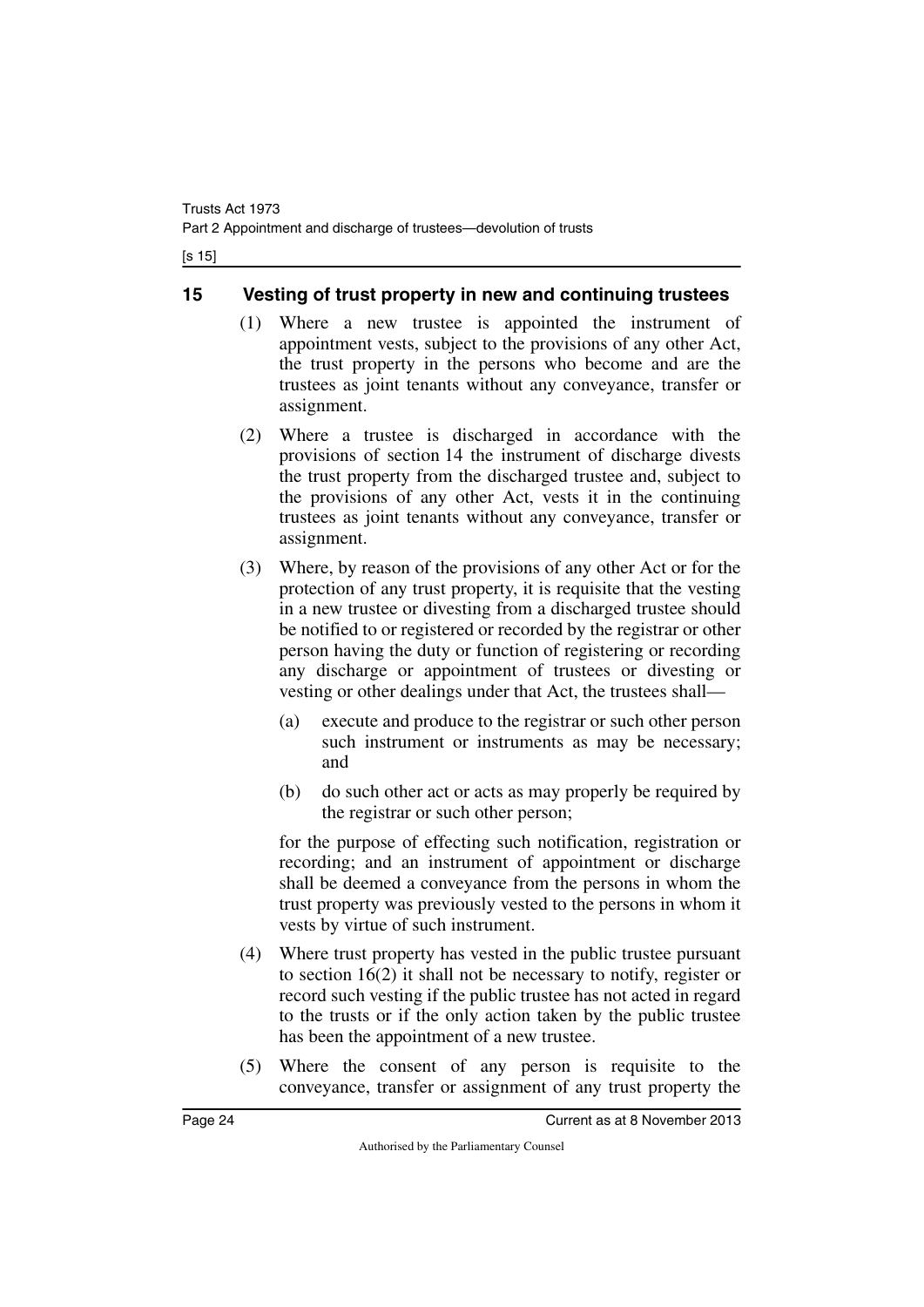vesting of that property in accordance with the provisions of this section is subject to that consent; but the consent may be obtained after the execution of the instrument of appointment or discharge by the persons who are then trustees.

(6) An instrument of appointment or discharge shall not operate as a breach of covenant or condition or occasion any forfeiture of any lease, underlease, agreement for lease, or other property.

## <span id="page-26-0"></span>**16 Devolution of trust assets and trust powers upon death**

- <span id="page-26-1"></span>(1) Where a power or trust is given to or imposed on 2 or more trustees jointly, the same may be exercised or performed by the survivors or survivor of them for the time being.
- (2) Upon the death of a sole trustee or, where there were 2 or more trustees, of the last surviving or continuing trustee, the trust property shall devolve to and vest in the public trustee and shall remain vested in the public trustee until—
	- (a) an appointment of a new trustee is made and (unless the appointment is made by the public trustee) notice in writing of the appointment is given to the public trustee, whereupon the trust property shall devolve to and vest in the person so appointed subject to and in accordance with the provisions of section 15; or
	- (b) if no such appointment is made—a grant of probate or letters of administration of the estate of the deceased trustee is made and notice in writing of such grant and of his or her intention to assume the trust of the trust property is given to the public trustee by the person to whom the grant was made, whereupon the trust property shall devolve to and vest in such person who shall be deemed to be the person appointed by the person nominated for the purpose of appointing new trustees.
- (3) Trust property vested by virtue of this section in the public trustee shall vest in the public trustee, notwithstanding the fact that no instrument has been executed appointing the public trustee as trustee, in the like manner and subject to the same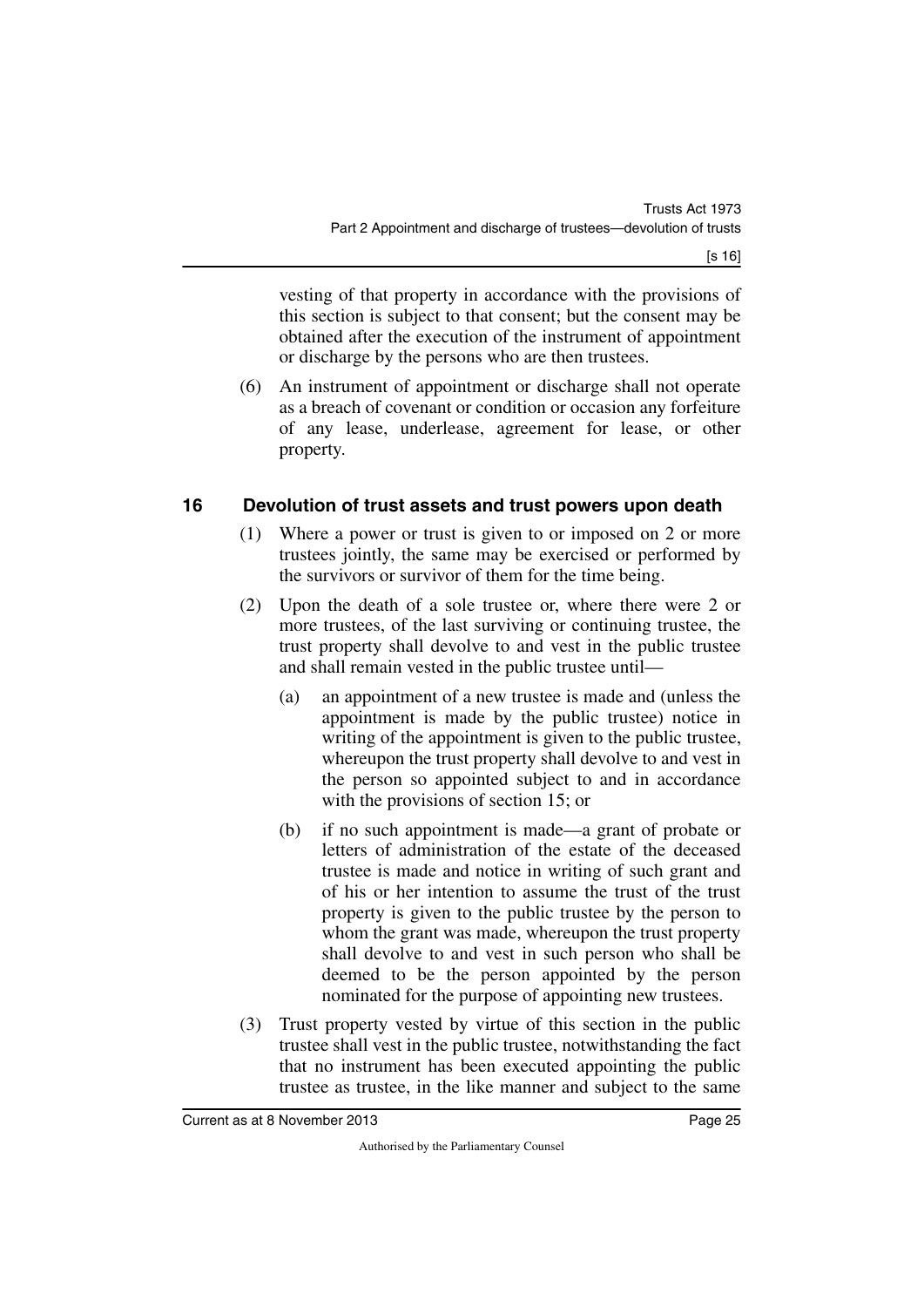[s 16]

provisions as trust property which vests in a new trustee by virtue of section 15.

- (4) Trust property vested by virtue of this section in a person to whom a grant of probate or letters of administration of the estate of a deceased trustee has been made shall vest in the person in like manner and subject to the same provisions as trust property which vests in a new trustee by virtue of section 15.
- (5) While the trust property is vested in the public trustee under this section the public trustee shall have the same powers, authorities and discretions, and may in every respect act, as if the public trustee had originally been appointed a trustee by the instrument (if any) creating the trust; but unless the court, in special circumstances, otherwise directs it shall not be obligatory for the public trustee to exercise any of such powers, authorities or discretions.
- (6) Where the trust property vests by virtue of this section in the person to whom a grant of probate or letters of administration of the estate of the deceased trustee is made that person shall have all the powers, authorities and discretions and in every respect act as if the person had originally been appointed a trustee by the instrument (if any) creating the trust.
- (7) Where by virtue of this section trust property is divested from the public trustee in consequence of an appointment of a new trustee or a grant of probate or letters of administration of the estate of the deceased trustee all liability on the part of the public trustee (other than liability for which the public trustee is not entitled to be indemnified out of the trust property) in respect of any action taken by the public trustee with regard to the trust property shall cease; but any person who, but for this provision, would have had a remedy against the public trustee shall have the like remedy against the person in whom the trust property has vested pursuant to such appointment of new trustee or grant of probate or letters of administration.
- (8) Nothing in this section shall deprive the public trustee of any power which the public trustee has or may exercise under the *Public Trustee Act 1978*, section 62.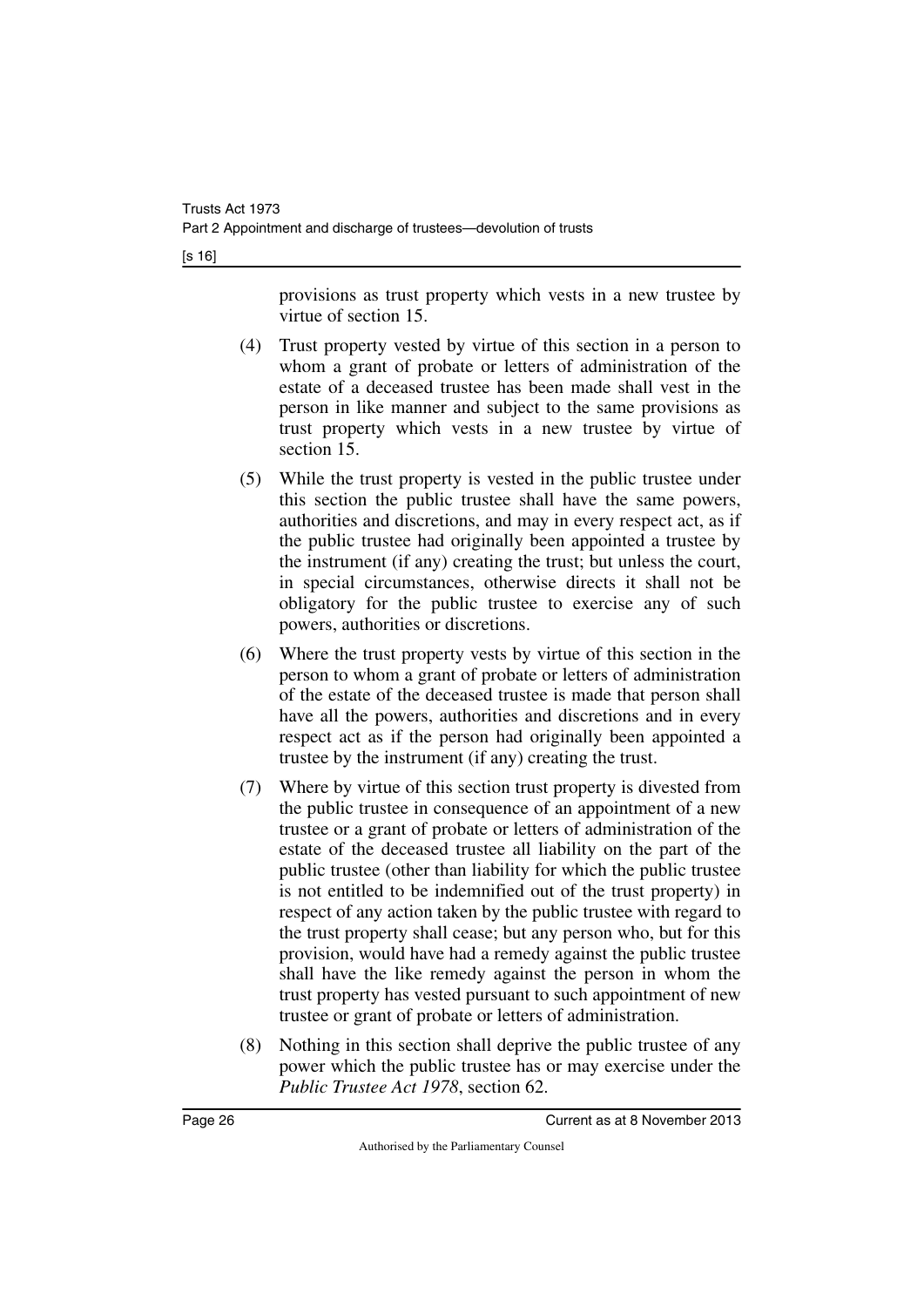(9) In this section—

*trustee* does not include a personal representative as such.

*trust property* includes any property vested in the trustee as mortgagee.

## <span id="page-28-0"></span>**17 Devolution of mortgage estates on death**

- <span id="page-28-1"></span>(1) An estate or interest in property vested solely in any person (not being a trustee) by way of mortgage shall upon the person's death devolve to and vest in the public trustee until a grant of probate or letters of administration to the estate of the deceased mortgagee is made when the mortgaged property shall devolve to and vest in the person to whom the grant is made.
- (2) While the property is vested in the public trustee under this section the public trustee shall have the same powers, authorities and discretions and may in every respect act, as if the public trustee were originally the mortgagee of the property.
- (3) Nothing in this section shall deprive the public trustee of any power which the public trustee has or may exercise under the *Public Trustee Act 1978*, section 61.

## <span id="page-28-2"></span>**18 Disclaimer of trusts on renunciation of probate**

- <span id="page-28-3"></span>(1) Where a person appointed by will both executor and trustee thereof renounces probate, or after being duly cited or summoned fails to apply for probate, the renunciation or failure shall be deemed to be a disclaimer of the trust contained in the will.
- (2) Where any person appointed by will both executor and trustee thereof—
	- (a) renounces probate; or
	- (b) after being duly cited or summoned fails to apply for probate; or
	- (c) dies before probate is granted to the person;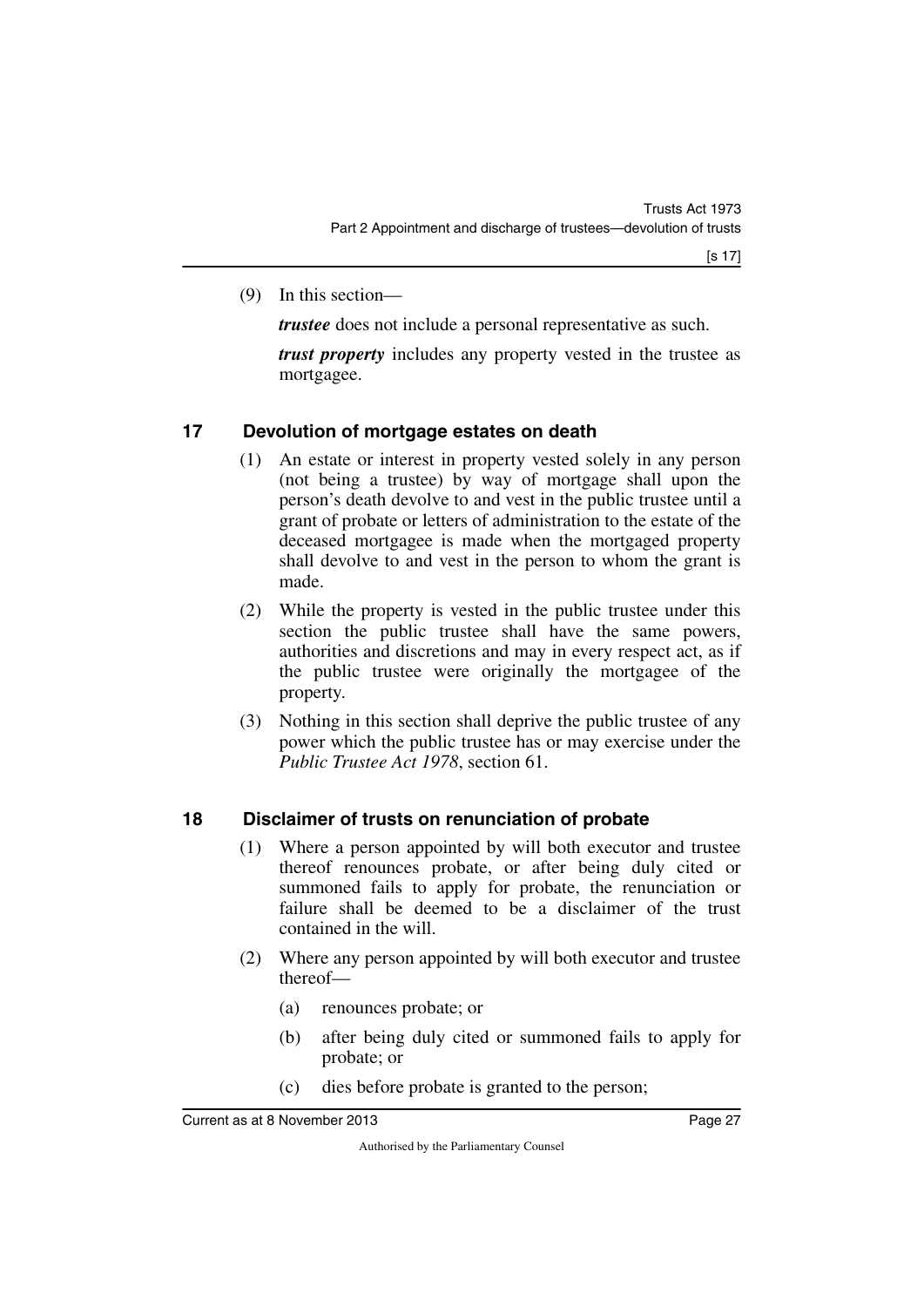[s 19]

and letters of administration with the will annexed are granted to any other person, the person who obtains the grant shall, by virtue of the grant and without further appointment, be deemed to be appointed trustee of the will in the place of the person who was appointed by the will.

## <span id="page-29-0"></span>**19 Custodian trustees**

- <span id="page-29-1"></span>(1) Subject to the provisions of this section and to the instrument (if any) creating the trust, any corporation may be appointed to be custodian trustee of any trust in any case where, and in the same manner as, it could be appointed to be trustee.
- (2) Subject to the provisions of the instrument (if any) creating the trust, where a custodian trustee is appointed of any trust—
	- (a) the trust property shall be vested in the custodian trustee as if the custodian trustee were the sole trustee, and for that purpose vesting orders may, where necessary, be made under this Act; and
	- (b) the management of the trust property and the exercise of all powers and discretions exercisable by the trustee under the trust shall be and remain vested in managing trustees other than the custodian trustee (*the managing trustees*) as fully and effectually as if there were no custodian trustee; and
	- (c) the sole function of the custodian trustee shall be to get in and hold the trust property and invest its funds and dispose of the assets as the managing trustees in writing direct, for which purpose the custodian trustee shall execute all such documents and perform all such acts as the managing trustees in writing direct; and
	- (d) for the purposes of paragraph (c), a direction given by the majority of the managing trustees, where there are more than 1, shall be deemed to be given by all the managing trustees; and
	- (e) the custodian trustee shall not be liable for acting on any direction to which paragraph (c) refers; but if the custodian trustee is of opinion that any such direction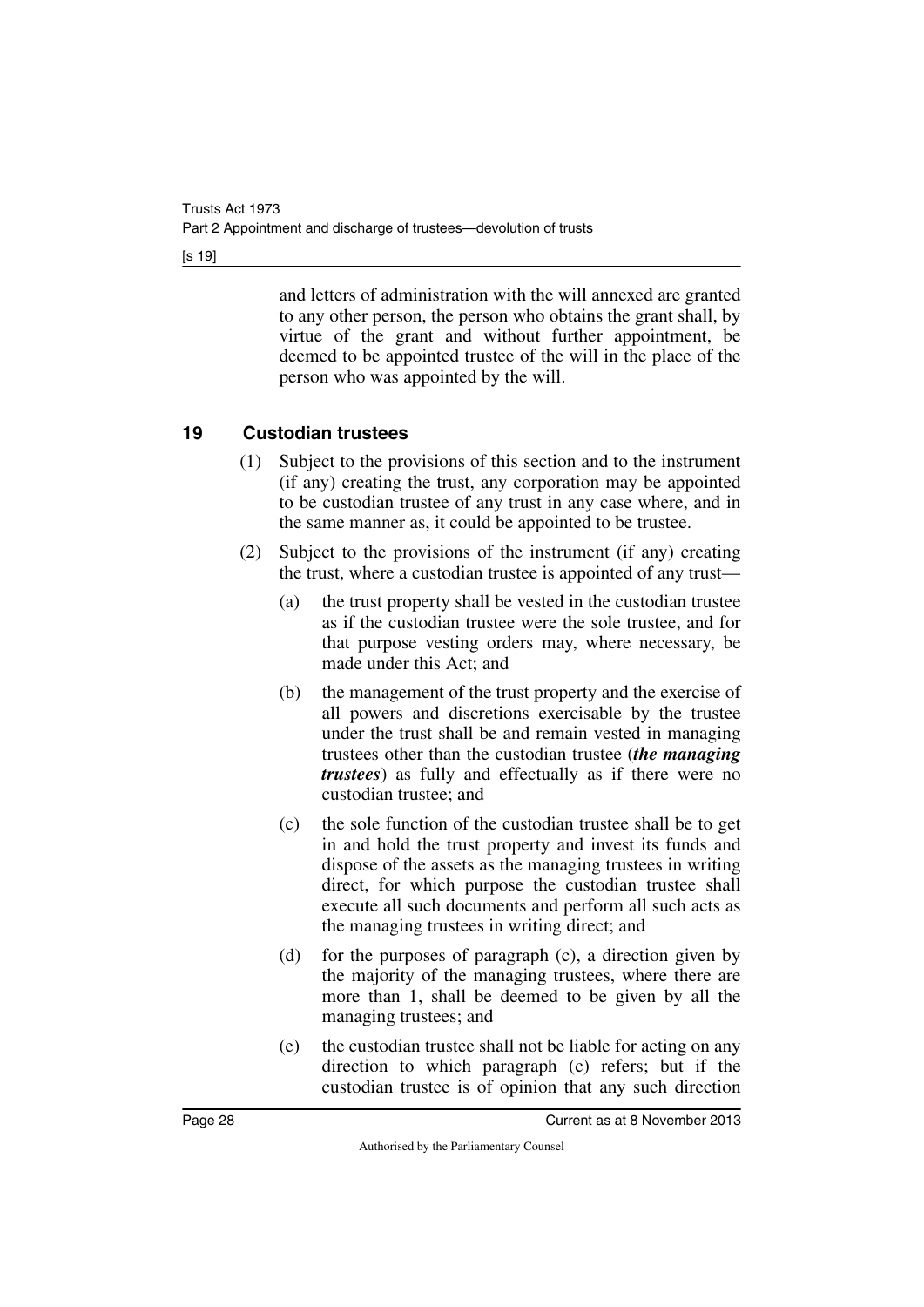[s 19]

conflicts with the trusts or the law, or exposes the custodian trustee to any liability, or is otherwise objectionable, the custodian trustee may apply to the court for directions in the matter; and any order giving directions shall bind both the custodian trustee and the managing trustees; and the court may make such order as to costs as it thinks proper; and

- (f) the custodian trustee shall not be liable for any act or default on the part of any of the managing trustees; and
- (g) all actions and proceedings touching or concerning the trust property shall be brought or defended in the name of the custodian trustee at the written direction of the managing trustees, and the custodian trustee shall not be liable for the costs thereof apart from any payable out of the trust property; and
- (h) a person dealing with the custodian trustee shall not be concerned to inquire as to any direction, concurrence or otherwise of the managing trustees or be affected by notice of the fact that the managing trustees have not concurred; and
- (i) the power of appointing new trustees, when exercisable by the trustee, shall be exercisable by the managing trustees alone, but the custodian trustee shall have the same power as any other trustee of applying to the court for the appointment of a new trustee.
- (3) On the application of the custodian trustee or of any of the managing trustees or of any beneficiary and on satisfactory proof that it is the general wish of the beneficiaries or that on other grounds it is expedient to terminate the custodian trusteeship, the court may make an order for that purpose and may also make such vesting orders and give such directions as in the circumstances seem to the court to be necessary or expedient.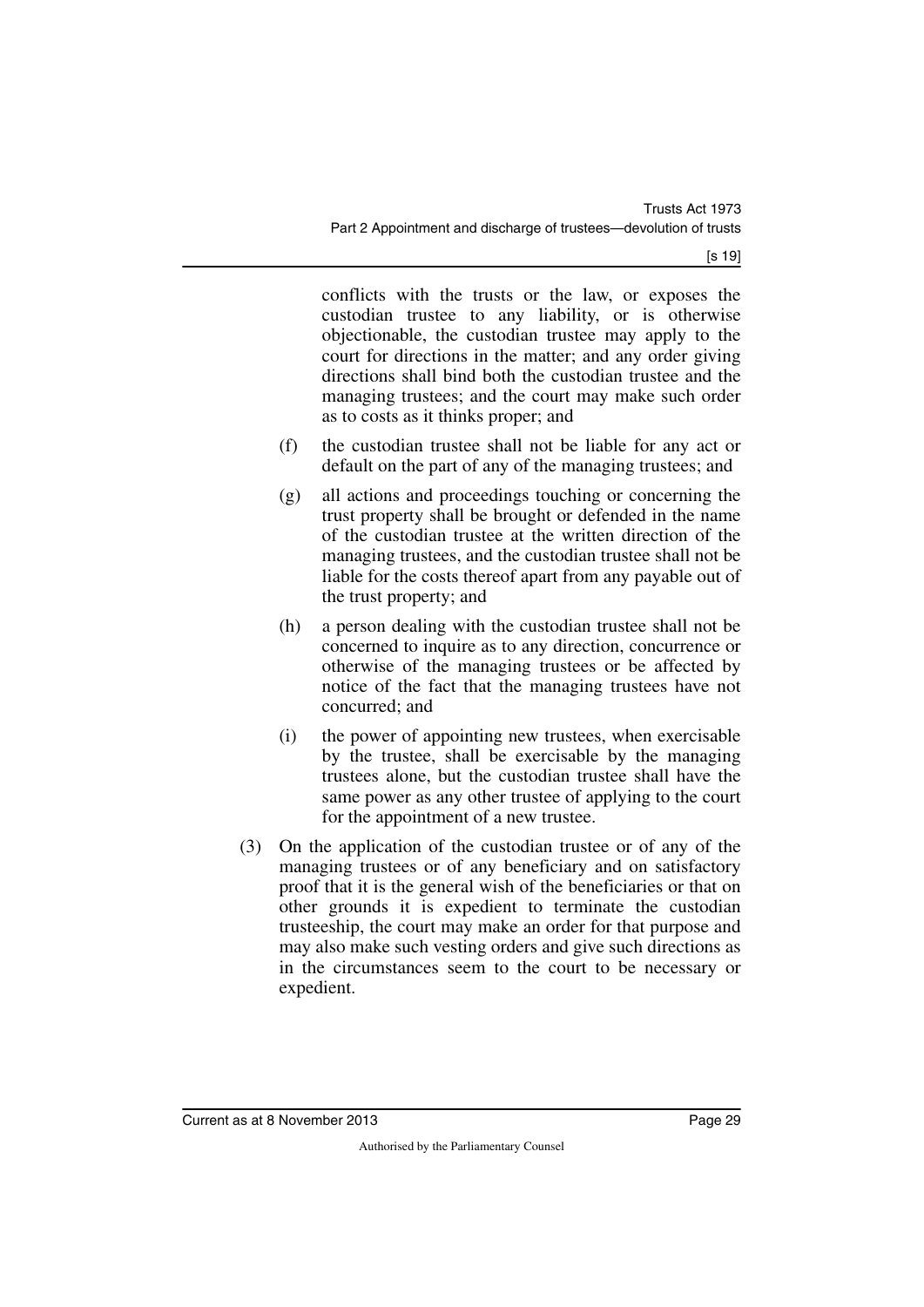<span id="page-31-0"></span>[s 20]

# **Part 3 Investments**

#### <span id="page-31-2"></span>**20 Application of particular provisions**

<span id="page-31-3"></span><span id="page-31-1"></span>Sections 29 to 30C apply despite anything contained in the instrument creating the trust.

#### <span id="page-31-4"></span>**21 Power of trustee to invest**

<span id="page-31-5"></span>A trustee may, unless expressly forbidden by the instrument creating the trust—

- (a) invest trust funds in any form of investment; and
- (b) at any time, vary an investment or realise an investment of trust funds and reinvest an amount resulting from the realisation in any form of investment.

#### <span id="page-31-6"></span>**22 Duties of trustee in relation to power of investment**

- <span id="page-31-7"></span>(1) A trustee must, in exercising a power of investment—
	- (a) if the trustee's profession, business or employment is, or includes, acting as a trustee or investing money for other persons—exercise the care, diligence and skill a prudent person engaged in that profession, business or employment would exercise in managing the affairs of other persons; or
	- (b) if the trustee's profession, business or employment is not, or does not include, acting as a trustee or investing money for other persons—exercise the care, diligence and skill a prudent person of business would exercise in managing the affairs of other persons.
- (2) A trustee must, in exercising a power of investment, comply with a provision of the instrument creating the trust that is binding on the trustee and requires the obtaining of a consent or approval or compliance with a direction for trust investments.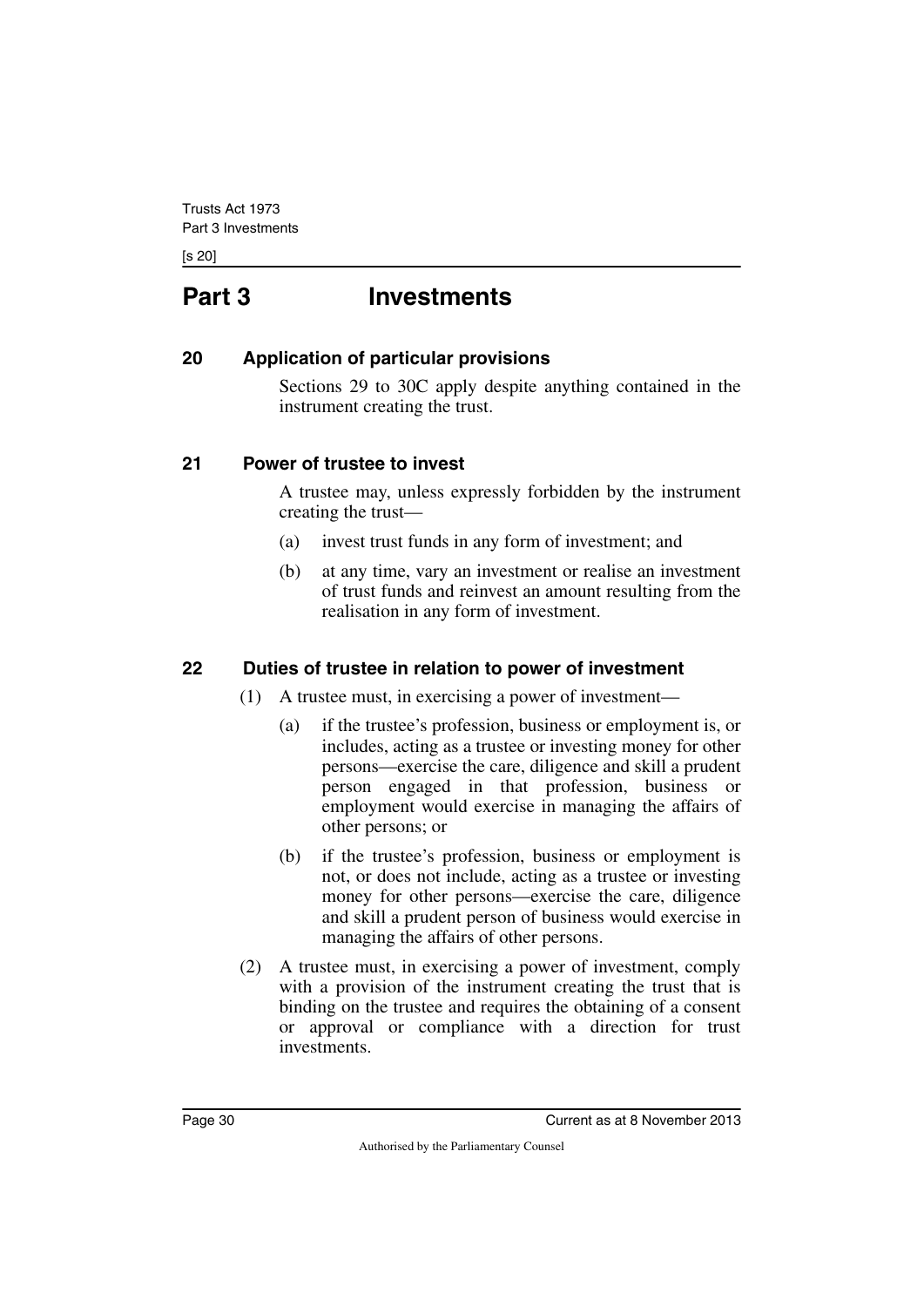(3) A trustee must, at least once in each year, review the performance, individually and as a whole, of trust investments.

#### <span id="page-32-0"></span>**23 Law and equity preserved**

- <span id="page-32-1"></span>(1) A rule or principle of law or equity imposing a duty on a trustee exercising a power of investment continues to apply except so far as it is inconsistent with this or another Act or the instrument creating the trust.
- (2) Without limiting the rules or principles mentioned in subsection (1), they include a rule or principle imposing—
	- (a) a duty to exercise the powers of a trustee in the best interests of all present and future beneficiaries of the trust; and
	- (b) a duty to invest trust funds in investments that are not speculative or hazardous; and
	- (c) a duty to act impartially towards beneficiaries and between different classes of beneficiaries; and
	- (d) a duty to obtain advice.
- (3) A rule or principle of law or equity relating to a provision in an instrument creating a trust that purports to exempt, limit the liability of, or indemnify a trustee in relation to a breach of trust, continues to apply.
- <span id="page-32-3"></span>(4) If a trustee is under a duty to obtain advice, the reasonable cost of obtaining the advice is payable out of trust funds.

#### <span id="page-32-2"></span>**24 Matters to which trustee must have regard in exercising power of investment**

- (1) Without limiting the matters a trustee may take into account when exercising a power of investment, a trustee must, so far as they are appropriate to the circumstances of the trust, have regard to the following matters—
	- (a) the purposes of the trust and the needs and circumstances of the beneficiaries;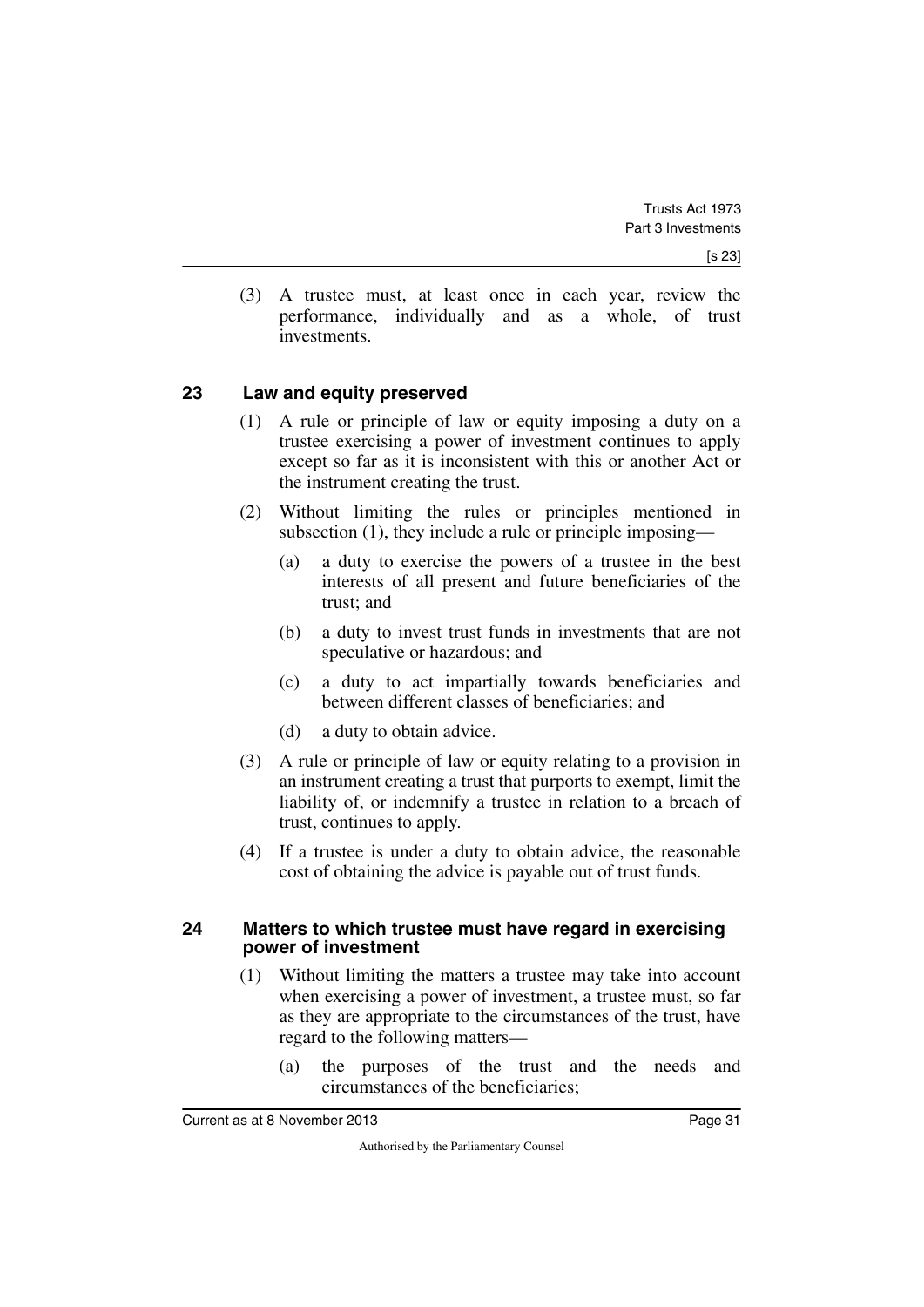- (b) the desirability of diversifying trust investments;
- (c) the nature of and risk associated with existing trust investments and other trust property;
- (d) the need to maintain the real value of the capital or income of the trust;
- (e) the risk of capital or income loss or depreciation;
- (f) the potential for capital appreciation;
- (g) the likely income return and the timing of income return;
- (h) the length of the term of the proposed investment;
- (i) the probable duration of the trust;
- (j) the liquidity and marketability of the proposed investment during, and at the end of, the term of the proposed investment;
- (k) the total value of the trust estate;
- (l) the effect of the proposed investment for the tax liability of the trust;
- (m) the likelihood of inflation affecting the value of the proposed investment or other trust property;
- (n) the cost (including commissions, fees, charges and duties payable) of making the proposed investment;
- (o) the results of a review of existing trust investments.
- (2) A trustee—
	- (a) may obtain, and if obtained must consider, independent and impartial advice reasonably required for the investment of trust funds or the management of the investment from a person whom the trustee reasonably believes to be competent to give the advice; and
	- (b) may pay out of trust funds the reasonable costs of obtaining the advice.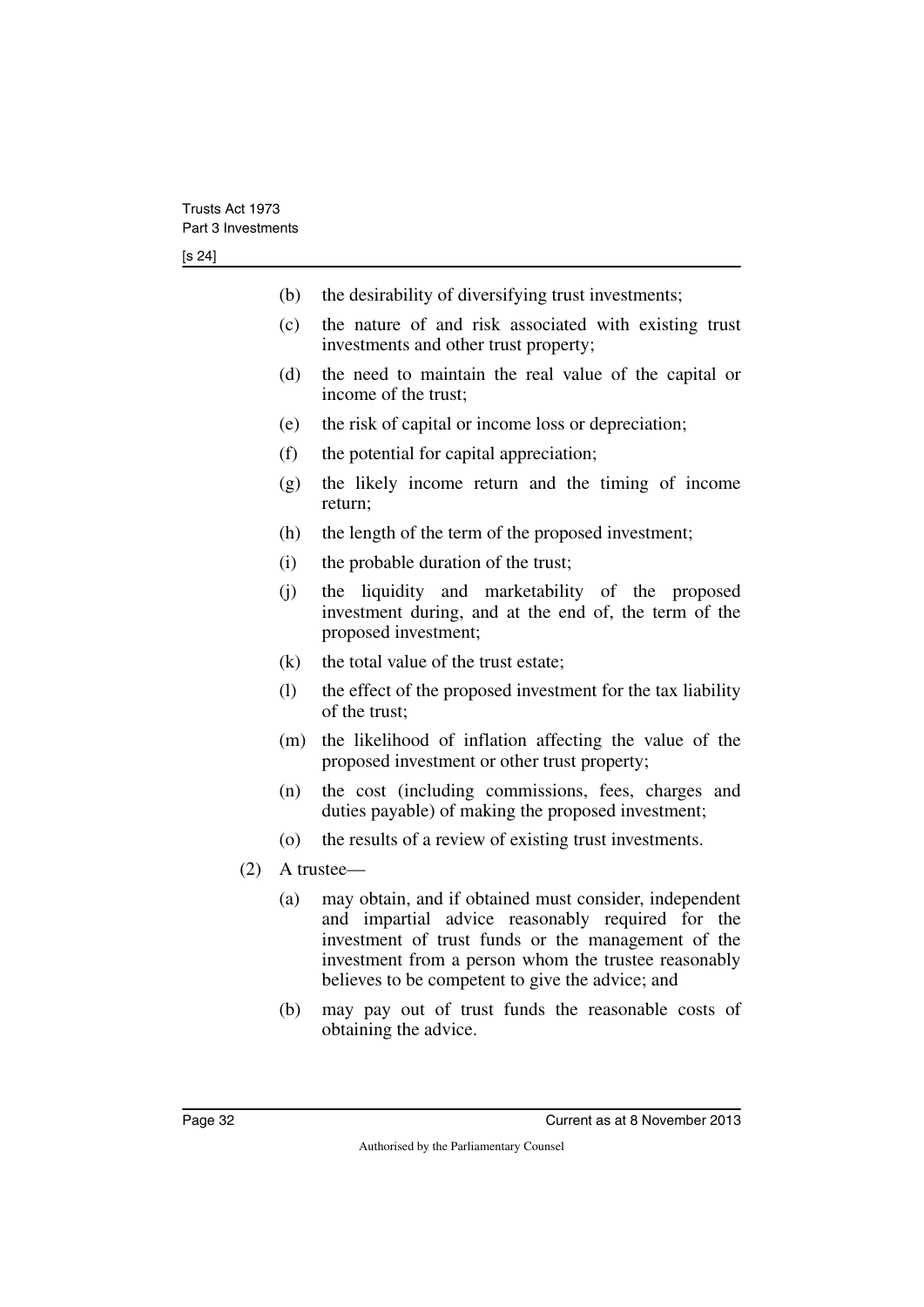#### <span id="page-34-0"></span>**25 Powers of trustee in relation to securities**

- <span id="page-34-1"></span>(1) If securities of a corporation are subject to a trust, the trustee may agree to a scheme or arrangement—
	- (a) for or arising out of the reconstruction, reduction of capital or liquidation of, or the issue of shares by, the corporation; or
	- (b) for the sale of all or part of the property and undertaking of the corporation to another corporation; or
	- (c) for the acquisition of securities of the corporation, or of control of the corporation, by another corporation; or
	- (d) for the amalgamation of the corporation with another corporation; or
	- (e) for the release, modification or variation of rights, privileges or liabilities attached to the securities, or any of them;

in the same way as if the trustee were beneficially entitled to the securities.

- (2) The trustee may accept instead of, or in exchange for, the securities subject to the trust, securities of any denomination or description of another corporation that is party to the scheme or arrangement.
- (3) If a conditional or preferential right to subscribe for securities in a corporation is offered to a trustee for a holding in that corporation or another corporation, the trustee may, for all or any of the securities—
	- (a) exercise the right and apply capital money subject to the trust in payment of the consideration; or
	- (b) assign to any person, including a beneficiary under the trust, the benefit of the right, or the title to the right, for the best consideration that can be reasonably obtained; or
	- (c) renounce the right.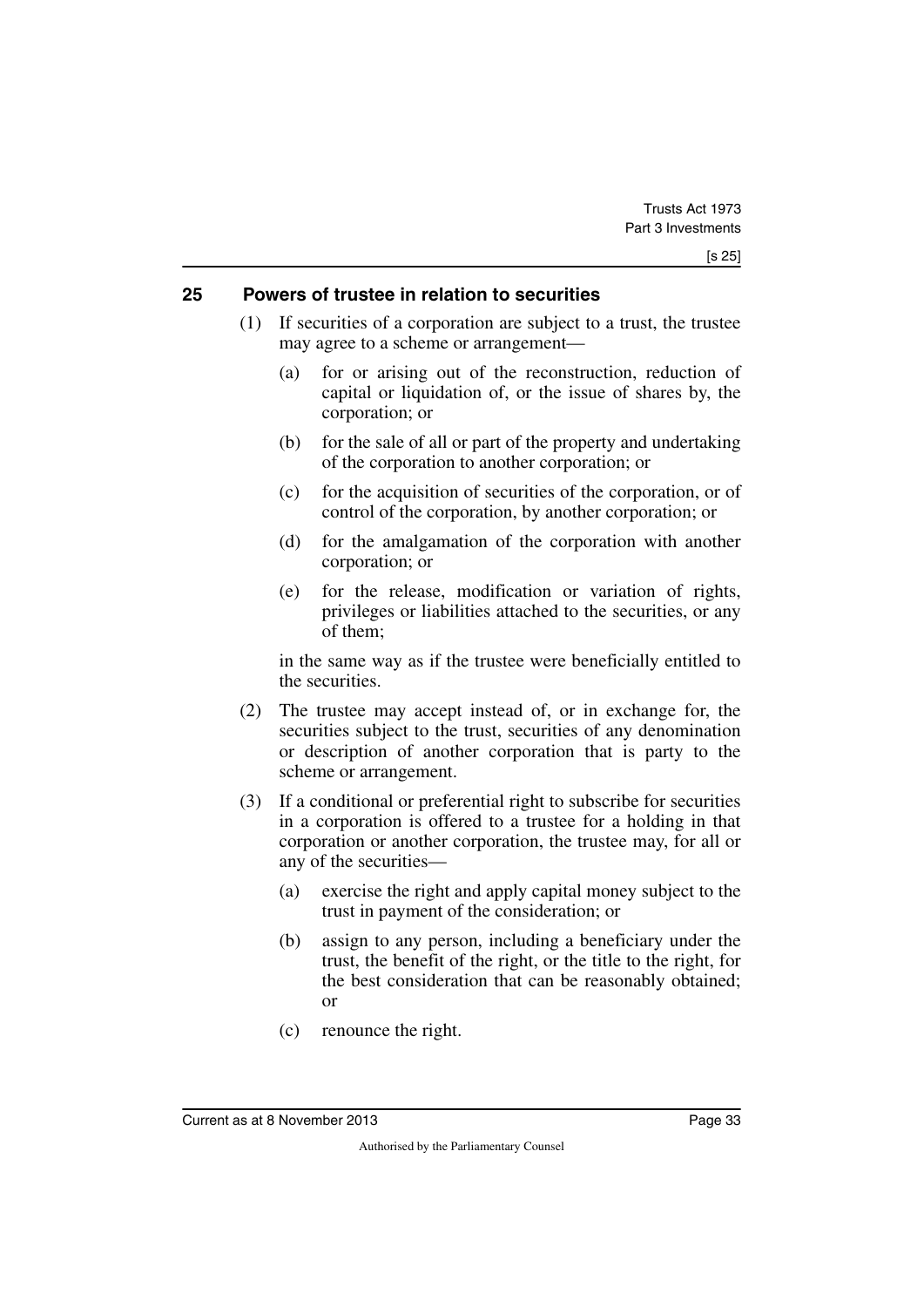#### [s 26]

- (4) A trustee accepting or subscribing for securities under this section is, for any provision of this part, exercising a power of investment.
- (5) A trustee may retain securities accepted or subscribed for under this section for any period for which the trustee could properly have retained the original securities.
- (6) The consideration for an assignment made under subsection (3)(b) must be held as capital of the trust.
- (7) This section applies to securities whether acquired before or after the commencement of this section.

#### <span id="page-35-0"></span>**26 Investment in securities under RITS**

- <span id="page-35-1"></span>(1) A chose in action arising under RITS that entitles its holder to a security of a particular description (the *underlying security*) is, for this Act and the instrument creating a trust, taken to be the same in all respects as the underlying security.
- (2) The holding or acquisition by a trustee of a chose in action mentioned in subsection (1) is taken to be an investment by the trustee in the underlying security.
- (3) It does not matter that the right conferred by the chose in action is a right in relation to securities of a particular description and not in relation to particular securities.
- (4) In this section—

*RITS* means the Reserve Bank of Australia's Information and Transfer System, as operating from time to time.

#### <span id="page-35-2"></span>**27 Power of trustee as to calls on shares**

<span id="page-35-3"></span>A trustee may—

- (a) apply capital money subject to a trust in payment of calls on shares subject to the same trust; and
- (b) if the trustee is a trustee corporation, exercise the power conferred by paragraph (a) despite the shares on which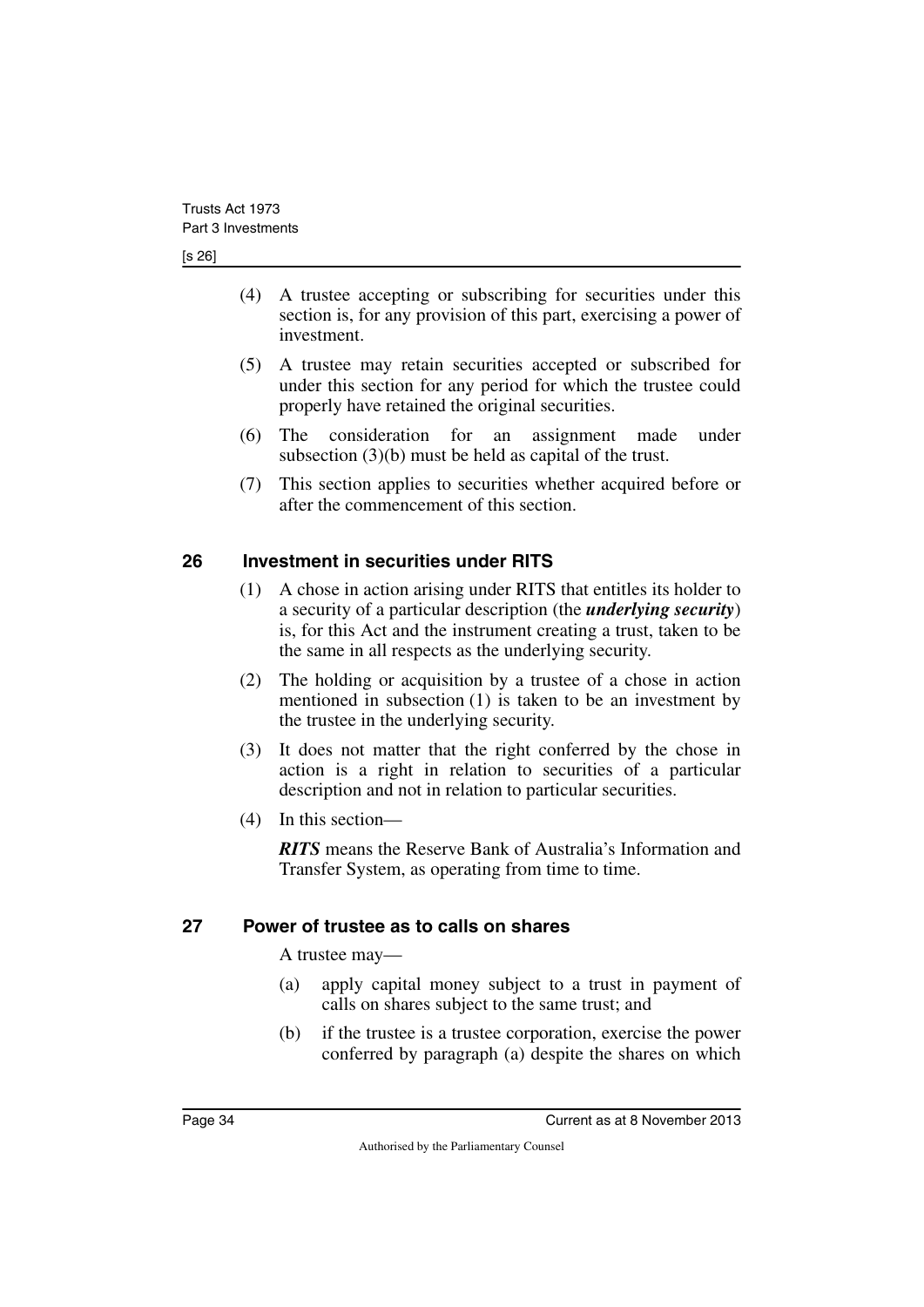the calls are made being shares in the trustee corporation.

#### **28 Power to purchase dwelling house as residence for beneficiary**

- (1) A trustee may—
	- (a) purchase a dwelling house for a beneficiary to use as a residence; or
	- (b) enter into an agreement or arrangement to secure for a beneficiary a right to use a dwelling house as a residence.
- (2) Despite the terms of the instrument creating the trust, a trustee may, if to do so would not unfairly prejudice the interests of other beneficiaries, retain as part of the trust property a dwelling house for a beneficiary to use as a residence.
- (3) A dwelling house purchased, retained or otherwise secured for use by the beneficiary as a residence may be made available to the beneficiary for that purpose on the conditions consistent with the trust and the extent of the beneficiary's interest that the trustee considers appropriate.
- (4) The trustee may retain a dwelling house or an interest or rights in a dwelling house acquired under this section after the use of the dwelling house by the beneficiary has ended.
- (5) In this section—

#### *dwelling house* includes—

- (a) a building or part of a building designed, or converted or capable of being converted, for use as a residence; and
- (b) amenities or facilities for use in association with the use of a dwelling house.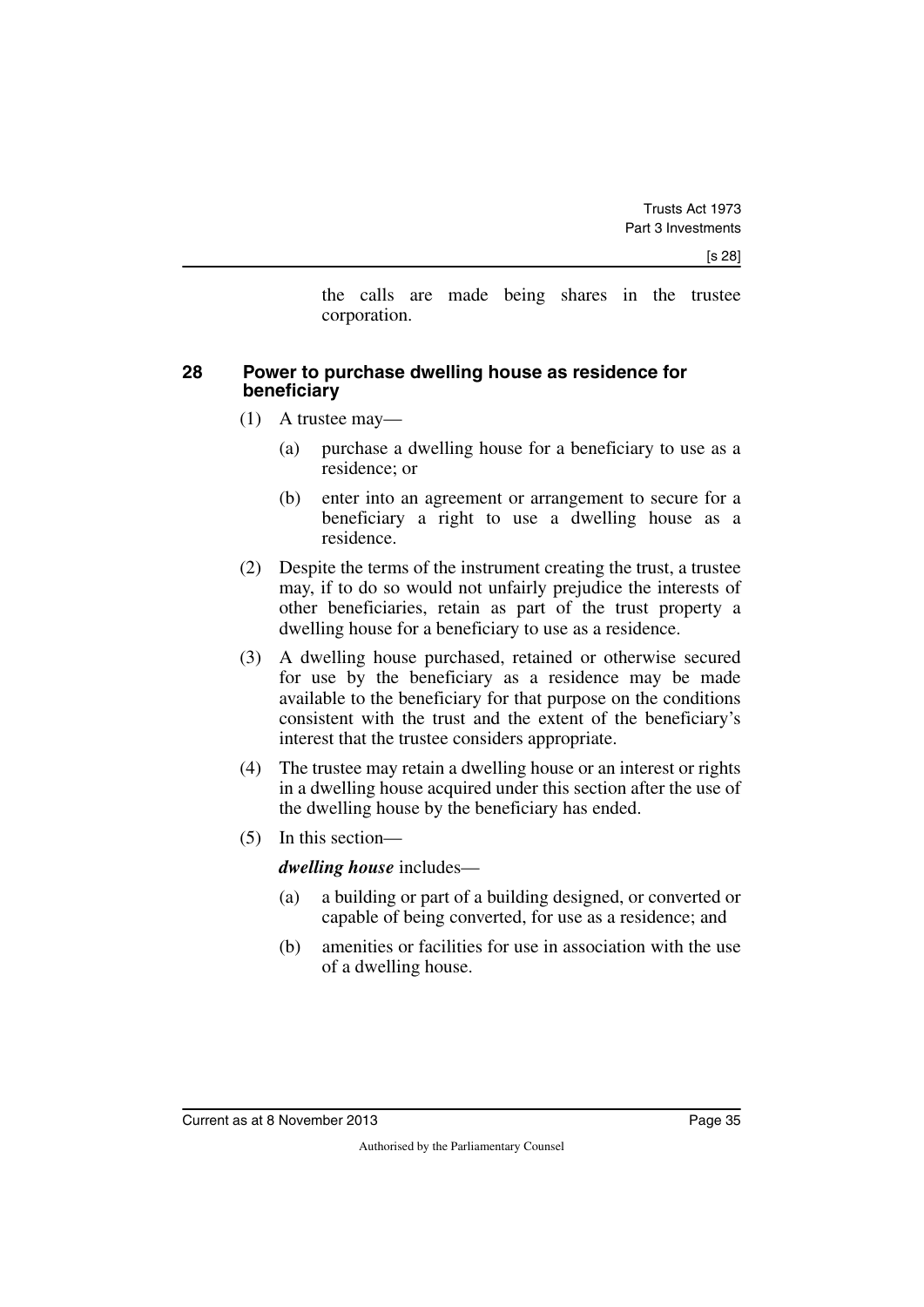[s 29]

## **29 Power of trustee to retain investments**

A trustee is not liable for breach of trust only because the trustee continues to hold an investment that has stopped being an investment—

- (a) authorised by the instrument creating the trust; or
- (b) properly made by the trustee exercising a power of investment; or
- (c) made under this part as previously in force from time to time; or
- (d) authorised by another Act or the general law.

#### **30 Loans and investments by trustees not breaches of trust in particular circumstances**

- (1) If a trustee lends an amount on the security of property, the trustee is not in breach of trust only on the ground of the comparison of the amount of the loan with the value of the property at the time when the loan was made—
	- (a) if it appears to the court that—
		- (i) in making the loan, the trustee was acting on a report about the value of the property made by a person whom the trustee reasonably believed to be competent to give the report and whom the trustee instructed and employed independently of any owner of the property; and
		- (ii) the amount of the loan was not more than two-thirds of the value of the property as stated in the report; and
		- (iii) the loan was made in reliance on the report; or
	- (b) if the trustee is insured by an entity prescribed under a regulation carrying on the business of insurance against all loss that may arise because of the default of the borrower.
- (2) If a trustee lends an amount on the security of leasehold property, the trustee is not in breach of trust only because the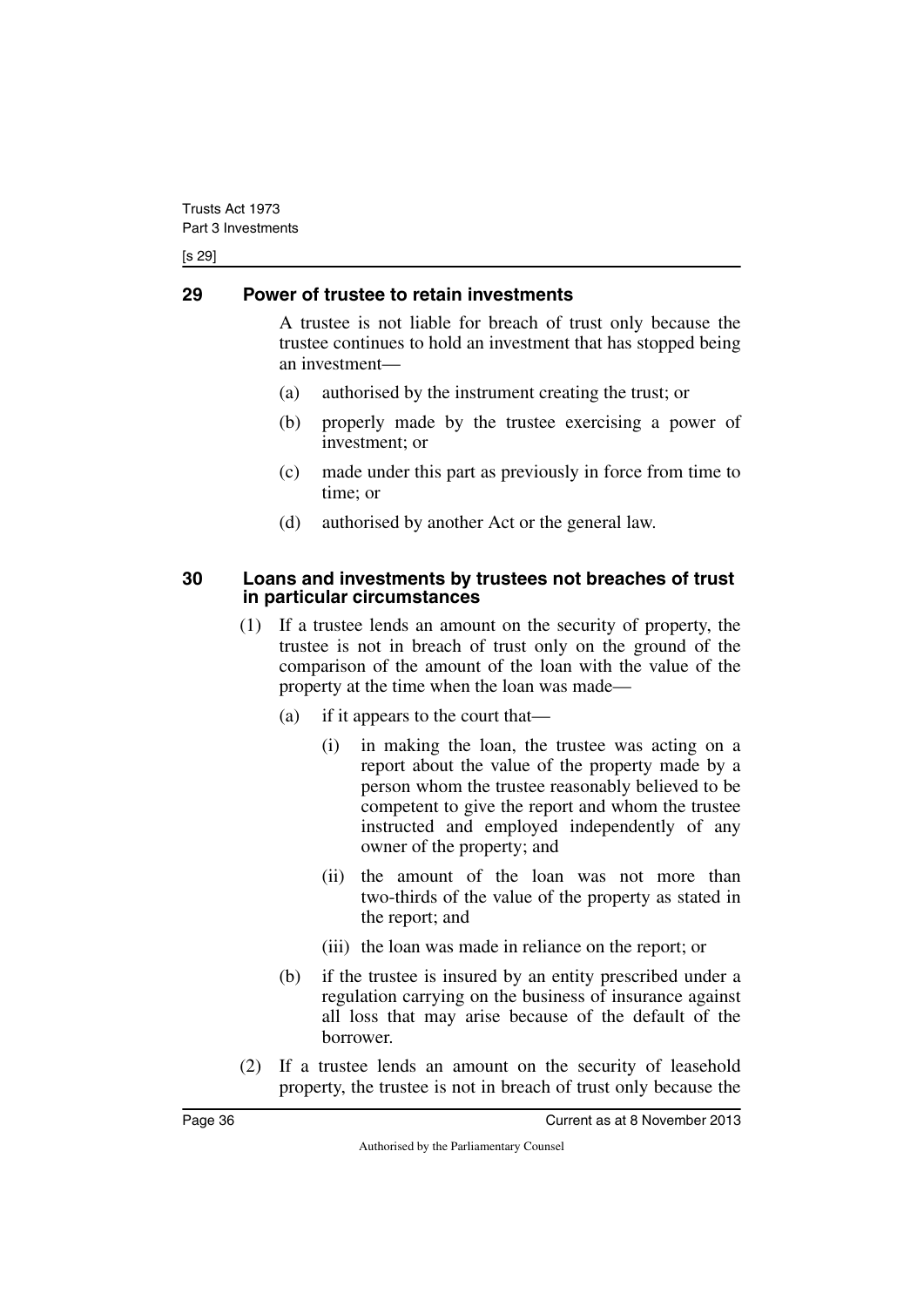trustee dispensed, either completely or in part, with the production or investigation of the lessee's title when making the loan.

(3) This section applies to transfers of existing securities as well as to new securities and to investments whether made before or after the commencement of this section.

#### **30A Limitation of liability of trustee for loss on improper investments**

- (1) If a trustee improperly lends trust money on a security that would have been a proper investment if the amount lent had been less than the actual amount lent—
	- (a) the security is to be taken to be a proper investment in relation to the lesser amount; and
	- (b) the trustee is only liable to make good the difference between the amount advanced and the smaller amount, with interest.
- (2) This section applies to investments whether made before or after the commencement of this section.

#### **30B Court may take into account investment strategy etc. in action for breach of trust**

In a proceeding against a trustee for a breach of trust in relation to a duty under this part relating to the trustee's power of investment, the court may, when considering the question of the trustee's liability, take into account the following matters—

- (a) the nature and purpose of the trust;
- (b) whether the trustee had regard to the matters set out in section 24 so far as they are appropriate to the circumstances of the trust;
- (c) whether the trust investments have been made under an investment strategy formulated in accordance with the duty of a trustee under this part;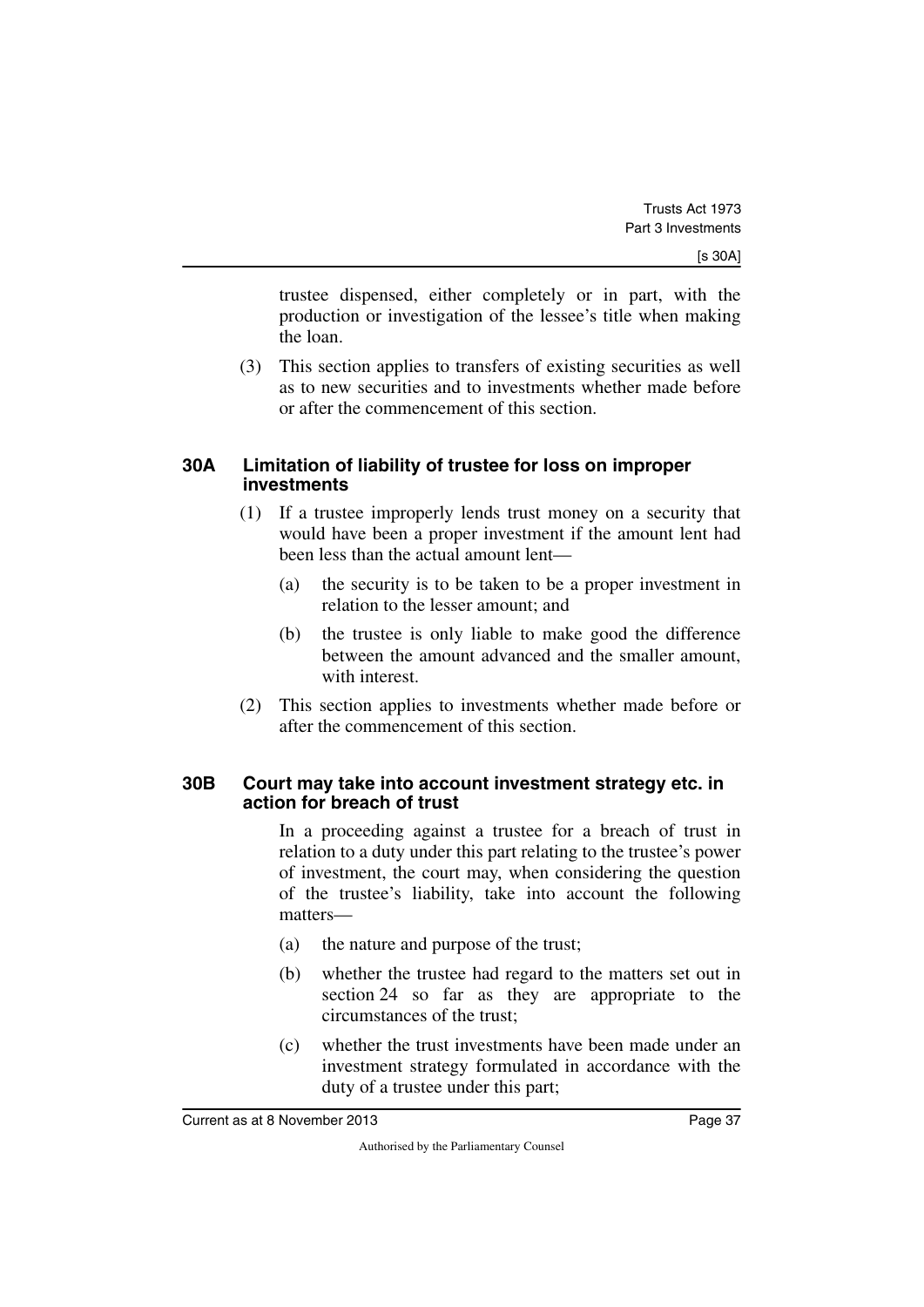#### [s 30C]

(d) the extent the trustee acted on the independent and impartial advice of a person competent, or apparently competent, to give the advice.

### **30C Power of court to set off gains and losses arising from investment**

- (1) The court may, when considering an action for breach of trust arising out of or in relation to an investment by a trustee where a loss has been or is expected to be sustained by the trust, set off all or part of the loss resulting from the investment against all or part of the gain resulting from any other investment whether in breach of trust or not.
- (2) The power of set off conferred by subsection (1) is in addition to any other power or entitlement to set off all or part of any loss against any property.

# **Part 4 General powers of trustees**

## **31 Application of part**

- (1) Except where otherwise provided in this part, the provisions of this part shall apply whether or not a contrary intention is expressed in the instrument (if any) creating the trust.
- (2) The powers conferred on a trustee by this part are exercisable by the trustee notwithstanding any lapse of time, or that all the beneficiaries are absolutely entitled to the trust property and are not under a disability, except so far as such powers are expressly revoked by all such beneficiaries by notice in writing to the trustee.
- (3) A statutory trustee shall not, except with the sanction of the court, exercise any of the powers conferred by section 32(1), other than the power conferred by section  $32(1)(d)$ , or by section 45.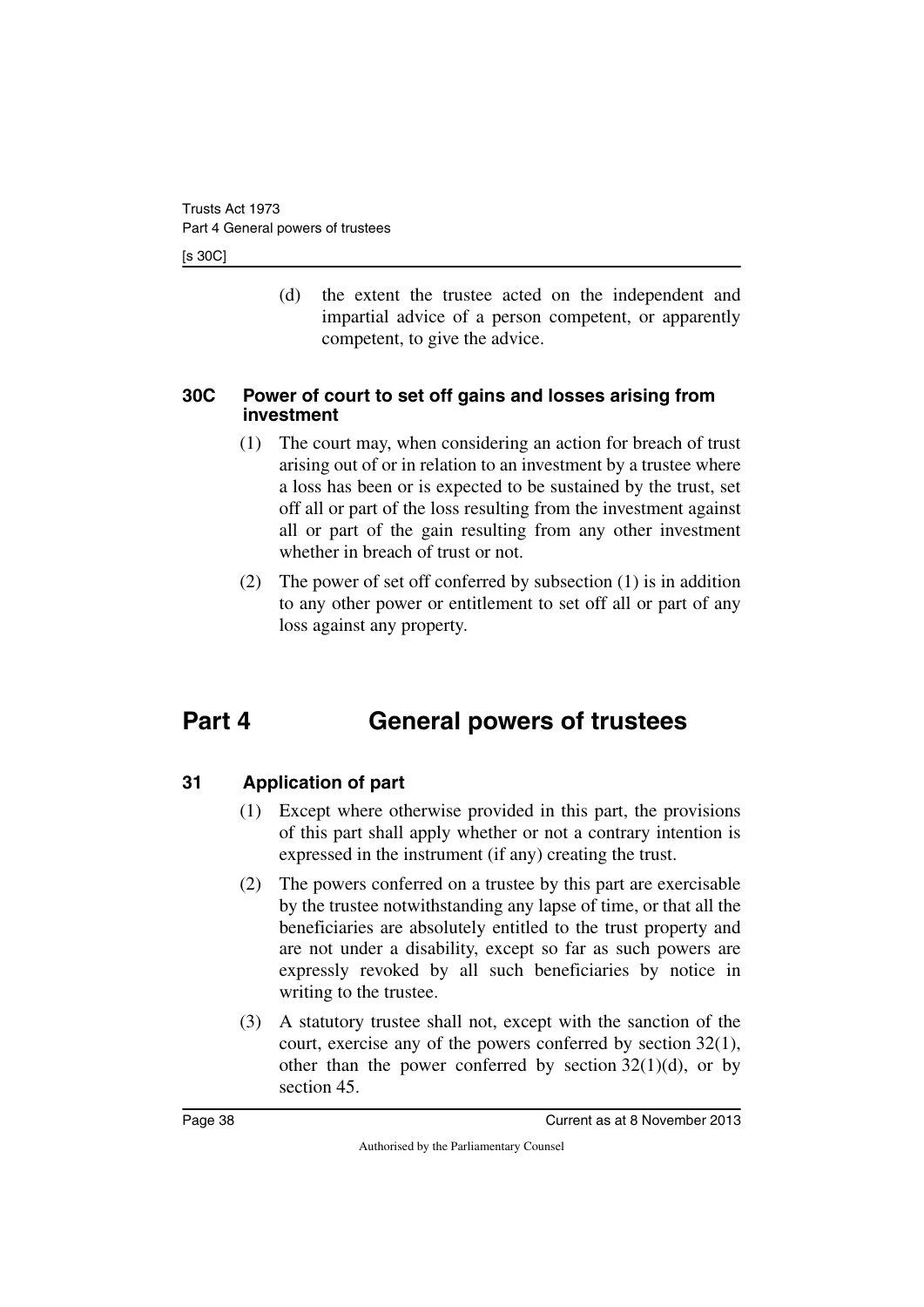#### **32 Powers to sell, exchange, partition, postpone, lease etc.**

- (1) Subject to the provisions of this section, every trustee, in respect of any trust property, may—
	- (a) sell the property or any part of the property;
	- (b) dispose of the property by way of exchange for other property in the State of a like nature and a like or better tenure, or, where the property consists of an undivided share, concur in the partition of the property in which the share is held, and give or take any property by way of equality of exchange or partition;
	- (c) postpone the sale, calling in, and conversion of any property that the trustee has a duty to sell, other than property that is of a wasting, speculative or reversionary nature;
	- (d) let or sublet the property at a reasonable rent for any term not exceeding 1 year, or from year to year, or for a weekly, monthly, or other like tenancy or at will; or enter into any sharefarming agreement with respect to the property on reasonable terms for any period not exceeding 1 year; and renew any such lease or tenancy or sharefarming agreement;
	- (e) grant a lease or sublease of the property for any term not exceeding—
		- (i) in the case of a building lease—30 years; or
		- (ii) in the case of any other lease (including a mining lease)—21 years;

to take effect in possession within 1 year next after the date of the grant of the lease or sublease at a reasonable rent, with or without a fine, premium or foregift, any of which if taken shall be deemed to be part of and an accretion to the rental, and shall, as between the persons beneficially entitled to the rental, be considered as accruing from day to day and be apportioned over the term of the lease or sublease;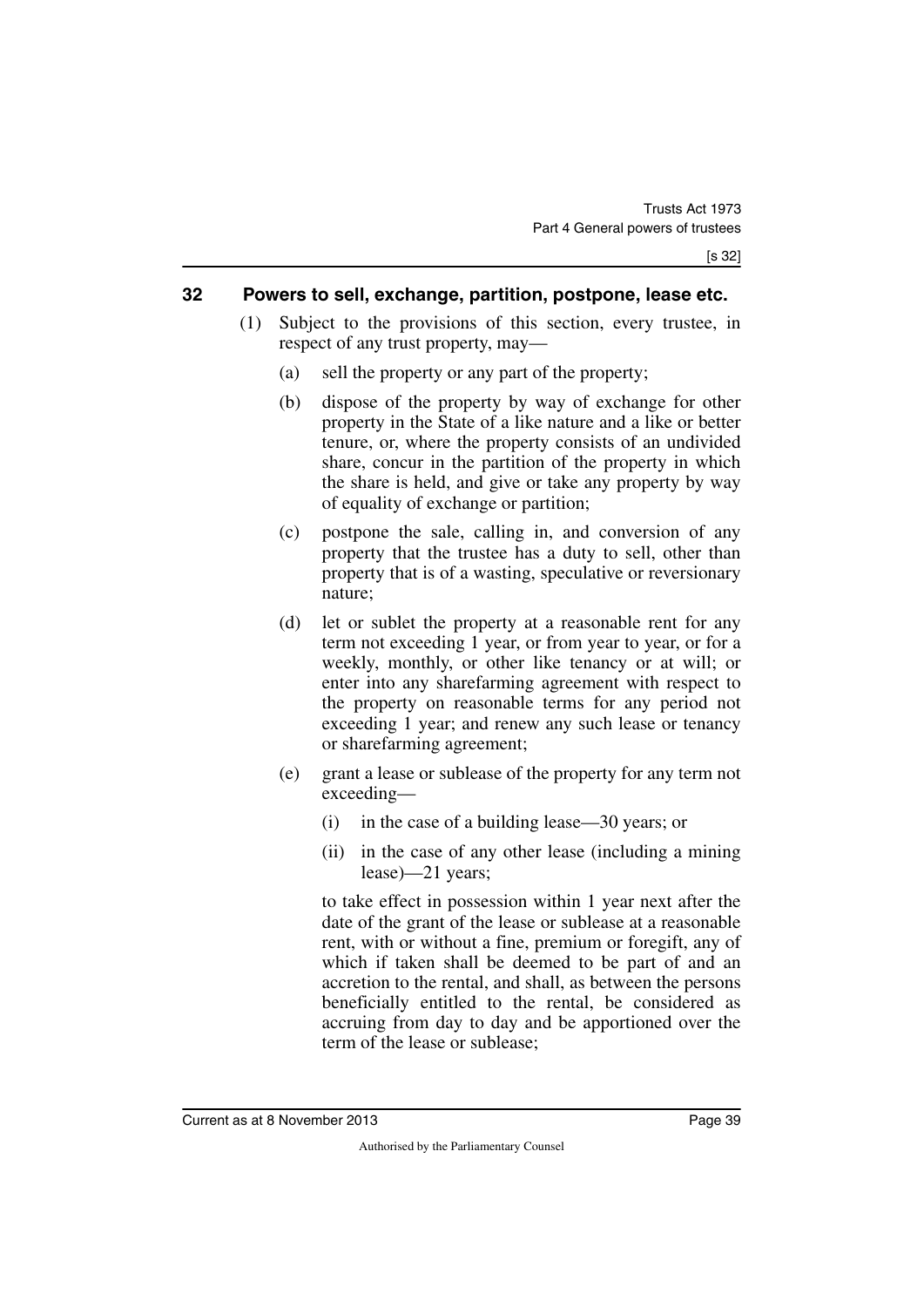[s 32]

- (f) at any time during the currency of a lease of the property, reduce the rent or otherwise vary or modify the terms thereof, or accept, or concur or join with any other person in accepting, the surrender of any lease.
- (2) Any trustee may, on such conditions as the trustee thinks proper, rescind, cancel, modify or vary any contract or agreement for the sale and purchase of any land, or agree to do so, or compromise with or make allowances to any person with whom such a contract or agreement has been made, or who is the assignee thereof in respect of any unpaid purchase money secured on mortgage or otherwise; and without prejudice to the generality of this subsection, a trustee may, by writing, waive or vary any right exercisable by the trustee that arises from a failure to comply at or within the proper time with any term of any agreement for sale, mortgage, lease, or other contract.
- (3) In exercising any power of leasing or subleasing conferred by this section or by the instrument (if any) creating the trust, a trustee may—
	- (a) grant to the lessee or sublessee a right of renewal for 1 or more terms, at a rent to be fixed or made ascertainable in a manner specified in the original lease or the original sublease, but so that the aggregate duration of the original and of the renewal terms shall not exceed the maximum single term that could be granted in the exercise of the power; or
	- (b) grant a lease with an optional or compulsory purchasing clause; or
	- (c) grant to the lessee or sublessee a right to claim compensation for improvements made or to be made by the lessee or sublessee in, upon or about the property which is leased or subleased.
- (4) Where there is a power (whether statutory or otherwise) to postpone the sale of any land or authorised investment that a trustee has a duty to sell by reason only of a trust or direction for sale, then, subject to any express direction to the contrary in the instrument (if any) creating the trust, the trustee shall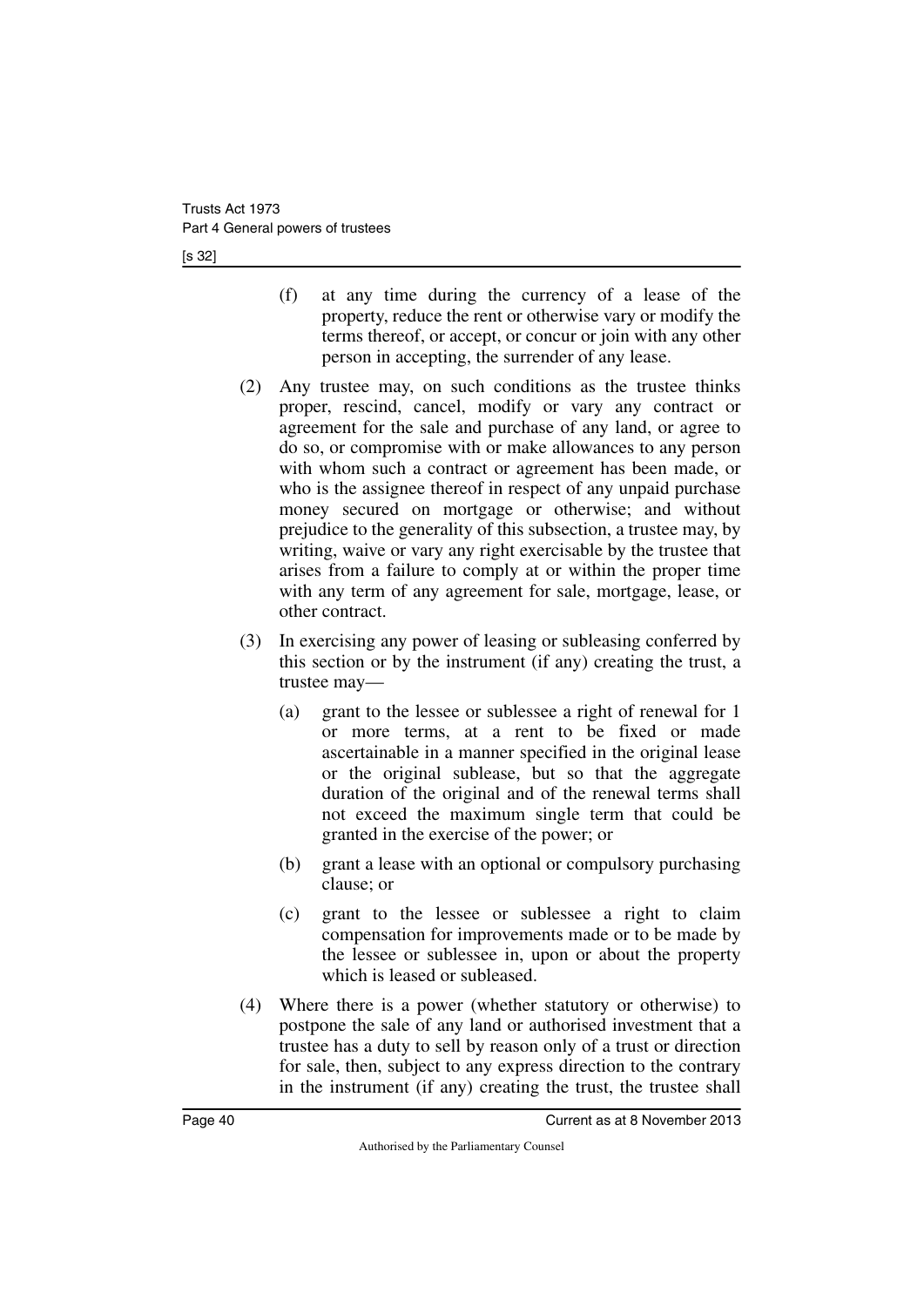not be in any way liable merely for postponing the sale in the exercise of the trustee's discretion for an indefinite and unlimited period, whether or not that period exceeds the period during which the trust or direction for sale remains valid; nor shall a purchaser of the land or authorised investment be in any case concerned with any directions respecting a sale; but nothing in this subsection applies to any property of a wasting or speculative nature.

## **33 Miscellaneous powers in respect of property**

- (1) Every trustee, in respect of any trust property, may—
	- (a) expend money (including capital money) subject to the same trusts for the repair, maintenance, upkeep or renovation of the property, whether or not the work is necessary for the purpose of salvage of the property; and
	- (b) expend money (including capital money) subject to the same trusts, but not, except with the sanction of the court, exceeding \$10000 in the improvement or development of the property; and
	- (c) expend money (including capital money) subject to the same trusts, in payment of calls on shares subject to those trusts; and
	- (d) pay out of money (including capital money) subject to the same trusts any rates, premiums, taxes, assessments, insurance premiums and other outgoings in respect of the property; and
	- (e) where the property is land—subdivide or apply for approval to subdivide the land into blocks and for that purpose construct and dedicate all such roads, streets, access ways, service lanes and footpaths and make all such reserves, and do all such other things and pay all such money (including capital money), as the trustee thinks necessary or as are required by, or under, any Act or local law relating to subdivisions; and
	- (f) pay out of money (including capital money) subject to the same trusts such sum as the trustee thinks reasonable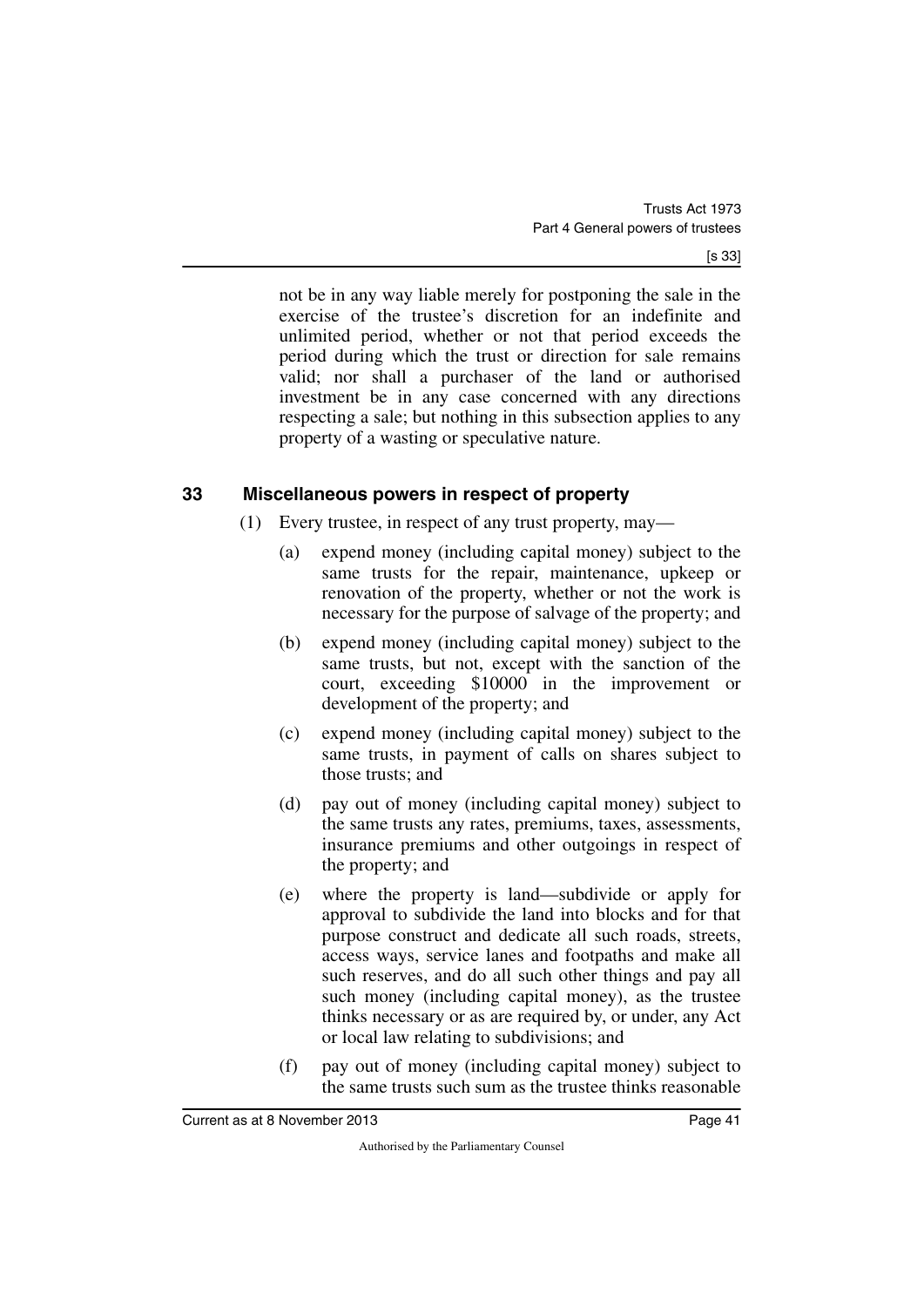[s 33]

by way of expenditure upon or contribution toward the construction and maintenance of such roads, streets, access ways, service lanes, and footpaths, and such sewerage, water, electricity, drainage and other works as are in the opinion of the trustee likely to be beneficial to the property, notwithstanding that they are intended to be constructed wholly or partly on land not subject to the same trusts and dedicate land subject to the same trusts as roads, streets, accessways, service lanes and footpaths where in the trustee's opinion it is likely to be beneficial to the property; and

- (g) subject to this Act and to any direction of the court, apportion any payment or expenditure made in pursuance of paragraphs (a) to (f) between capital and income or otherwise among the persons entitled thereto in such manner as the trustee considers equitable, with power, where the whole or part of the payment or expenditure is made out of capital moneys, to recoup capital from subsequent income, if that course would be equitable in all the circumstances; and
- (h) grant easements and profits a prendre and enter into party wall agreements and agreements that relate to fencing, and execute all necessary documents to give effect thereto; and
- (i) as mortgagor or mortgagee, agree to the renewal, extension or variation of the mortgage for such period and on such terms and conditions as the trustee thinks fit; but—
	- (i) the powers conferred by this paragraph may be exercised by a trustee as mortgagor for the purpose of raising additional money on the security of a mortgage of any property, where the trustee would have power under section 45 to raise money by a mortgage of the property, and not otherwise; and
	- (ii) nothing in this paragraph authorises any trustee to advance money on the security of any mortgage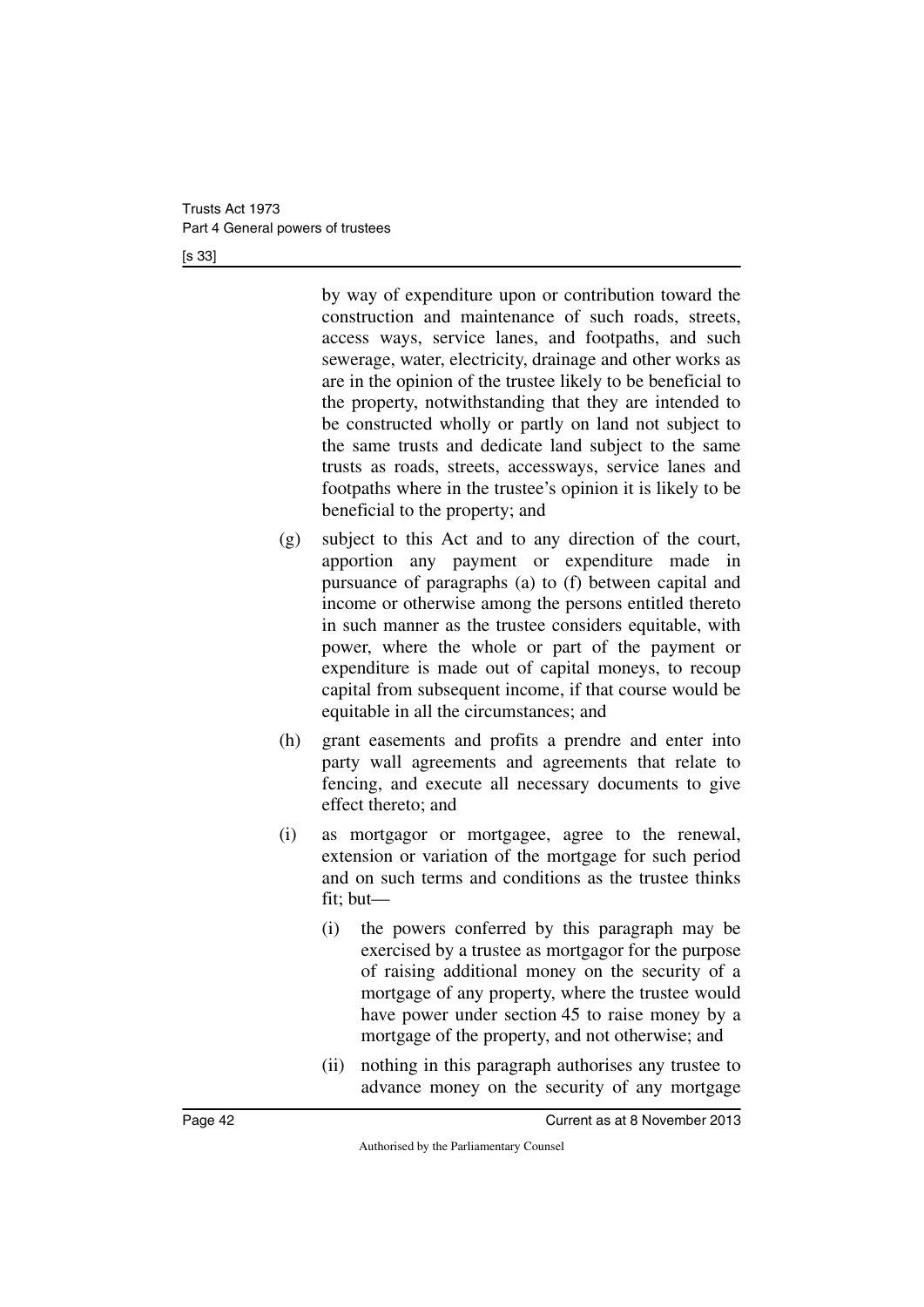that would not be an authorised investment in respect of the amount advanced; and

- (j) make such inquiries, by way of advertisement or otherwise, as the trustee thinks necessary for the purpose of ascertaining the next of kin or beneficiaries; and
- (k) where the property includes a life policy and there is no money or insufficient money available for the payment of premiums on the policy, surrender the policy for money or accept instead of the policy a fully paid-up policy or vary the terms of the policy in such manner as the trustee thinks fit; and
- (l) appropriate any part of the property in or towards satisfaction of any legacy payable thereout or in or towards satisfaction of any share of the trust property (whether settled, contingent or absolute) to which any person is entitled, and for that purpose value the whole or any part of the property in accordance with section 51; but—
	- (i) the appropriation shall not be made so as to affect adversely any specific gift; and
	- (ii) before any such appropriation is effectual, notice thereof shall be given to all persons not under a disability who are interested in the appropriation, and to the parent or guardian of any infant who is interested in the appropriation, and to the person having the care and management of the estate of any person who is not of full mental capacity, and any such person may within 1 month after receipt of the notice or, upon the person's application to the court within that month, within such extended period as the court may allow, apply to the court to vary the appropriation, and the appropriation shall be conclusive save as varied by the court; and
- (m) where provision is made in any instrument creating a trust for payment of an annuity or other periodic payment, and notwithstanding that the annuity or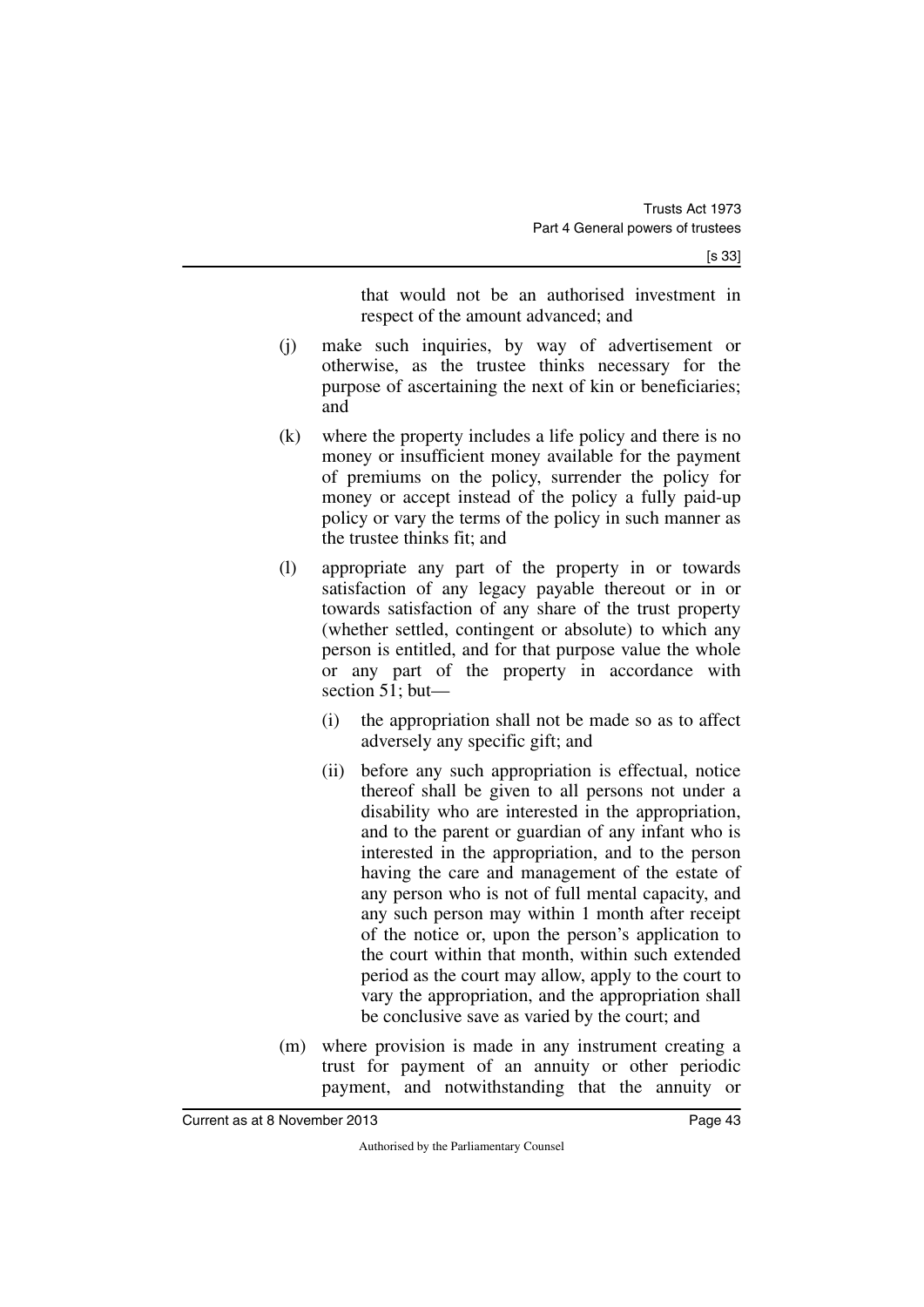[s 33]

payment may by the instrument be charged upon the trust property or upon any part thereof—set aside and appropriate out of property available for payment of the annuity and invest a sum sufficient in the opinion of the trustee at the time of appropriation to provide out of the income thereof the amount required to pay the annuity or periodic payment, and so that after the appropriation shall have been made—

- (i) the annuitant shall have the same right of recourse to the capital and income of the appropriated sum as the annuitant would have had against the trust property if no appropriation had been made; and
- (ii) the trustee may forthwith distribute the residue of the trust property and the income thereof (which residue and income shall no longer be liable for the annuity) in accordance with the trusts declared of and concerning the same; and
- (n) do or omit all acts and things, and execute all instruments necessary to carry into effect the powers and authorities given by this Act or by or under the instrument creating the trust.
- (2) Nothing in subsection (1)(l) shall be read as requiring a trustee to give to himself or herself, in some other capacity, notice of an appropriation; but, where a trustee would, but for this subsection, be obliged to give to himself or herself such a notice, the appropriation is not effectual until it has been approved by all the beneficiaries being persons not under a disability, or by the court on the ex parte application of the trustee or otherwise.
- (3) Any notice which is to be served in accordance with subsection (1)(l) may be served—
	- (a) by delivering it to the person for whom it is intended or by sending it by prepaid registered letter addressed to that person at the person's usual or last known place of abode or business; or
	- (b) in such other manner as may be directed by the court.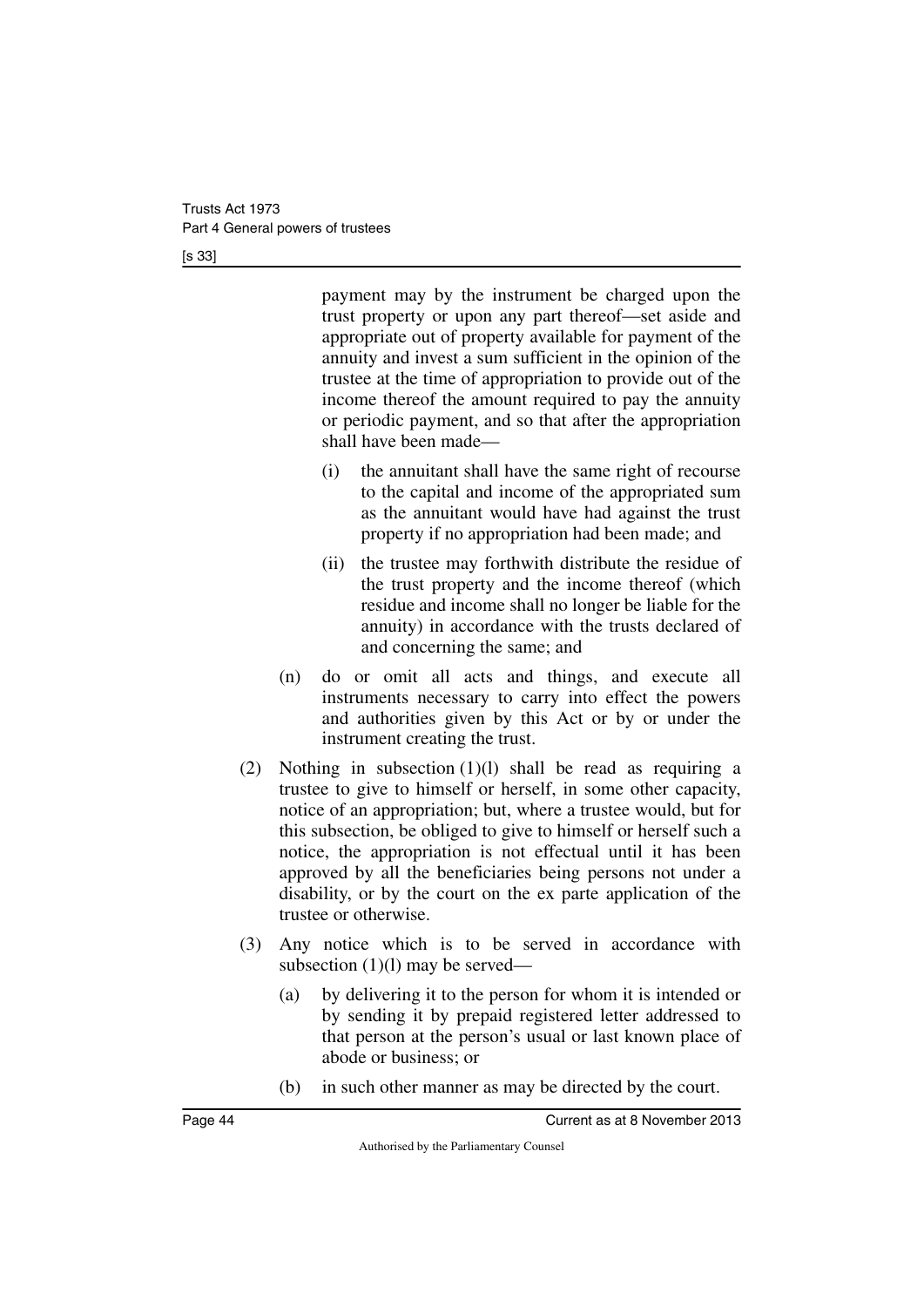- (4) Where a notice is sent by post as provided by this section, it shall be deemed to be served at the time at which the letter would have been delivered in the ordinary course of post.
- (5) Where a trustee desires to distribute, under the provisions of subsection  $(1)(m)(ii)$ , any land subject to the provisions of the *Land Title Act 1994*, or any other Act, the trustee shall in writing notify the registrar or other person (if any) having the duty or function of registering or recording dealings under such Act, that the land is, by reason of an appropriation made in pursuance of subsection  $(1)(m)(ii)$ , distributable, and the registrar or such other person shall not be concerned to make any inquiry as to the sufficiency of the appropriated sum.

## **34 Power of trustee to sell by auction etc.**

- (1) A trustee may sell or concur with any other person in selling all or any part of the trust property, either subject to prior encumbrances or not, and either together or in lots, by public auction, by public tender or by private contract, subject to any such conditions respecting title or evidence of title or other matters as the trustee thinks fit, with power to vary any contract for sale, and to buy in at any auction, or to rescind any contract for sale and to resell, without being answerable for any loss.
- (2) A trust or power to sell or dispose of land includes a trust or power to sell or dispose of part thereof, whether the division is horizontal, vertical or made in any other way; and also includes a trust or power to sell or dispose of any building, fixture, timber or other thing affixed to the soil apart and separately from the land itself.
- (3) If a trustee joins with any other person in selling trust property and other property, the purchase money shall be apportioned in or before the contract of sale, and a separate receipt shall be given by the trustee for the apportioned share; but a contravention of this subsection does not invalidate and shall not be deemed to have invalidated any instrument intended to affect or evidence the title to the trust property, and no person being a purchaser, lessee, mortgagee, or other person who, in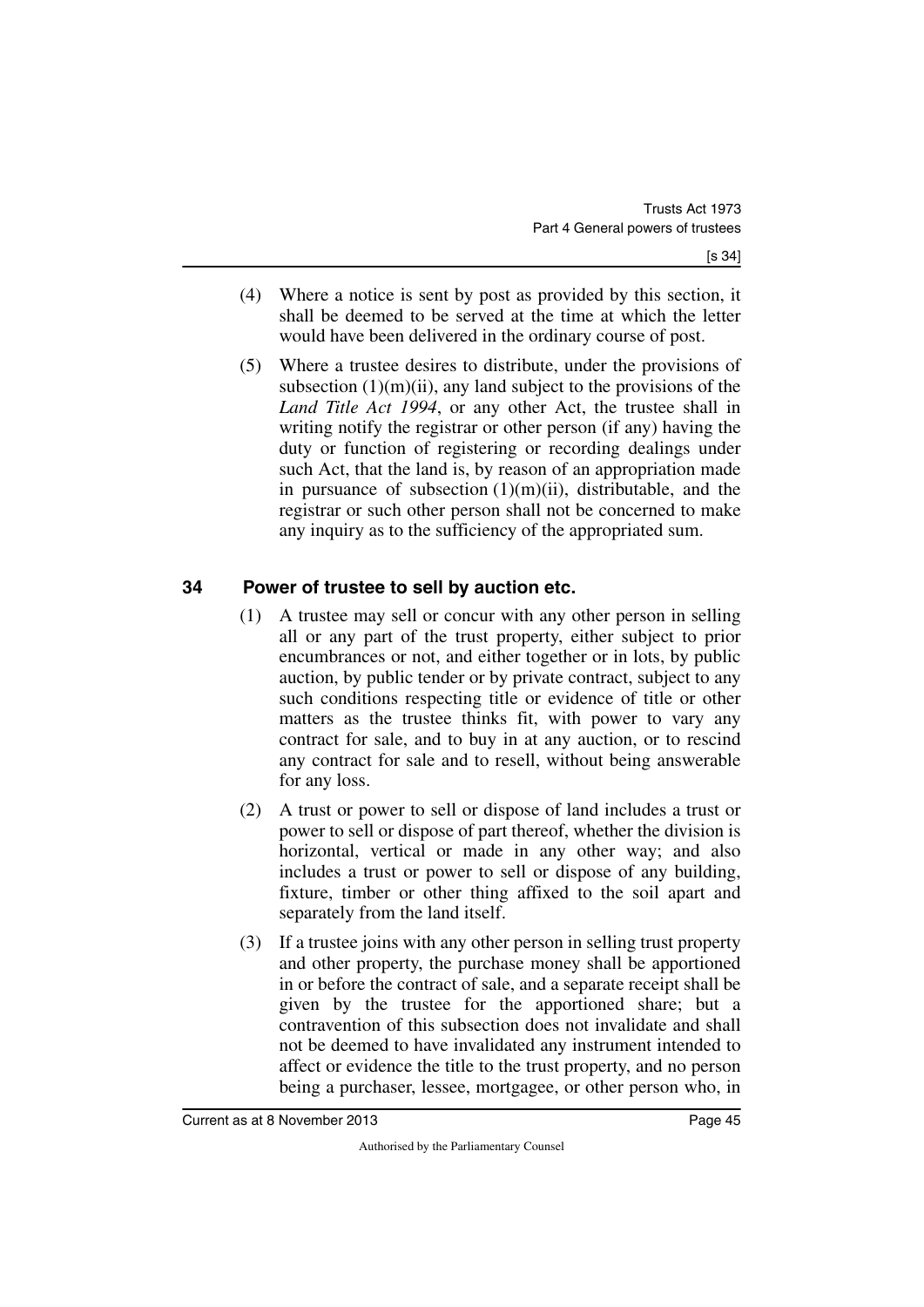[s 35]

good faith and for valuable consideration, acquires the trust property or an interest in it or a charge over it, and neither the registrar of titles nor any other person registering or certifying title, shall be affected by notice of, or be concerned to inquire whether there has been, a contravention of this subsection.

## **35 Power to sell subject to depreciatory conditions**

- (1) A sale by a trustee shall not be impeached by any beneficiary upon the ground that any of the conditions subject to which the sale was made may have been unnecessarily depreciatory, unless it also appears that the consideration for the sale was thereby rendered inadequate.
- (2) A sale by a trustee shall not, after the execution of the conveyance or transfer, be impeached as against the purchaser, upon the ground that any of the conditions subject to which the sale was made may have been unnecessarily depreciatory, unless it appears that the purchaser was acting in collusion with the trustee at the time when the contract for sale was made.
- (3) A purchaser, upon any sale by a trustee, shall not be at liberty to make any objection against the title upon any of the grounds in this section mentioned.

## **36 Mortgage on sale of land**

- (1) Where a trustee sells land for an estate in fee simple, the trustee may, where the proceeds are liable to be invested, contract that the payment of any part, not exceeding two-thirds of the purchase money shall be secured by a first legal or first statutory mortgage of the land sold, with or without the security of any other property, and the mortgage shall, if any buildings or other improvements are comprised in the mortgage, contain a covenant by the mortgagor to keep them insured against loss or damage by fire and by storm and tempest to their full insurable value.
- (2) The trustee shall not be bound to obtain any report as to the value of the land or other property to be comprised in such a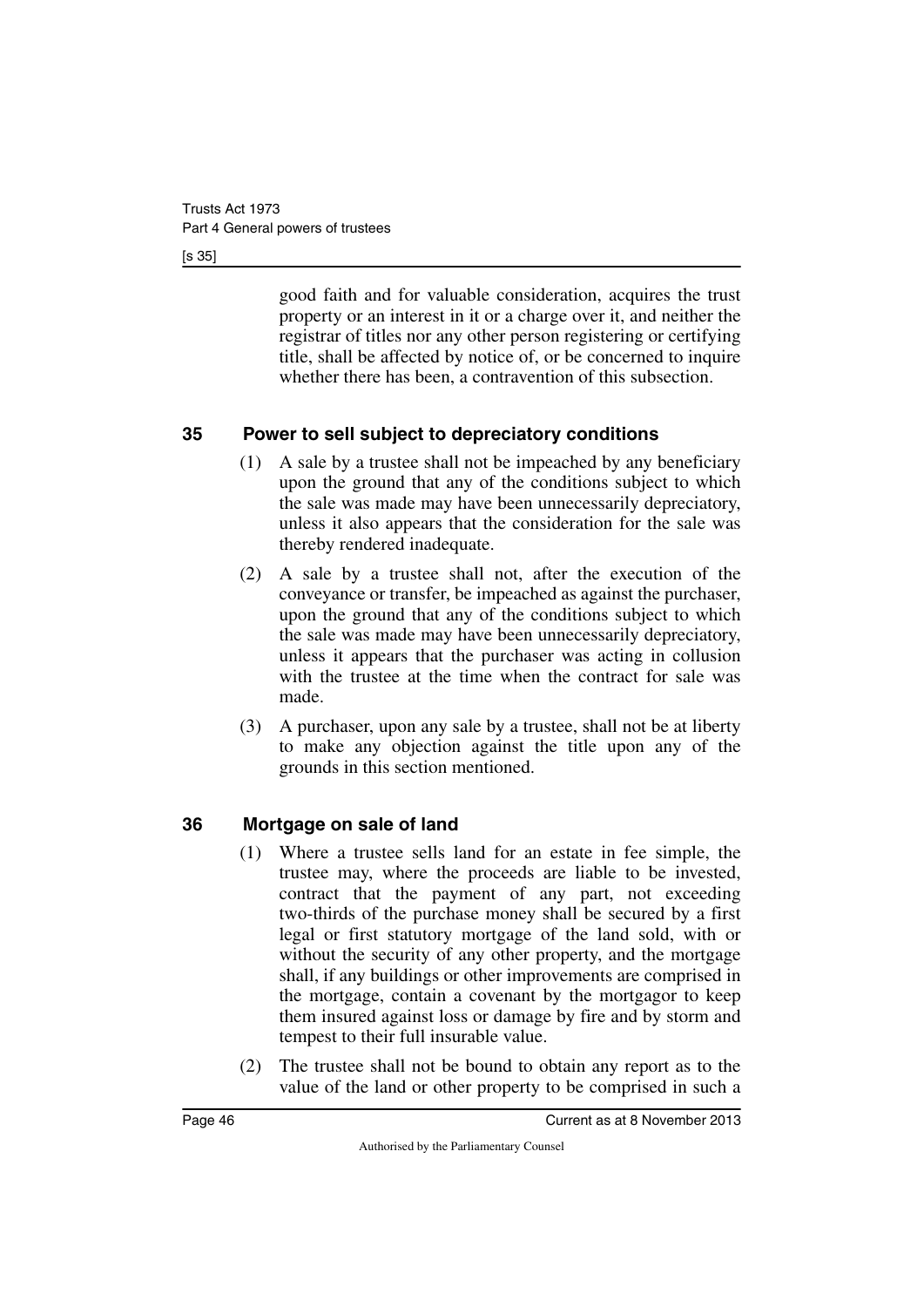mortgage as is mentioned in subsection (1), or any advice as to the making of the loan, and shall not be liable for any loss that may be incurred by reason only of the security being insufficient at the date of the mortgage.

(3) Where the sale referred to in subsection (1) is made under the order of the court, the powers conferred by that subsection shall apply only if and so far as the court may by order direct.

## **37 Deferred payment on sale of property**

- (1) A sale of property by a trustee, in exercise of any power vested in the trustee in that behalf by the instrument creating the trust or by or under this Act or any other enactment, may be on terms of deferred payment.
- (2) The terms of deferred payment may provide that the purchase money and interest (if any) shall be paid by instalments.
- (3) The terms upon which property is sold shall, in addition to such other provisions as the trustee may think proper, include provisions giving effect to the following, namely that—
	- (a) the part of the purchase money to be paid by deposit shall not be less than the sum which a person acting with prudence would, if the property were the person's own, have accepted in the circumstances in order to sell the property to the best advantage, and in any case shall not be less than one-tenth of the purchase money;
	- (b) the balance of the purchase money shall be payable by such instalments and shall bear interest payable half-yearly or oftener on the amount from time to time unpaid at such rate as a person acting with prudence would, if the property were the person's own, have accepted in the circumstances in order to sell the property to the best advantage, and in any case the whole purchase money shall be payable within a period not exceeding 10 years from the date of sale;
	- (c) if any instalment or interest or part thereof is in arrear and unpaid for 6 months, or for such less period as may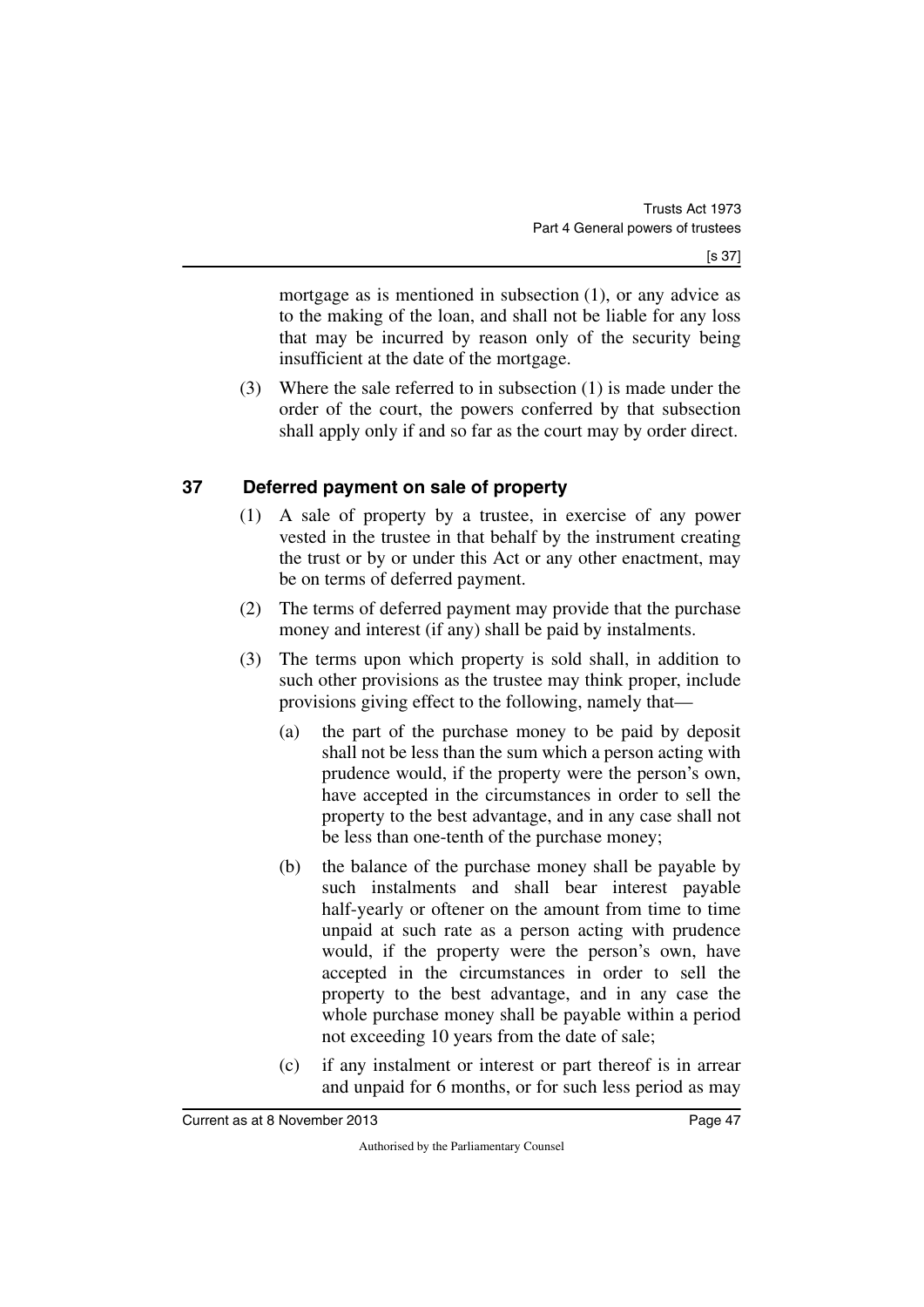[s 38]

be specified, the whole of the purchase money shall become due and payable;

- (d) the purchaser shall maintain and protect the property, and, in the case of land, keep all buildings (if any) thereon insured against loss or damage by fire and by storm and tempest to their full insurable value.
- (4) Notwithstanding that the property has been sold on terms of deferred payment, the trustee may, at any time after one-third of the purchase money has been paid, convey the property and take a mortgage to secure payment of the balance of the purchase money and interest, with or without the security of any other property.
- (5) Whether the sale is made under the order of the court or otherwise, the court may make such order as it thinks fit as to the terms of deferred payment.
- (6) A trustee selling property on terms authorised by this section or by any order of the court shall not be affected by section 30 in respect of so much of the purchase money as is payable under an agreement for sale or is secured by a mortgage, and shall not be liable for any loss that may be incurred by reason only of the security being insufficient at the date of the agreement or mortgage.
- (7) For the purposes of any consent or direction required by the instrument (if any) creating the trust or by statute, a trustee selling property on terms of deferred payment shall be deemed not to be lending money or investing trust funds.

### **38 Surrender of onerous leases or property**

(1) Where a leasehold is vested in a trustee and the property is subject to onerous covenants of such a nature that it would not be in the interests of the beneficiaries to retain the property, the trustee may surrender, or concur in surrendering, the lease; and the trustee shall not be chargeable with breach of trust nor shall the surrender be impeached by any beneficiary upon the ground only that the covenants were not of such a nature, if the trustee has acted bona fide and on the advice of a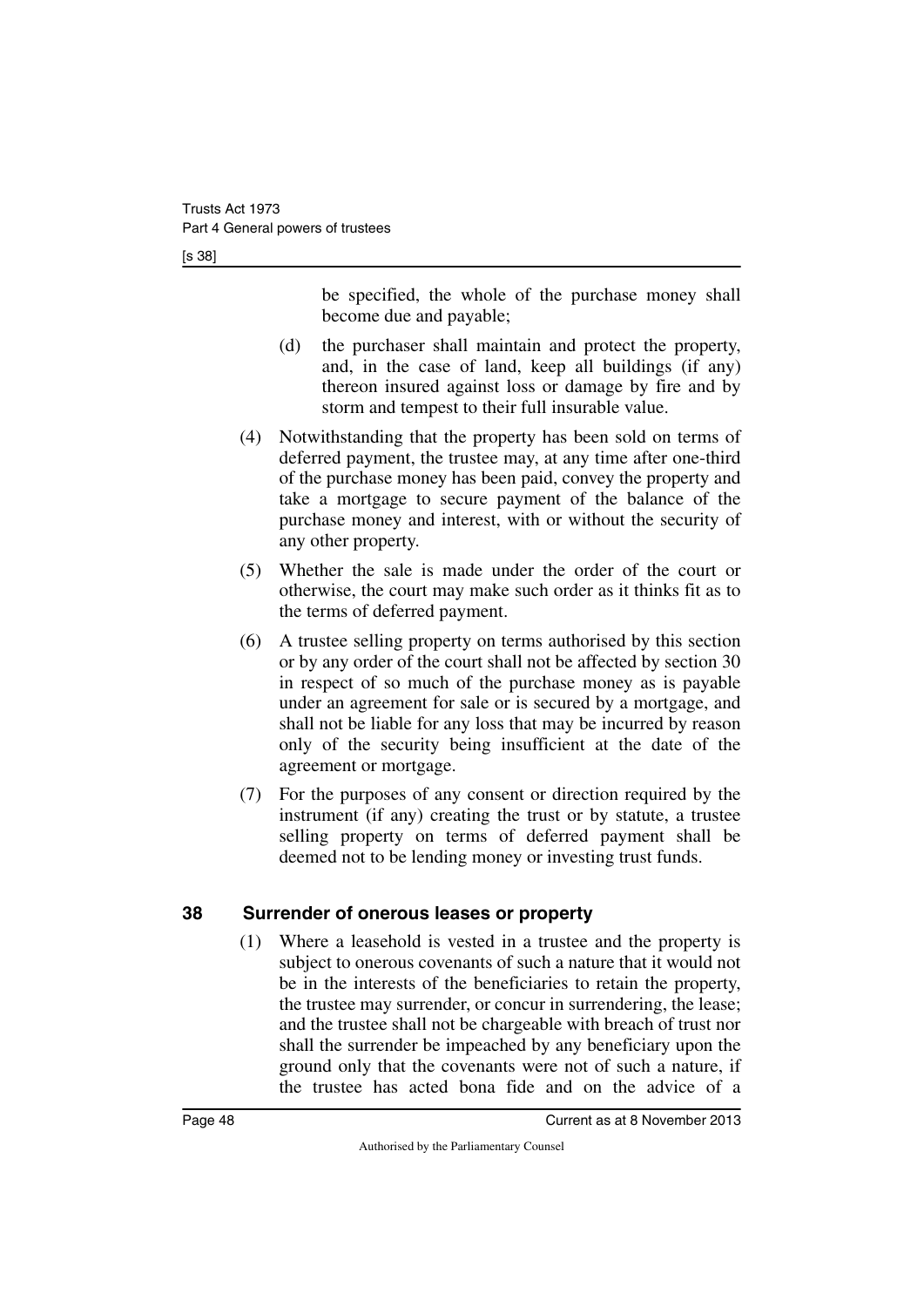registered valuer, whom the trustee reasonably believed to be competent, instructed and employed independently of the lessor, whether the valuer carried on business in the locality where the property is situate or elsewhere.

- (2) Where a freehold is vested in a trustee and the property is of so onerous a nature that it would not be in the interests of the beneficiaries to retain the property, if the Crown agrees to accept the surrender of the freehold, the trustee may surrender, or concur in surrendering, it to the Crown; and the trustee shall not be chargeable with breach of trust nor shall the surrender be impeached by any beneficiary upon the ground only that the property was not of such a nature, if the trustee has acted bona fide and on the advice of a registered valuer, whom the trustee reasonably believed to be competent, whether that valuer carried on business in the locality where the property is situate or elsewhere.
- (3) A subsequent purchaser or the registrar or other person registering or certifying title shall not be concerned to inquire whether a surrender was authorised by this section.

### **39 Power to renew leases**

(1) A trustee of any leasehold for life or lives or years which is renewable under any covenant or contract or by custom or usual practice may, if the trustee thinks fit, and shall, if thereto required by any person having any beneficial interest, present or future or contingent, in the leasehold, use the trustee's best endeavours to obtain from time to time a renewed lease of the same hereditaments on the agreed or reasonable terms, and for that purpose may from time to time make or concur in making a surrender of the lease for the time being subsisting, and do all such other acts as are requisite; but where, by the terms of the instrument (if any) creating the trust, the person in possession for the person's life or other limited interest is entitled to enjoy the same without any obligation to renew, or to contribute to the expense of renewal, this section does not apply unless the consent in writing of that person is obtained to the renewal.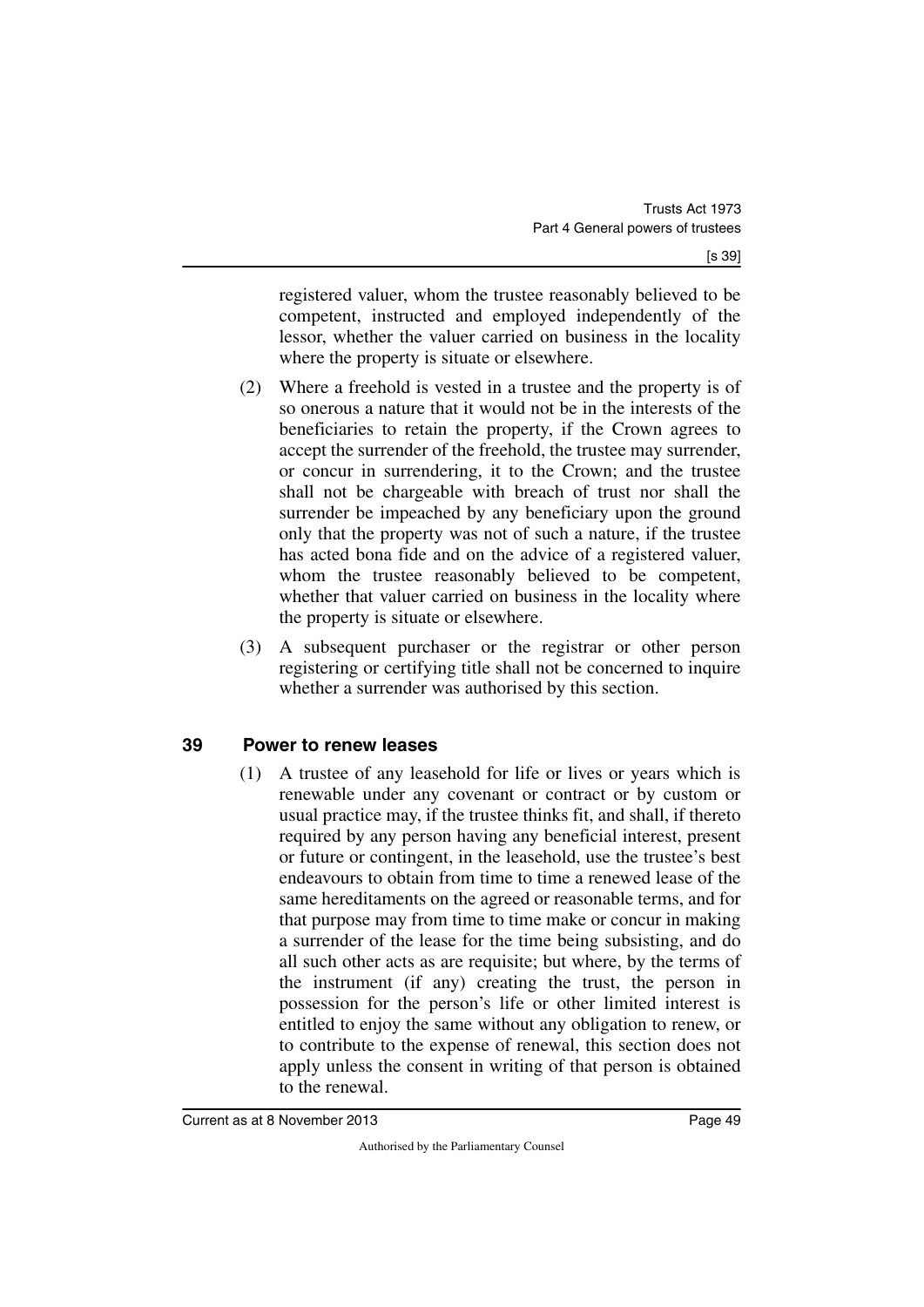[s 40]

(2) A trustee obtaining a renewal of a lease under the powers conferred by this section or otherwise may pay or apply capital money subject to the trust, for the purpose of obtaining the renewal.

#### **40 Power to purchase equity of redemption in lieu of foreclosure**

A trustee may, in lieu of proceeding to foreclosure, purchase the equity of redemption of land the subject of a mortgage held by the trustee under which default has been made where the moneys expended in that purchase are subject to the same trusts as the mortgage debt; but in no case shall the moneys paid by way of consideration for such purchase exceed 5% of the amount due under the mortgage.

#### **41 Release of equity of redemption in discharge of mortgage debt**

- (1) Where an equity of redemption is vested in a trustee and the mortgaged property is not of greater value than the amount of the mortgage debt, the trustee may release the equity of redemption to the mortgagee in discharge of the mortgage debt or part thereof; and the trustee shall not be chargeable with breach of trust nor shall the release be impeached by any beneficiary upon the ground only that the mortgaged property was of greater value than the amount of the mortgage debt or of the part thereof discharged, if the trustee has acted bona fide and on the advice of a registered valuer, whom the trustee reasonably believed to be competent, instructed and employed independently of the mortgagee, whether the valuer carried on business in the locality where the property is situate or elsewhere.
- (2) A subsequent purchaser or the registrar or other person registering or certifying title shall not be concerned to inquire whether a release was authorised by this section.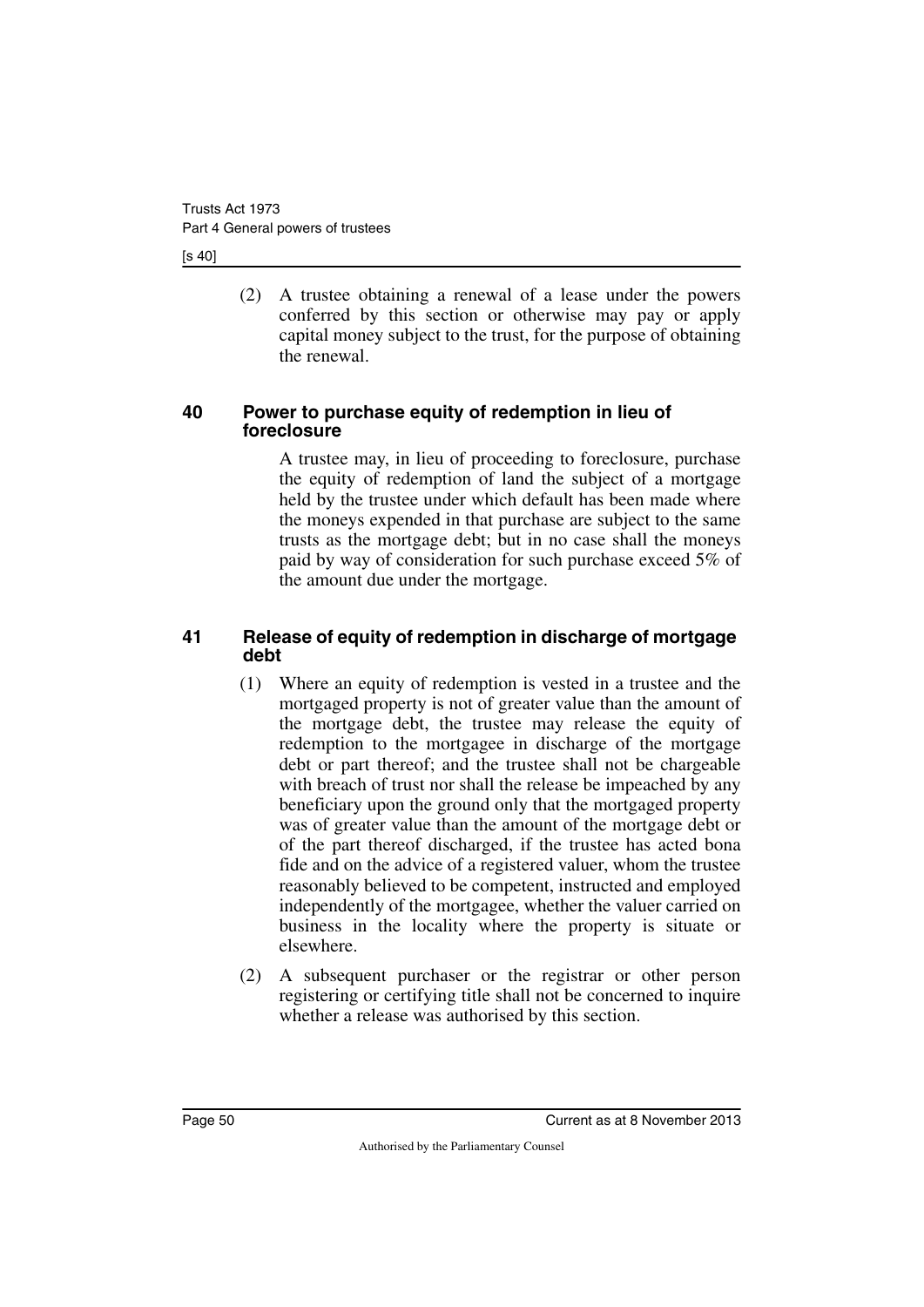#### **42 Application of income by trustee-mortgagee in possession**

- (1) Where a trustee is entitled, whether severally or as a co-mortgagee, to a debt secured by a mortgage of land in trust as to the whole or part of that debt for persons by way of succession, and the trustee is at the date of commencement of this Act, or at any time after that date becomes, mortgagee in possession of the mortgaged land, the trustee shall apply the net income of the mortgaged land received by the trustee after that date or after the trustee becomes mortgagee in possession—
	- (a) in discharge of all rents, taxes, rates, and outgoings affecting the mortgaged land; and
	- (b) in payment of the premiums on any insurances properly payable on the mortgaged property; and
	- (c) in keeping down all annual sums or other payments and the interest on all principal sums having priority to the mortgage in right whereof the trustee is in possession;

and subject to the rights of the mortgagor, the trustee shall hold the residue of the income so received by the trustee upon the trusts to which the mortgage debt is subject.

- (2) The rents, taxes, outgoings, premiums, costs, annual sums, payments and interest to be discharged, kept down and paid, pursuant to subsection (1), shall be those accruing due—
	- (a) after the date of the commencement of this Act, where the trustee is in possession of the mortgaged land at that date; and
	- (b) after the date of possession by the trustee, where the entry into possession is after the date of commencement of this Act;

but if at the date of commencement of this Act, or on the date of possession by the trustee, as the case may be, any rents, taxes, rates, outgoings, annual sums, payments, interest or premiums mentioned in subsection  $(1)(a)$  to  $(c)$  were or are due and unpaid, and such of those rents, taxes, rates, outgoings, annual sums, payments, and premiums as are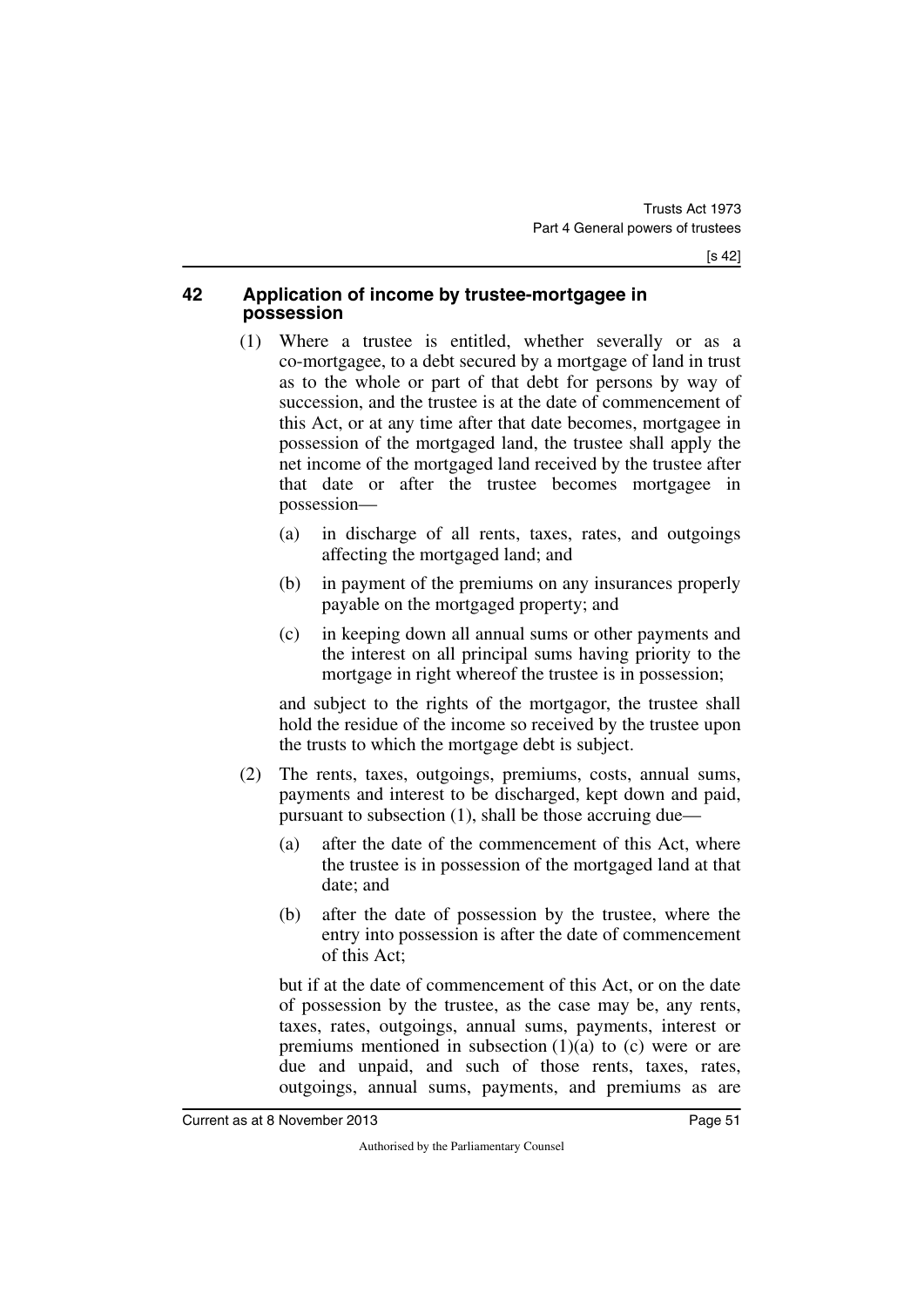[s 43]

periodic payments were payable wholly or in part in respect of any period subsequent to the date of commencement or to the date of possession, as the case may be, then the lastmentioned rents, taxes, rates, outgoings, annual sums, payments, and premiums shall, for the purpose of this section, be considered as accruing from day to day and shall be apportionable in respect of time accordingly.

- (3) On the recovery of the moneys secured by the mortgage, whether in whole or in part, and whether by repayment or on realisation of the security or otherwise, such part of the income applied by the trustee in the payments specified in subsection  $(1)(a)$  to  $(c)$  as would otherwise have been payable as interest to the person entitled to the interest of the mortgage debt shall, as between the persons respectively entitled to the income and corpus of the mortgage debt, be deemed to be arrears of interest payable without interest thereon and the amount received by the trustee shall be apportioned accordingly.
- (4) Notwithstanding anything in this section contained, the trustee may, if in the administration of the trust the trustee thinks it necessary so to do, apply income of the mortgaged property received by the trustee after the date of commencement of this Act in payment of any rents, taxes, rates, outgoings, premiums, costs, annual sums, payments and interest, affecting the mortgaged land other than those specified in subsection (2); but the person entitled to the interest on the mortgage debt shall be entitled to recoupment out of the capital of the mortgage debt of all payments made by the trustee under the authority conferred by this subsection.

### **43 Power of trustee to give receipts**

The receipt in writing of a trustee or of any person thereto authorised by the trustee in writing, or, where there are several trustees, of any person or of any 1 or more of such trustees thereto respectively authorised by the trustees in writing, for any money, securities, or other personal property or effects, payable, transferable, or deliverable to the trustee or them, as the case may be, under any trust or power is a sufficient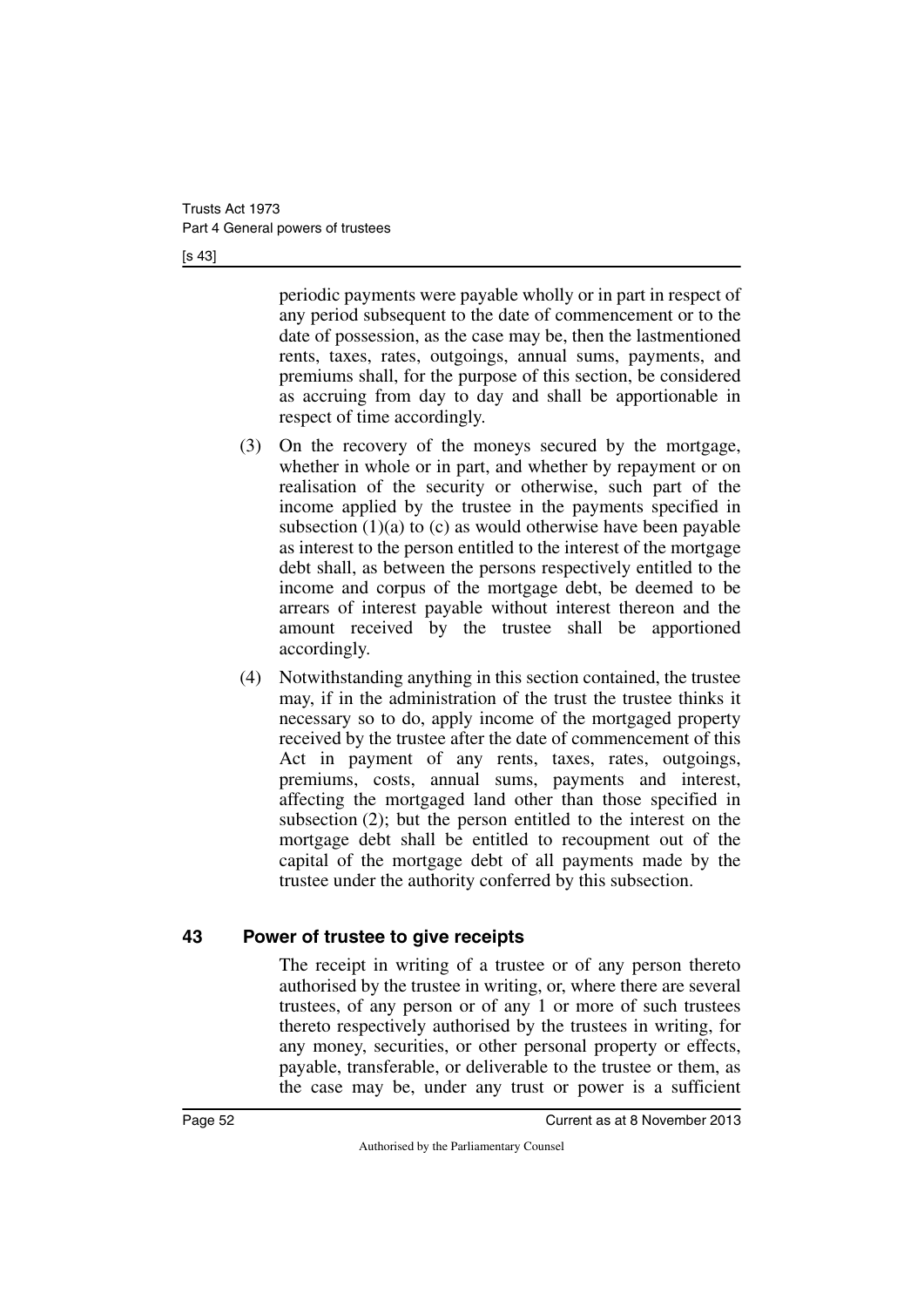discharge for the same, and effectually exonerates the person paying, transferring, or delivering the same from seeing to the application or being answerable for any loss or misapplication thereof.

#### **44 Power to compound liabilities**

A trustee may, if and as the trustee thinks fit—

- (a) accept any property, real or personal, before the time at which it is made transferable or payable; or
- (b) sever and apportion any blended trust funds or property; or
- (c) pay or allow any debt or claim on any evidence that the trustee thinks sufficient; or
- (d) accept, make or give any composition or any security, real or personal, for any debt or for any property, real or personal, claimed; or
- (e) allow any time for payment of any debt; or
- (f) compromise, compound, abandon, submit to arbitration or otherwise settle any debt, account, claim or thing whatever relating to the trust or to the trust property;

and for any of those purposes may enter into, give, execute, and do such agreements, instruments of composition or arrangement, releases, and other things as to the trustee seem expedient, without being responsible for any loss occasioned by any act or thing so done by the trustee in good faith.

### **45 Power to raise money by sale or mortgage**

Where a trustee is authorised by the instrument (if any) creating the trust or by or under this Act or any other Act or by law to expend, pay or apply capital money subject to the trust for any purpose or in any manner, the trustee has and shall be deemed always to have had power to raise the money required by sale, conversion, calling in or mortgage of all or any part of the trust property for the time being in possession; and where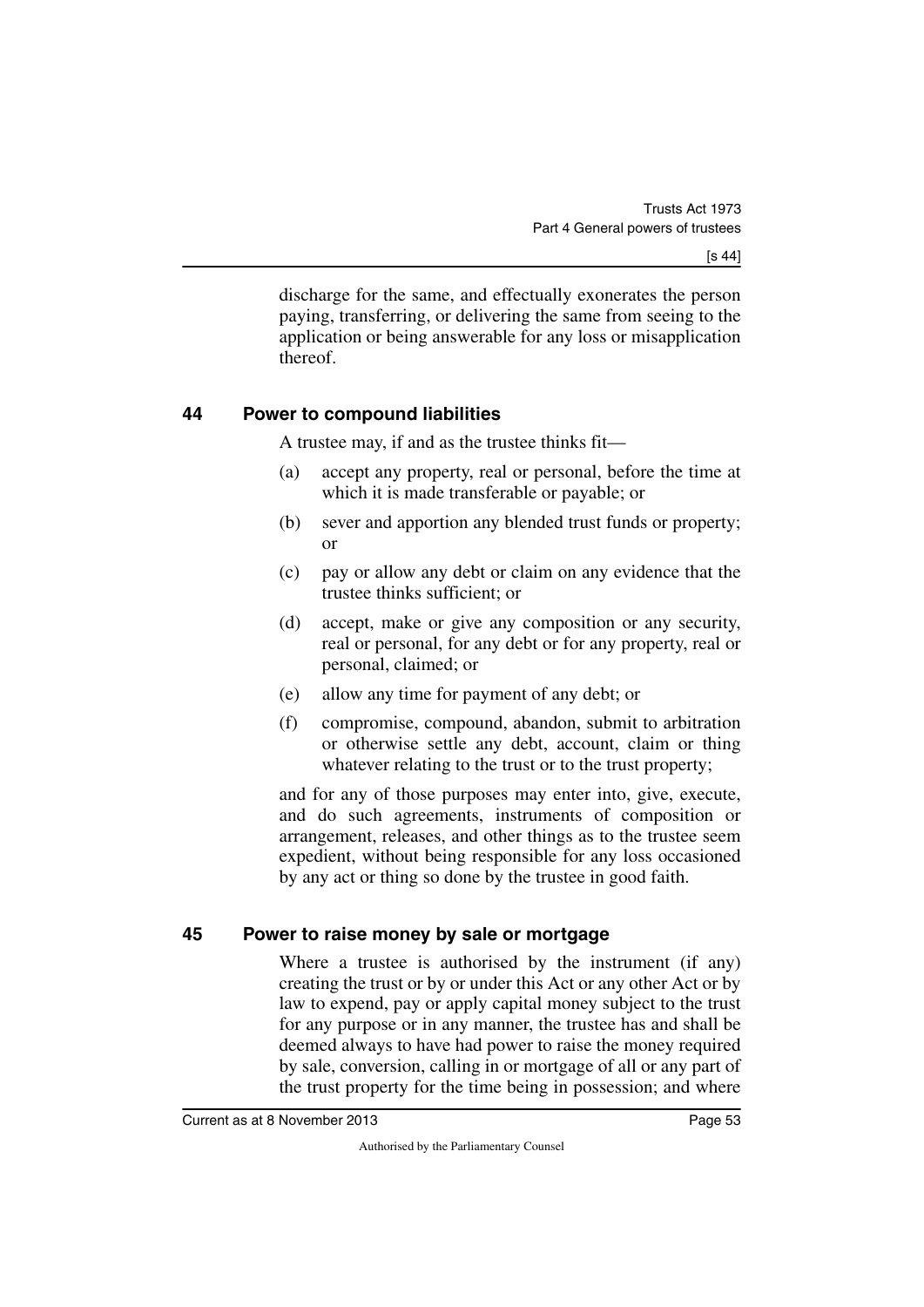[s 46]

a trustee, in the exercise of the trustee's powers in that behalf, purchases any property for the trust, the trustee has and shall be deemed always to have had power to make the purchase on terms of deferred payment or on mortgage of that property.

#### **46 Protection to purchasers and mortgagees dealing with trustees**

A purchaser or mortgagee paying or advancing money to the trustee on a sale or mortgage of trust property shall not be concerned to see that such money is wanted, or that no more than is wanted is raised or otherwise as to the application thereof, or that the trustee has power to effect such sale or mortgage.

#### **47 Insurance**

- (1) A trustee may insure against loss or damage, whether by fire or otherwise, any insurable property, and against any risk or liability against which it would be prudent for a person to insure if the person were acting for himself or herself.
- (2) The insurance may be for any amount, provided that, together with the amount of any insurance already on foot, the total shall not exceed the insurable value or liability.
- (3) Subject to any direction expressed in the instrument (if any) creating the trust or to any direction of the court, the trustee may, as the trustee thinks fit, pay the premiums out of—
	- (a) the income of the property concerned; or
	- (b) the income of any other property subject to the same trusts; or
	- (c) any capital money subject to the same trusts; or
	- (d) any 1 or more of paragraphs (a) to (c) in such proportions as the trustee considers equitable.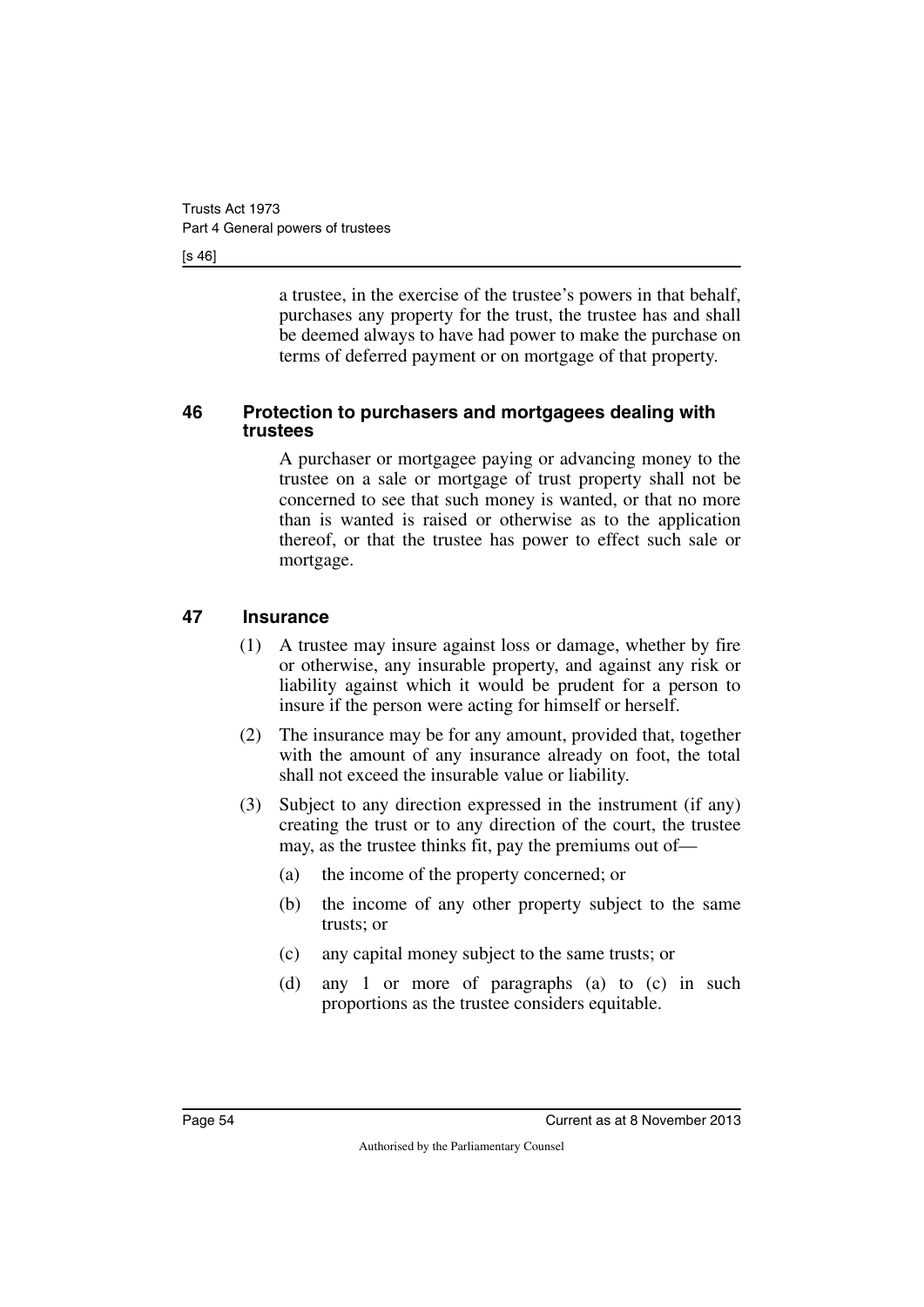### **48 Application of insurance money**

- (1) Where a policy of insurance against the loss or damage of any property subject to a trust, whether by fire or otherwise, has been kept up under any trust in that behalf, or under any power statutory or otherwise, or in performance of any obligation statutory or otherwise, the money receivable by a trustee under the policy shall be capital money for the purposes of the trust.
- (2) The money receivable shall be held upon trusts corresponding as nearly as may be with the trusts affecting the property in respect of which it was payable.
- (3) The money receivable or any part thereof may also be applied by the trustee or, if in court, under the direction of the court, in rebuilding, reinstating, replacing, or repairing the property lost or damaged.
- (4) Any application by the trustees under subsection (3) shall be subject to the consent of any person whose consent is required by the instrument (if any) creating the trust to the investment of money subject to the trust.
- (5) Nothing in this section shall prejudice or affect the right of any person to require the money or any part thereof to be applied in rebuilding, reinstating or repairing the property lost or damaged.
- (6) Nothing in this section shall prejudice or affect the rights of any mortgagee lessor or lessee, whether under any statute or otherwise.
- (7) This section applies only if and as far as a contrary intention is not expressed in the instrument (if any) creating the trust, and shall have effect subject to the terms of that instrument and to the provisions therein contained.
- (8) This section applies to trusts and to policies created or effected either before or after the commencement of this Act, but only to money received after the commencement of this Act.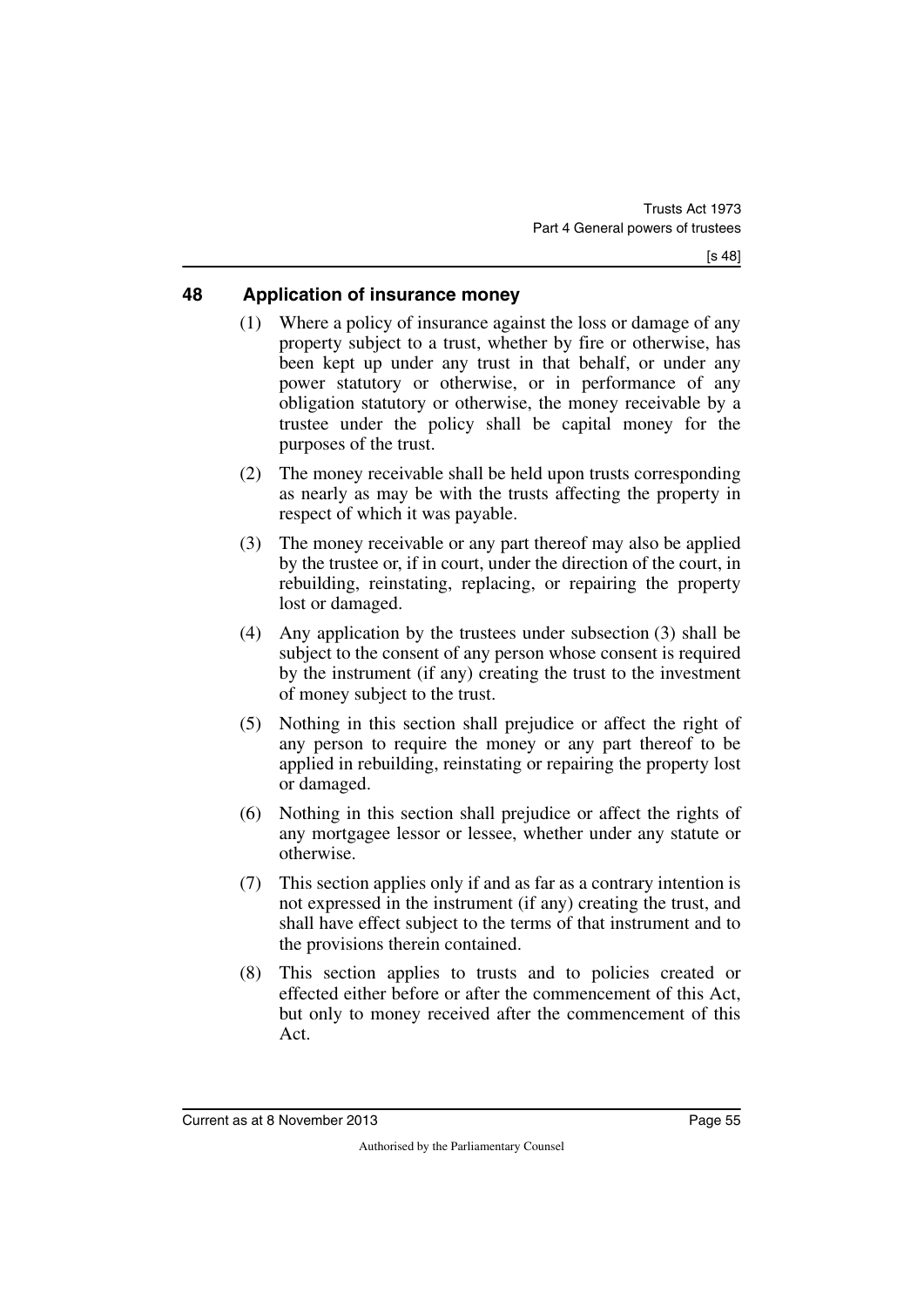[s 49]

## **49 Deposit of documents for safe custody**

A trustee may deposit any document held by the trustee relating to the trust, or to the trust property, with any financial institution or corporation whose business includes the undertaking of the safe custody of documents, and any sum payable in respect of any such deposit shall be paid out of the income of the trust property, and so far as there is no available income out of the capital of the trust property.

## **50 Reversionary interests**

- (1) Where trust property includes any share or interest in property not vested in the trustee, or the proceeds of sale of any such property, or any other thing in action, the trustee, on its or their falling into possession or becoming payable or transferable, may—
	- (a) agree or ascertain the amount or value thereof or any part thereof in such manner as the trustee thinks fit; and
	- (b) accept in or towards satisfaction thereof, at the market or current value, or upon any valuation or estimate of value that the trustee may think fit, any authorised investments; and
	- (c) allow any deductions for duties, costs, charges, and expenses that the trustee thinks proper or reasonable; and
	- (d) execute any release in respect thereof, so as effectually to discharge all accountable parties from all liability in respect of any matter coming within the scope of the release, without being responsible for any loss occasioned by any act or thing so done by the trustee in good faith.
- (2) The trustee shall not be under any obligation and shall not be chargeable with any breach of trust by reason of any omission—
	- (a) to give any notice in respect of, or apply for any charging or other like order upon, any securities or other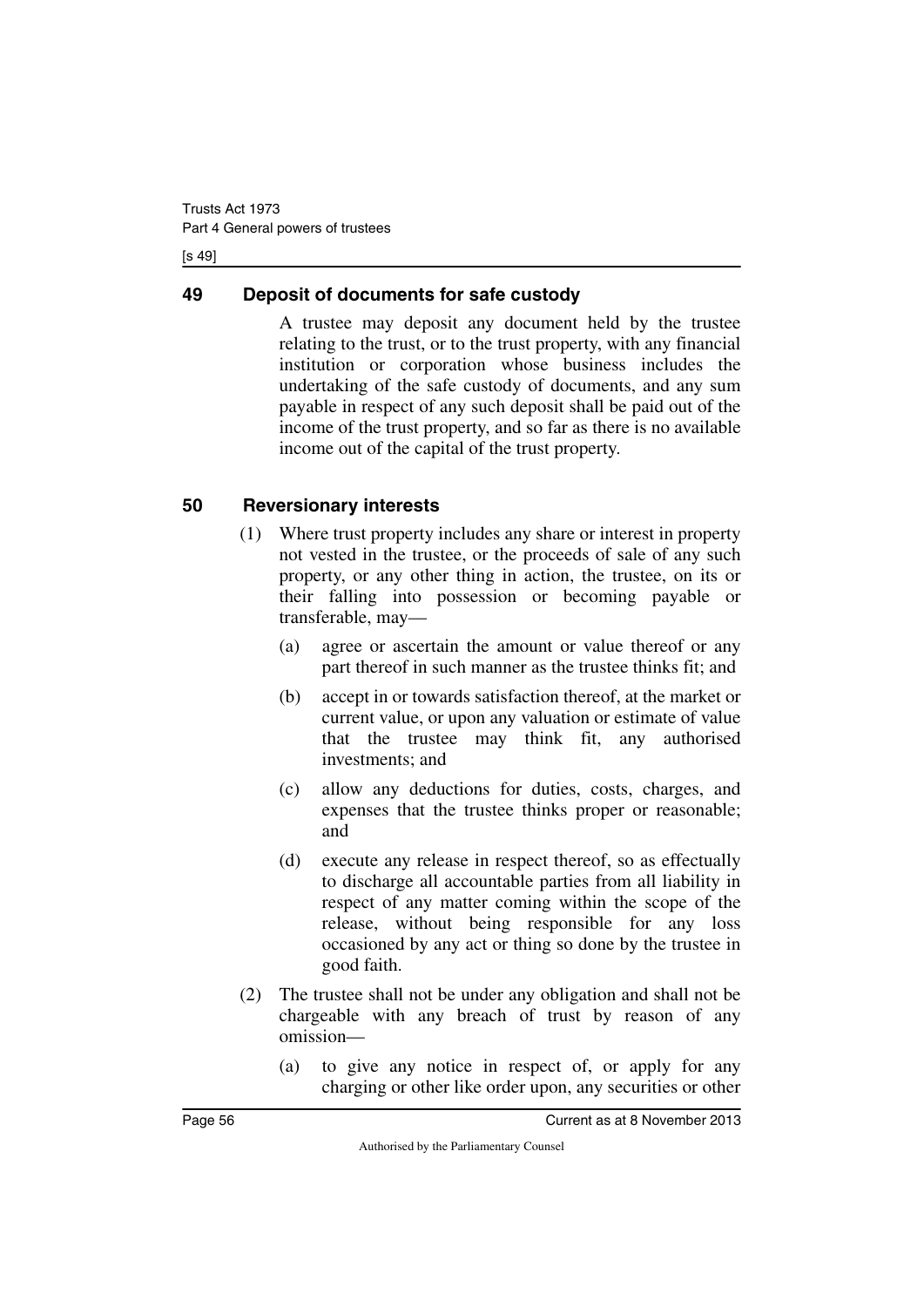property out of or on which the share or interest or other thing in action mentioned in subsection (1) is derived, payable or charged; or

(b) to take any proceedings on account of any act, default or neglect on the part of the persons in whom the securities or other property mentioned in paragraph (a) or any of them or any part of them are for the time being, or had at any time been, vested;

unless and until required in writing so to do by some person, or the guardian of some person, beneficially interested under the trust, and unless also due provision is made to the trustee's satisfaction for payment of the costs of any proceedings required to be taken.

(3) Nothing in subsection (2) relieves the trustee of the obligation to get in and obtain payment or transfer of the share or interest or other thing in action upon its falling into possession.

## **51 Valuations**

- (1) A trustee may, for the purpose of giving effect to the trust, or any of the provisions of the instrument (if any) creating the trust or of this Act or any other Act from time to time ascertain and fix the value of any trust property, or of any property which the trustee is authorised to purchase or otherwise acquire, in such manner as the trustee thinks proper; and where the trustee is not personally qualified to ascertain the value of any property the trustee shall consult a duly qualified person (whether employed by the trustee or not) as to that value; but the trustee shall not be bound to accept any valuation made by any person whom the trustee may consult.
- (2) Any valuation made by the trustee in good faith under this section is binding on all persons beneficially interested under the trust.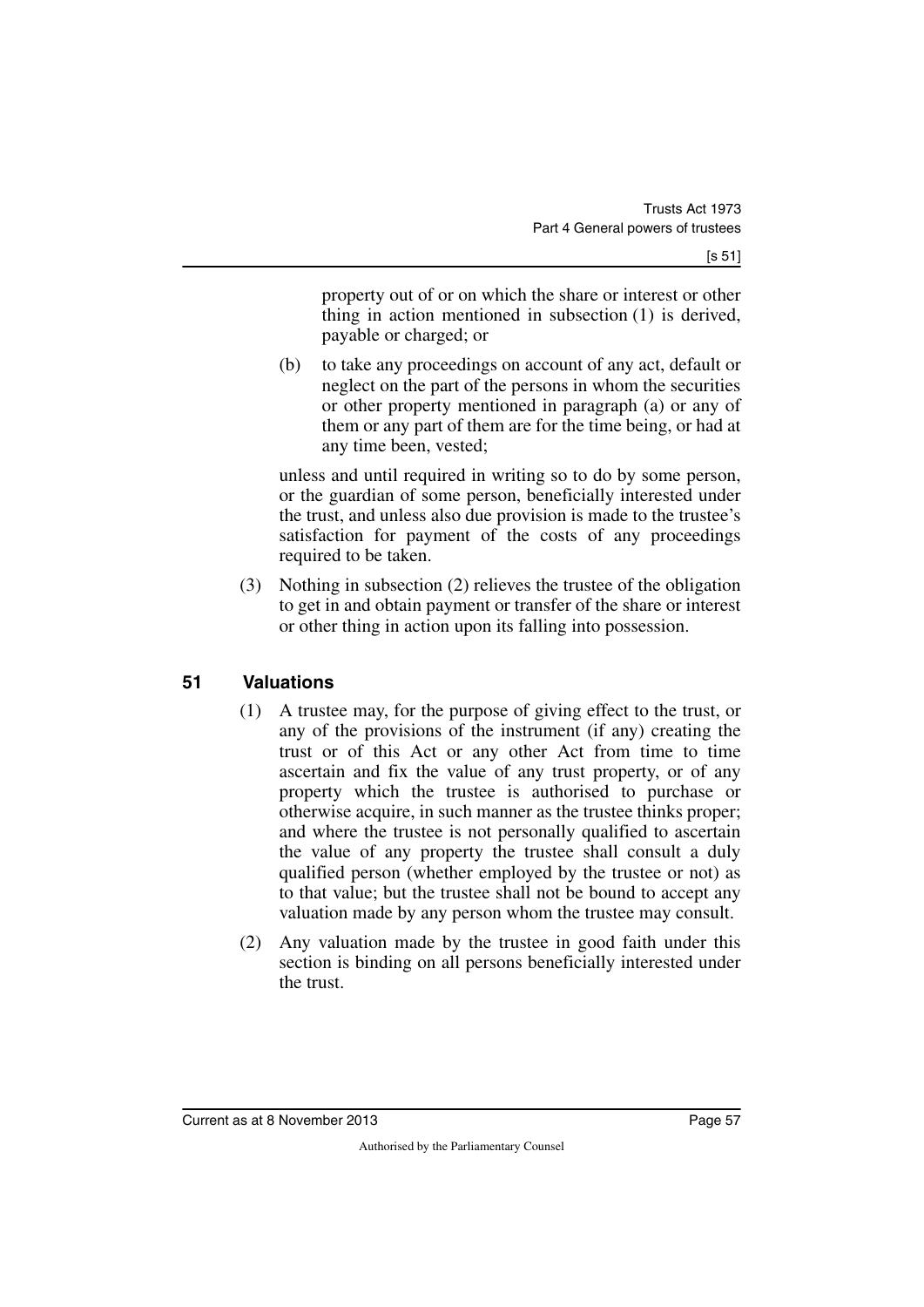[s 52]

### **52 Audit**

- (1) A trustee may, in the trustee's absolute discretion, from time to time, cause the accounts of the trust property to be examined or audited by a public accountant, and shall for that purpose produce such vouchers and give such information to that person as the trustee may require.
- (2) The costs of the examination or audit, including the fee of the person making the examination or audit, shall be charged against the capital or income of the trust property, or partly in 1 way and partly in the other, as the trustee may in the trustee's absolute discretion think fit, but, in default of any direction by the trustee to the contrary in any special case, costs attributable to capital shall be borne by capital and those attributable to income by income.
- (3) Where the trustee or 1 of the trustees is the public trustee or a trustee corporation, nothing in this section authorises, except in the case of a business forming part of the trust property, any costs or fee to be paid out of, or borne by, the capital or income of the trust property, unless the court approves of the costs or fee being so paid out or borne.

## **53 Power to concur with others**

Where trust property includes an undivided share in any property, the trustee may (without prejudice to any trust or power in relation to the entirety of the property) execute or exercise any trust or power vested in the trustee in relation to that share in conjunction with the persons entitled to, or having power in that behalf over, the other share or shares, and notwithstanding that the trustee or any 1 or more of several trustees may be entitled to or interested in any such share, either in his, her or their own right or in a fiduciary capacity.

## **54 Power to employ agents**

(1) A trustee may, instead of acting personally, employ and pay an agent, whether a solicitor, accountant, financial institution, trustee corporation, financial services licensee, regulated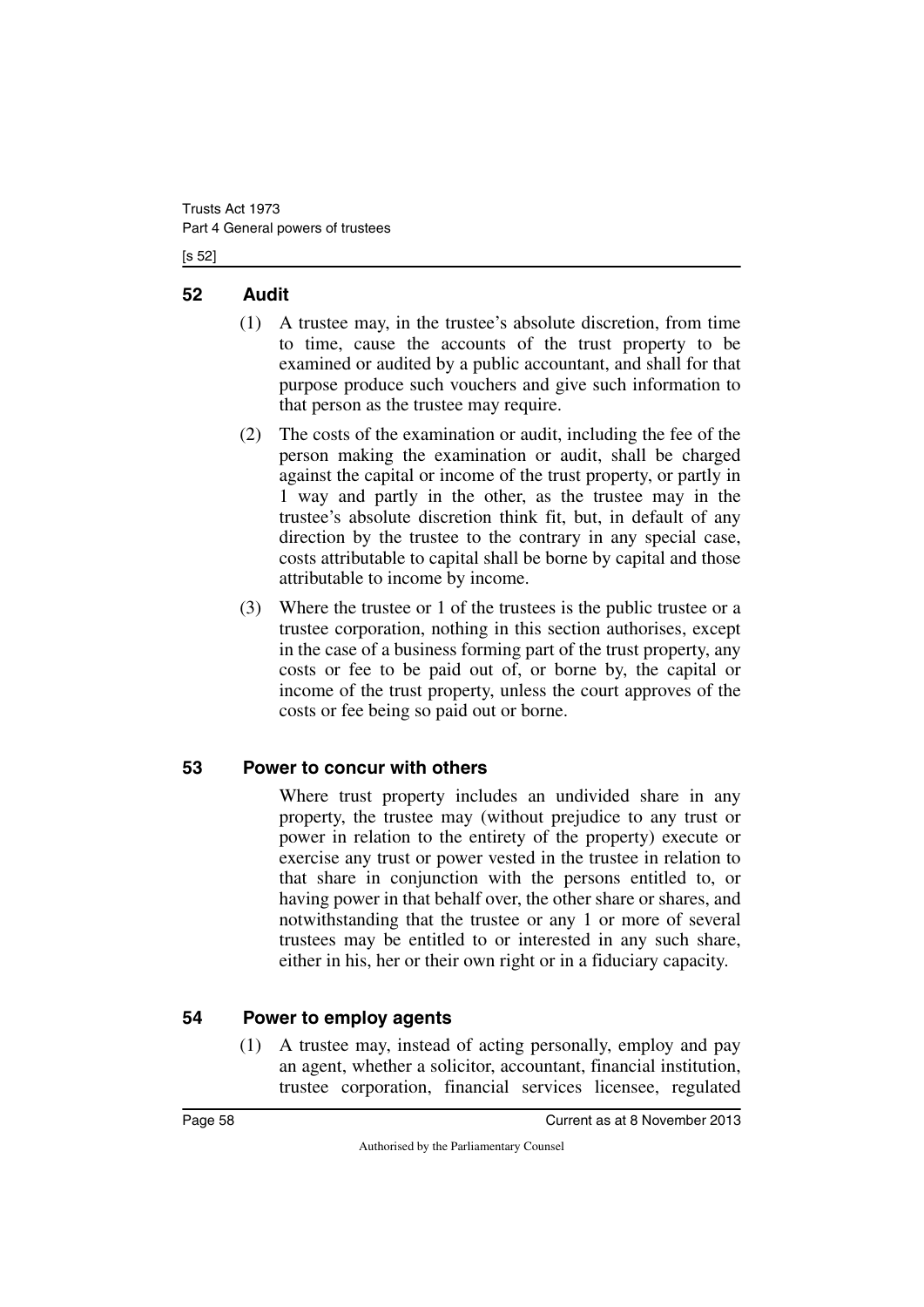principal or other person, to transact any business or do any act required to be transacted or done in the execution of the trust or the administration of the trust property, including the receipt and payment of money, and the keeping and audit of trust accounts, and shall be entitled to be allowed and paid all charges and expenses so incurred, and shall not be responsible for the default of any such agent employed in good faith and without negligence.

- (2) A trustee may appoint any person to act as the trustee's agent or attorney for the purpose of selling, converting, collecting, getting in, and executing and perfecting assurances of, or managing or cultivating, or otherwise administering any property real or personal, movable or immovable, subject to the trust in any place outside the State, or executing or exercising any discretion or trust or power vested in the trustee in relation to any such property, with such ancillary powers, and with and subject to such provisions and restrictions, as the trustee may think fit, including a power to appoint substitutes, and shall not, by reason only of the trustee having made any such appointment, be responsible for any loss arising thereby.
- (3) Without limiting the generality of the powers conferred by subsections (1) and (2), a trustee may—
	- (a) appoint a solicitor to be the trustee's agent to receive and give a discharge for any money or valuable consideration or property receivable by the trustee under the trust, by permitting the solicitor to have the custody of, and to produce, a deed or instrument having in the body thereof or endorsed thereon a receipt for the money or valuable consideration or property, the deed or instrument being executed, or the endorsed receipt being signed, by the person entitled to give a receipt for that consideration; or
	- (b) appoint a financial institution or solicitor to be the trustee's agent to receive and give a discharge for any money payable to the trustee under or by virtue of a policy of insurance, by permitting the financial institution or solicitor to have the custody of and to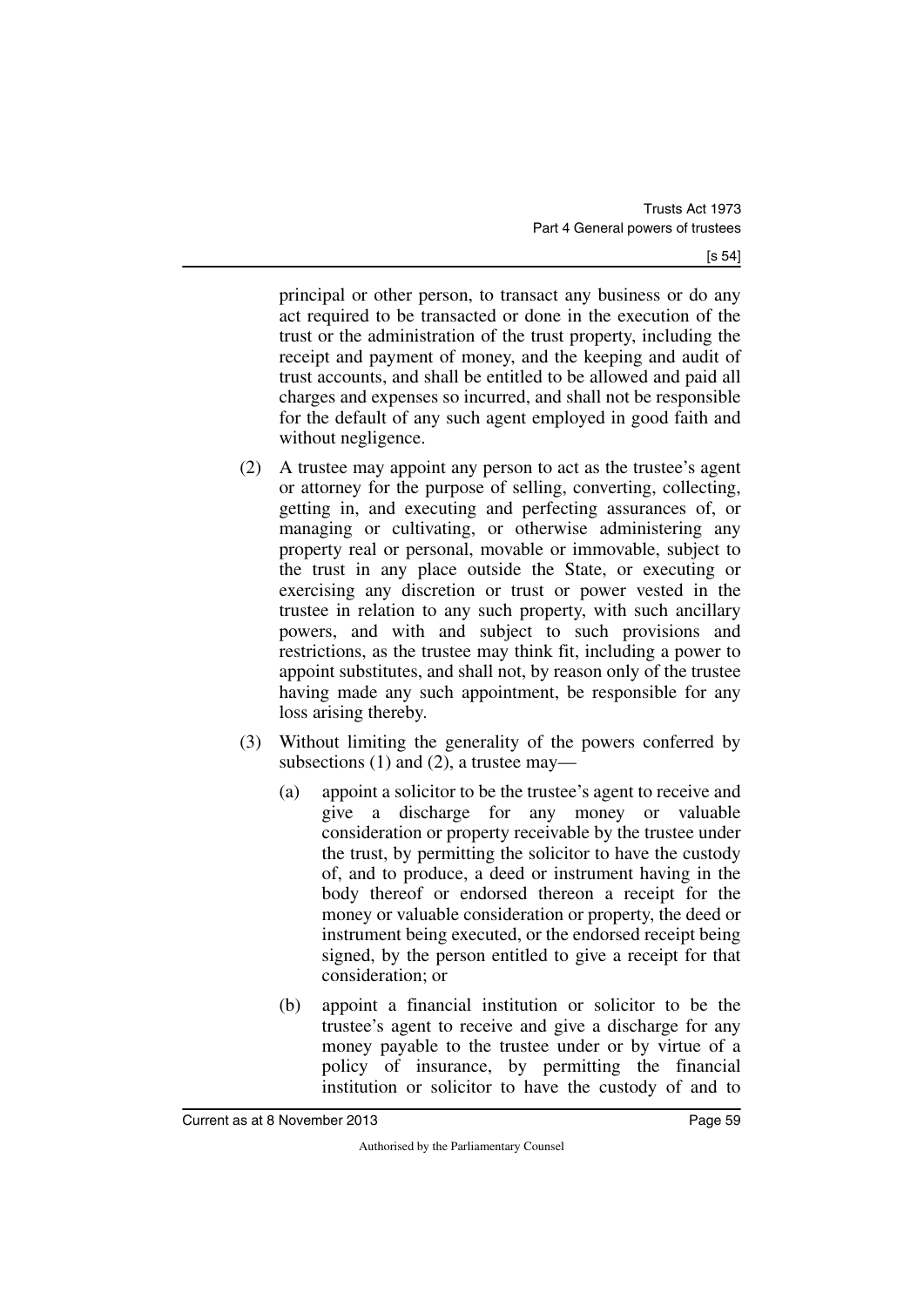[s 55]

produce the policy of insurance with a receipt signed by the trustee;

and the production, by the solicitor, of any such deed or instrument as is mentioned in paragraph (a) shall have the same validity and effect as if the person appointing the solicitor had not been a trustee.

- (4) A trustee shall not be chargeable with a breach of trust, by reason only of the trustee having made, or concurred in making, any appointment such as is mentioned in subsection (3); but nothing in that subsection exempts a trustee from any liability that the trustee would have incurred if this Act and any enactment replaced by this Act had not been passed, where the trustee permits any money, valuable consideration or property therein mentioned to remain in the hands or under the control of the financial institution or solicitor for a longer period than is reasonably necessary to enable the financial institution or solicitor, as the case may be, to pay or transfer it to the trustee.
- (5) Subsections (3) and (4) apply whether the money or valuable consideration or property was or is received before or after the commencement of this Act.
- (6) In this section—

*financial services licensee* means a financial services licensee, defined under the Corporations Act, section 761A, whose licence covers dealing in, or providing advice about, securities.

*regulated principal* means a regulated principal—

- (a) defined under the Corporations Act, section 1430; and
- (b) dealing in, or providing advice about, securities as authorised by the Corporations Act, part 10.2, division 1, subdivision D.

### **55 Protection of financial institutions**

(1) Where there are 2 or more trustees of a trust and the trustees by writing under their hands authorise a financial institution—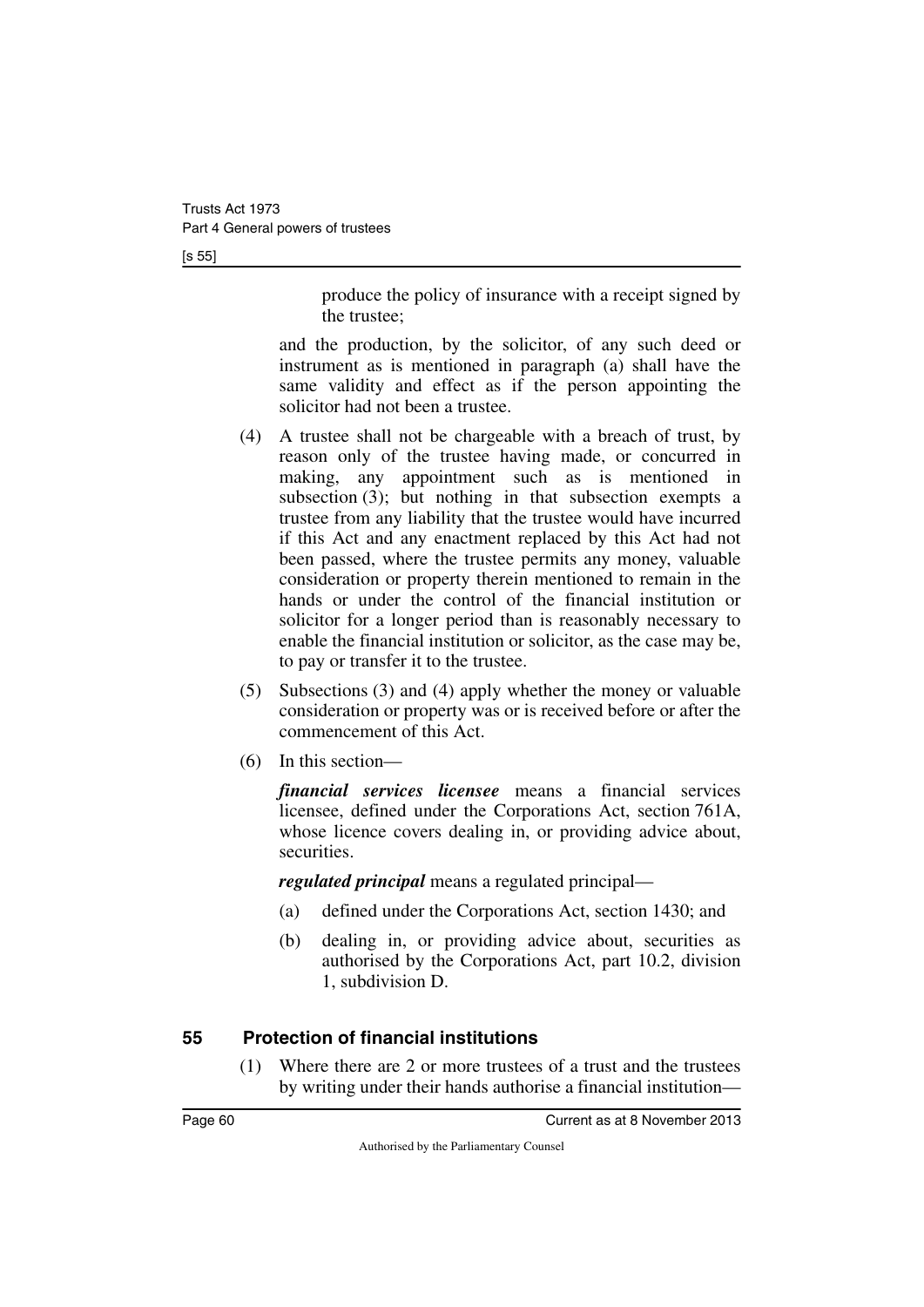- (a) to pay bills of exchange drawn upon the financial institution account of the trustees by the trustee or trustees named in that behalf in the authority; or
- (b) to recognise as a valid endorsement upon any bill of exchange payable to the order of the trustees the endorsement thereon by the trustee or trustees named in that behalf in the authority; or
- (c) to pay money out of any account of the trust in a financial institution, on presentation of withdrawal forms signed in the manner specified in the authority;

the financial institution acting in pursuance of that authority shall not be deemed privy to a breach of trust on the ground only of notice that the persons giving the authority were trustees, or that the instrument (if any) by which the trust was created did not contain any express power to give such an authority.

- (2) The protection afforded to financial institutions by subsection (1) does not apply in the case of anything done by a financial institution, in pursuance of an authority given under that subsection, after the financial institution has received notice in writing of the revocation, by death or otherwise, of the authority.
- (3) This section does not affect any question of the liability of any trustee for breach of trust in authorising a financial institution as provided by subsection (1).
- (4) Nothing in this section or in any rule of law prevents trustees opening an account named an imprest account at a financial institution and authorising any 1 or more of their number or any other person or persons to operate upon the imprest account.
- (5) In this section—

*bill of exchange* has the same meaning as in the *Bills of Exchange Act 1909* (Cwlth).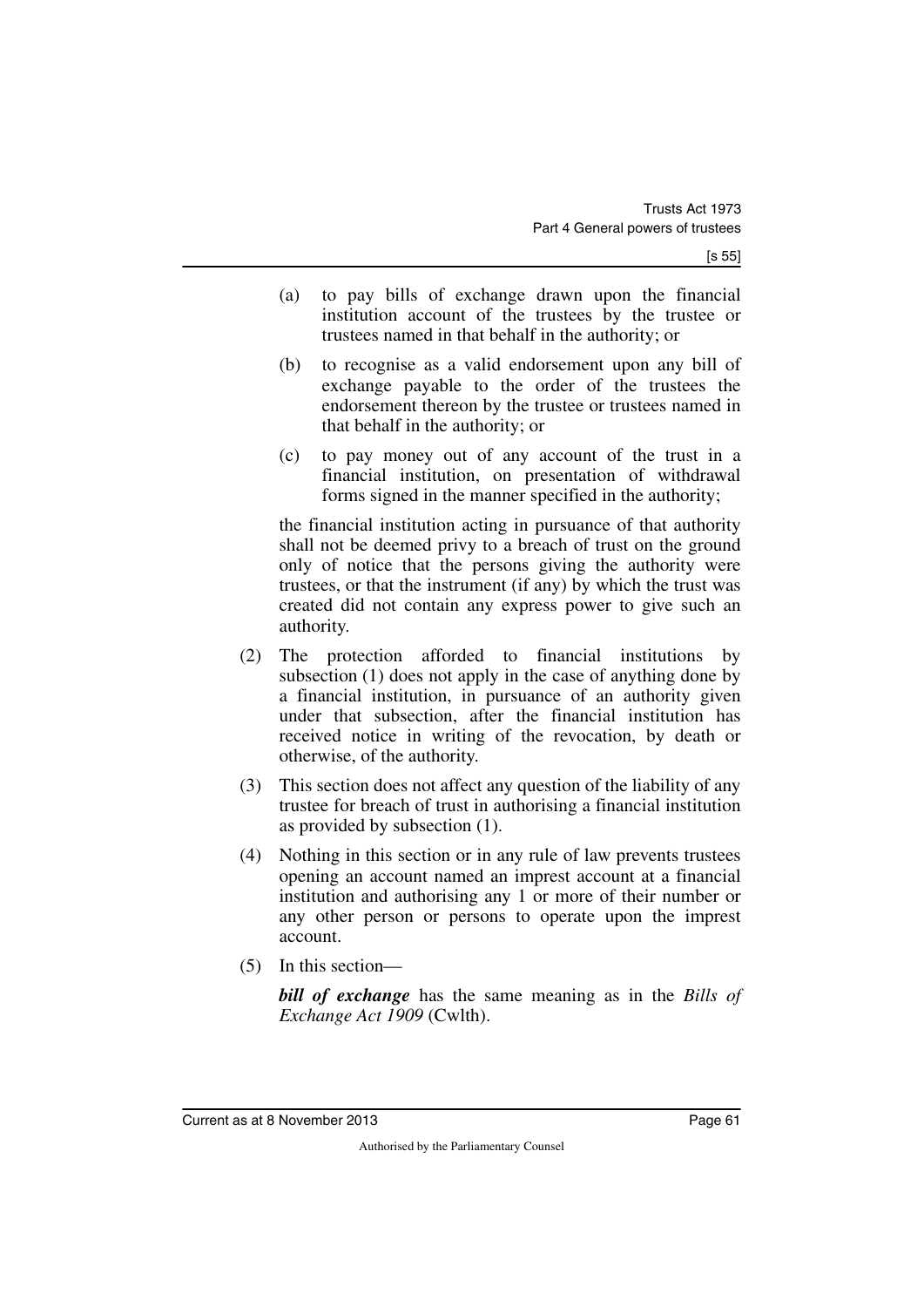[s 56]

## **56 Power to delegate trusts**

- (1) A trustee who for the time being is out of the State or is about to depart therefrom, or who is, or may be about to become, by reason of physical infirmity, temporarily incapable of performing all duties as a trustee may, subject to the provisions of this section, and notwithstanding any rule of law or equity to the contrary, by power of attorney executed as a deed, delegate to any person resident in the State the execution or exercise during the trustee's absence from the State or during the trustee's incapacity, as the case may be, of all or any trusts, powers, authorities, and discretions vested in the trustee as such trustee, whether alone or jointly with any other person or persons; but a person being the only other co-trustee and not being a trustee corporation shall not be appointed to be an attorney under this subsection.
- (2) Where any delegation has under this section been duly made to and accepted by any person and is for the time being in operation, that person has, within the scope of the delegation, the same trusts, powers, authorities, discretions, liabilities, and responsibilities (except the power of delegation conferred by this section) as the person would have if the person were then the trustee.
- (3) Every trustee shall be liable for the acts and defaults of every such delegate as if they were the trustee's own acts and defaults.
- (4) All jurisdictions and powers of any court apply to the donee of a power of attorney given under this section in the same manner, so far as respects the execution of the trust or the administration of the estate to which the power of attorney relates, as if the donee were acting in relation to the trust or estate in the same capacity as the donor of the power.
- (5) A power of attorney given under this section does not come into operation unless and until the donor is out of the State or is incapable of performing all the donor's duties as a trustee, and is revoked by the donor's return or by the donor's recovery of that capacity, as the case may be.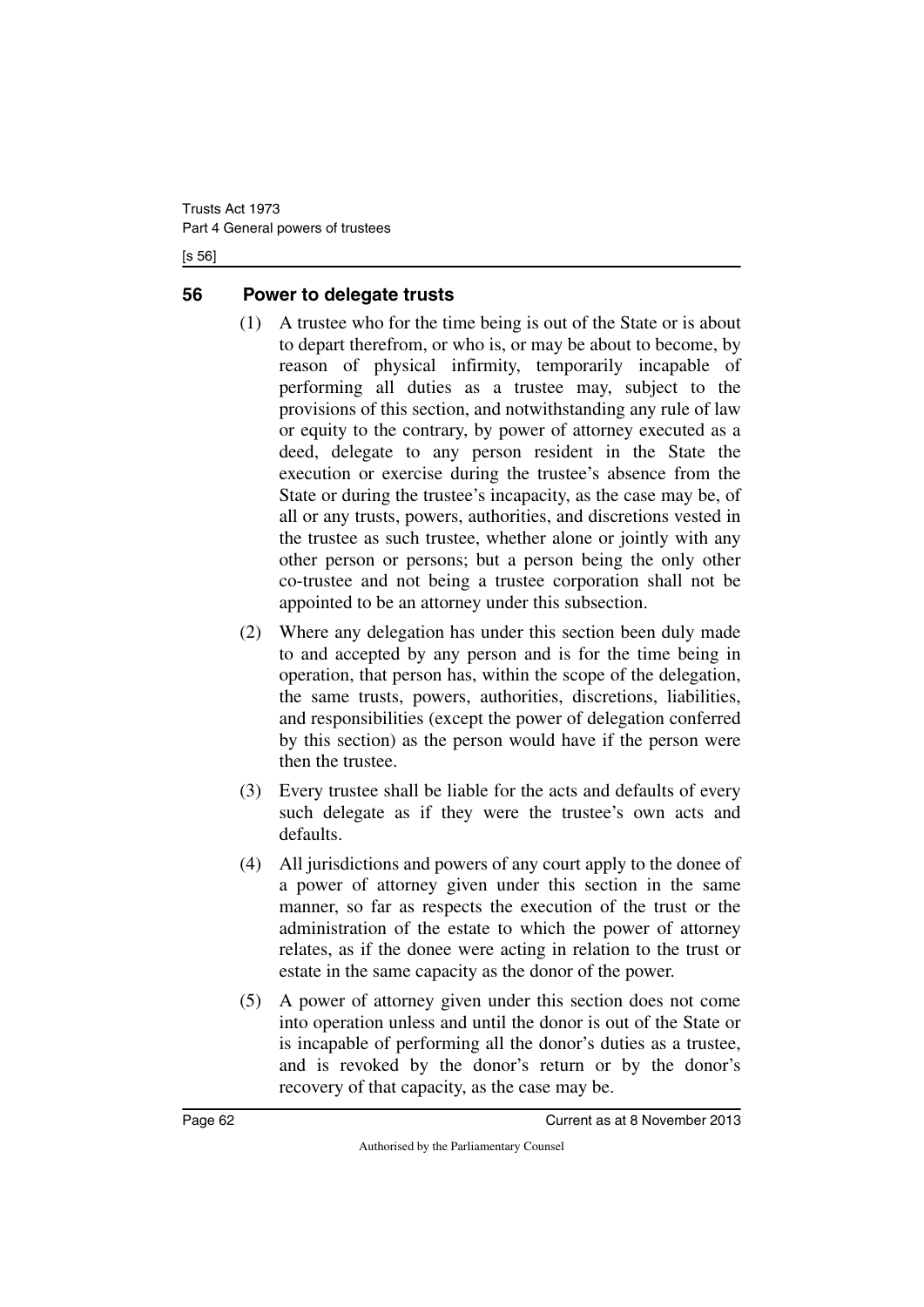- (6) In favour of any person dealing with the donee of a power of attorney given under this section, any act done or instrument executed by the donee, is, notwithstanding that the power has never come into operation or has been revoked, whether by the act of the donor of the power or by operation of law, as valid and effectual as if the power had come into operation and remained unrevoked at the time when the act was done or the instrument executed, unless that person had at that time actual notice that the power had never come into operation or of the revocation of the power.
- (7) A statutory declaration by the donee of a power of attorney given under this section relating to any trust or estate that the power has come into operation or that in any transaction the donee is acting in the execution of the trust or the administration of the estate, is, in favour of a person dealing with the donee of the power, conclusive evidence of that fact.
- (8) The fact that it appears from any power of attorney given under this section, or from any evidence required for the purposes of any power of attorney or otherwise, that in any transaction the donee of the power is acting in the execution of a trust shall not affect with notice of the trust any person dealing in good faith with the donee.

## **57 Power to carry on business**

- (1) Subject to the provisions of any other Act and of the instrument (if any) creating the trust, where at the commencement of the trust the trust property or any part of it was being used by the settlor in carrying on any business, whether alone or in partnership, the trustee may continue to carry on that business for any 1 or more of the following periods, namely—
	- (a) 2 years from the commencement of the trust;
	- (b) such period as may be necessary for the winding-up of the business;
	- (c) such further period or periods as the court may approve.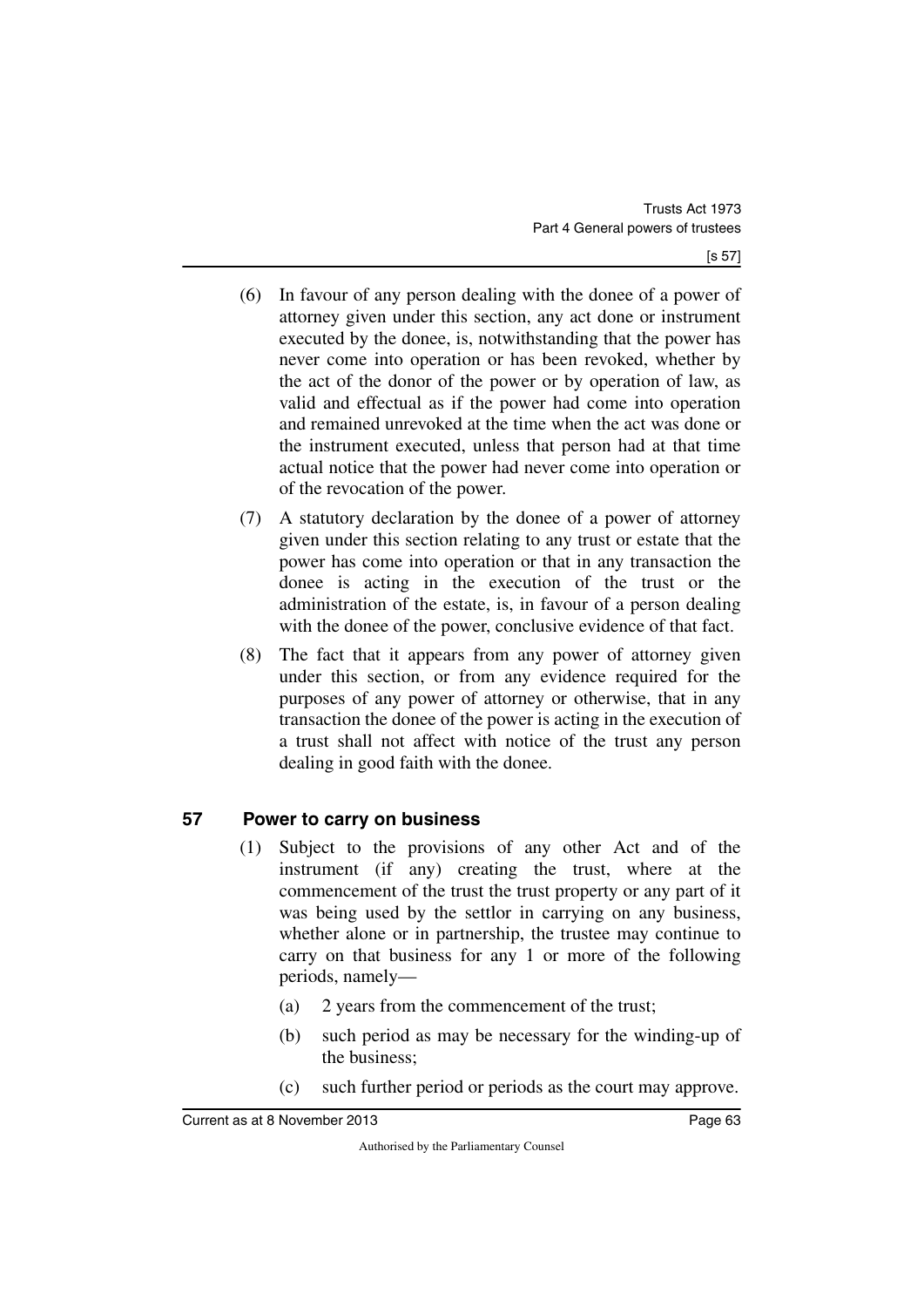[s 57]

- (2) In the exercise of the powers conferred by this section or by the instrument (if any) creating the trust, a trustee may—
	- (a) employ any part of the trust property which is subject to the same trusts; and
	- (b) from time to time increase or diminish the part of the trust property employed as provided by paragraph (a); and
	- (c) purchase stock, machinery, implements, and chattels for the purpose of the business referred to in subsection (1); and
	- (d) employ such managers, agents, employees, clerks, workers and others as the trustee thinks fit; and
	- (e) at any time enter into a partnership agreement to take the place of any partnership agreement subsisting immediately before the commencement of the trust or at any time thereafter and notwithstanding that the trustee was a partner of the settlor in the trustee's own right; and
	- (f) enter into sharefarming agreements.
- (3) Application to the court for leave to carry on a business may be made by the trustee or any person beneficially interested in the estate at any time, whether the business has been carried on before or after the commencement of this Act and whether or not any previous authority to carry on the business has expired; and the court may make such an order, and may make such order retrospective to any particular date, or may order that the business be not carried on, or be carried on subject to conditions, or may make such other order as, in the circumstances, it thinks fit.
- (4) Nothing in this section affects any other authority to do the acts thereby authorised to be done.
- (5) Where a trustee is in any manner interested or concerned in a trade or business, the trustee may make such subscriptions as it would be prudent for the trustee to make, if the trustee were acting for himself or herself, out of the income of the assets affected, to any fund created for objects or purposes in support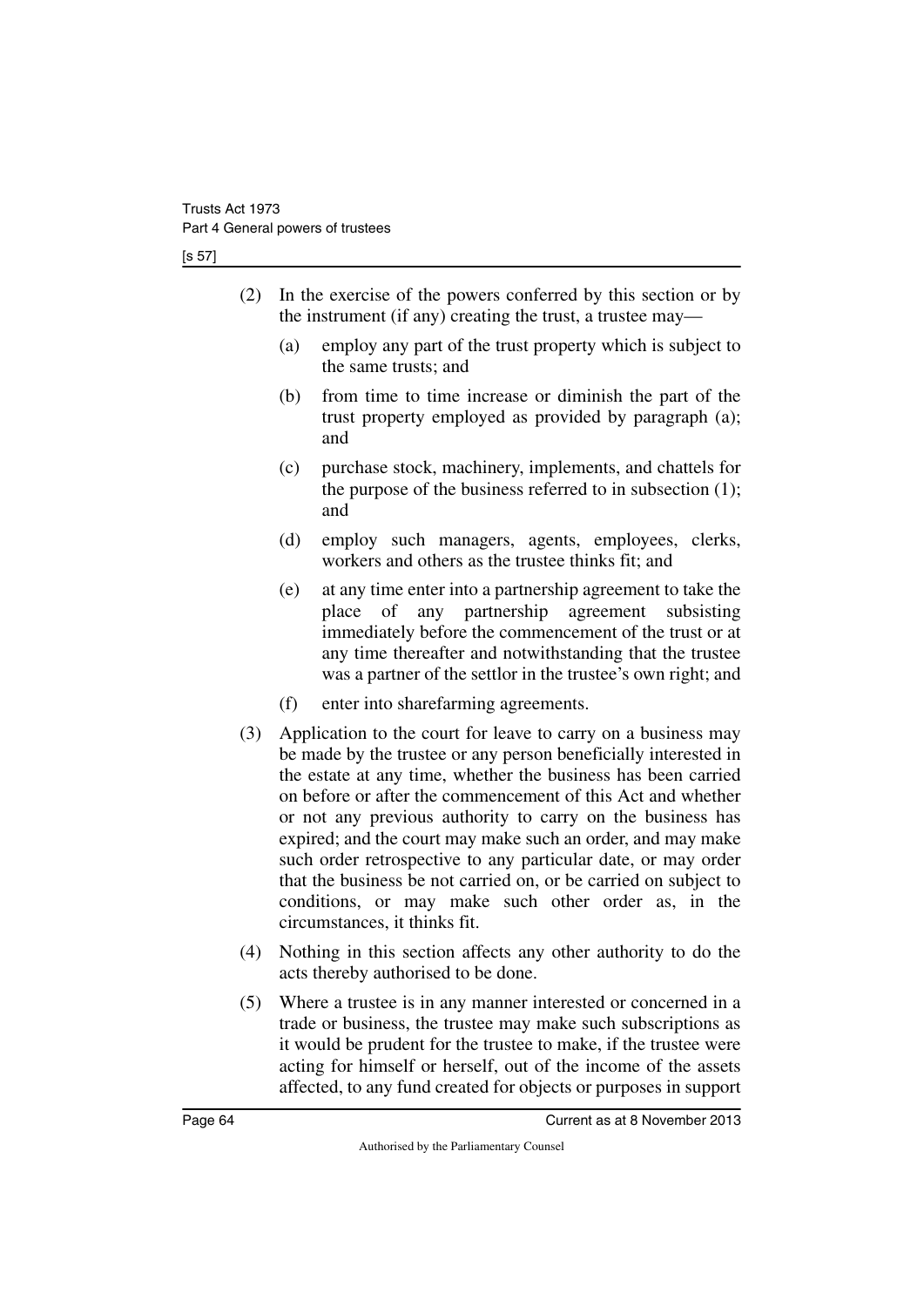of any trade or business of a like nature and subscribed to by other persons engaged in a like trade or business.

### **58 Power to convert business into a company**

- (1) Subject to the provisions of the instrument (if any) creating the trust, a trustee may at any time, at the expense of the trust property, convert or join in converting any business into a company limited by shares in such manner, as the trustee thinks fit; and may, at the like expense, promote and assist in promoting a company for taking over the business; and may sell or transfer the business and the capital and assets and goodwill thereof, or any part thereof to the company, or to any company having for its objects the purchase of such a business, in consideration, in either case, wholly or in part of ordinary or preference shares wholly or partially paid up of any such company, or wholly or in part of debentures, debenture stock, or bonds of any such company, and as to the balance (if any) in cash payable immediately, or by any instalments with or without security.
- (2) A trustee may retain as an authorised investment of the trust any shares, debentures, debenture stock or bonds received by the trustee in consequence of the exercise by the trustee of any power conferred by subsection (1).

### **59 Trustee may sue himself or herself in a different capacity**

Notwithstanding any rule of law or practice to the contrary, a trustee of any property in that capacity may sue, and be sued by, himself or herself in any other capacity whatsoever, including the trustee's personal capacity; but in every such case the trustee shall obtain the directions of the court in which the proceedings are taken as to the manner in which differing interests are to be represented.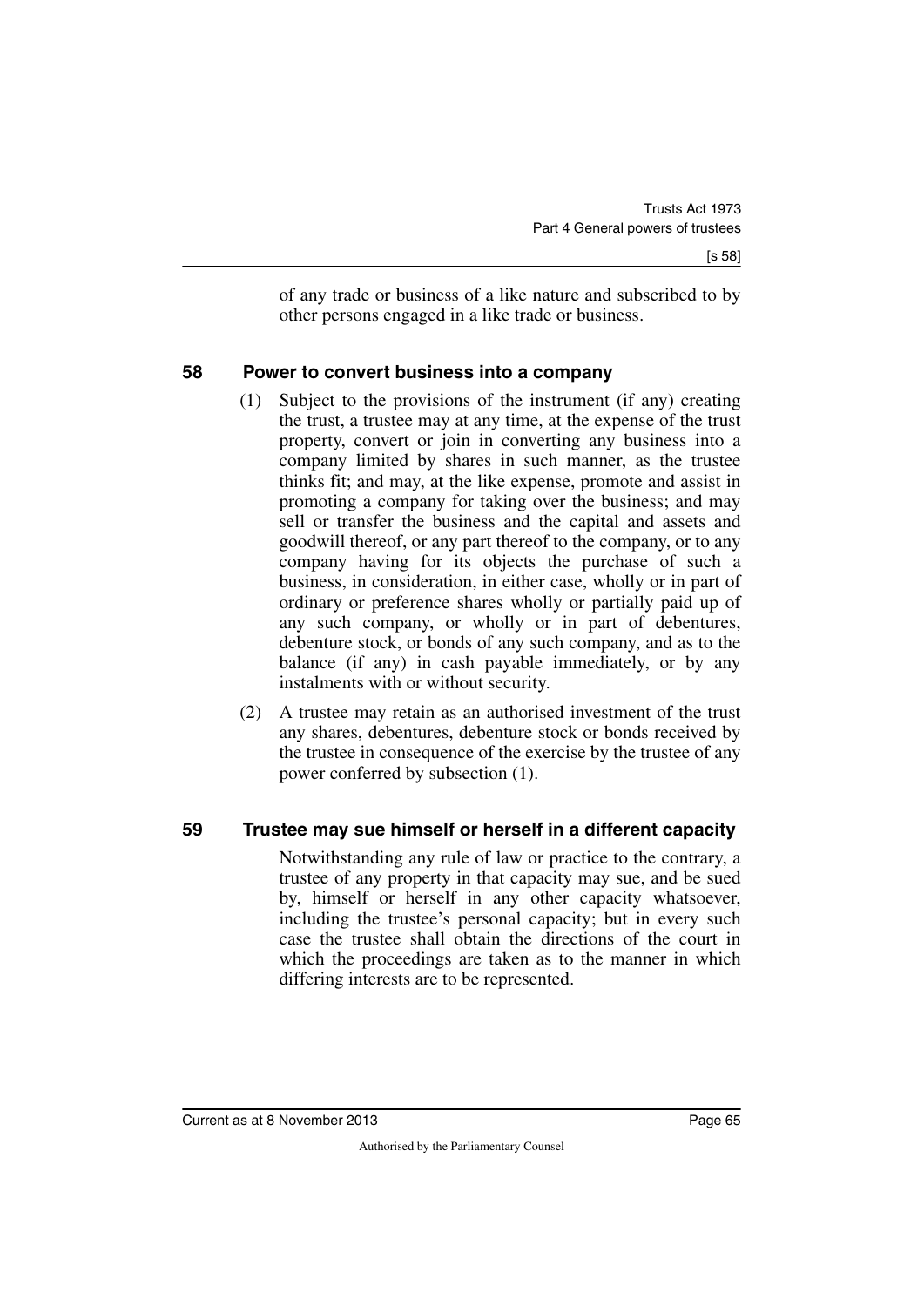[s 60]

# **Part 5 Maintenance, advancement and protective trusts**

### **60 Application of part**

The provisions of this part shall apply whether or not a contrary intention is expressed in the instrument (if any) creating the trust.

#### **61 Power to apply income for maintenance etc. and to accumulate surplus income during a minority**

- (1) When any property is held by trustees in trust, whether absolutely or contingently for a beneficiary who is an infant, the trustee may, at the trustee's absolute discretion, pay to the infant's parent or guardian (if any) or otherwise apply for or towards the infant's maintenance, education (including past maintenance or education) advancement or benefit, the income of that property or any part thereof, whether there is any other fund applicable to the same purpose, or any person bound by law to provide for the infant's maintenance or education or not.
- (2) During the infancy of any such person, if the person's interest so long continues, the trustee shall accumulate all the residue of that income in the way of compound interest by investing the same and the resulting income thereof from time to time in authorised investments, and shall hold those accumulations as follows—
	- (a) if any such person—
		- (i) attains full age, or marries under that age, and the person's interest in such income during the person's infancy or until the person's marriage is a vested interest; or
		- (ii) on attaining full age or on marriage under that age becomes entitled to the property from which income arose in fee simple, absolute or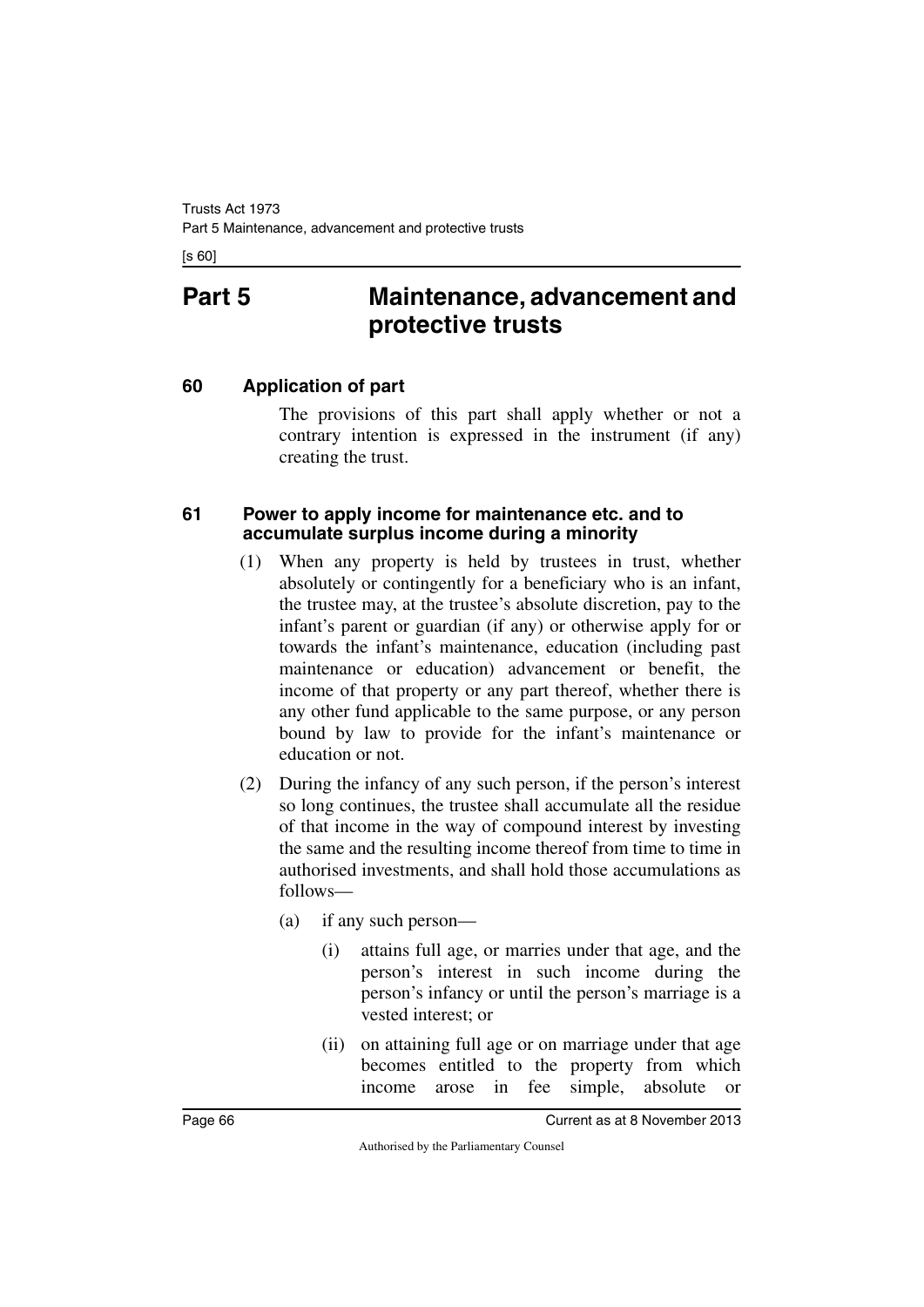[s 61]

determinable, or absolutely, or for an entailed interest;

the trustee shall hold the accumulations in trust for such person absolutely, but without prejudice to any provision with respect thereto contained in any settlement by him or her made under any statutory powers during the person's infancy, and so that the receipt of such person after marriage, and though still an infant, shall be a good discharge;

(b) in any other case—the trustee shall, notwithstanding that such person had a vested interest in such income, hold the accumulations as an accretion to the capital of the property from which such accumulations arose, and as 1 fund with such capital for all purposes;

but the trustee may, at any time during the infancy of such person if the person's interest so long continues, apply those accumulations, or any part thereof, as if they were income arising in the then current year.

- (3) Where any property is held by a trustee in trust for a beneficiary of full age who has a contingent interest in that property, the trustee may, at the trustee's sole discretion, pay to such beneficiary or otherwise apply for or towards the beneficiary's maintenance, education (including past maintenance or education) advancement or benefit, the income of that property or any part thereof.
- (4) This section shall apply in the case of a contingent interest only if the limitation or trust carries the intermediate income of the property, but it applies to a future or contingent legacy by the parent of, or a person standing in loco parentis to, the legatee, if and for such period as, under the general law, the legacy carries interest for the maintenance of the legatee, and in any such case as last aforesaid the rate of interest shall (if the income available is sufficient, and subject to any rules of court to the contrary) be 4% per annum; and where in the case of a contingent interest the limitation or trust would, but for the operation of a protective trust (whether created or statutory) carry the intermediate income of the property, that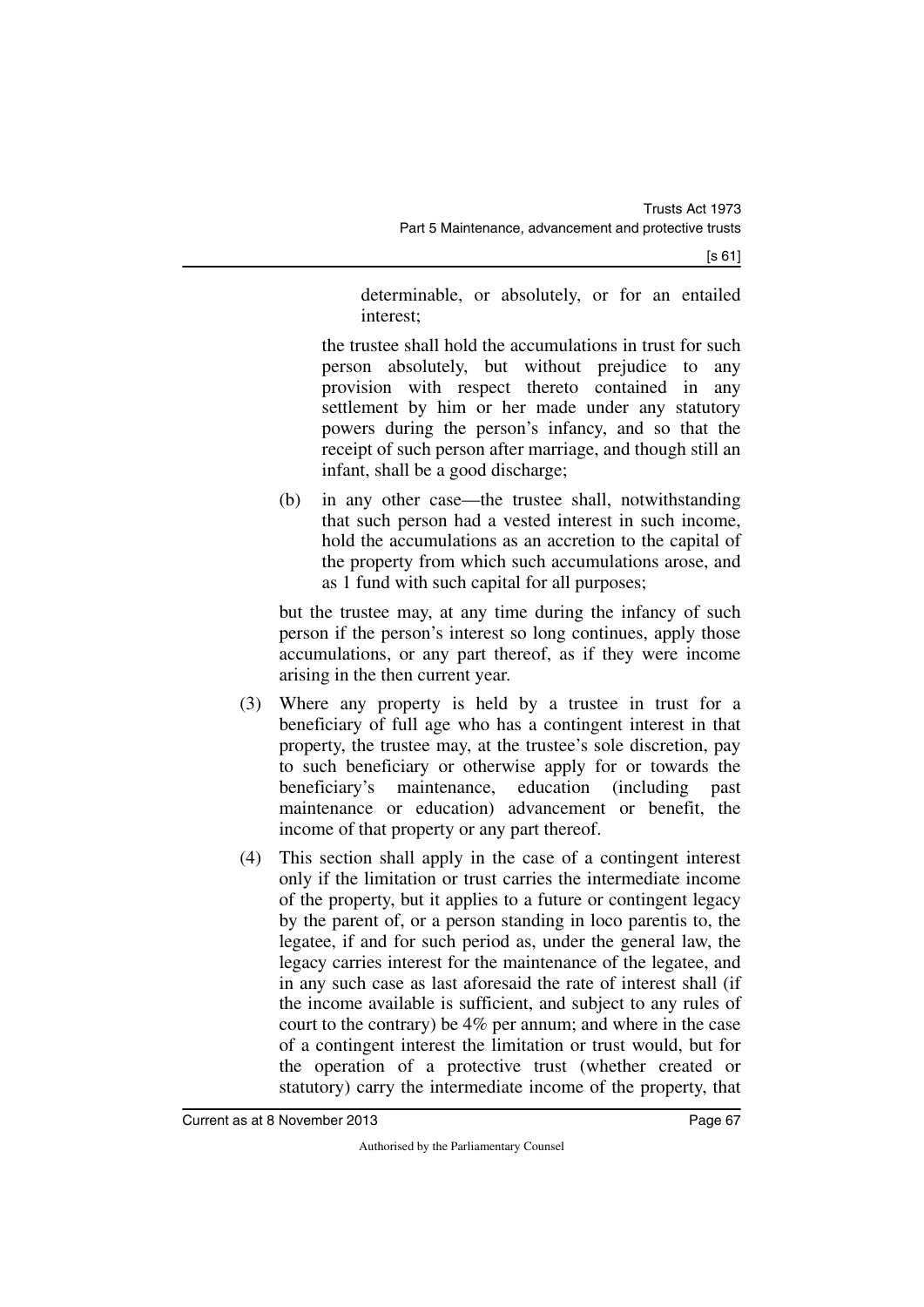[s 62]

limitation or trust shall for the purposes of this subsection be deemed notwithstanding the protective trust to carry the intermediate income.

- (5) This section applies to a vested annuity in like manner as if the annuity were the income of property held by a trustee in trust to pay the income thereof to the annuitant for the same period for which the annuity is payable, save that in any case accumulations made during the infancy of the annuitant shall be held in trust for the annuitant or the annuitant's personal representative absolutely.
- (6) This section does not apply where the instrument (if any) under which the interest arises came into operation before the commencement of this Act.
- (7) The provisions of subsection (2) do not apply where, and to the extent that, a contrary intention is expressed in the trust instrument (if any).

## **62 Power to apply capital for advancement etc.**

- (1) Where under a trust a person is entitled to the capital of the trust property or any share thereof, the trustee, in such manner as the trustee in the trustee's absolute discretion thinks fit, may from time to time out of that capital pay or apply for the maintenance, education (including past maintenance or education), advancement or benefit of that person, an amount not exceeding in all \$2000 or one-half that capital (whichever is the greater) or with the consent of the court an amount greater than that amount.
- (2) The power conferred by this section may be exercised whether the person is entitled absolutely or contingently on the person attaining any specified age or on the occurrence of any other event, and notwithstanding that the interest of the person so entitled is liable to be defeated by the exercise of a power of appointment or revocation, or to be diminished by the increase of the class to which the person belongs.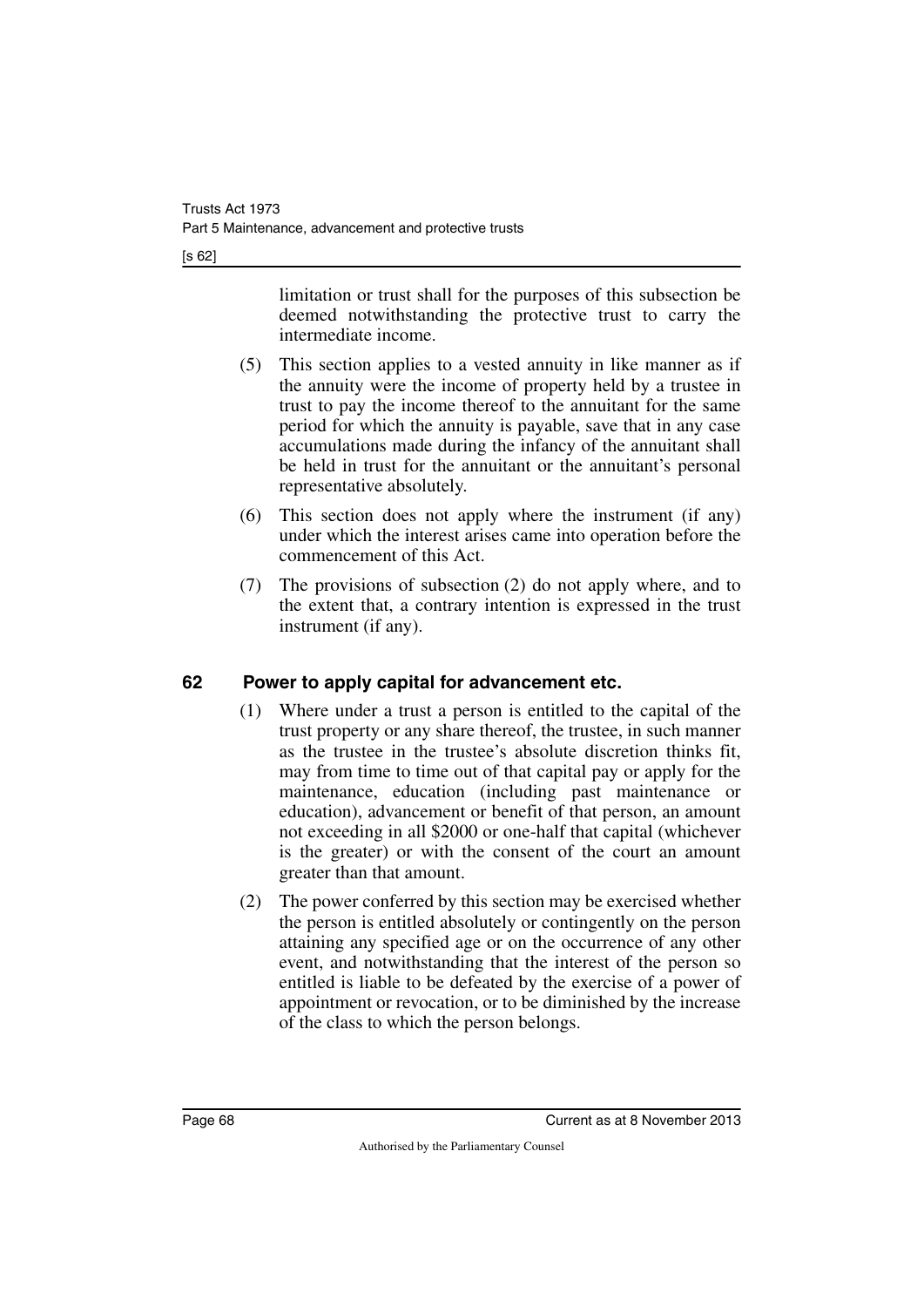- (3) The power conferred by this section may be exercised whether the person is so entitled in possession or in remainder or in reversion.
- (4) Any money so paid or applied shall be brought into account as part of the share in the trust property to which the person is or becomes absolutely or indefeasibly entitled.
- (5) No payment or application pursuant to this section shall be made so as to prejudice any person entitled to any prior life or other interest whether vested or contingent, in the money paid or applied unless that person is in existence and of full age and consents in writing to the payment or application, or unless the court, on the application of the trustee, so orders.
- (6) For the purposes of this section the trustee may raise money by sale, mortgage or exchange of the trust property.

## **63 Conditional advances for maintenance etc.**

- (1) Where a power to pay or apply any property for the maintenance, education, advancement, or benefit of any person, or for any 1 or more of those purposes, is vested in a trustee, the trustee when exercising the power shall have authority to impose on the person any condition, whether as to repayment, payment of interest, giving security, or otherwise; and at any time after imposing any such condition, the trustee may, either wholly or in part, waive the condition or release any obligation undertaken or any security given by reason of the condition.
- (2) In determining the amount or value of the property that a trustee who has imposed a condition pursuant to subsection (1), may pay or apply in exercise of the power, any money repaid to the trustee or recovered by the trustee shall be deemed not to have been so paid or applied by the trustee.
- (3) Nothing in this section shall impose upon a trustee any obligation to impose any condition pursuant to subsection (1); and a trustee, when imposing any condition as to giving security, shall not be affected by any restrictions upon the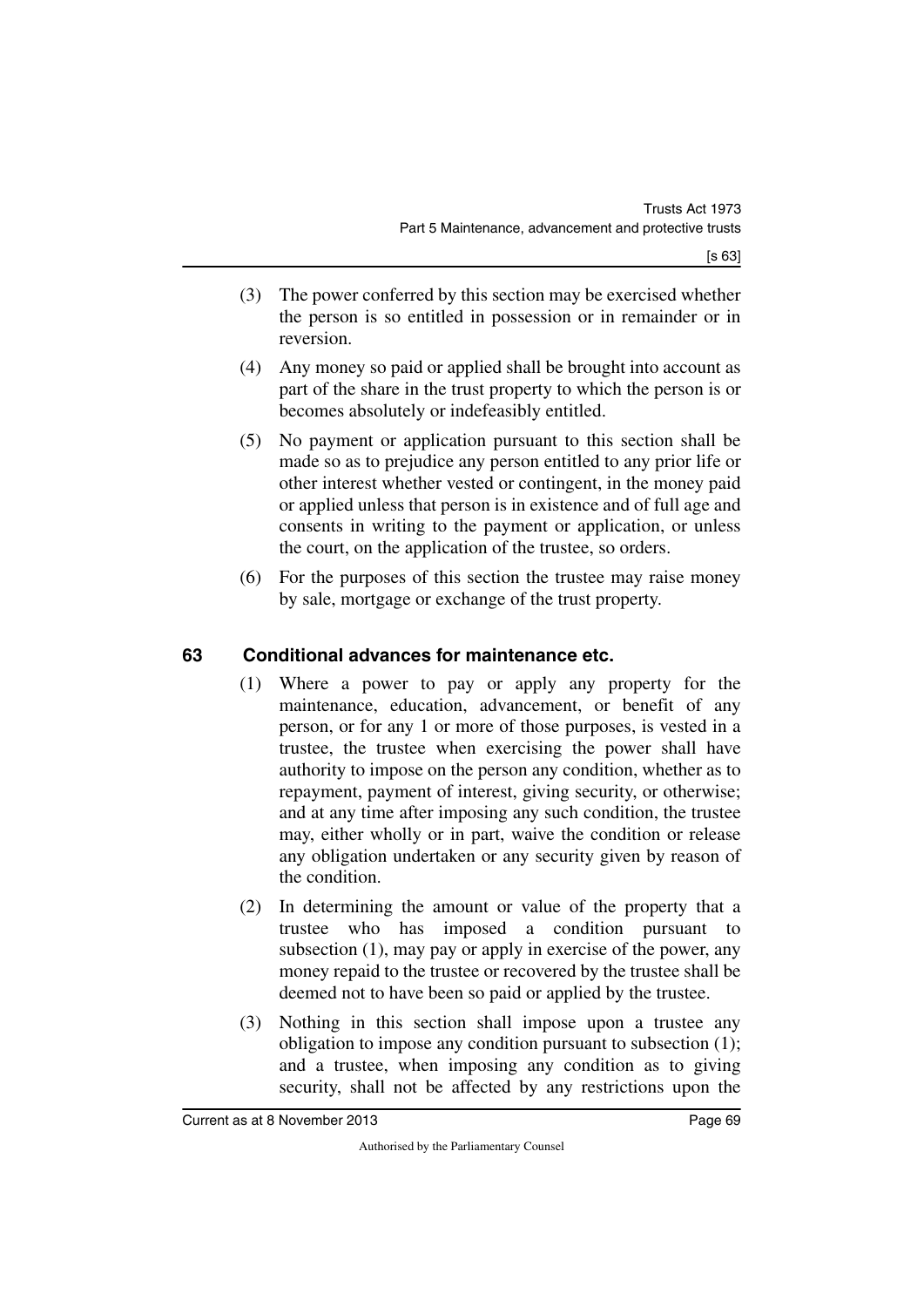[s 64]

investment of trust funds, whether imposed by this Act or by any rule of law or by the trust instrument (if any).

(4) A trustee shall not be liable for any loss which may be incurred in respect of any money that is paid or applied under this section, whether the loss arises through failure to take security, or through the security being insufficient, or through failure to take action for its protection, or through the release or abandonment of the security without payment, or from any other cause.

## **64 Protective trusts**

- (1) Where any income, including an annuity or other periodical income payment, is directed to be held on protective trusts for the benefit of any person (*the principal beneficiary*) for the period of the principal beneficiary's life or for any less period, then, during that period (the *trust period*) the income shall, without prejudice to any prior interest, be held on the following trusts, namely—
	- (a) upon trust for the principal beneficiary during the trust period or until the principal beneficiary, whether before or after the termination of any prior interest, does or attempts to do or suffers any act or thing, or until any event happens, other than an advance under any statutory or express power, whereby if the said income were payable during the trust period to the principal beneficiary absolutely during that period, the principal beneficiary would be deprived of the right to receive the same or any part thereof, in any of which cases, as well as on the termination of the trust period, whichever first happens, this trust of the said income shall fail or determine;
	- (b) if the trust to which paragraph (a) refers fails or determines during the subsistence of the trust period, then, during the residue of that period, upon trust for the application thereof for the maintenance, education (including past maintenance or education), advancement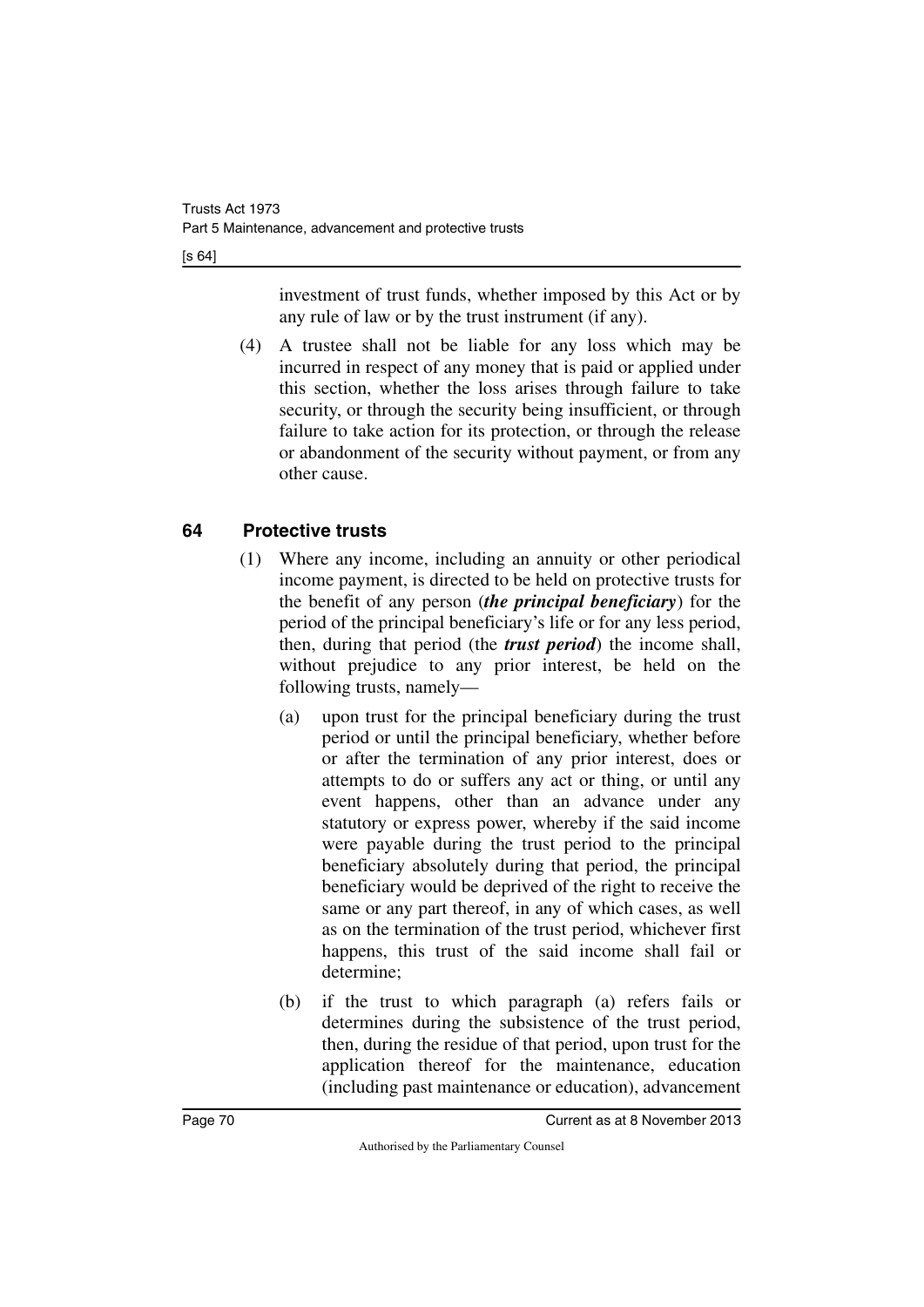or benefit, of all of any 1 or more exclusively of the other or others of the following persons (that is to say)—

- (i) the principal beneficiary and his or her wife or husband (if any), and his or her issue (if any);
- (ii) if there is no wife or husband or issue of the principal beneficiary in existence, the principal beneficiary and the persons who would, if the principal beneficiary were actually dead, be entitled to the trust property or the income thereof or to the annuity fund (if any), or arrears of the annuity, as the case may be—

as the trustee in the trustee's absolute discretion, without being liable to account for the exercise of such discretion, thinks fit.

(2) Nothing in this section operates to validate any trust which would, if contained in the instrument creating the trust, be liable to be set aside.

# **Part 6 Indemnities and protection of trustees etc.**

## **65 Application of part**

Except where otherwise provided in this part, the provisions of this part shall apply whether or not a contrary intention is expressed in the instrument (if any) creating the trust.

#### **66 Protection against liability in respect of rents and covenants**

- (1) Where a personal representative or trustee who is for any reason liable for—
	- (a) any rent, covenant or agreement reserved by or contained in any lease; or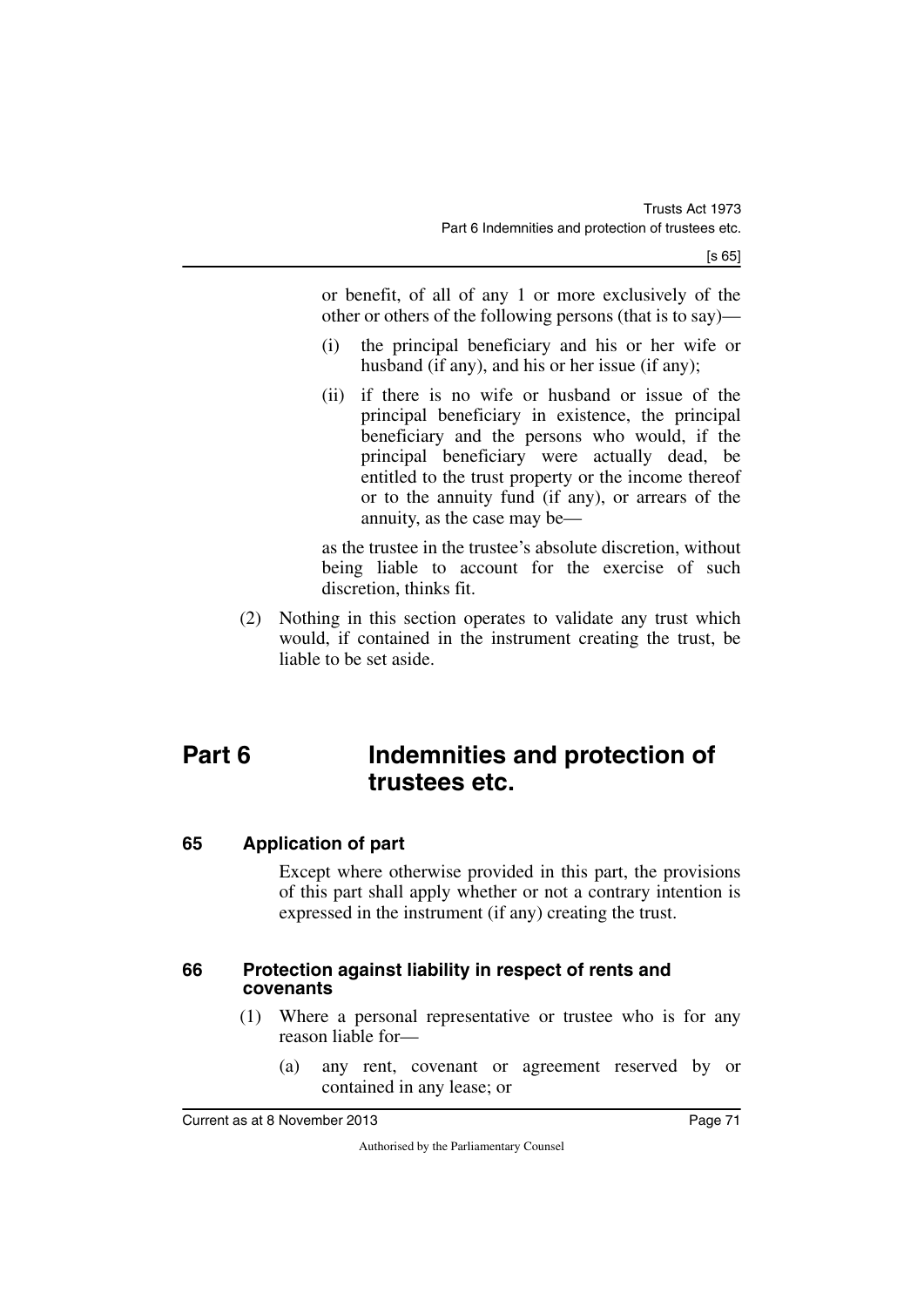|--|

- (b) any rent, covenant or agreement payable under or contained in any grant made in consideration of a rentcharge; or
- (c) any indemnity given in respect of any rent, covenant or agreement referred to in paragraph (a) or (b);

satisfies all liabilities under the lease or grant that may have accrued, and been claimed up to the date of the conveyance hereinafter mentioned, and, where necessary, sets apart a sufficient fund to answer any future claim that may be made in respect of any fixed and ascertained sum which the lessee or grantee agreed to lay out on the property demised or granted, although the period for laying out the same may not have arrived, then and in any such case the personal representative or trustee may convey the property demised or granted to a purchaser, legatee, devisee or other person entitled to call for a conveyance thereof and thereafter—

- (d) the personal representative or trustee may distribute the residuary real and personal estate of the deceased testator or intestate, or as the case may be, the trust estate other than the fund (if any) set apart under this subsection to or amongst the persons entitled thereto without appropriating any part, or any further part (as the case may be) of the estate of the deceased or of the trust estate to meet any future liability under the said lease or grant;
- (e) notwithstanding such distribution the personal representative or trustee shall not be personally liable in respect of any subsequent claim under the said lease or grant.
- (2) This section shall operate without prejudice to the right of the lessor or grantor or the persons deriving title under the lessor or grantor, to follow the assets of the deceased or the trust property into the hands of the persons amongst whom the same may have been respectively distributed, and shall apply notwithstanding anything to the contrary in the will or other instrument (if any) creating the trust.
- (3) In this section—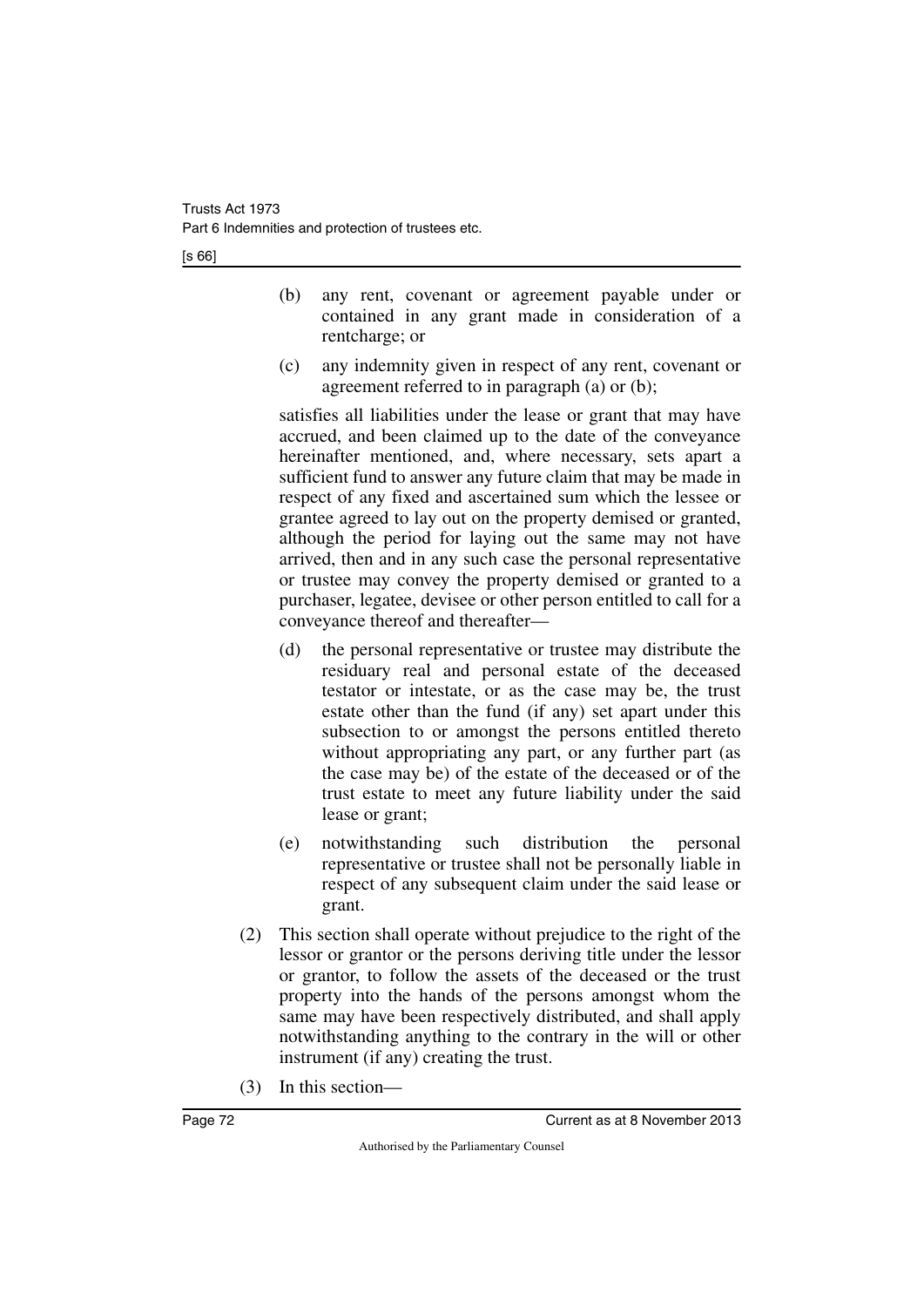*grant* applies to a grant whether the rent is created by limitation, grant, reservation or otherwise, and includes an agreement for a grant and any instrument giving any such mentioned indemnity or varying the liabilities under the grant.

*lease* includes an under-lease and an agreement for a lease or under-lease and any instrument giving any such indemnity as is mentioned in subsection (1) or varying the liabilities under the lease.

*lessee* and *grantee* include persons respectively deriving title under them.

## **67 Protection of trustees by means of advertisements**

- (1) With a view to the distribution of any trust property or estate a trustee or personal representative may give notice by advertisement in—
	- (a) if the deceased's last known address is more than 150 km from Brisbane—a local newspaper circulated and sold at least once each week in the area of the deceased's last known address; or
	- (b) otherwise—a newspaper circulating throughout the State or a newspaper approved for the area of the deceased's last known address by the Chief Justice under a practice direction;

and such other notices as would be directed by the court to be given in an action for administration, requiring any person having any claim, whether as creditor or beneficiary or otherwise, to send particulars of the person's claim not later than the date fixed in the notice, being a date at least 6 weeks after the date of publication of the notice.

- (2) Notice of advertisement is sufficient if given in the approved form.
- (3) After the date fixed by the last of the notices to be published the trustee or personal representative may distribute the trust property or estate having regard only to the claims, whether formal or not, of which the trustee or personal representative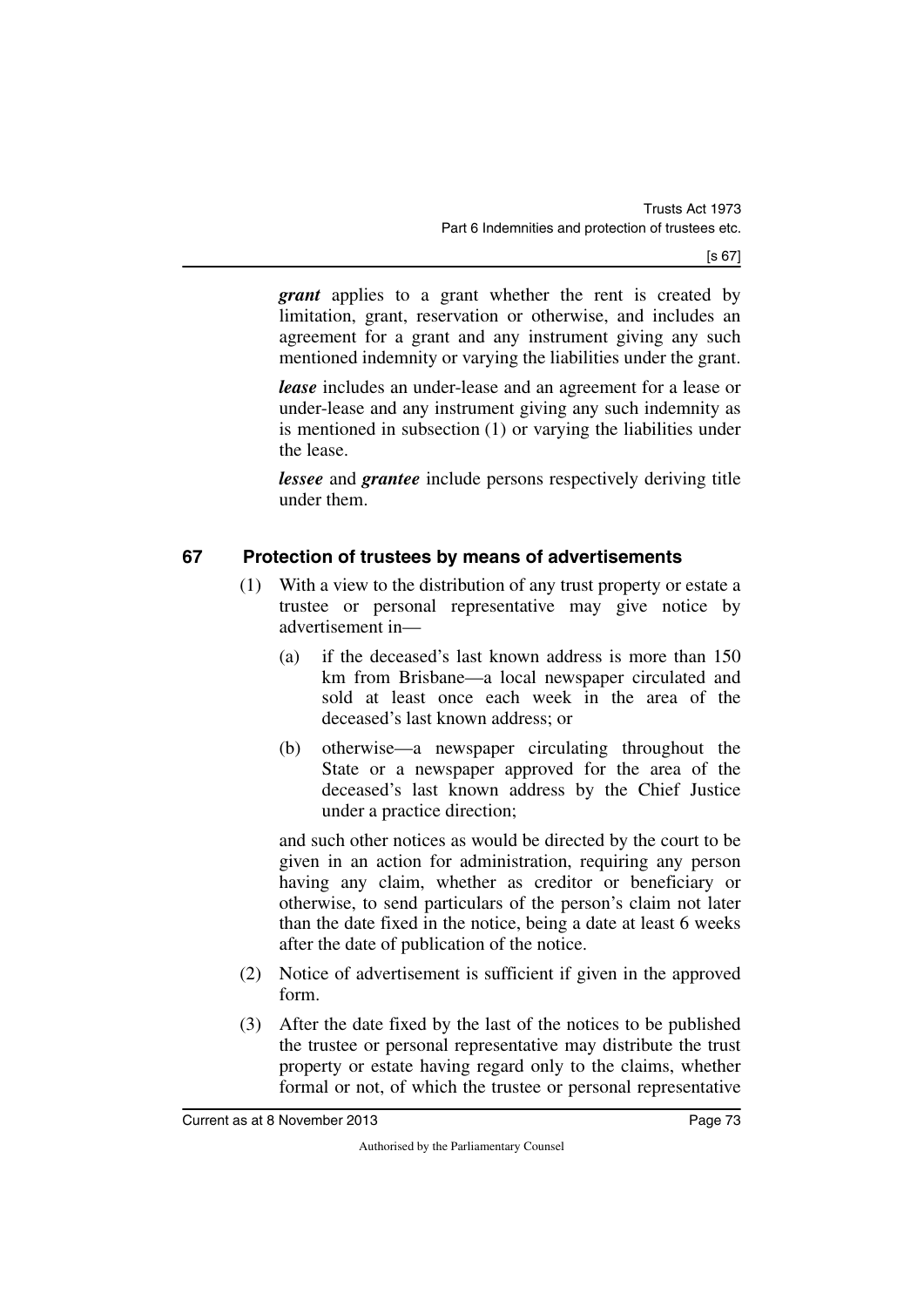[s 68]

has notice at the time of the distribution; and the trustee or personal representative shall not, as respects any trust property or estate so distributed, be liable to any person of whose claim the trustee or personal representative had no notice at the time of the distribution.

- (4) Nothing in this section—
	- (a) prejudices the right of any person to enforce (subject to the provisions of section 113) any remedy in respect of the person's claim against a person to whom a distribution of any trust property or estate has been made; or
	- (b) relieves the trustee or personal representative of any obligation to make searches or obtain certificates of search similar to those which an intending purchaser would be advised to make or obtain.

## **68 Barring of claims**

- (1) Where a trustee wishes to reject a claim (not being a claim in respect of which any insurance is on foot, being insurance required by any Act) which has been made, or which the trustee has reason to believe may be made—
	- (a) to or against the estate or property which the trustee is administering; or
	- (b) against the trustee personally, by reason of the trustee being under any liability in respect of which the trustee is entitled to reimburse himself or herself out of the estate or property which the trustee is administering;

the trustee may serve upon the claimant or the person who may become a claimant a notice calling upon the claimant, within a period of 6 months from the date of service of the notice, to take legal proceedings to enforce the claim and also to prosecute the proceedings with all due diligence.

(2) At the expiration of the period stipulated in a notice served under subsection (1), the trustee may apply to the court for an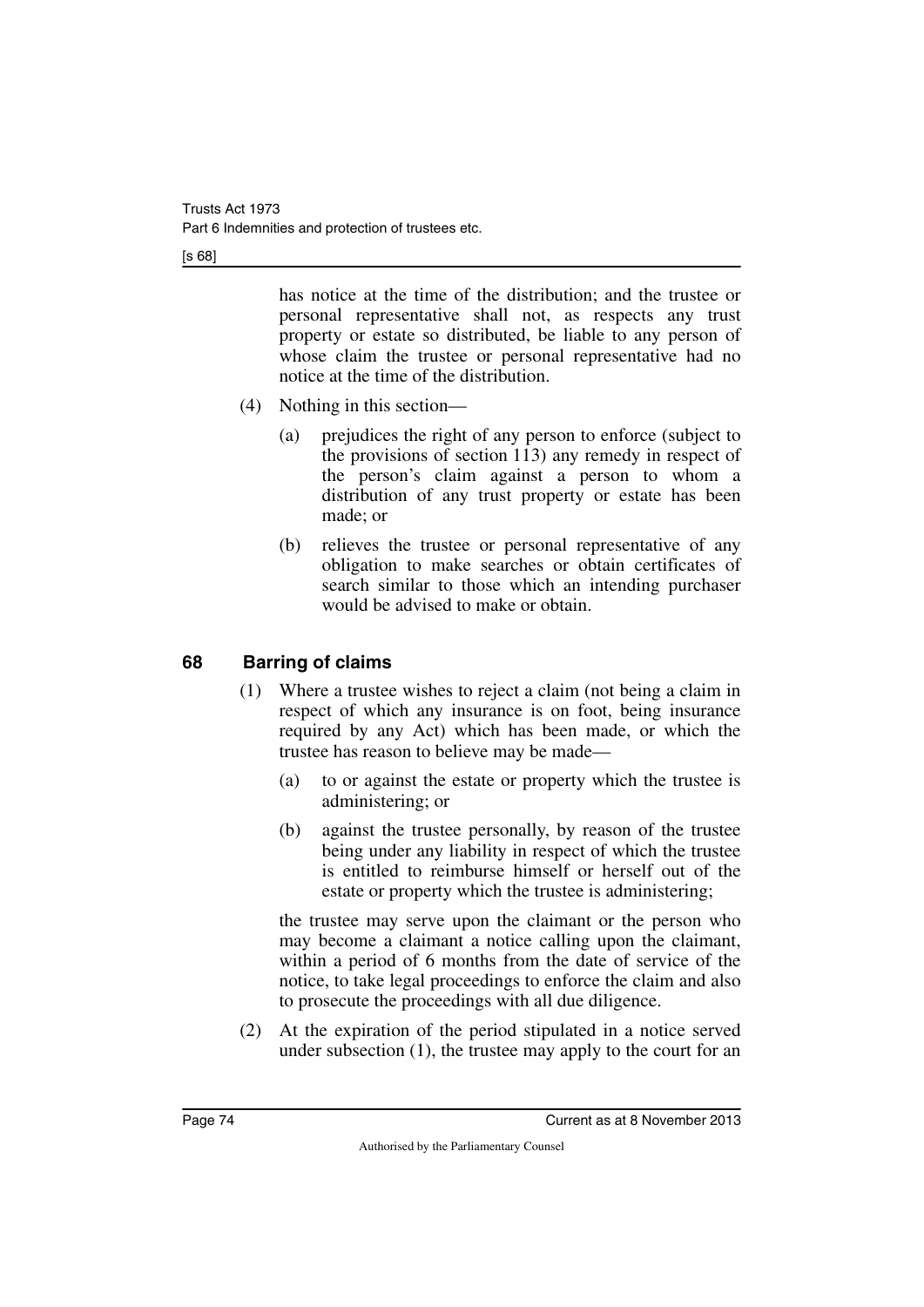order under subsection (3), and shall serve a copy of the application on the person concerned.

- (3) Where, on the hearing of an application made under subsection (2), the person concerned does not satisfy the court that the person has commenced proceedings and is prosecuting them with all due diligence, the court may make an order—
	- (a) extending the period, or barring the claim, or enabling the trust property to be dealt with without regard to the claim; and
	- (b) imposing such conditions and giving such directions, including a direction as to the payment of the costs of or incidental to the application, as the court thinks fit.
- (4) Where a trustee has served any notices under this section in respect of claims on 2 or more persons, and the period specified in each of those notices has expired, the trustee may, if the trustee thinks fit, apply for an order in respect of the claims of those persons by a single application, and the court may, on that application, make an order accordingly.
- (5) This section applies to every claim therein mentioned, whether the claim is or may be made as creditor or next of kin or beneficiary under the trust or otherwise; but it does not apply to any claim under the *Succession Act 1867*, part 5 and no order made under this section shall affect any application for revocation of any grant of probate or of letters of administration, whether that application is made before or after the order.
- (6) Where any person beneficially entitled to the estate or property is not made a party to an application by a trustee under this section an order made by the court on the application shall not affect the right of that person to contest the claim of the trustee to be entitled to indemnify himself or herself out of the estate or property.
- (7) Any notice or application which is to be served in accordance with the provisions of this section may be served—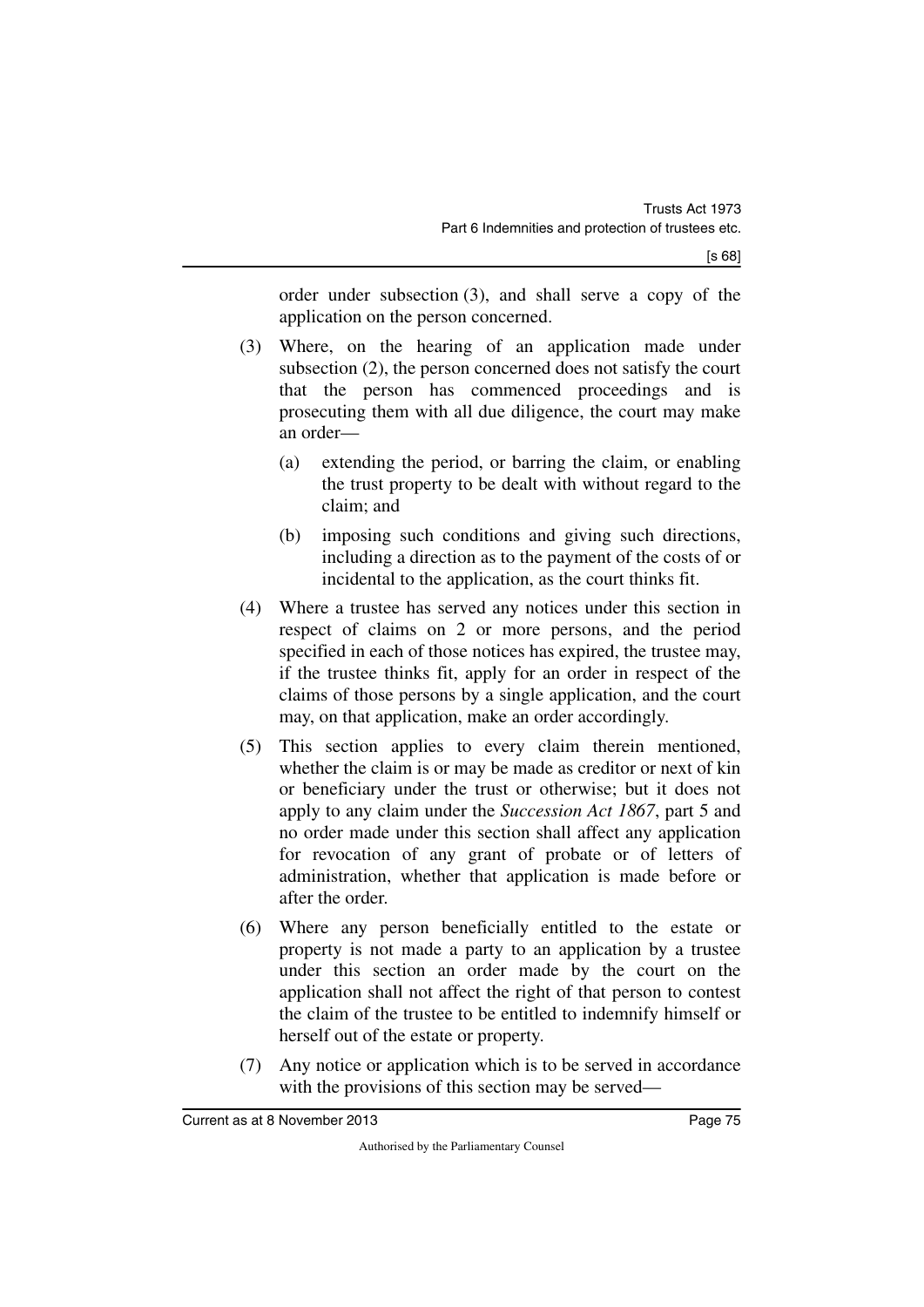[s 69]

- (a) by delivering it to the person for whom it is intended or by sending it by prepaid registered letter addressed to that person at the person's usual or last known place of abode or business; or
- (b) in such other manner as may be directed by an order of the court.
- (8) Where a notice is sent by post as provided by this section, it shall be deemed to be served at the time at which the letter would have been delivered in the ordinary course of post.

#### **69 Protection in regard to notice when a person is trustee etc. of more than 1 estate or trust**

A trustee acting for the purposes of more than 1 trust or estate shall not, in the absence of fraud, be affected by notice of any instrument, matter, fact or thing in relation to any particular trust or estate if the trustee has obtained notice thereof merely by reason of the trustee acting or having acted for the purposes of another trust or estate.

## **70 Exoneration of trustees in respect of certain powers of attorney**

- (1) A trustee acting or paying money in good faith in reliance on any power of attorney and on a statutory declaration or other sufficient evidence that the power of attorney had not been revoked shall not be liable for that act or payment by reason of the fact that at the time of the act or payment the person who gave the power of attorney was subject to any disability or bankrupt or dead, or had done or suffered some act or thing to avoid the power, if this fact was not known to the trustee at the time of the trustee's so acting or paying.
- (2) Nothing in this section affects the right of any person entitled to money paid by a trustee, in circumstances mentioned in subsection (1), against the person to whom the payment is made; and the person so entitled shall have the same remedy against the person to whom payment is made as the person would have had against the trustee.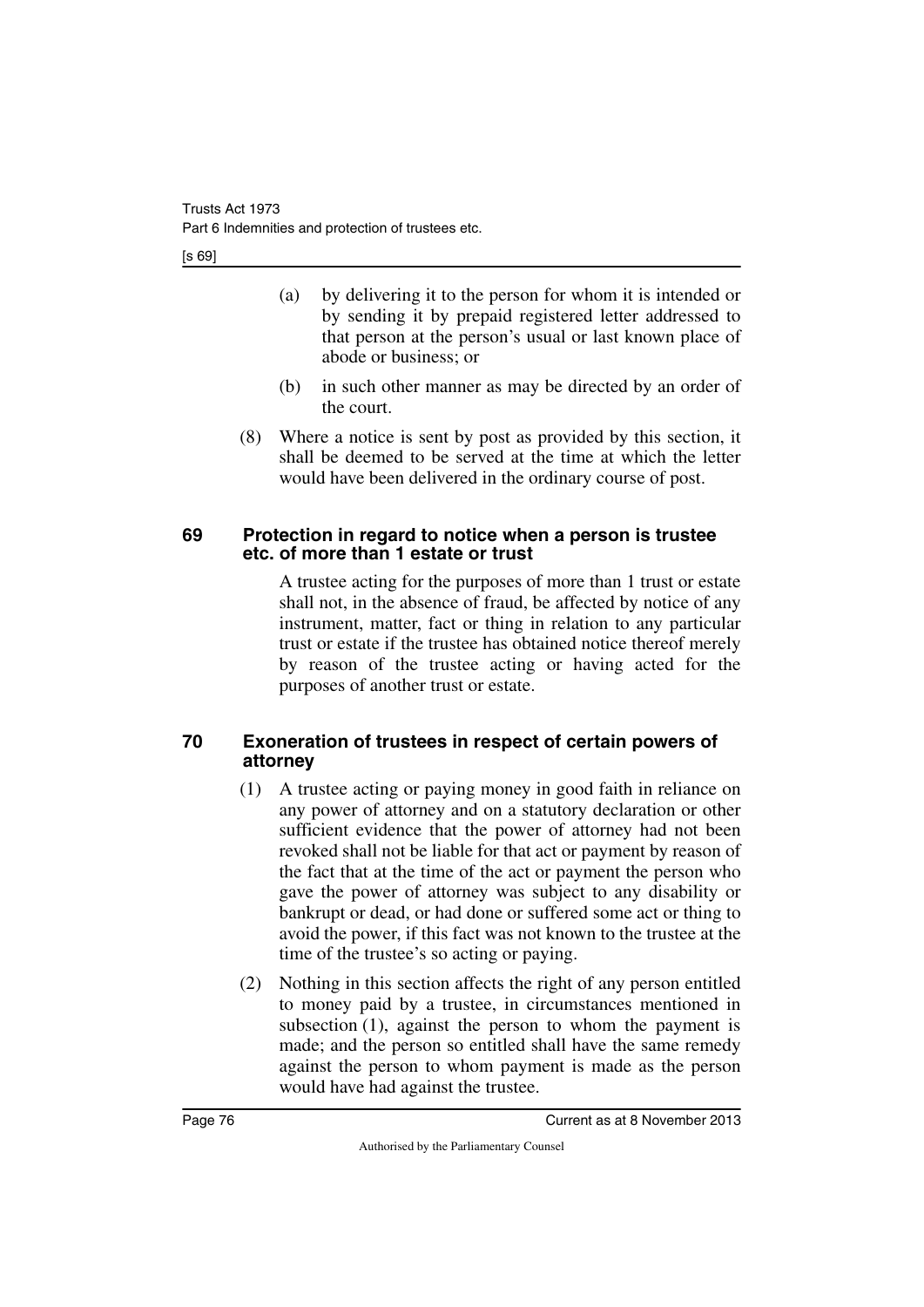## **71 Implied indemnity of trustees**

A trustee shall be chargeable only for money and securities actually received by the trustee, notwithstanding the trustee signing any receipt for the sake of conformity; and shall be answerable and accountable only for the trustee's own acts, receipts, neglects or defaults, and not for those of any other trustee, nor those of any financial institution, broker or other person with whom any trust money or securities may be deposited, nor for the insufficiency or deficiency of any securities, nor for any other loss, unless the insufficiency, deficiency or loss occurs through the trustee's own default.

## **72 Reimbursement of trustee out of trust property**

A trustee may reimburse himself or herself for or pay or discharge out of the trust property all expenses reasonably incurred in or about the execution of the trusts or powers.

## **73 Delivery of chattels to life tenant**

Where any chattels are included in the trust property the trustee may, at the request of any beneficiary entitled to a life or other limited interest therein, deliver such chattels to that beneficiary upon the beneficiary signing and delivering to the trustee an inventory of all such chattels.

## **74 Delivery of chattels to infant**

- (1) A trustee may in the trustee's discretion deliver to an infant, or to the guardian or any of the guardians of an infant, any chattels to which the infant is beneficially entitled, and the receipt of the infant or guardian shall be a complete discharge to the trustee for any chattels so delivered.
- (2) The powers conferred by this section are in addition to the powers conferred by section 62 and, for the purposes of section 62(1), the value of the chattels delivered pursuant to this section shall not be taken into account in any way.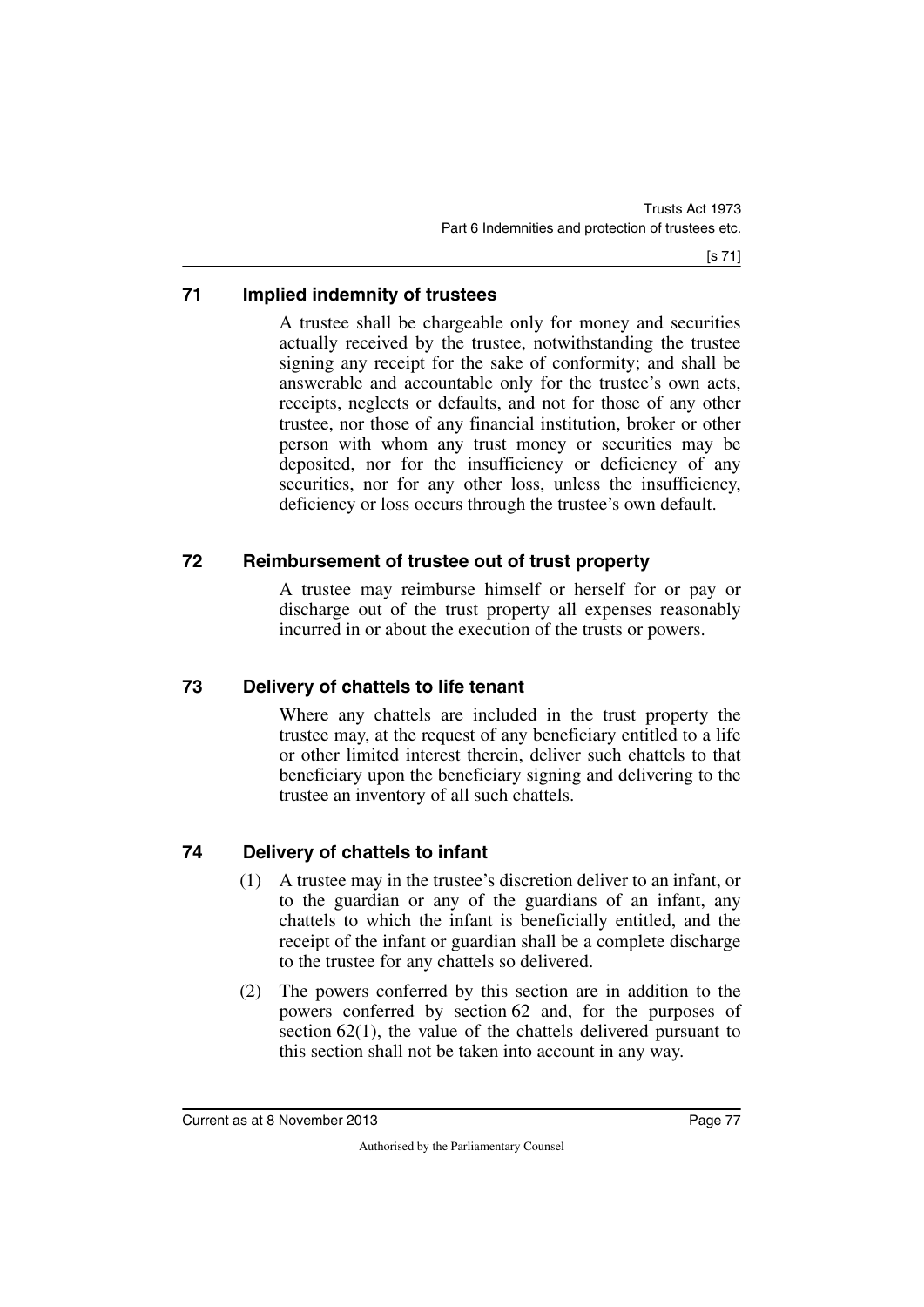#### [s 75]

#### **75 Personal representatives relieved from personal liability in respect of calls made after transfer of shares**

A personal representative of a deceased person who was registered as the holder of shares not fully paid up in any incorporated company may distribute the assets of the estate of that deceased person as soon as the personal representative has procured the registration of some other person as the holder of the shares without reserving any portion of the estate for the payment of any calls made after the date of that registration, whether made by the company or its directors or by its liquidators in a winding-up, but nothing in this section affects any right which the company or its liquidator may have to follow the assets of the deceased person into the hands of any persons to or amongst whom they have been transferred or distributed.

#### **76 Power of court to relieve trustee from personal liability**

If it appears to the court that a trustee, whether appointed by the court or otherwise, is, or may be, personally liable for any breach of trust, whether the transaction alleged to be a breach of trust occurred before or after the commencement of this Act, but has acted honestly and reasonably, and ought fairly to be excused for the breach of trust and for omitting to obtain the directions of the court in the matter in which the trustee committed the breach, then the court may relieve the trustee either wholly or partly from personal liability for that breach.

#### **77 Power of court to make beneficiary indemnify for breach of trust**

- (1) Where a trustee commits a breach of trust at the instigation or request or with the consent in writing of a beneficiary, the court may, if it thinks fit, make such order as to the court seems just for impounding all or any part of the interest of the beneficiary in the trust estate by way of indemnity to the trustee or persons claiming through the trustee.
- (2) This section applies to breaches of trust committed as well before as after the commencement of this Act.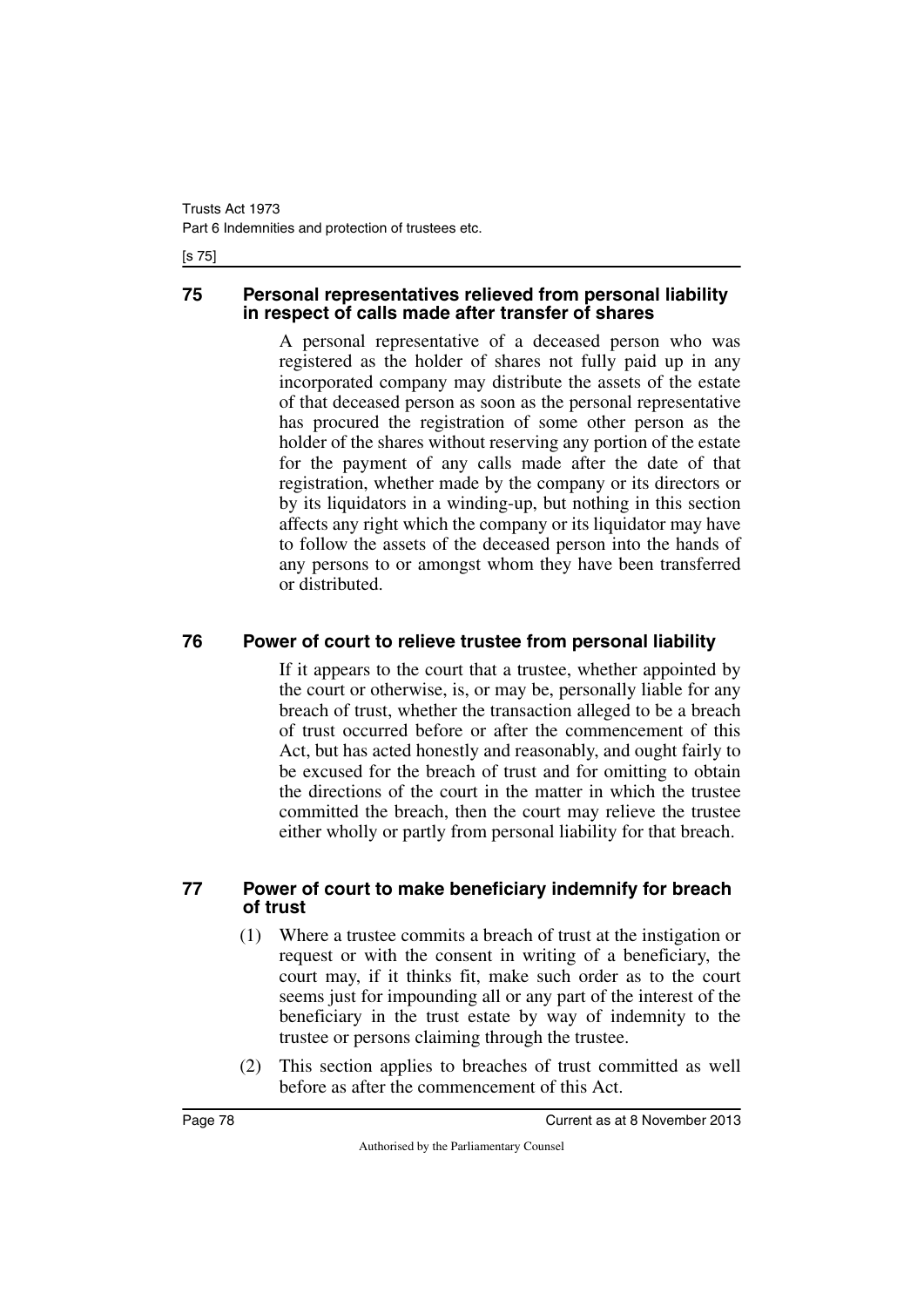## **78 Abolition of rule in Allhusen v Whittell**

- (1) Where, under the provisions of the will of a person (*the deceased*) who dies on or after 1 July 1973, any real or personal estate included (either by specific or general description) in a residuary gift is settled by way of succession, no part of the income of that property shall be applicable in or towards the payment of the debts and liabilities which have accrued at the date of death or in payment of the funeral, testamentary and administration expenses, or of any legacies bequeathed by the will.
- (2) Subsection (1) does not apply to any commission which is payable to the trustee in respect of any such income as is mentioned in that subsection or to any testamentary or administration expenses which, apart from that subsection, would be payable wholly out of income.
- (3) The income of the settled property shall be applicable in priority to any other assets in payment of the interest (if any) accruing due on the debts, liabilities, funeral, testamentary and administration expenses, and legacies, after the date of the death of the deceased and up to the payment thereof, and the balance of the income shall be payable to the person for the time being entitled to the income of the property.
- (4) Where, after the death of the deceased, income of assets which are ultimately applied in or towards payment of the debts, liabilities, funeral, testamentary and administration expenses, and legacies, arises pending such application, that income shall, for the purposes of this section, be deemed income of the residuary estate of the deceased.
- (5) In this section—

*administration expenses* includes duty payable under the *Succession and Probate Duties Act 1892* and estate duty payable under any Commonwealth Act and any duty payable in any State or country outside Queensland on or consequent on or arising out of the death of the deceased to the extent to which such duties are payable out of residue.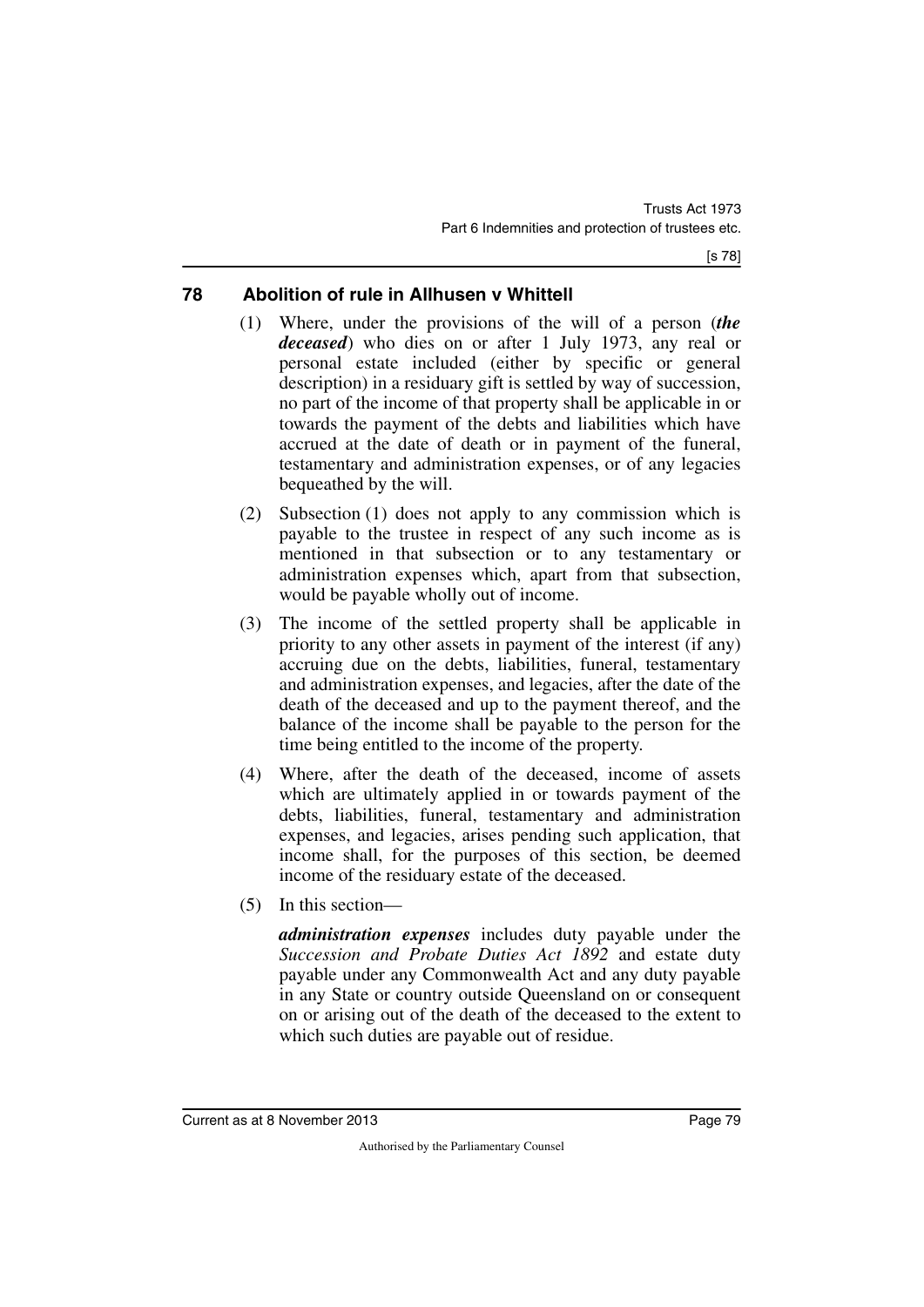[s 79]

- (6) This section shall only affect the rights of beneficiaries under the will as between themselves, and shall not affect the rights of creditors of the deceased.
- (7) This section shall have effect subject to the provisions (if any) to the contrary contained in the will and to the provisions of any Act as to charges on the property of the deceased.

# **Part 7 Further powers of the court**

## **Division 1 Application of part**

#### **79 Application of part**

Except where otherwise provided in this part, the provisions of this part shall apply whether or not a contrary intention is expressed in the instrument (if any) creating the trust.

## **Division 2 Appointment of new trustees**

## **80 Power of court to appoint new trustees**

- (1) The court may, whenever it is expedient to appoint a new trustee or new trustees, and it is found inexpedient, difficult or impracticable to do so without the assistance of the court, make an order appointing a new trustee or new trustees either in substitution for or in addition to any existing trustee or trustees, or although there is no existing trustee.
- (2) In particular and without prejudice to the generality of subsection (1) the court may make an order appointing a new trustee in substitution for a trustee who desires to be discharged, or who is convicted of a crime or misdemeanour, or is a bankrupt, or is a corporation that is under official management or is in liquidation or has been dissolved, or who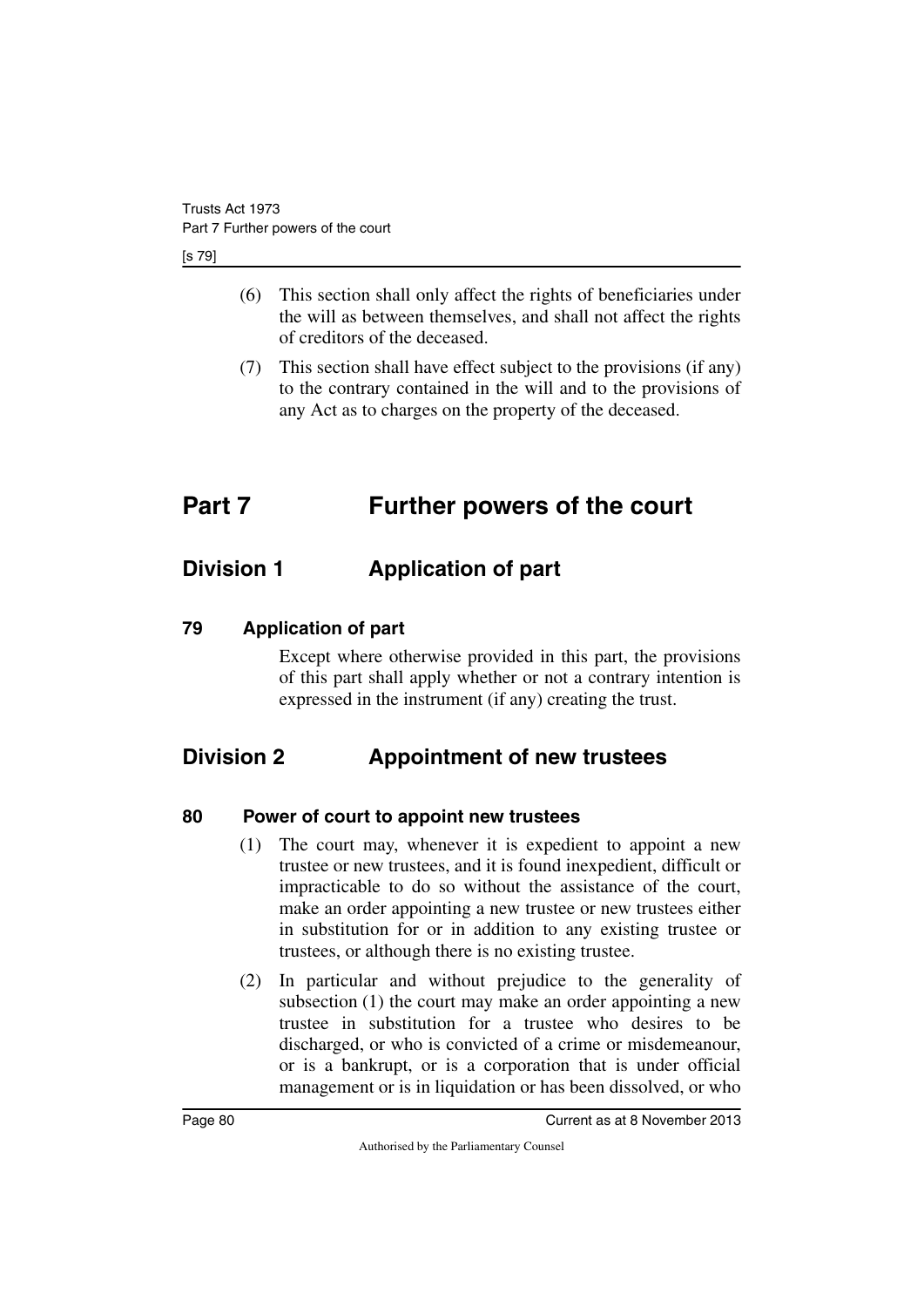for any other reason whatsoever appears to the court to be undesirable as a trustee.

- (3) An order under this section and any consequential vesting order or conveyance, shall not operate further or otherwise as a discharge to any former or continuing trustee than an appointment of new trustees under any power for that purpose contained in any instrument would have operated.
- (4) Nothing in this section confers power to appoint an executor or administrator.

#### **81 Powers of new trustee**

Every trustee appointed by the court has, as well before as after the trust property becomes by law, or by assurance, or otherwise, vested in the trustee, the same powers, authorities and discretions, and may in all respects act, as if the trustee had been originally appointed a trustee by the instrument (if any) creating the trust.

## **Division 3 Vesting orders**

#### **82 Vesting orders**

- (1) The court may make an order, in this Act called a *vesting order*, which has effect as provided in section 90.
- (2) A vesting order may be made in any of the following cases, namely—
	- (a) where the court appoints or has appointed a new trustee;
	- (b) where a new trustee has been appointed out of court under any statutory or express power;
	- (c) where a trustee retires or has retired;
	- (d) where a trustee is under a disability;
	- (e) where a trustee is out of the jurisdiction of the court;
	- (f) where a trustee can not be found;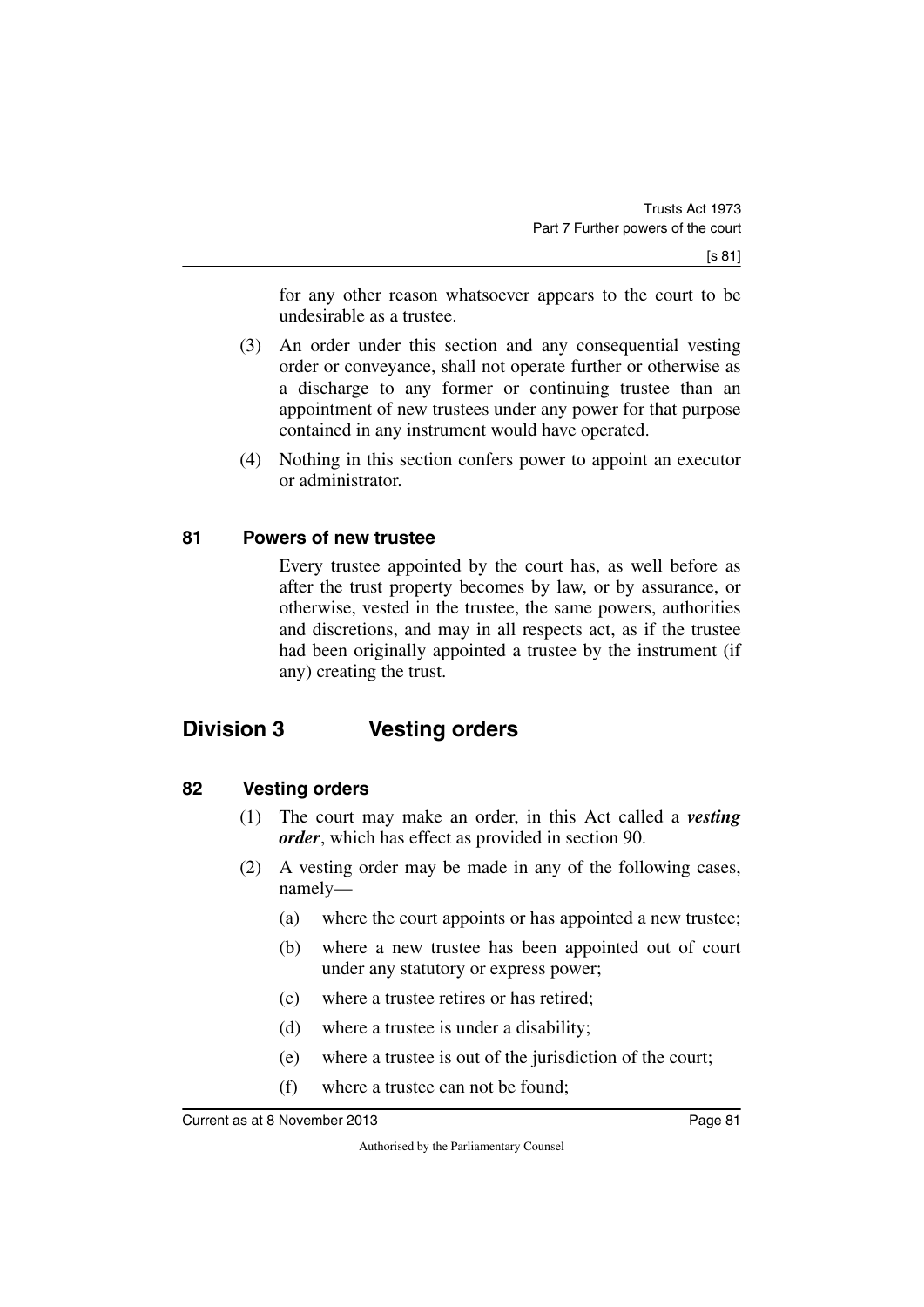[s 82]

- (g) where a trustee, being a corporation, has ceased to carry on business or is under official management or is in liquidation or has been dissolved;
- (h) where a trustee neglects or refuses to convey any property, or to receive the dividends or income of any property, or to sue or recover any property according to the direction of the person absolutely entitled to the same for 28 days next after a request in writing has been made to the trustee by that person;
- (i) where it is uncertain who was the survivor of 2 or more trustees jointly entitled to or possessed of any property;
- (j) where it is uncertain whether the last trustee known to have been entitled to or possessed of any property is alive or dead;
- (k) where there is no personal representative of the last trustee who was entitled to or possessed of any property or where it is uncertain who is the personal representative of that trustee or where the personal representative of that trustee can not be found;
- (l) where any person neglects or refuses to convey any property, or to receive the dividends or income of any property, or to sue for or recover any property in accordance with the terms of an order of the court;
- (m) where a deceased person was entitled to or possessed of any property and his or her personal representative is under a disability;
- (n) where property is vested in a trustee and it appears to the court to be expedient to make a vesting order.
- (3) Where the provisions of subsection (2) are applicable, they extend to a trustee entitled to, or possessed of, any property either solely or jointly with any other person and whether by way of mortgage or otherwise.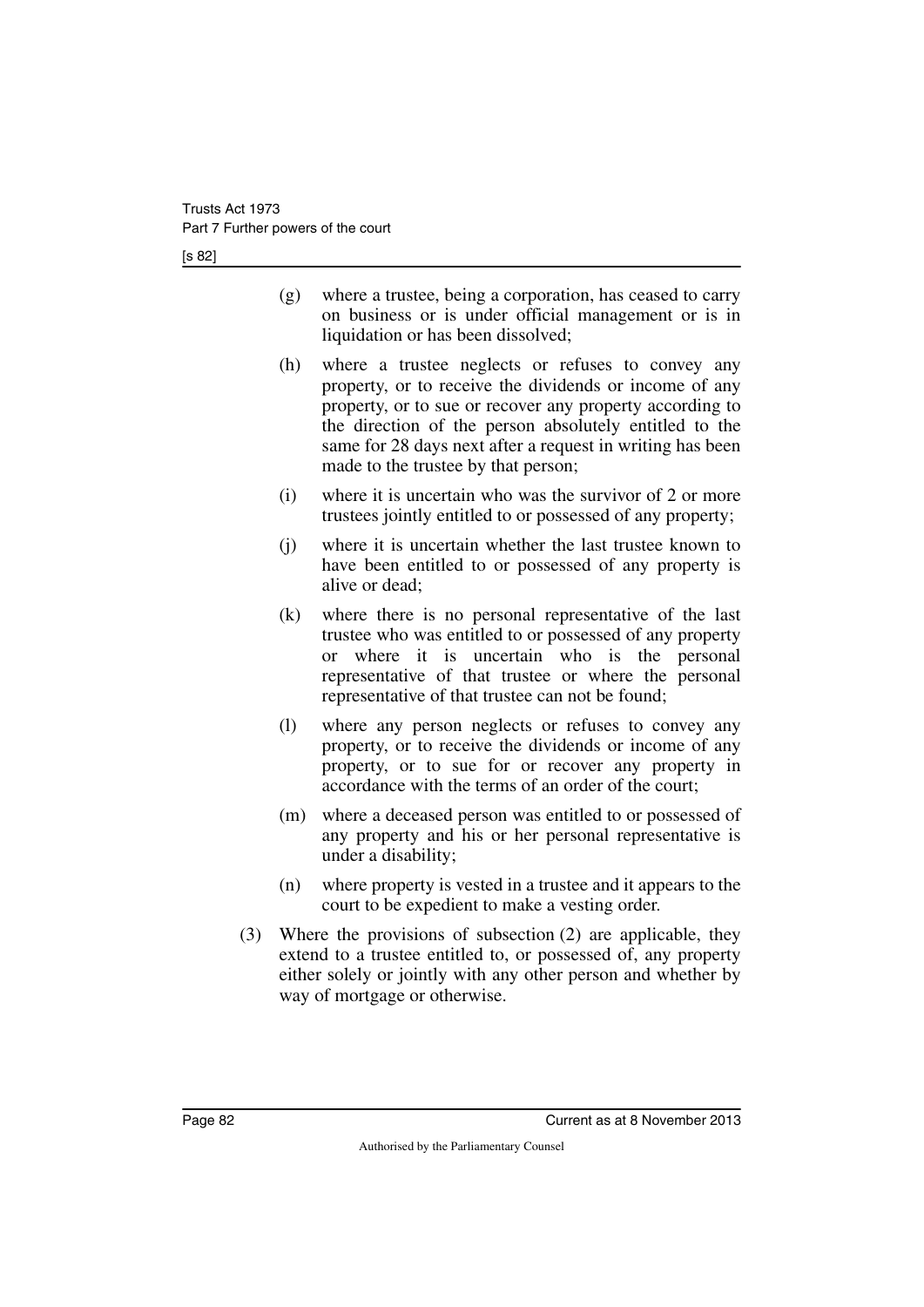#### **83 In whom property to be vested etc.**

- (1) Where the making of a vesting order is consequential on the appointment of a new trustee, the property shall be vested in the persons who, on the appointment, are the trustees.
- (2) Where the making of a vesting order is consequential on the retirement of 1 or more of a number of trustees, the property may be vested in the continuing trustees alone.
- (3) Subject to the provisions of subsection (1), a vesting order may vest the property in any such person in any such manner and for any such estate or interest as the court may direct, or may release or dispose of any contingent right to such person as the court may direct.
- (4) The fact that a vesting order is founded or purports to be founded on an allegation of the existence of any of the matters mentioned or referred to in section 82 shall be conclusive evidence of the matter so alleged in any court upon any question as to the validity of the order.
- (5) Nothing in this Act shall prevent the court from directing a reconveyance or the payment of costs occasioned by any such order if improperly obtained, or from making a further vesting order.
- (6) A vesting order shall not vest in any person shares which are not fully paid up unless that person applies for the order or consents to the order being made or unless the court directs that the person's consent be dispensed with.

## **84 Orders as to contingent rights of unborn persons**

Where any property is subject to a contingent right in an unborn person or class of unborn persons who, on coming into existence, would become entitled to or possessed of the property on any trust, the court may make an order releasing the property from the contingent right or may make an order vesting in any person the estate or interest to or of which the unborn person or class of unborn persons would, on coming into existence, be entitled or possessed in the property.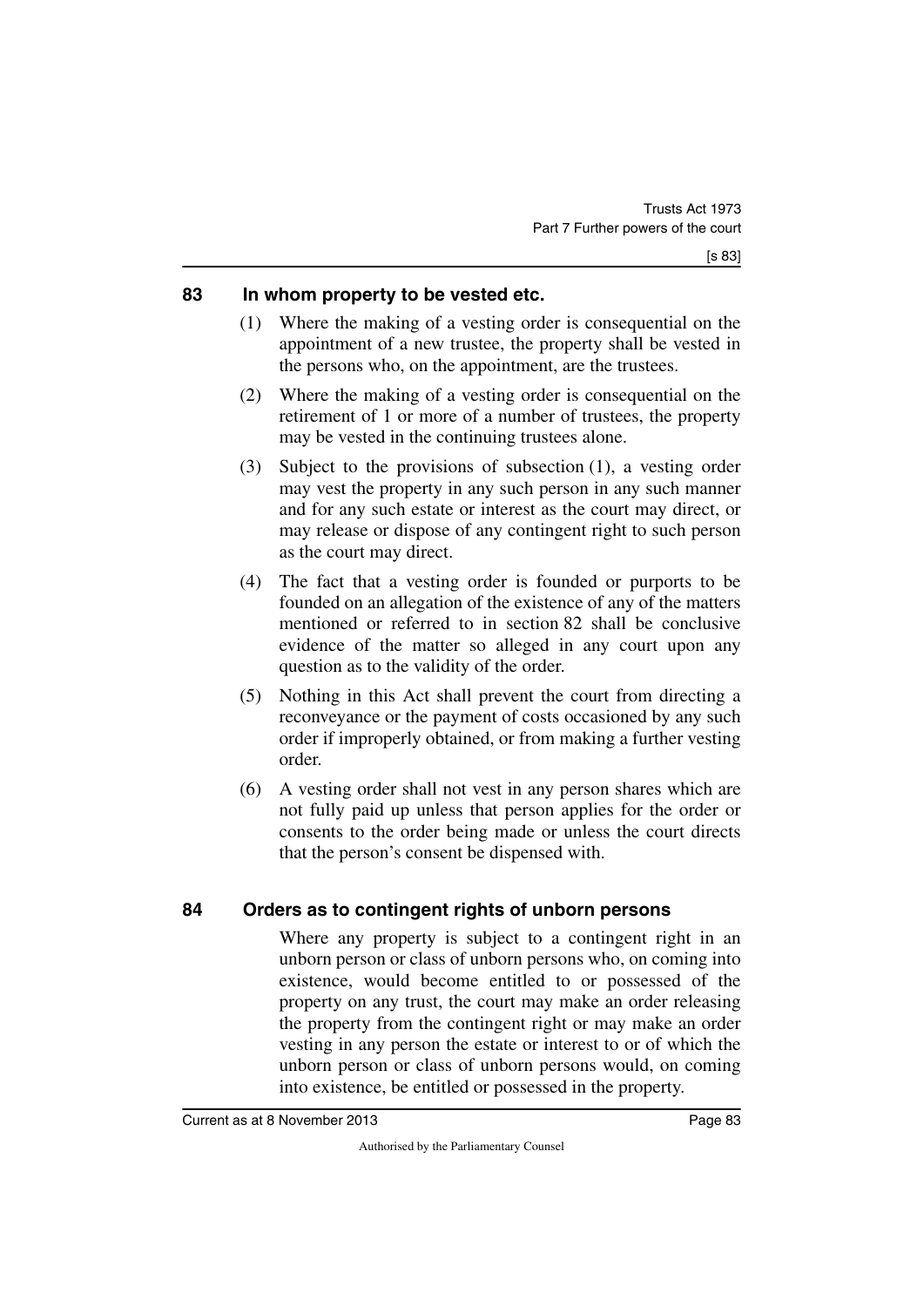[s 85]

#### **85 Vesting order in place of conveyance by mortgagee under disability**

Where any person entitled to or possessed of any property by way of mortgage is under a disability the court may make an order vesting or releasing or disposing of the property in like manner as in the case of a trustee under like disability.

## **86 Contracts by guardians on behalf of infants**

- (1) The court, where it considers it necessary or desirable in the interest of an infant or of an infant and some other person, may on the application of a guardian or next friend of the infant, make an order appointing the guardian of the infant, or some other fit and proper person, to enter into any agreement for or on behalf of such infant.
- (2) An agreement entered into in accordance with this section shall be as effectual and binding as if the infant had been a person of full age and mental capacity and had himself or herself entered into that agreement.
- (3) In this section—

*court* includes, where the amount or subject matter is within the jurisdiction of the District Court, the District Court or a District Court judge.

#### **87 Vesting orders etc. in relation to infant's beneficial interests**

- (1) Where an infant is beneficially entitled to any property of which there is no trustee, the court, where it considers it necessary or desirable in the interest of the infant or of the infant and some other person, may on the application of a guardian or next friend of the infant make an order—
	- (a) appointing the guardian of the infant, or some other fit and proper person, to sell and convey, lease, mortgage or charge the property, or otherwise to exercise such of the powers as are conferred by or under this Act on a trustee, as the court may in the order specify; or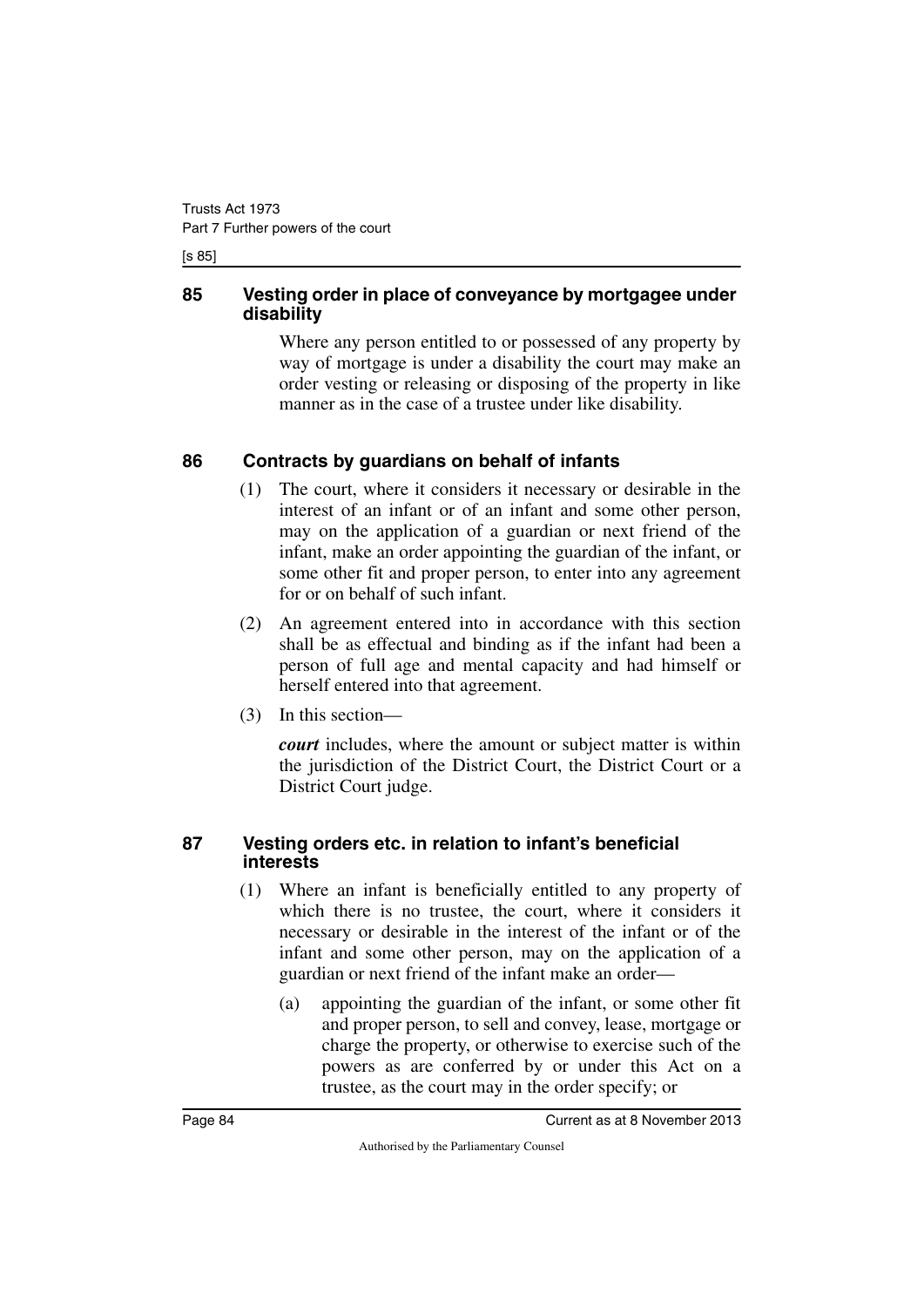- (b) in the case of stock or a thing in action—vesting in the guardian of the infant, or some other fit and proper person, the right to transfer or call for a transfer of that stock, or to receive the dividends or income thereof, or to sue for and recover that thing in action, upon such terms as the court thinks fit.
- (2) An act done in accordance with this section shall be as effectual and binding as if the infant had been a person of full age and mental capacity and had himself or herself done that act.

#### **88 Vesting order consequential on order for sale or mortgage of land**

Where the court gives a judgment or makes an order directing the sale or mortgage or the release of a mortgage of any land, every person who is entitled to or possessed of the land, or entitled to a contingent right therein, and is a party to the action or proceeding in which the judgment or order is given or made, or is otherwise bound by the judgment or order, shall be deemed to be so entitled or possessed, as the case may be, as a trustee for the purposes of this Act; and the court may, if it thinks expedient, make an order vesting the land or any part thereof for such estate as the court thinks fit in the purchaser or mortgagee or mortgagor or in any other person.

#### **89 Vesting order consequential on judgment for specific performance**

Where a judgment is given for the specific performance of a contract concerning any land, or for the partition, or sale in lieu of partition, or exchange, of any land, and generally when a judgment is given for the conveyance of any land either in cases arising out of the doctrine of election or otherwise, the court may declare that any of the parties to the action are trustees of the land or any part thereof within the meaning of this Act, or may declare that the interests of unborn persons who might claim under any party to the action, or under the will or voluntary settlement of any person deceased who was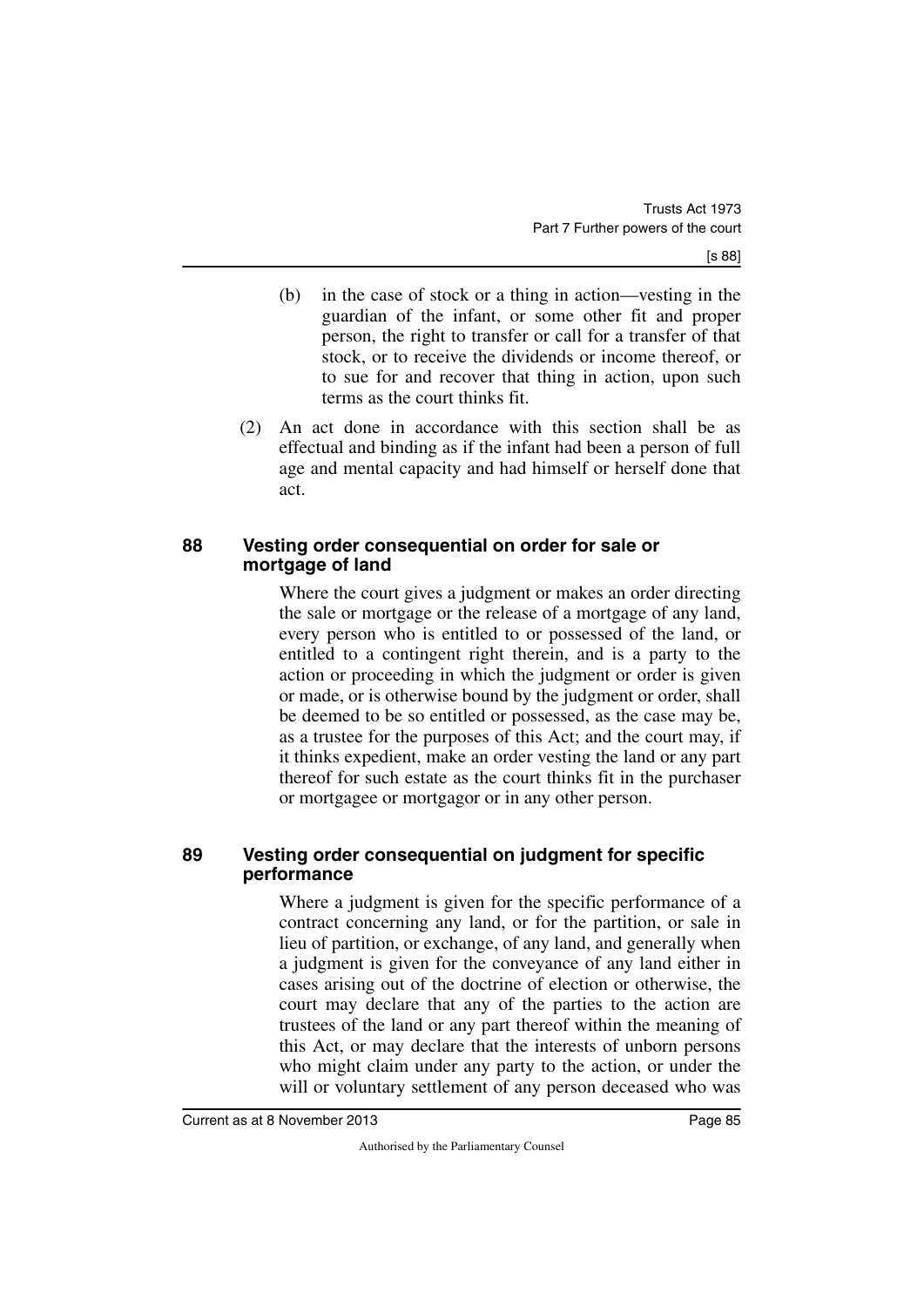[s 90]

during the person's lifetime a party to the contract or transactions concerning which the judgment is given, are the interests of persons who, on coming into existence, would be trustees within the meaning of this Act, and thereupon the court may make a vesting order, relating to the rights of those persons, born and unborn, as if they had been trustees.

## **90 Effect of vesting order**

- (1) Subject to the provisions of any other Act, a vesting order vests the property to which it relates in the persons named in the order without any conveyance, transfer or assignment.
- (1A) Such property shall vest in the persons named as trustees or otherwise as appears from the order.
	- (2) Where more than 1 person is named in the order, the order vests as aforesaid the property to which it relates in those persons as joint tenants.
	- (3) Where, by reason of the provisions of any other Act or for the protection of any trust property to which the order relates, it is requisite that the order should be notified to or registered or recorded by the registrar or other person having the duty or function of registering or recording the order, the trustees shall—
		- (a) produce the order to the registrar or such other person; and
		- (b) do such other act or acts as may properly be required by the registrar or such other person;

for the purpose of effecting the notification, registration or recording of that order.

(4) Where the consent of any person is requisite to the conveyance, transfer or assignment of any property to which a vesting order relates the order shall, unless it otherwise specifies, be subject to such consent; but the consent may be obtained after the making of the order by the persons named in the order.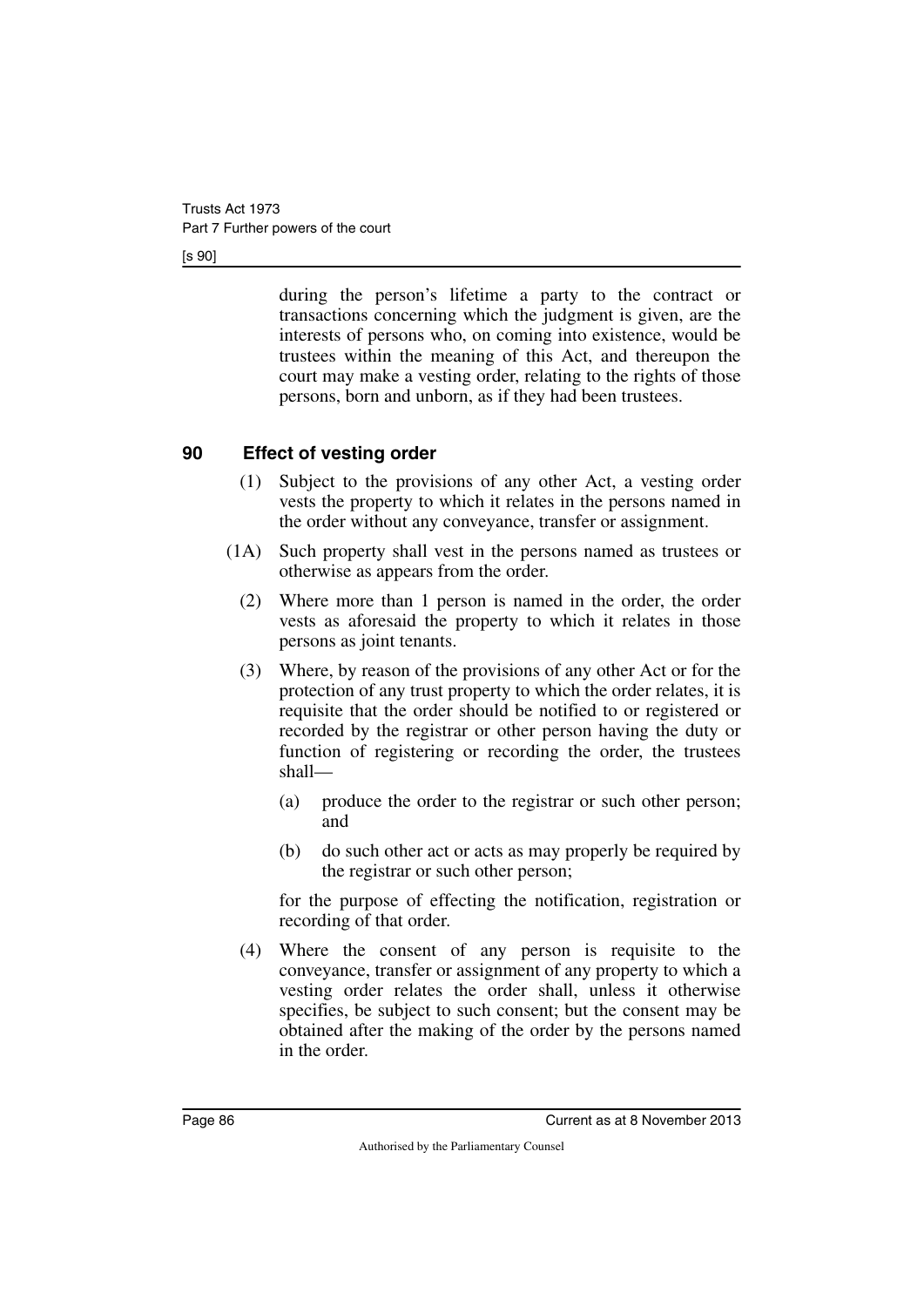- (5) The order, or the registration or recording thereof, shall not operate as a breach of covenant or condition or occasion any forfeiture of any lease, under-lease, agreement for lease, or other property.
- (6) The person in whose favour a vesting order as trustee is made has and may exercise in relation to the property the subject of the order all the powers by this Act conferred on or capable of being exercised by a trustee; but the court may by the order limit or, under section 95, enlarge those powers as it thinks fit.

#### **91 Directions etc. as to transferring stock etc.**

The court may make declarations and give directions concerning the manner in which the right to transfer any stock or thing in action vested under the provisions of this Act is to be exercised.

## **92 Power to appoint persons to convey**

In all cases where a vesting order may be made under any of the foregoing provisions the court may, if it is more convenient, appoint a person to convey the land or release the contingent right, and a conveyance or release by that person in conformity with the order shall have the same effect as an order under the appropriate provision.

## **93 Vesting orders of charity property**

The powers conferred by this Act as to vesting orders may be exercised for vesting any property in any trustee of a charity or society over which the court would have jurisdiction upon action duly instituted, whether the appointment of the trustee was made by instrument under a power or by the court under its general or statutory jurisdiction.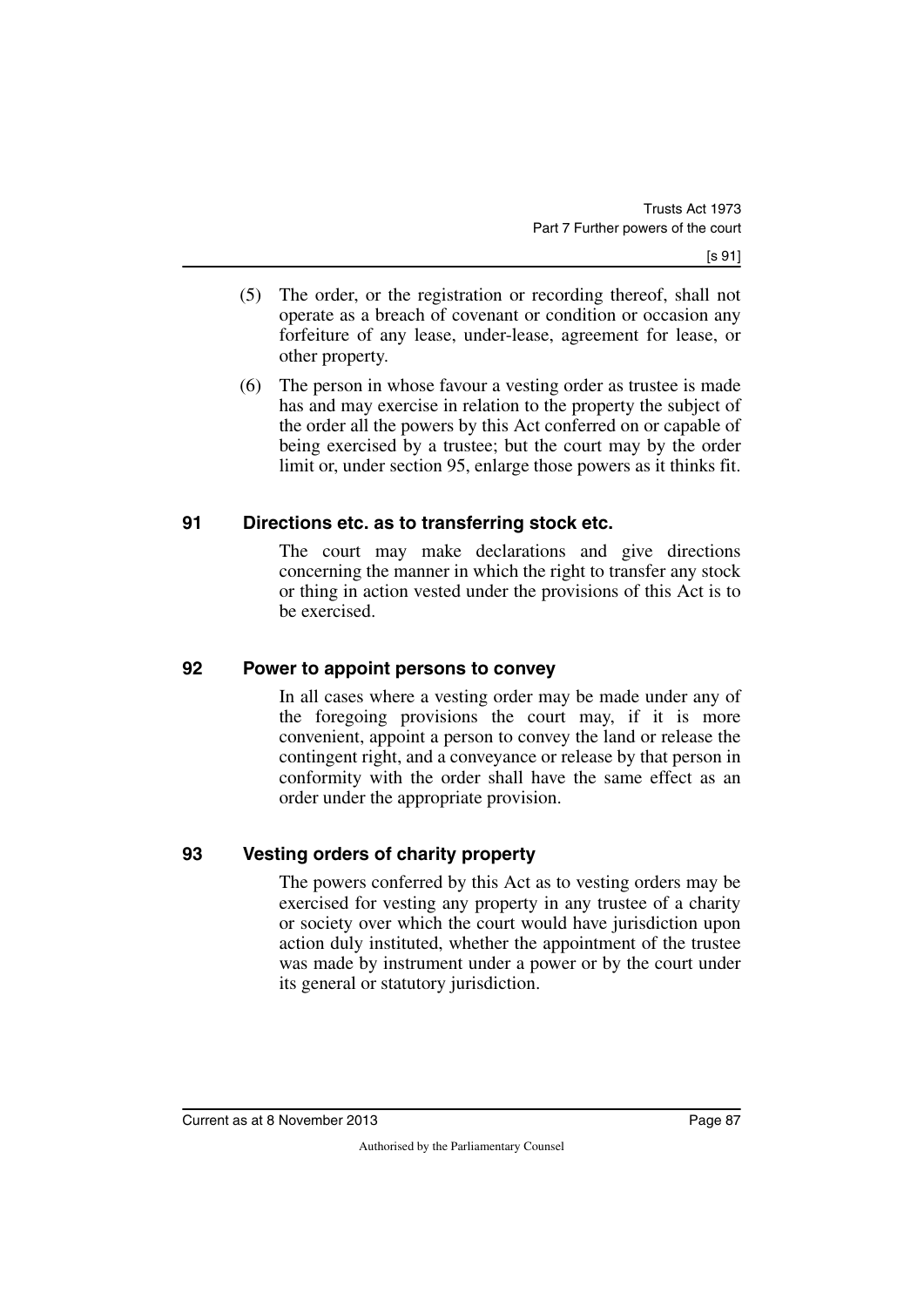# **Division 4 Jurisdiction to make other orders**

## **94 Court's jurisdiction to make other orders**

- (1) Where in the opinion of the court any sale, lease, mortgage, surrender, release or other disposition, or any purchase, investment, acquisition, retention, expenditure or other transaction is expedient in the management or administration of any property vested in a trustee, or would be in the best interests of the persons, or the majority of the persons, beneficially interested under the trust, but it is inexpedient or difficult or impracticable to effect the disposition or transaction without the assistance of the court, or it or they can not be effected by reason of the absence of any power for that purpose vested in the trustee by the trust instrument (if any) or by law, the court may by order confer upon the trustee, either generally or in any particular instance, the necessary power for the purpose, on such terms, and subject to such provisions and conditions (if any) as the court may think fit, and may direct in what manner any money authorised to be expended, and the costs of any transaction, are to be paid or borne, and as to the incidence thereof between capital and income.
- (2) The court may from time to time rescind or vary any order made under this section, or may make any new or further order; but such a rescission or variation of any order shall not affect any act or thing done in reliance on the order before the person doing the act or thing became aware of the application to the court to rescind or vary the order.
- (3) An application to the court under this section may be made by the trustees, or by any of them, or by any person beneficially interested under the trust.

## **95 Power of court to authorise variations of trust**

(1) Where property, whether real or personal, is held on trusts arising, whether before or after the commencement of this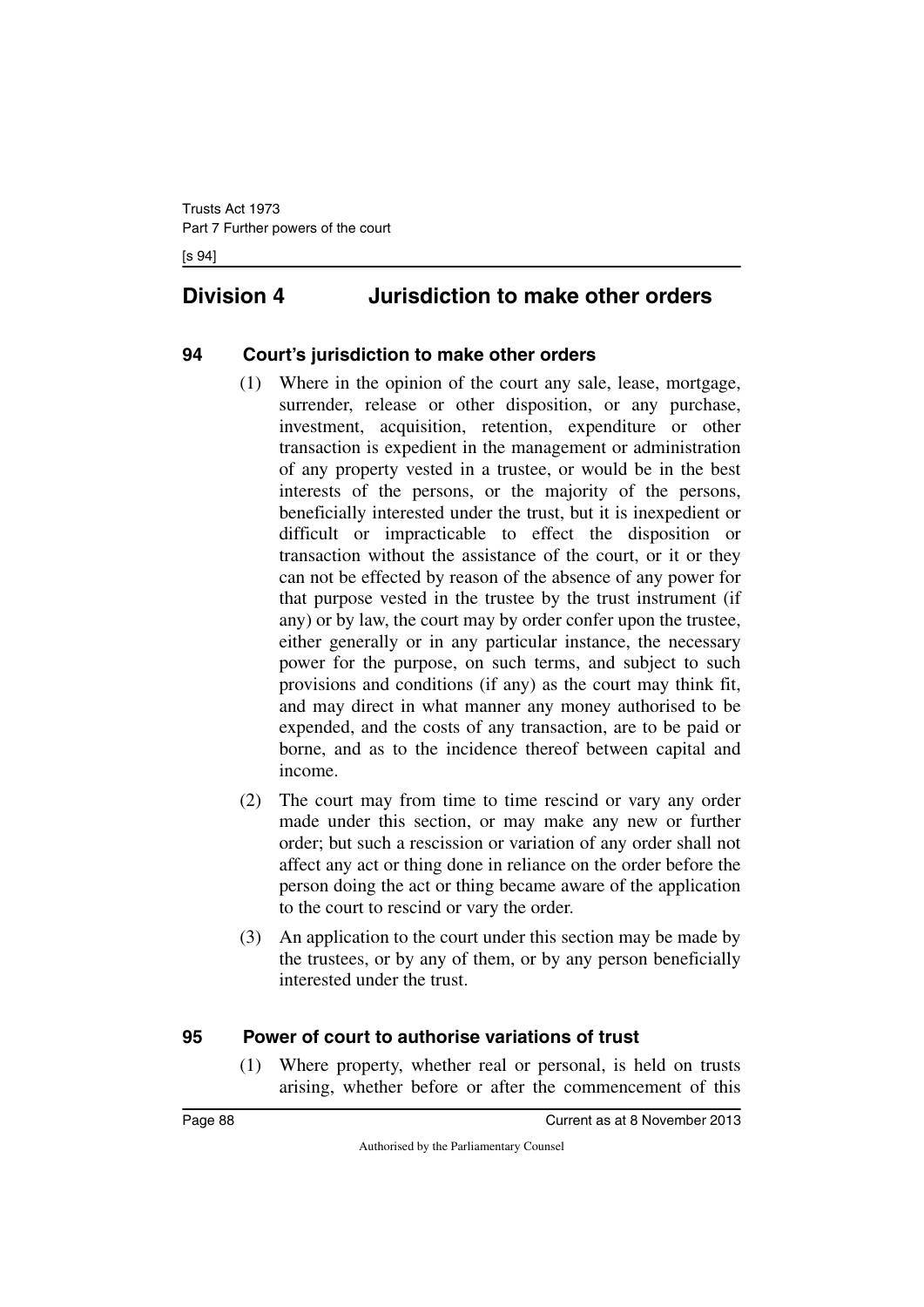Act, under any instrument creating the trust, the court may if it thinks fit by order approve on behalf of—

- (a) any person having, directly or indirectly, an interest, whether vested or contingent, under the trusts who by reason of infancy or other incapacity is incapable of assenting; or
- (b) any person (whether ascertained or not) who may become entitled, directly or indirectly, to an interest under the trusts as being at a future date or on the happening of a future event a person of any specified description or a member of any specified class of persons, so however that this paragraph shall not include any person who would be of that description, or a member of that class (as the case may be) if the said date had fallen or the said event had happened at the date of the application to the court; or
- (c) any person unborn; or
- (d) any person in respect of any discretionary interest of the person under protective trusts where the interest of the principal beneficiary has not failed or determined;

any arrangement (by whomsoever proposed and whether or not there is any other person beneficially interested who is capable of assenting thereto) varying or revoking all or any of the trusts, or enlarging the powers of the trustees of managing or administering any of the property subject to the trusts.

- (1A) However, except—
	- (a) in the case of an unascertained person whose entitlement is dependent on a future event which the court is satisfied is unlikely to occur; or
	- (b) where the court approves of an arrangement on behalf of a person referred to in subsection  $(1)(d)$ ;

the court shall not approve an arrangement on behalf of any person unless the carrying out thereof would be for the benefit of that person.

(2) In subsection  $(1)$ —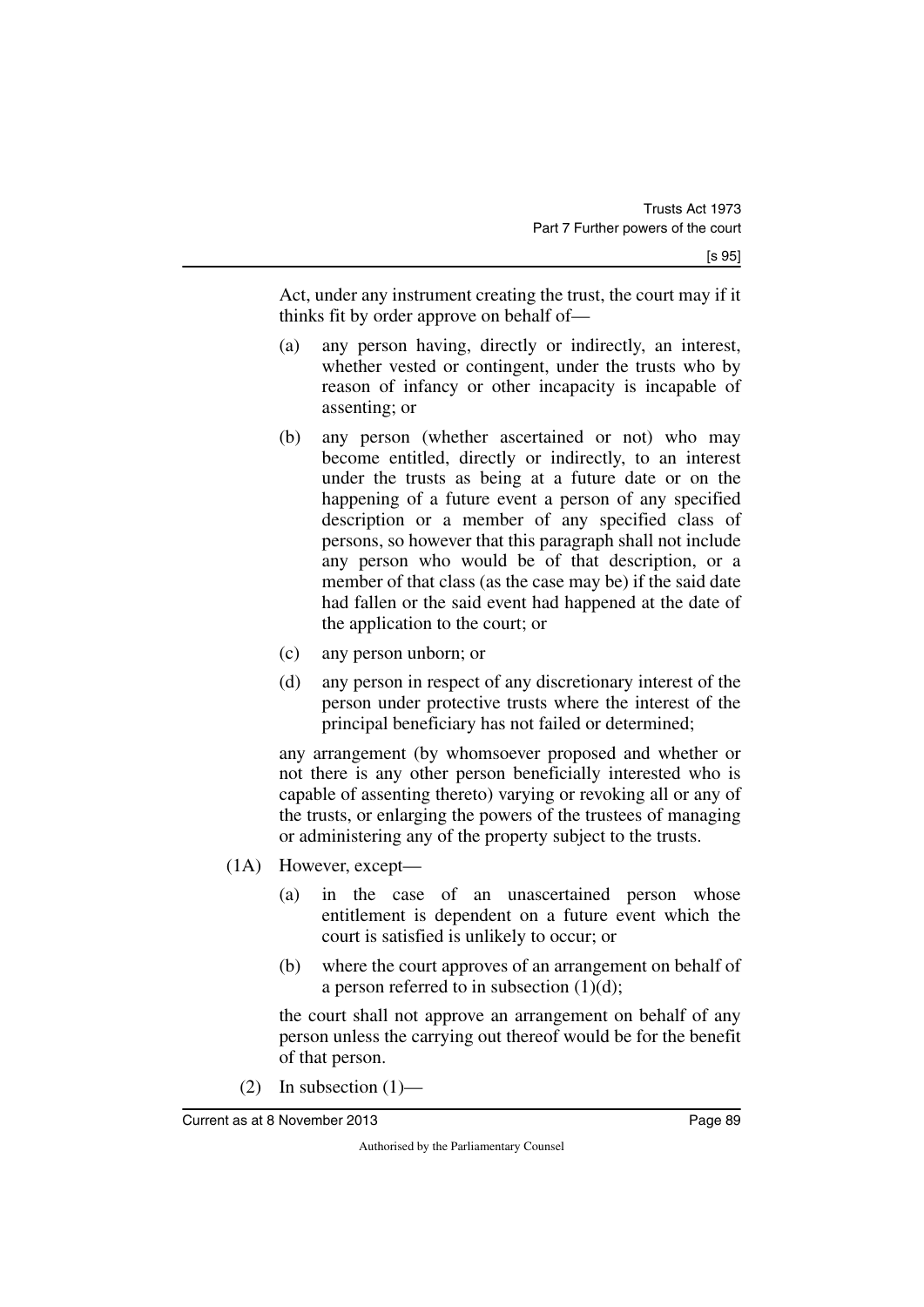[s 96]

*protective trusts* means the trusts specified in section 64(1)(a) and (b) or any like trusts, *the principal beneficiary* has the same meaning as in section 64(1) and *discretionary interest* means an interest arising under the trust specified in section 64(1)(b) or any like trust.

- (3) Notice of an application to the court for an order pursuant to subsection (1) shall be given to such persons as the court may direct.
- (4) Nothing in subsections (1) to (3) shall apply to trusts affecting property settled by Act of Parliament.
- (5) Nothing in this section shall limit the powers conferred by section 94.

## **96 Right of trustee to apply to court for directions**

- (1) Any trustee may apply upon a written statement of facts to the court for directions concerning any property subject to a trust, or respecting the management or administration of that property, or respecting the exercise of any power or discretion vested in the trustee.
- (2) Every application made under this section shall be served upon, and the hearing thereof may be attended by, all persons interested in the application or such of them as the court thinks expedient.

## **97 Protection of trustees while acting under direction of court**

- (1) Any trustee acting under any direction of the court shall be deemed, so far as regards the trustee's own responsibility, to have discharged the trustee's duty as trustee in the subject matter of the direction, notwithstanding that the order giving the direction is subsequently invalidated, overruled, set aside or otherwise rendered of no effect, or varied.
- (2) This section does not indemnify any trustee in respect of any act done in accordance with any direction of the court if the trustee has been guilty of any fraud or wilful concealment or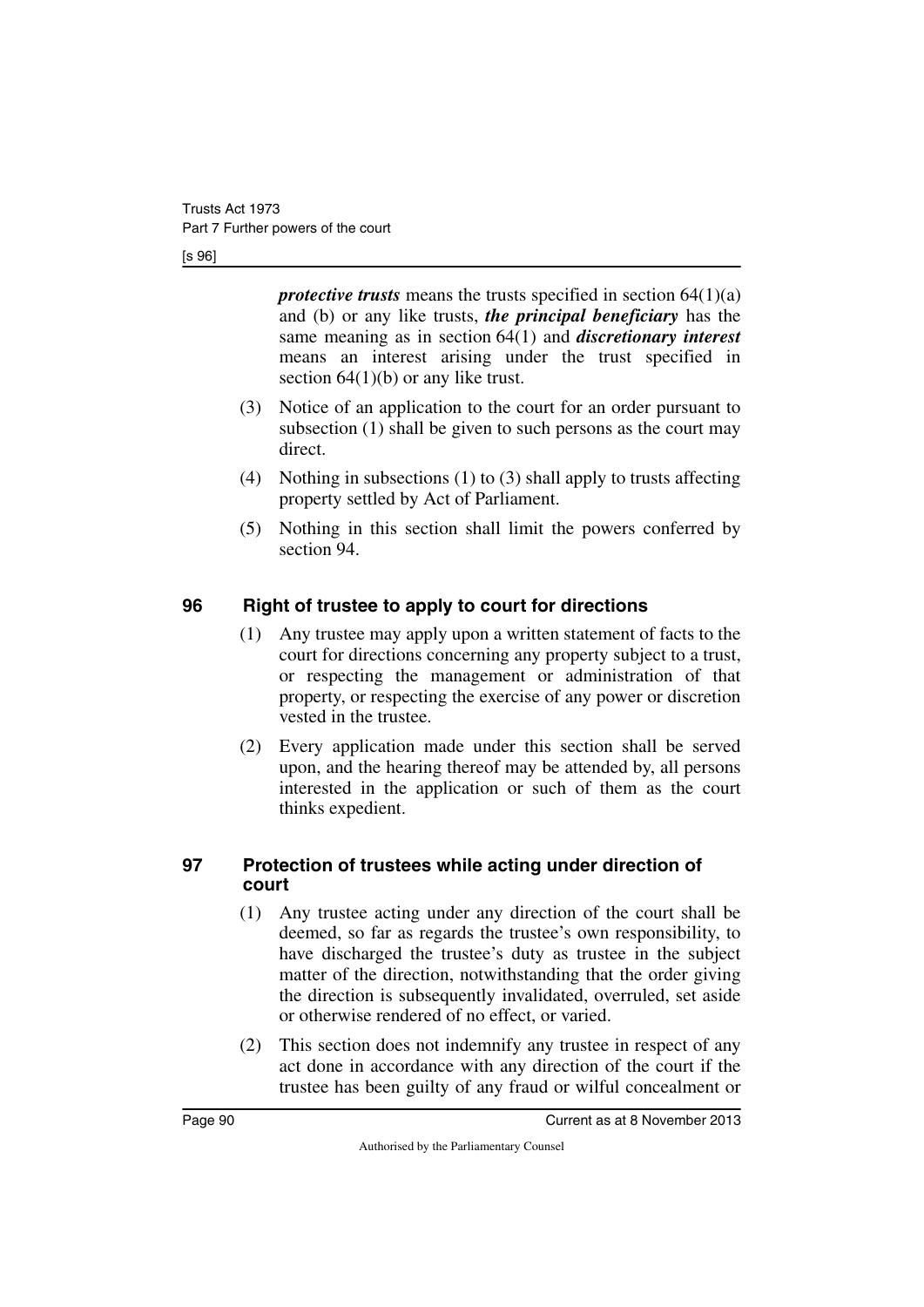misrepresentation in obtaining the direction or in acquiescing in the court making the order giving the direction.

## **98 Persons entitled to apply to court**

- (1) An order under this Act for the appointment of a new trustee or concerning any property subject to a trust, may be made on the application of any person beneficially interested in the property, whether under disability or not, or on the application of any person duly appointed trustee thereof or intended to be so appointed.
- (2) An order under this Act concerning any interest in any property subject to a mortgage may be made on the application of any person beneficially interested in the property, whether under disability or not, or of any person interested in the money secured by the mortgage.

## **99 Power of court to make orders in absence of parties**

- (1) Where in any proceedings the court is satisfied that diligent search has been made for any person, who, in the character of trustee, is made a defendant in any action, to serve the person with a process of the court, and that the person can not be found, the court may hear and determine the proceedings and give judgment therein against that person, in the person's character of a trustee, as if the person had been duly served or had entered an appearance in the action, and had also appeared by the person's counsel or solicitor at the hearing, but (except as provided in subsection (2)) without prejudice to any interest the person may have in the matters in question in the proceedings in any other character.
- (2) Where any party to any proceedings relating to a trust, or where any person or class of persons that the court thinks should be made a party or parties to those proceedings or otherwise be given an opportunity to attend and be heard in those proceedings, at the time of the proceedings—
	- (a) is not within the jurisdiction; or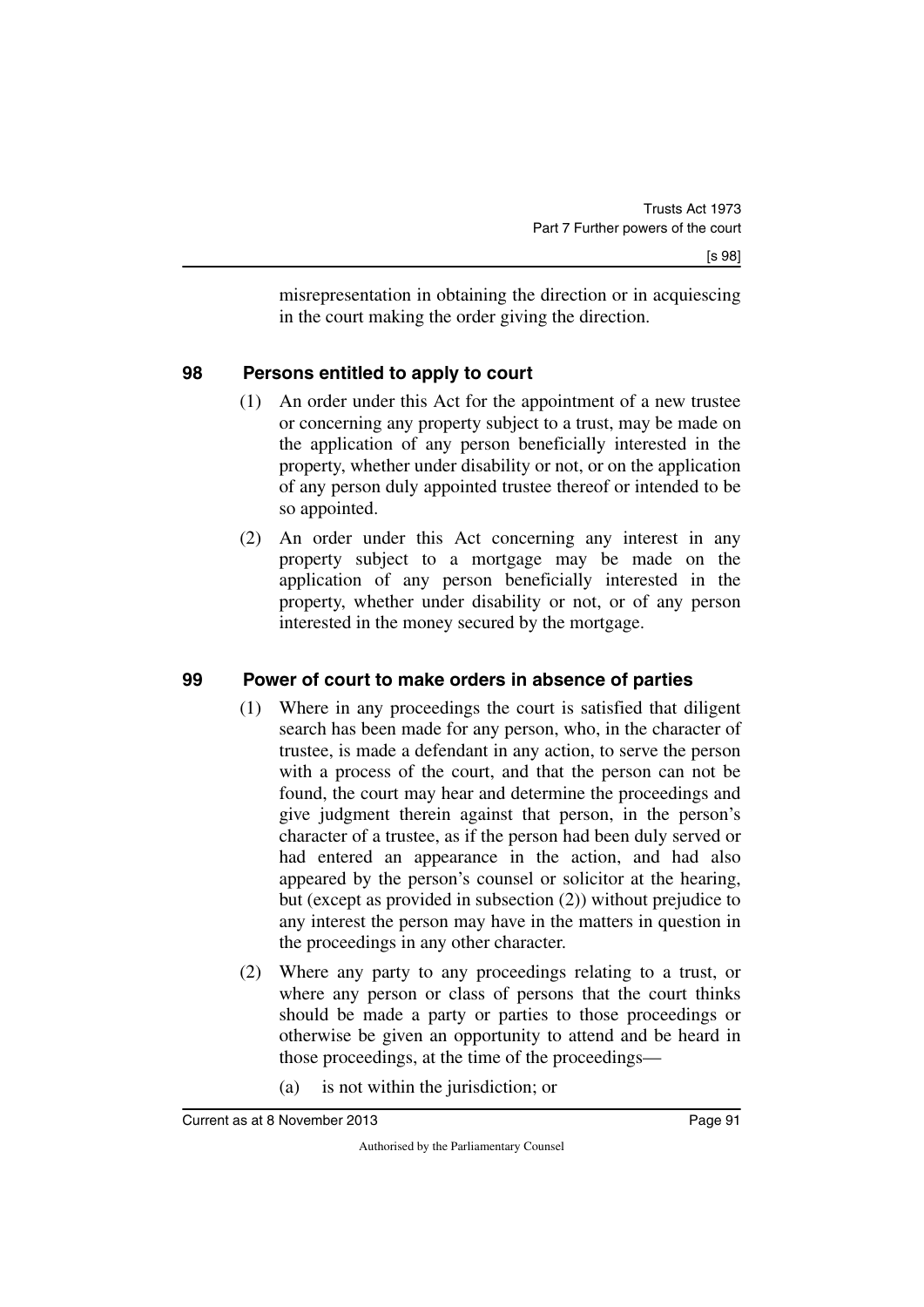[s 100]

- (b) is under disability; or
- (c) can not be found; or
- (d) is unborn; or
- (e) is not capable of being identified or ascertained;

the court may appoint some person to represent that party, person or class, or may proceed in the person's or their absence, and all orders made in the proceedings are as binding on that party, person or class as if personally present and of full capacity.

#### **100 Power of court to charge costs on trust estate**

The court may order the costs and expenses of and incident to any application for an order appointing a new trustee, or for a vesting order, or of and incident to any such order, or any conveyance or transfer in pursuance thereof, or for the directions of the court, to be paid or raised out of the land or personal estate in respect whereof the same is made, or out of the income thereof, or to be borne and paid in such manner and by such persons as to the court may seem just.

## **101 Remuneration of trustee**

- (1) The court may, in any case in which the circumstances appear to it so to justify, authorise any person to charge such remuneration for the person's services as trustee as the court may think fit.
- (2) In the absence of a direction to the contrary in the instrument creating the trust, a trustee, being a person engaged in any profession or business for whom no benefit or remuneration is provided in the instrument, is entitled to charge and be paid out of the trust property all usual professional or business charges for business transacted, time expended, and acts done by the person or the person's firm in connection with the trust, including acts which a trustee not being in any profession or business could have done personally; and, on any application to the court for remuneration under subsection (1), the court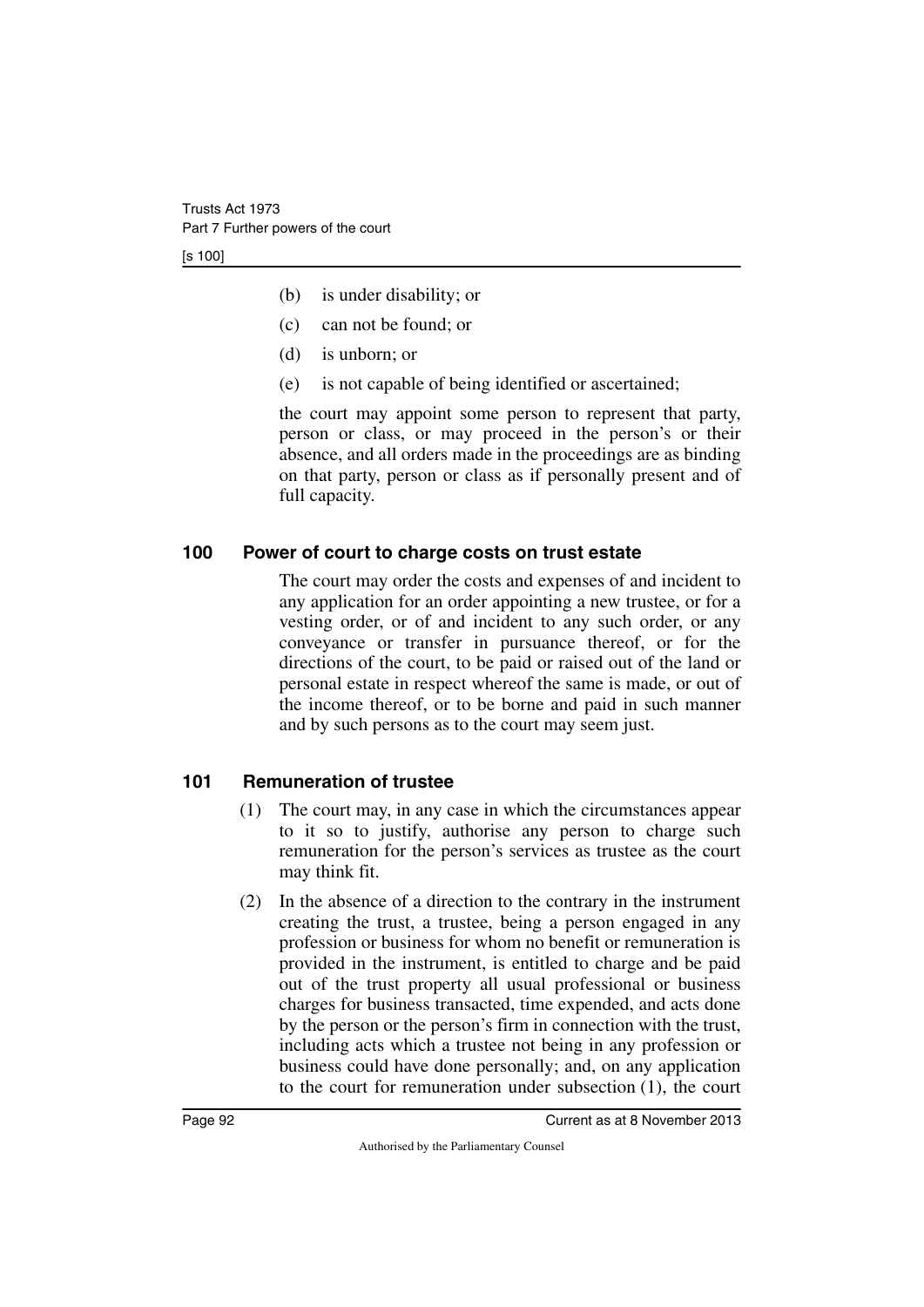may take into account any charges that have been paid out of the trust property under this subsection.

(3) For the purpose of this section—

*trustee* includes a custodian trustee.

## **102 Payment into court by trustee**

- (1) A trustee or trustees, or the majority of trustees, having in his, her or their hands or under his, her or their control money or securities belonging to a trust, may pay the same into court; and the same shall, subject to rules of court, be dealt with according to the orders of the court.
- (2) The receipt or certificate of the proper officer shall be a sufficient discharge to the trustee or trustees for the money or securities so paid into court.
- (3) Where money or securities are vested in any persons as trustees, and the majority are desirous of paying the same into court, but the concurrence of the other or others can not be obtained, the court may order the payment into court to be made by the majority without the concurrence of the other or others.
- (4) Where any money or securities ordered to be paid into court under subsection (3), are deposited with any financial institution, broker, or other depositary, the court may order payment or delivery of the money or securities to the majority of the trustees for the purpose of payment into court.
- (5) Every transfer payment and delivery made in pursuance of any order under this section shall be valid and take effect as if the same had been made on the authority or by the act of all the persons entitled to the money and securities so transferred, paid, or delivered.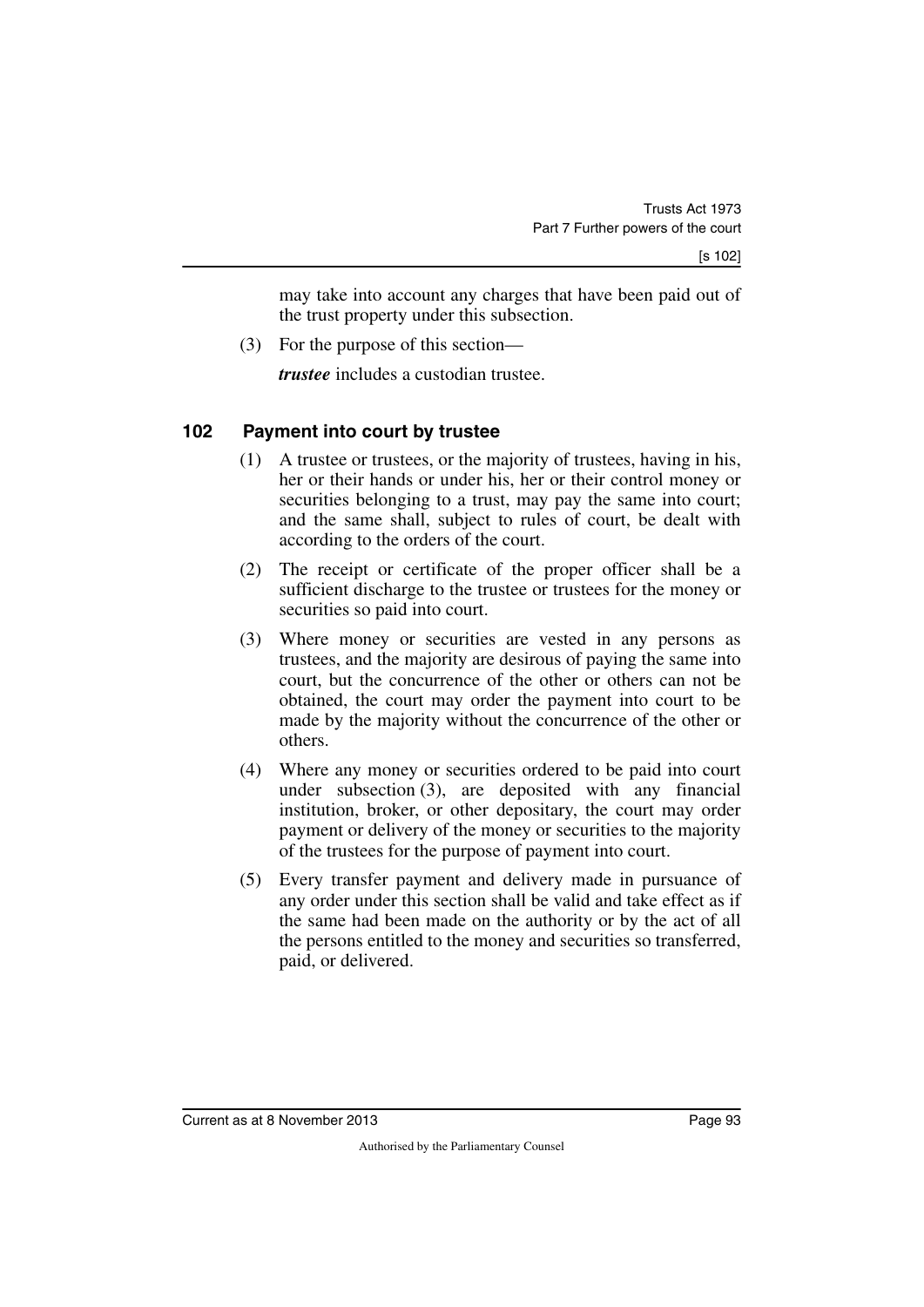[s 103]

# **Part 8 Charities**

#### **103 Meaning of charity**

- (1) The repeal by this Act of the statute 43 Elizabeth chapter 4 (Charitable Uses Act, 1601), shall not affect the established rules of law relating to charity.
- (2) Notwithstanding any rule of law to the contrary, it shall be and be deemed always to have been charitable to provide, or to assist in the provision of, facilities for recreation or other leisuretime occupation, if the facilities are provided in the interests of social welfare.
- (3) The requirement of subsection (2) that the facilities are provided in the interests of social welfare shall not be satisfied unless—
	- (a) the facilities are provided with the object of improving the conditions of life for the persons for whom the facilities are primarily intended; and
	- (b) either—
		- (i) those persons have need of such facilities by reason of their youth, age, infirmity or disablement, poverty or social and economic circumstances; or
		- (ii) the facilities are to be available to the members or to the male members or to the female members of the public at large.
- (4) Nothing in this section shall be taken to derogate from the principle that, in order to be charitable, a gift, trust or institution must be for the public benefit.

## **104 Inclusion of non-charitable purpose not to invalidate trust**

(1) No trust shall be held to be invalid by reason that some non-charitable and invalid as well as some charitable purpose or purposes is or are or could be deemed to be included in any of the purposes to or for which an application of the trust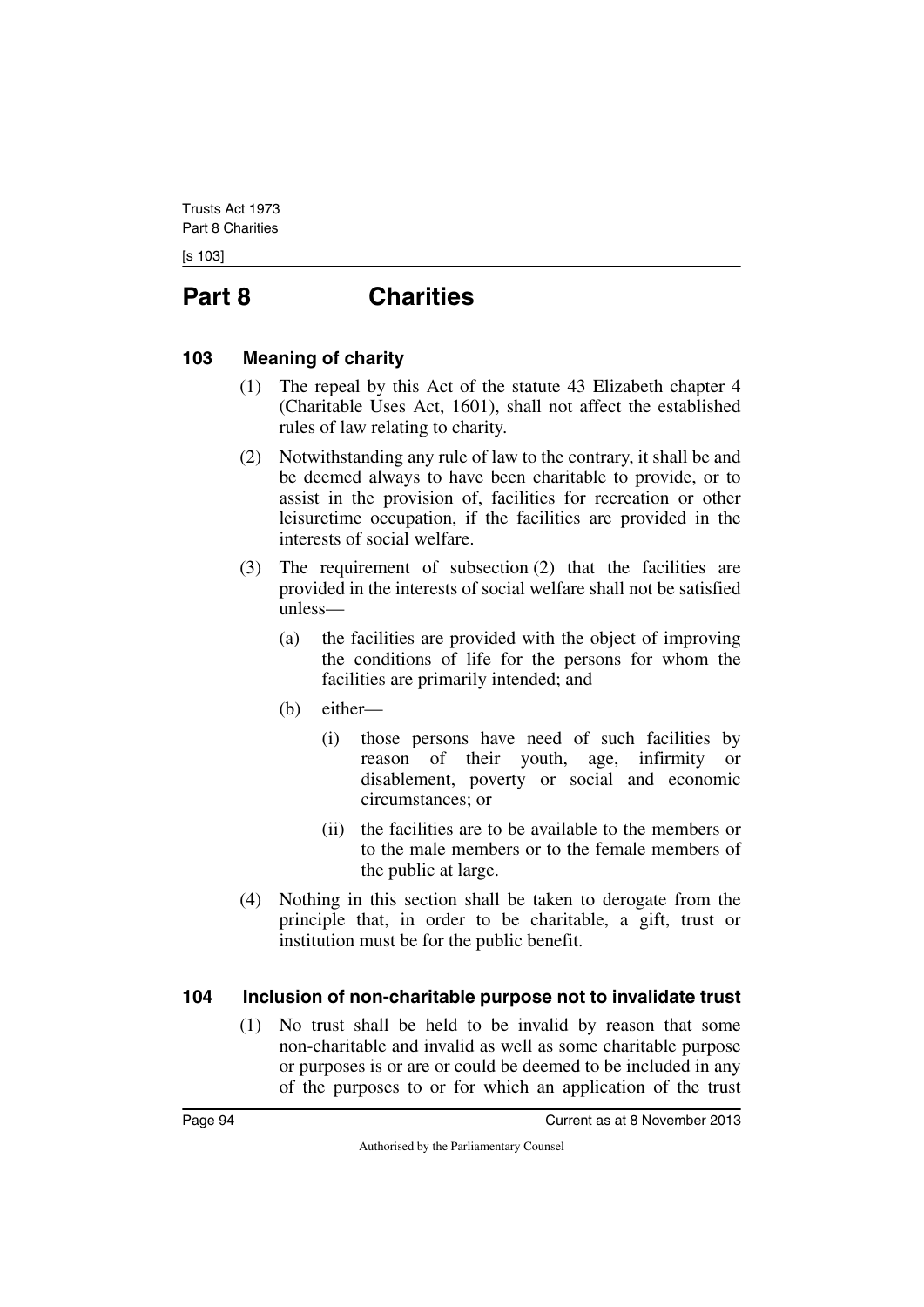property or funds or any part thereof is by such trust directed or allowed.

- (2) Any such trust shall be construed and given effect in the same manner in all respects as if no application of the trust property or funds or of any part thereof to or for any such non-charitable and invalid purpose had been or should be deemed to have been so directed or allowed.
- (3) This section shall not apply to any trust declared before, or to the will of any testator dying before, the commencement of this Act.

## **105 Occasions for applying property cy pres**

- (1) Subject to subsection (2), the circumstances in which the original purposes of a charitable trust can be altered to allow the property given or part of it to be applied cy pres shall be as follows—
	- (a) where the original purposes, in whole or in part—
		- (i) have been as far as may be fulfilled; or
		- (ii) can not be carried out; or
		- (iii) can not be carried out according to the directions given and to the spirit of the trust;
	- (b) where the original purposes provide a use for part only of the property available by virtue of the trust;
	- (c) where the property available by virtue of the trust and other property applicable for similar purposes can be more effectively used in conjunction, and to that end can suitably, regard being had to the spirit of the trust, be made applicable to common purposes;
	- (d) where the original purposes were laid down by reference to an area which then was but has since ceased to be a unit for some other purpose, or by reference to a class of persons or to an area which has for any reason since ceased to be suitable, regard being had to the spirit of the trust, or to be practical in administering the trust;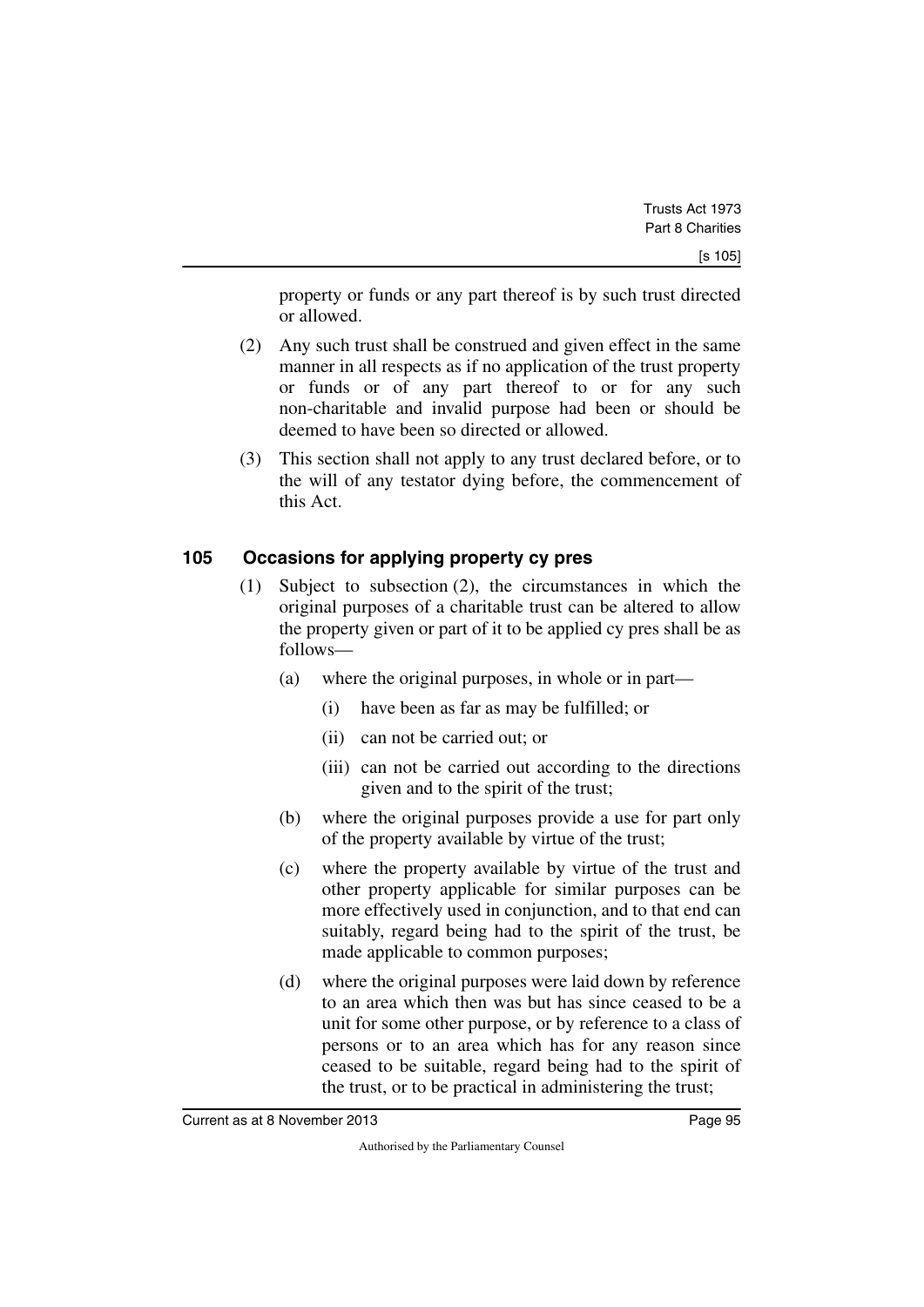- (e) where the original purposes, in whole or in part, have, since they were laid down—
	- (i) been adequately provided for by other means; or
	- (ii) ceased, as being useless or harmful to the community or for other reasons, to be in law charitable; or
	- (iii) ceased in any other way to provide a suitable and effective method of using the property available by virtue of the trust, regard being had to the spirit of the trust.
- (2) Subsection (1) shall not affect the conditions which must be satisfied in order that property given for charitable purposes may be applied cy pres, except in so far as those conditions require a failure of the original purposes.
- (3) References in subsections (1) and (2) to the original purposes of a trust shall be construed, where the application of the property given has been altered or regulated by a scheme or otherwise, as referring to the purposes for which the property is for the time being applicable.
- (4) It is hereby declared that a trust for charitable purposes places a trustee under a duty, where the case permits and requires the property or some part of it to be applied cy pres, to secure its effective use for charity by taking steps to enable it to be so applied.
- (5) Nothing in this section shall affect the application of the provisions of the *Charitable Funds Act 1958* to the funds to which that Act applies.

## **106 Proceedings in case of charitable trust**

- (1) The court may upon application under this section by an order in respect of any charitable trust—
	- (a) give directions in respect of the administration of the trust; and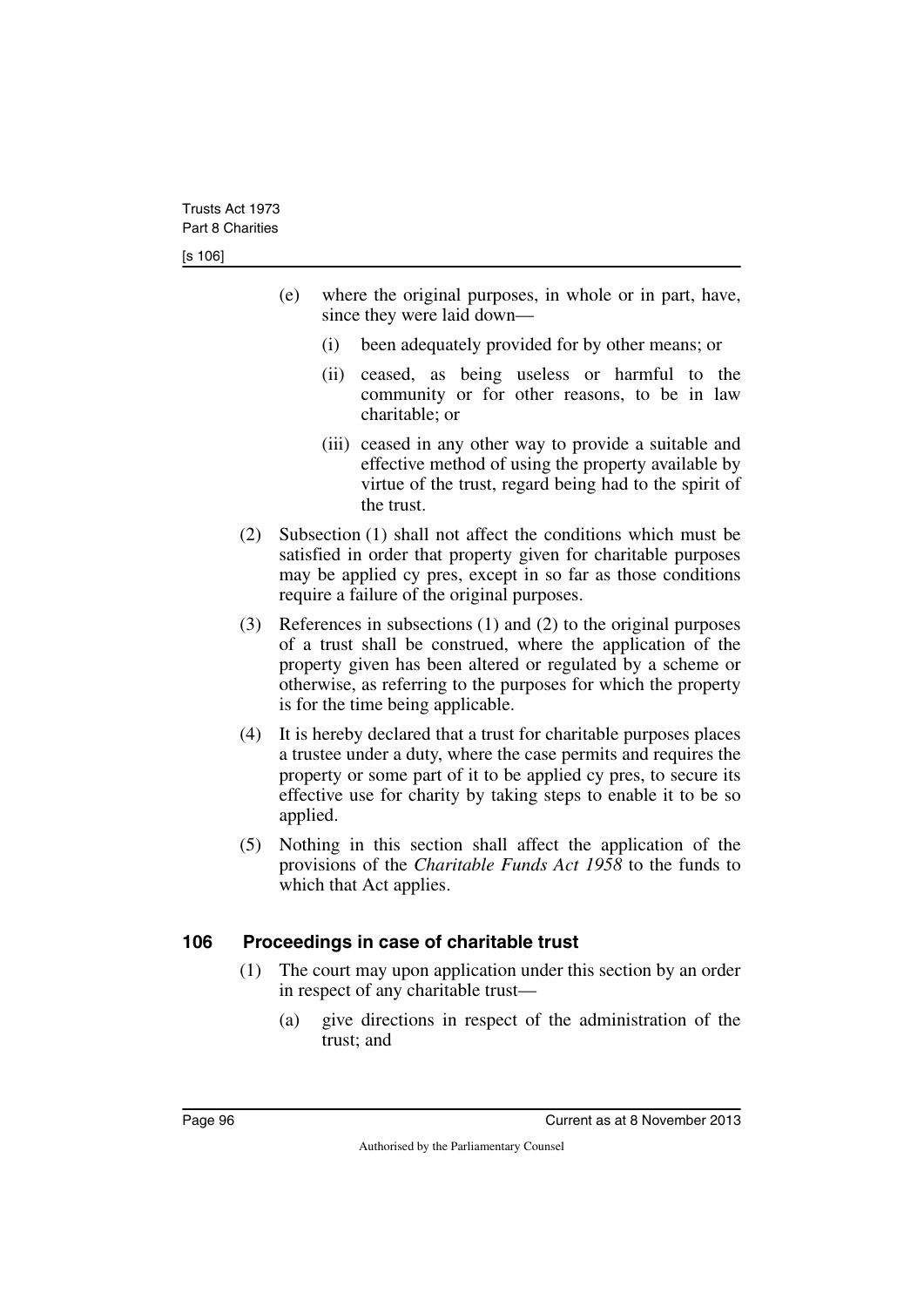- (b) require any trustee to carry out the trust, or to comply with a scheme (if any); and
- (c) require any trustee to satisfy the trustee's liability for any breach of the trust.
- (2) An application under this section may be made—
	- (a) by the Attorney-General or person authorised by the Attorney-General; and
	- (b) by the charity, or any trustee of the trust; and
	- (c) by any person interested in the due administration of the trust.
- (3) Notice of the application shall be given to the Attorney-General, and to the trustee of the trust and to such other person as the court directs.
- (4) On any such application the court may make such order as to costs and otherwise as may be just.
- (5) In this section—

*charitable trust* means any property held in trust for a charitable purpose.

*charity* means any institution, whether or not incorporated, which is established for charitable purposes.

# **Part 9 Gifts by particular trusts for philanthropic purposes**

## **107 Definitions for pt 9**

In this part—

*eligible recipient* means a deductible gift recipient under the *Income Tax Assessment Act 1997* (Cwlth), whether or not the deductible gift recipient is a charity at law or (without limitation) is established for a charitable purpose or purposes.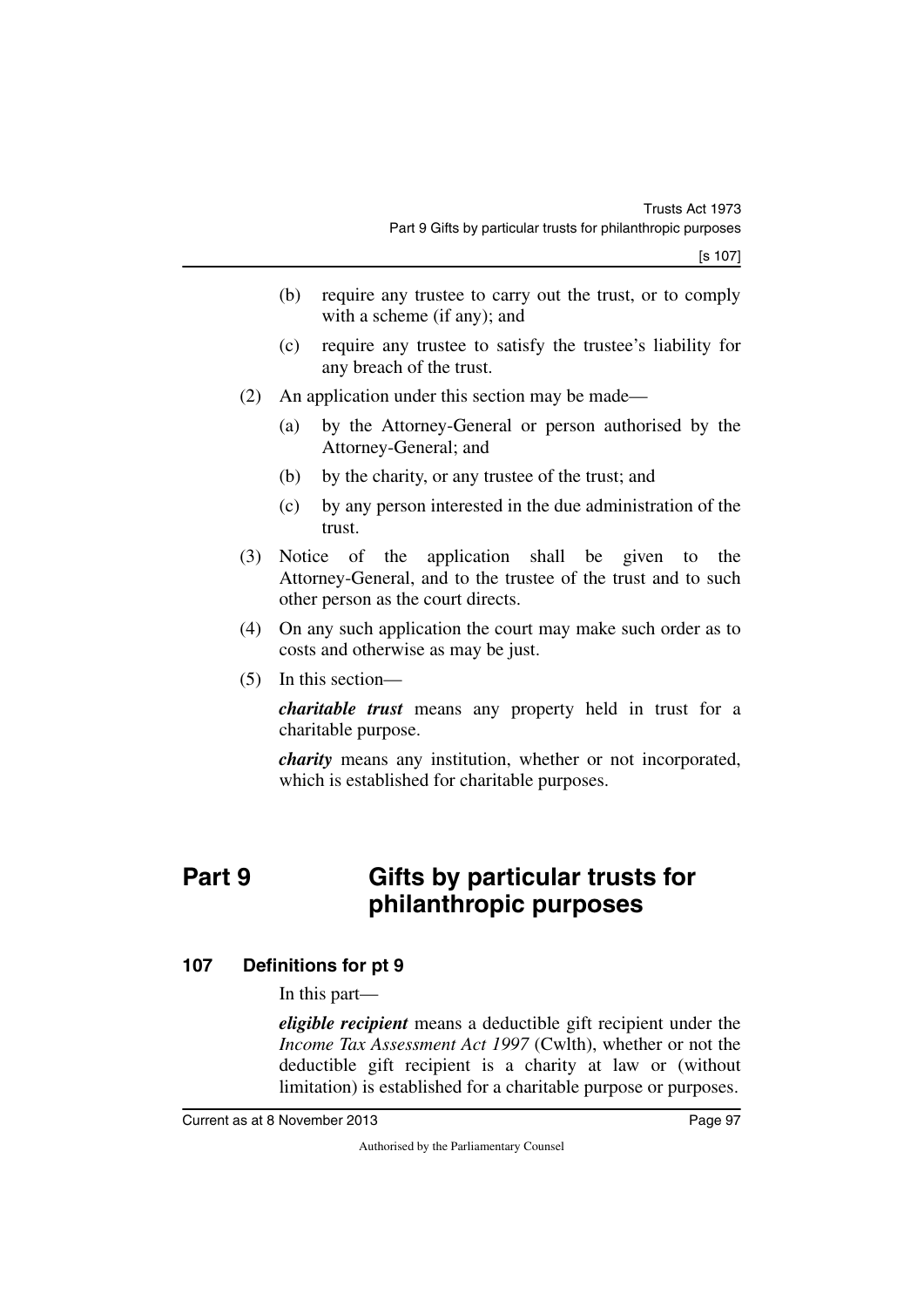#### [s 108]

*prescribed trust* means a trust—

- (a) that establishes and maintains a fund mentioned in item 2 of the table of the *Income Tax Assessment Act 1997* (Cwlth), section 30-15; or
- (b) that is established for charitable or philanthropic purposes and is of a class prescribed under a regulation.

*trust instrument* means the initial instrument establishing a prescribed trust, as modified by all validly executed amendments.

#### **108 Prescribed trust—trust instrument containing express power to give to eligible recipients**

The trust instrument of a prescribed trust may include an express power for the trustees to provide money, property or benefits to or for an eligible recipient or for the establishment of an eligible recipient.

## **109 Prescribed trust—trust instrument not containing express power to give to eligible recipients**

- (1) The powers of the trustees of a prescribed trust, whose trust instrument does not contain an express power to do so, include a power to provide money, property or benefits to or for an eligible recipient or for the establishment of an eligible recipient.
- $(2)$  Subsection  $(1)$ 
	- (a) applies despite any provision to the contrary in the trust instrument; but
	- (b) does not apply in relation to a particular eligible recipient or a particular class of eligible recipients to the extent that there is an express prohibition in the trust instrument against the provision by the trustees of money, property or benefits—
		- (i) to or for that eligible recipient or class of eligible recipients; or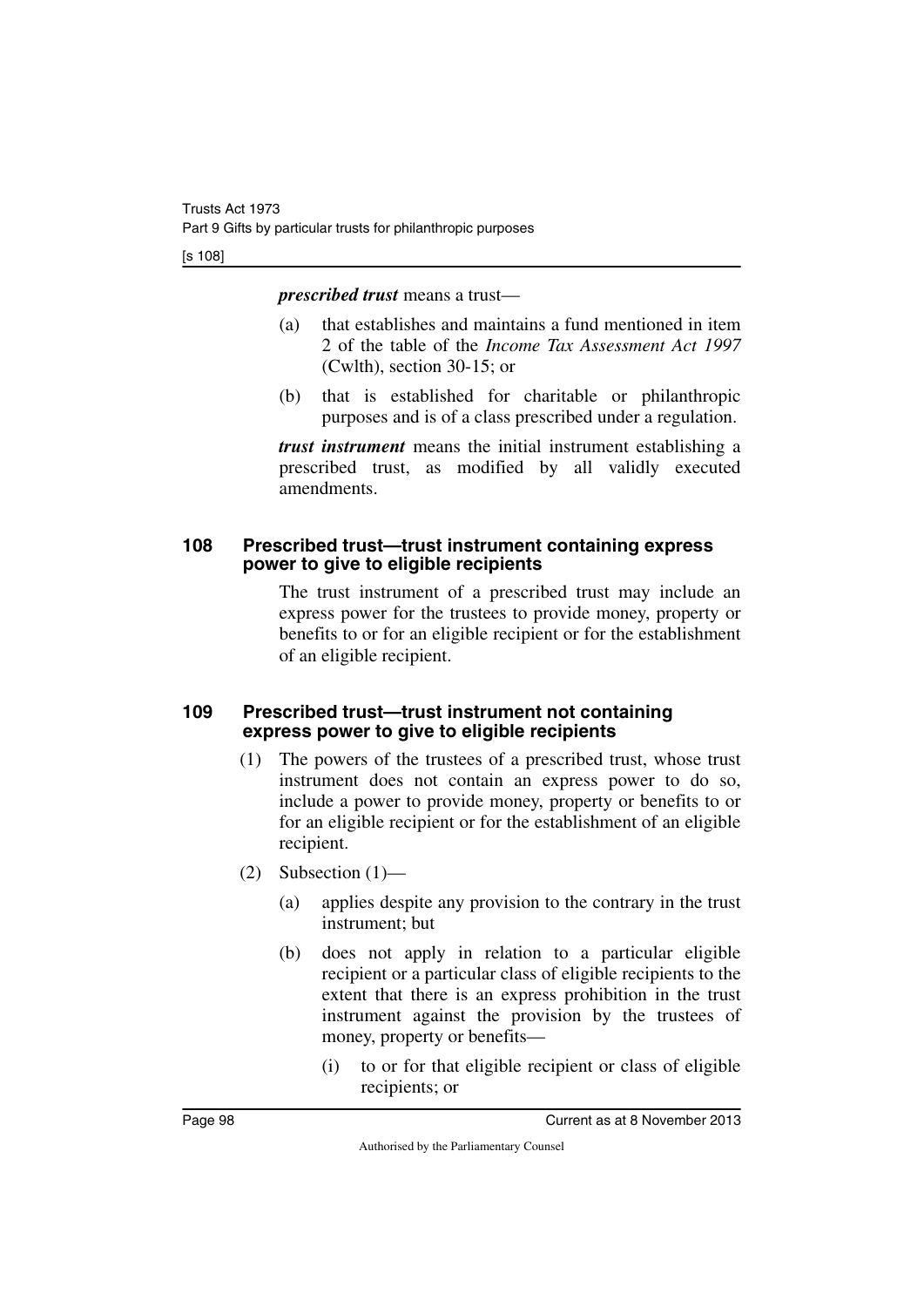- (ii) for the establishment of that eligible recipient or class of eligible recipients.
- (3) Subsection (1) does not apply to the trustees of a prescribed trust unless there is in force a declaration substantially to the effect of the approved form for the prescribed trust.
- (4) For the purpose of making a declaration under this section, the approved form may be modified so as to limit the application of the declaration to a stated eligible recipient or stated class of eligible recipients.
- (5) If the declaration made for a prescribed trust is so limited, subsection (1) in its application to the prescribed trust has effect only in relation to the stated eligible recipient or stated class of eligible recipients.
- (6) The trustees must ensure that the declaration, or a certified copy of it, is retained with the records of the prescribed trust.
- (7) The trustees are not under a duty to make a declaration under this section, nor are the trustees in breach of a duty in making a declaration under this section.

## **110 Ancillary provisions**

- (1) A reference in this section to *prescribed power*, in relation to a prescribed trust, means—
	- (a) a power referred to in section 108 included in the trust instrument; or
	- (b) the power referred to in section 109 as applying to the prescribed trust.
- (2) This Act applies to a prescribed trust as if the prescribed power were a power exercisable for a charitable purpose.
- (3) Without limiting subsection (2)—
	- (a) neither the existence nor the exercise of the prescribed power affects the validity or status of a charitable trust as a charitable trust; and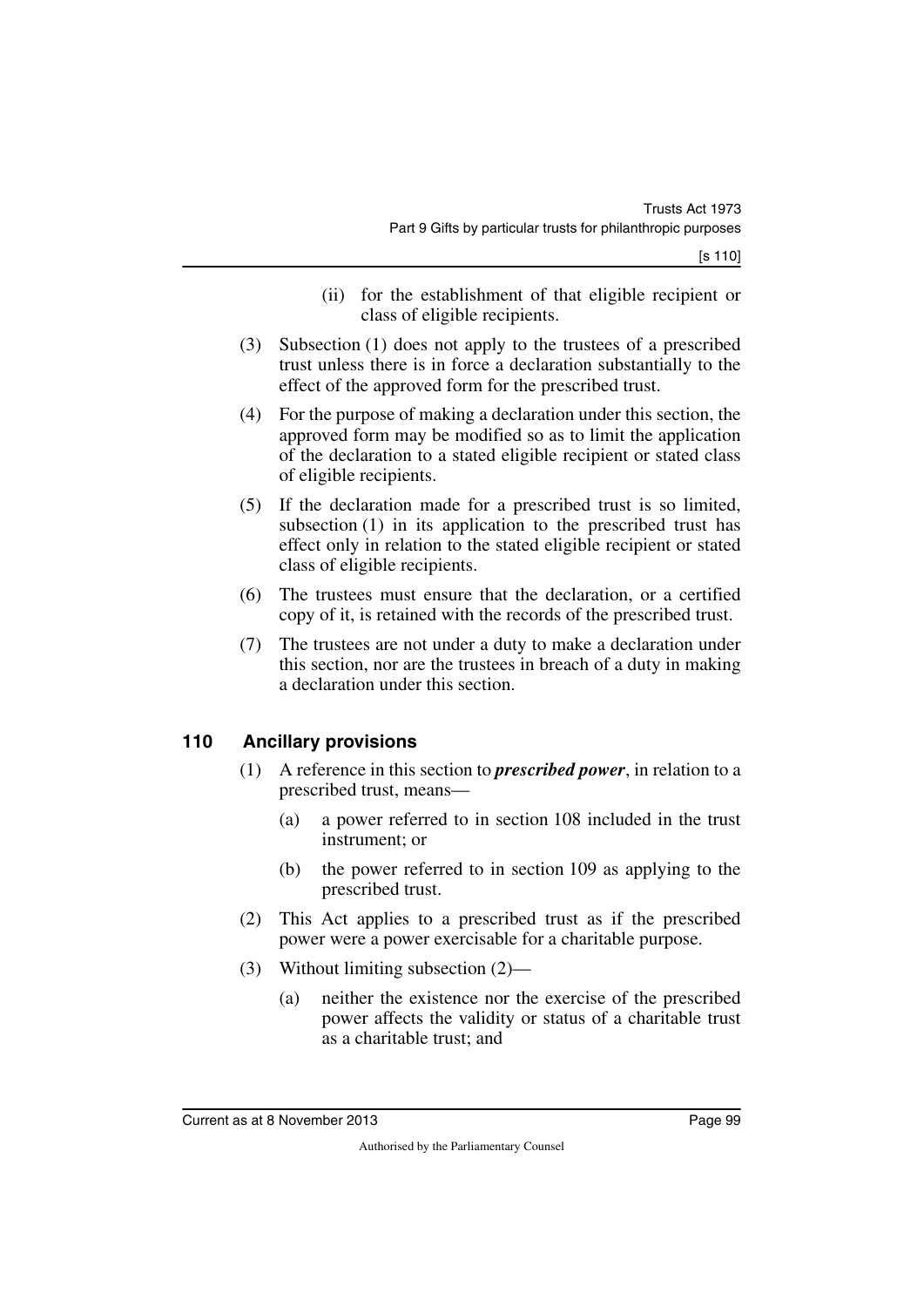[s 111]

- (b) a prescribed trust is to be construed and given effect to as if—
	- (i) the prescribed power were a power exercisable for a charitable purpose; and
	- (ii) any payment or application of the trust property or the trust income, or any part of either of them, in the way allowed by the power were to or for a charitable purpose; and
- (c) the existence or exercise of the prescribed power does not affect the control of a prescribed trust by the court in the exercise of the court's general jurisdiction in relation to charitable trusts; and
- (d) the jurisdiction mentioned in paragraph (c) extends to the prescribed power as if the power were exercisable for a charitable purpose.

# **Part 10 Miscellaneous**

## **111 Application of part**

Except where otherwise provided in this part, the provisions of this part shall apply whether or not a contrary intention is expressed in the instrument creating the trust.

## **112 Indemnity**

This Act, and every order purporting to be made under this Act, shall be a complete indemnity to all persons for any acts done pursuant thereto; and it shall not be necessary for any person to inquire concerning the propriety of the order, or whether the court had jurisdiction to make the same.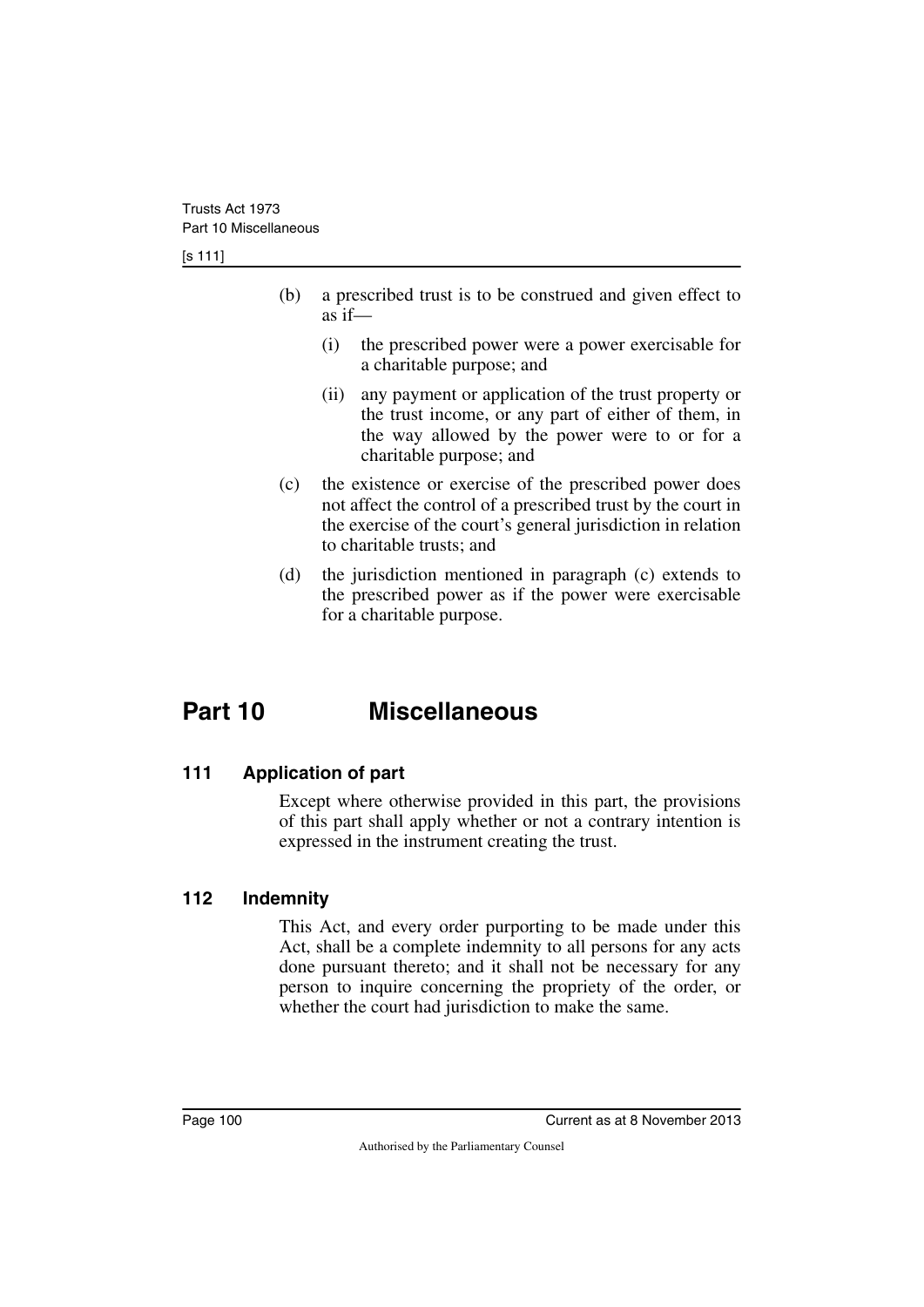## **113 Remedies for wrongful distribution of trust property**

- (1) In any case where a trustee has wrongfully distributed trust property any person who has suffered loss by that distribution may enforce the same remedies against the trustee and against any person to whom the distribution has been made as in the case where a personal representative has wrongfully distributed the estate of a deceased person.
- (2) Except by leave of the court, no person who has suffered loss by reason of the wrongful distribution of trust property or of the estate of a deceased person may enforce any remedy against any person to whom such property or estate has been wrongfully distributed until the person has first exhausted all remedies which may be available to the person against the trustee or personal representative.
- (3) Where any remedy is sought to be enforced against a person to whom a wrongful distribution of trust property or the estate of a deceased person has been made and that person has received the distribution in good faith and has so altered the person's position in reliance on the propriety of the distribution that, in the opinion of the court, it would be inequitable to enforce the remedy, the court may make such order as it considers to be just in all the circumstances.

## **114 Fees and commission deemed a testamentary expense**

The fees, commission, remuneration, and other charges payable to a personal representative in respect of the administration of the estate of a deceased person shall be deemed to be testamentary expenses.

## **115 Costs of inquiring regarding beneficiaries**

The costs, expenses, and charges of the trustee of any property in respect of any inquiries made by the trustee to ascertain the existence or whereabouts of any person or persons entitled to any legacy, money or distributive share in the property, or otherwise incurred in relation thereto, shall be borne by and paid out of the legacy, money or distributive share of the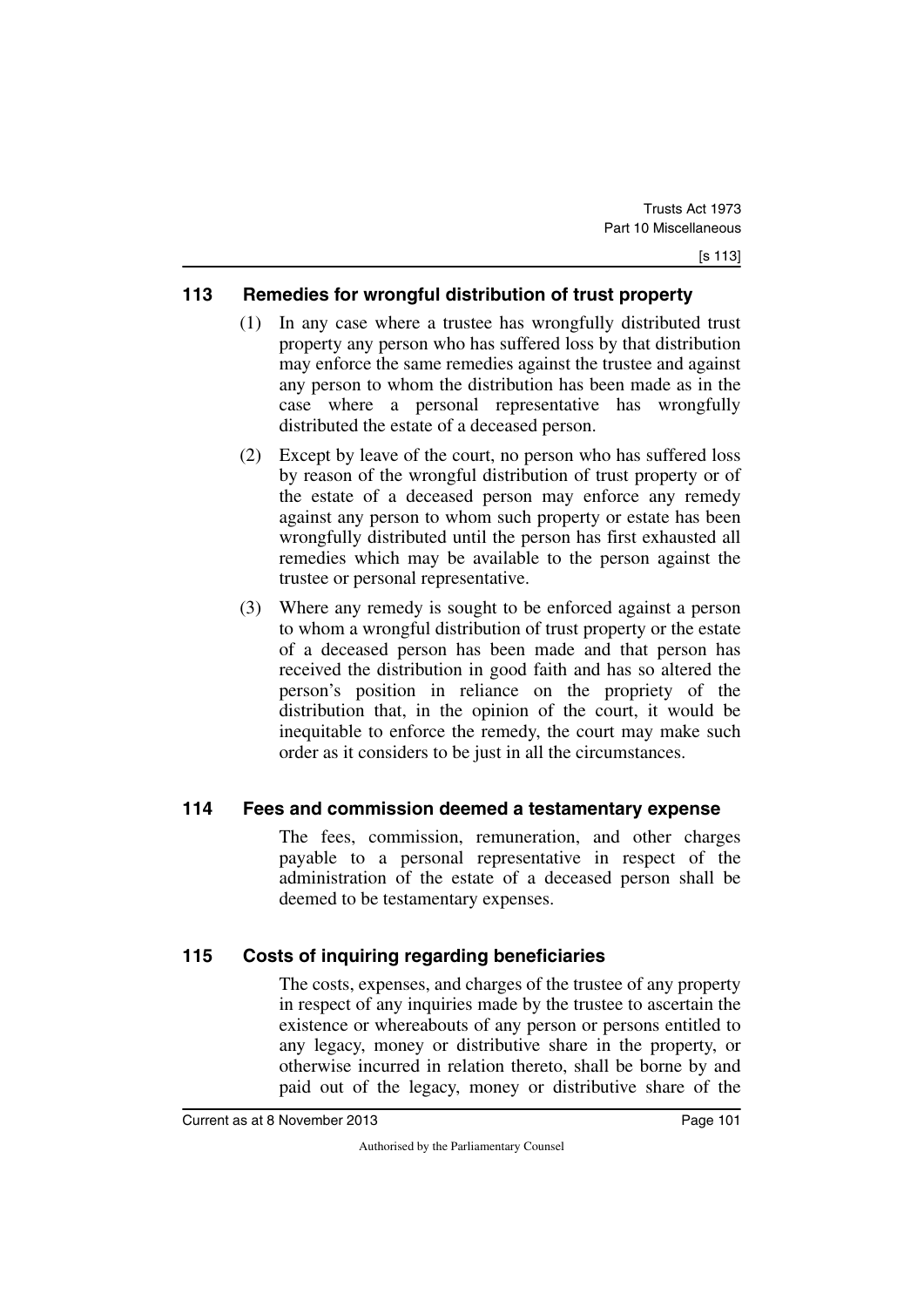[s 116]

person or persons in respect of whom the inquiries were made, unless a contrary intention appears in the instrument (if any) creating the trust.

## **116 Local governments may be trustee for certain purposes**

A local government may be appointed a trustee of real or personal property, either as sole trustee or as a trustee with others and may accept and hold the trust property for any charitable or public purpose, or for any purpose of recreation or other leisuretime use or occupation and act in the administration of the trust property for the purpose of and according to the trust notwithstanding that the purpose is not a function of local government save where, in the case of an existing trust, a contrary intention appears from the instrument creating the trust.

## **117 Requirement upon certain transfers to local government**

- (1) Where land under the provisions of the *Land Title Act 1994* is transferred to a local government, as sole transferee, by means of an instrument of transfer, such instrument shall not be registered in accordance with the provisions of that Act unless it is accompanied by a statutory declaration made under the *Oaths Acts 1867* by the prescribed person or persons declaring that the land is not being transferred to the local government as a sole trustee.
- (2) The statutory declaration referred to in subsection (1) shall be made—
	- (a) in a case where there is only 1 transferor—by him or her;
	- (b) in a case where there are 2 or more transferors—by each of them;
	- (c) in a case where paragraph (a) can not be complied with due to death or incapacity of the transferor—by an appropriate employee of the transferee;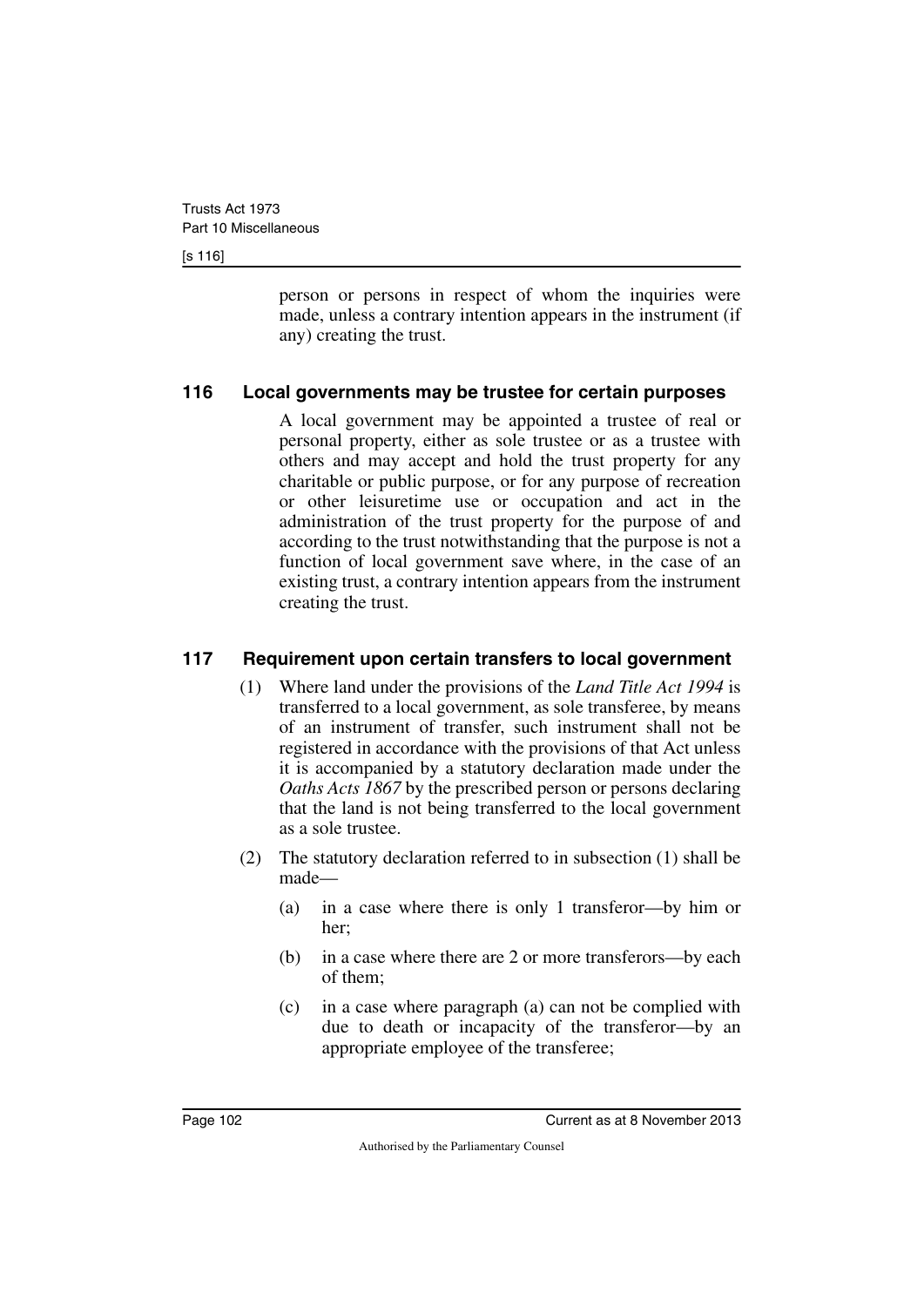[s 118]

- (d) in a case where paragraph (b) can not be complied with due to death or incapacity of any of the transferors—by the other transferor or each of the other transferors, as the case may be, or, if no transferor is available and competent to make the declaration, by an appropriate employee of the transferee.
- (3) Subsection (1) applies only in respect of instruments of transfer executed by the transferor or by all the transferors, where there are 2 or more, after the date of commencement of this section.

## **118 Approval of forms**

The chief executive may approve forms for use under this Act.

# **Part 11 Transitional provision for Trusts (Investments) Amendment Act 1999**

#### **119 Transitional provision for Trusts (Investments) Amendment Act 1999**

- (1) A provision in an Act or document, whether or not the document creates a trust, that empowers or requires a person to invest an amount in the investments authorised by this Act as in force immediately before the commencement of this section, is to be read as if it empowered or required the person to invest the amount according to the provisions of part 3 as to the investment of trust funds.
- (2) In an Act or document, and if otherwise appropriate, the following references are taken to be references to an authorised investment under this Act as in force after the commencement of this section—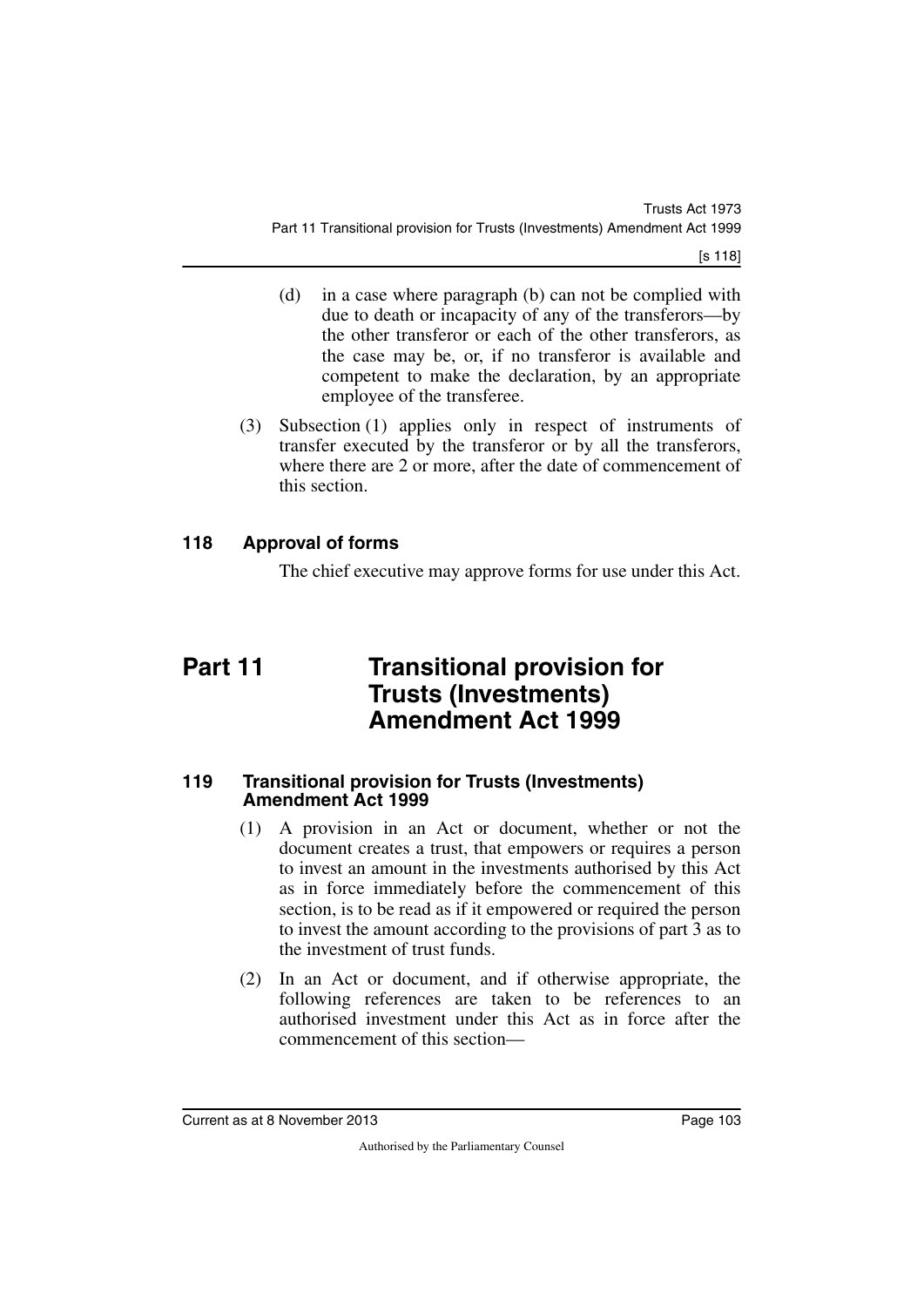- (a) a reference to an authorised investment under the repealed Acts, section 4;
- (b) a reference to an authorised investment under this Act as in force immediately before the commencement of this section.

# **Part 12 Transitional provisions for Criminal Proceeds Confiscation and Other Acts Amendment Act 2009**

## **120 Definitions for pt 12**

In this part—

*commencement day* means the date of assent of the *Criminal Proceeds Confiscation and Other Acts Amendment Act 2009*.

*eligible recipient* see section 107.

*prescribed trust* see sections 107 and 121.

## **121 Application of pt 9 to existing trusts**

For part 9 and this part, a trust is a prescribed trust as defined under section 107 whether the trust was created before, on or after the commencement day.

## **122 Validation**

(1) The provision, before the commencement day, by the trustees of a prescribed trust of money, property or benefits to or for an eligible recipient or for the establishment of an eligible recipient—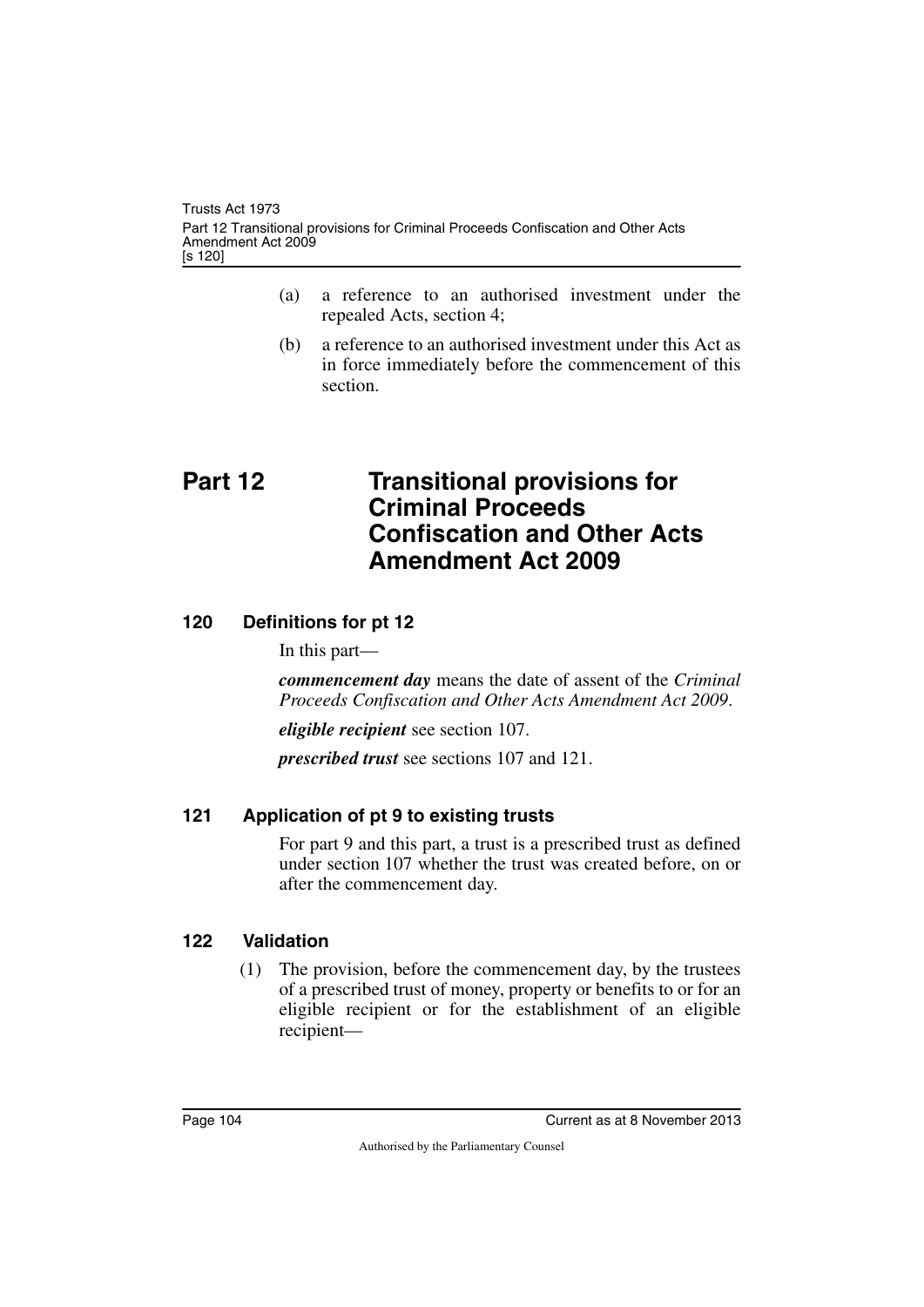- (a) is taken to be, and always to have been, a provision for an authorised and valid purpose of the prescribed trust; and
- (b) does not affect, and is taken never to have affected, the status of the prescribed trust as a charitable trust.
- (2) Subsection (1) applies despite anything to the contrary in the trust instrument.
- (3) The inclusion of a power referred to in section 108 in the trust instrument of a prescribed trust before the commencement day is taken to be, and always to have been, validly included.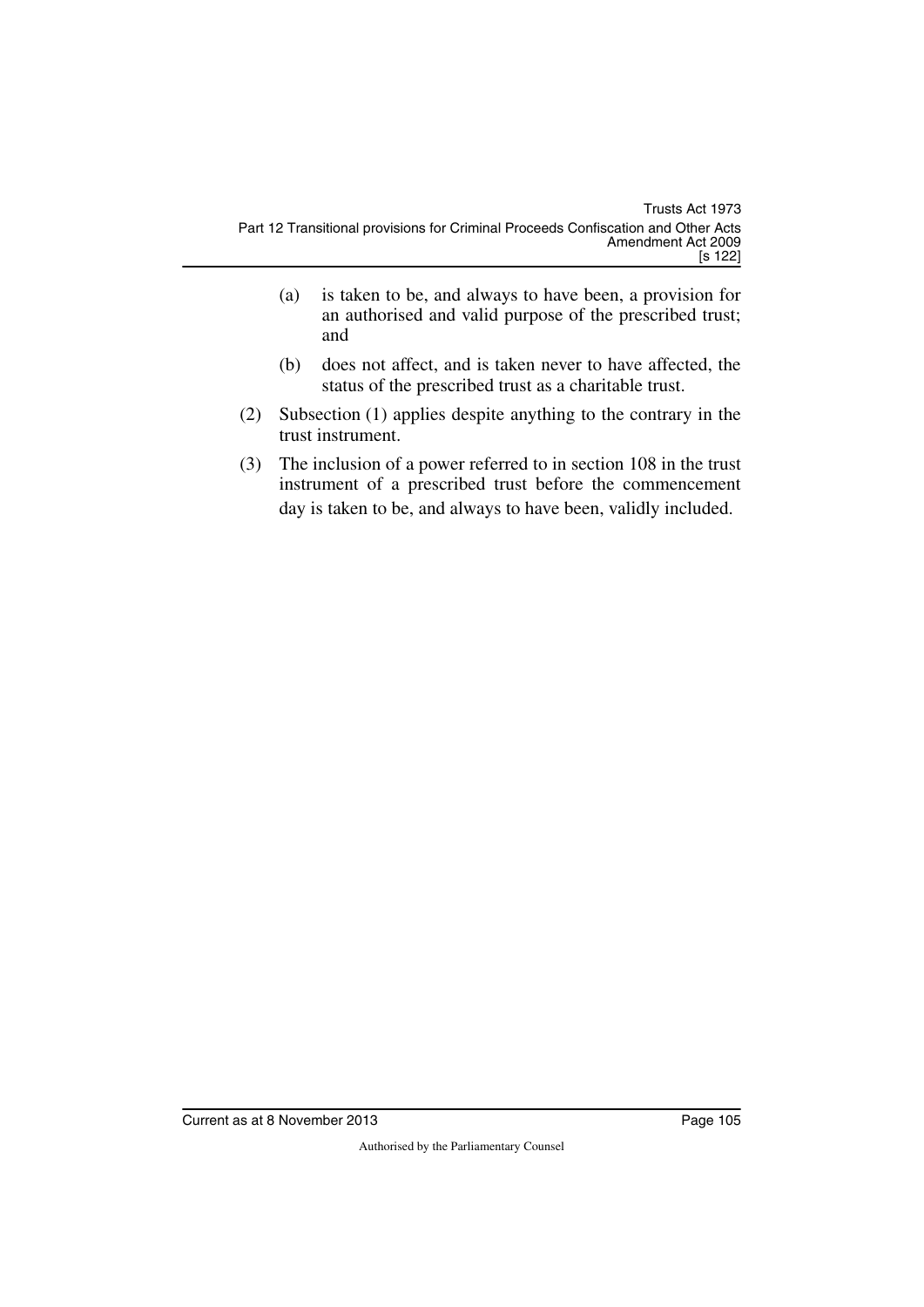Endnotes

## **1 Index to endnotes**

2 Key

- 3 Table of reprints
- 4 List of legislation
- 5 List of annotations

# **2 Key**

**Key to abbreviations in list of legislation and annotations**

| Key | <b>Explanation</b>                                          | Key          | <b>Explanation</b>              |
|-----|-------------------------------------------------------------|--------------|---------------------------------|
|     | $AIA = Acts Interpretation Act (prev) = previously$<br>1954 |              |                                 |
|     | $\text{and} = \text{amended}$                               |              | $proc = production$             |
| t   | $\mathbf{a} \mathbf{m} \mathbf{d}$ = amendment              |              | $\mathbf{prox} = \mathbf{prox}$ |
|     | $ch = chapter$                                              | $pt = part$  |                                 |
|     | $def = definition$                                          |              | $pubd = published$              |
|     | $div = division$                                            |              | $R[X] =$ Reprint No. [X]        |
|     | $exp = expires/expired$                                     |              | $RA$ = Reprints Act 1992        |
|     | $\mathbf{gaz} = \mathbf{gazette}$                           |              | reloc = relocated               |
|     | $hdg =$ heading                                             | m            | renu = renumbered               |
|     | $ins = inserted$                                            |              | $rep = rep\neq$                 |
|     | $\mathbf{lap} = \mathbf{lapsed}$                            |              | $(retro = retrospectively)$     |
| d   | $notf = notified$                                           | $r_{V}$      | $=$ revised version             |
|     | $num = numbered$                                            | $\mathbf{s}$ | $= section$                     |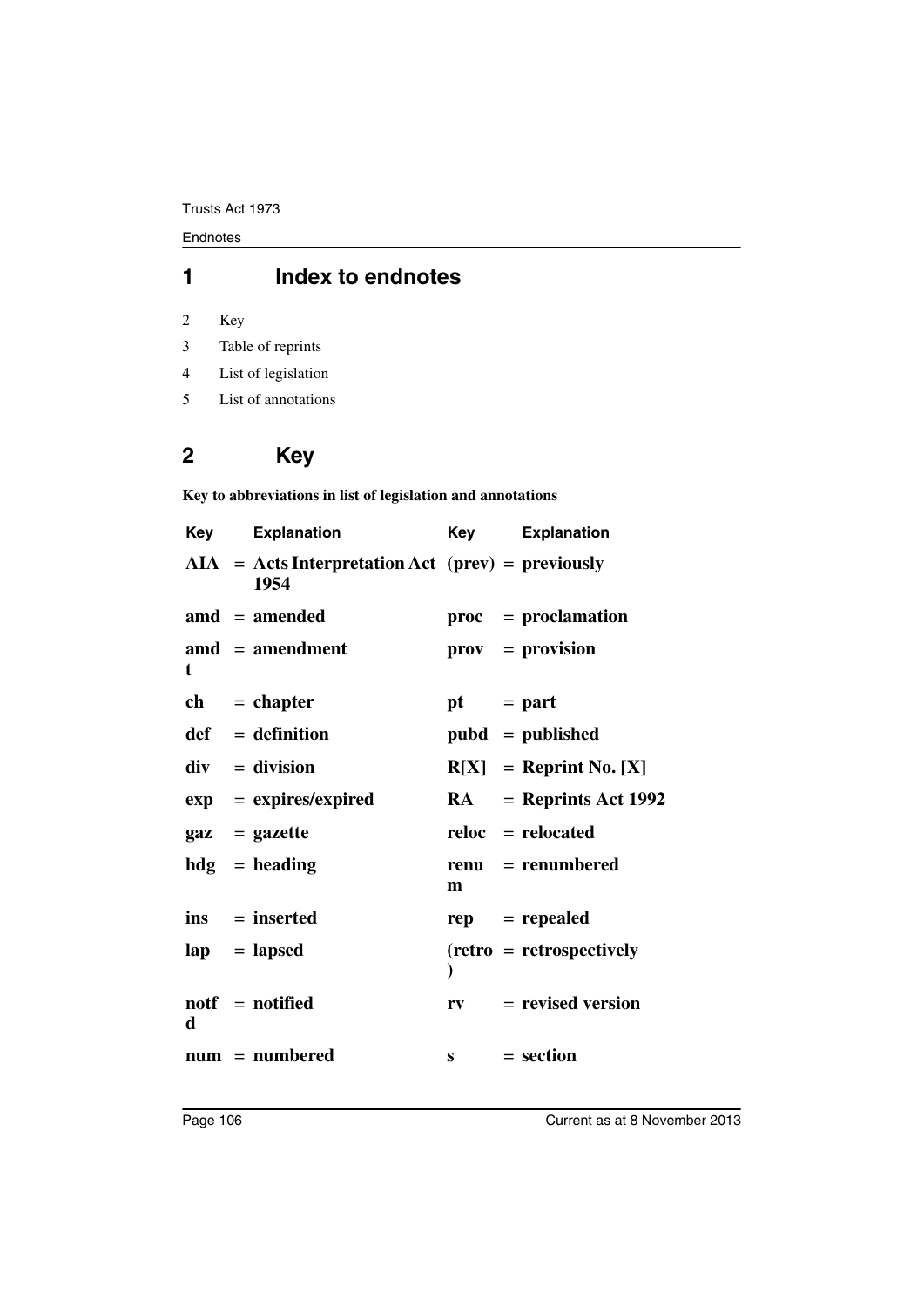|   | <b>Key</b> Explanation         | Key        | <b>Explanation</b>                                  |
|---|--------------------------------|------------|-----------------------------------------------------|
| c | $\theta$ in = order in council | sch        | $=$ schedule                                        |
|   | om = omitted                   |            | $sdiv = subdivision$                                |
|   | $orig = original$              | SIA –      | $=$ Statutory Instruments Act<br>1992               |
| p | $=$ page                       | <b>SIR</b> | $=$ Statutory Instruments<br><b>Regulation 2012</b> |
|   | $para = paragraph$             | SL         | $=$ subordinate legislation                         |
|   | $prec = preceding$             | sub        | $=$ substituted                                     |
|   | $pres = present$               | m          | $unnu = unnumbered$                                 |

**prev** = **previous**

### **3 Table of reprints**

A new reprint of the legislation is prepared by the Office of the Queensland Parliamentary Counsel each time a change to the legislation takes effect.

The notes column for this reprint gives details of any discretionary editorial powers under the **Reprints Act 1992** used by the Office of the Queensland Parliamentary Counsel in preparing it. Section  $5(c)$  and (d) of the Act are not mentioned as they contain mandatory requirements that all amendments be included and all necessary consequential amendments be incorporated, whether of punctuation, numbering or another kind. Further details of the use of any discretionary editorial power noted in the table can be obtained by contacting the Office of the Queensland Parliamentary Counsel by telephone on 3003 9601 or email legislation.queries@oqpc.qld.gov.au.

From 29 January 2013, all Queensland reprints are dated and authorised by the Parliamentary Counsel. The previous numbering system and distinctions between printed and electronic reprints is not continued with the relevant details for historical reprints included in this table.

| <b>Reprint</b><br>No. | <b>Amendments to</b> | <b>Effective</b>                 | <b>Reprint date</b> |
|-----------------------|----------------------|----------------------------------|---------------------|
| $\overline{1}$        | 1994 Act No. 11      | 24 April 1994                    | 16 June 1994        |
| $\mathcal{D}$         | 1995 Act No. 58      | 28 November 1995 24 January 1996 |                     |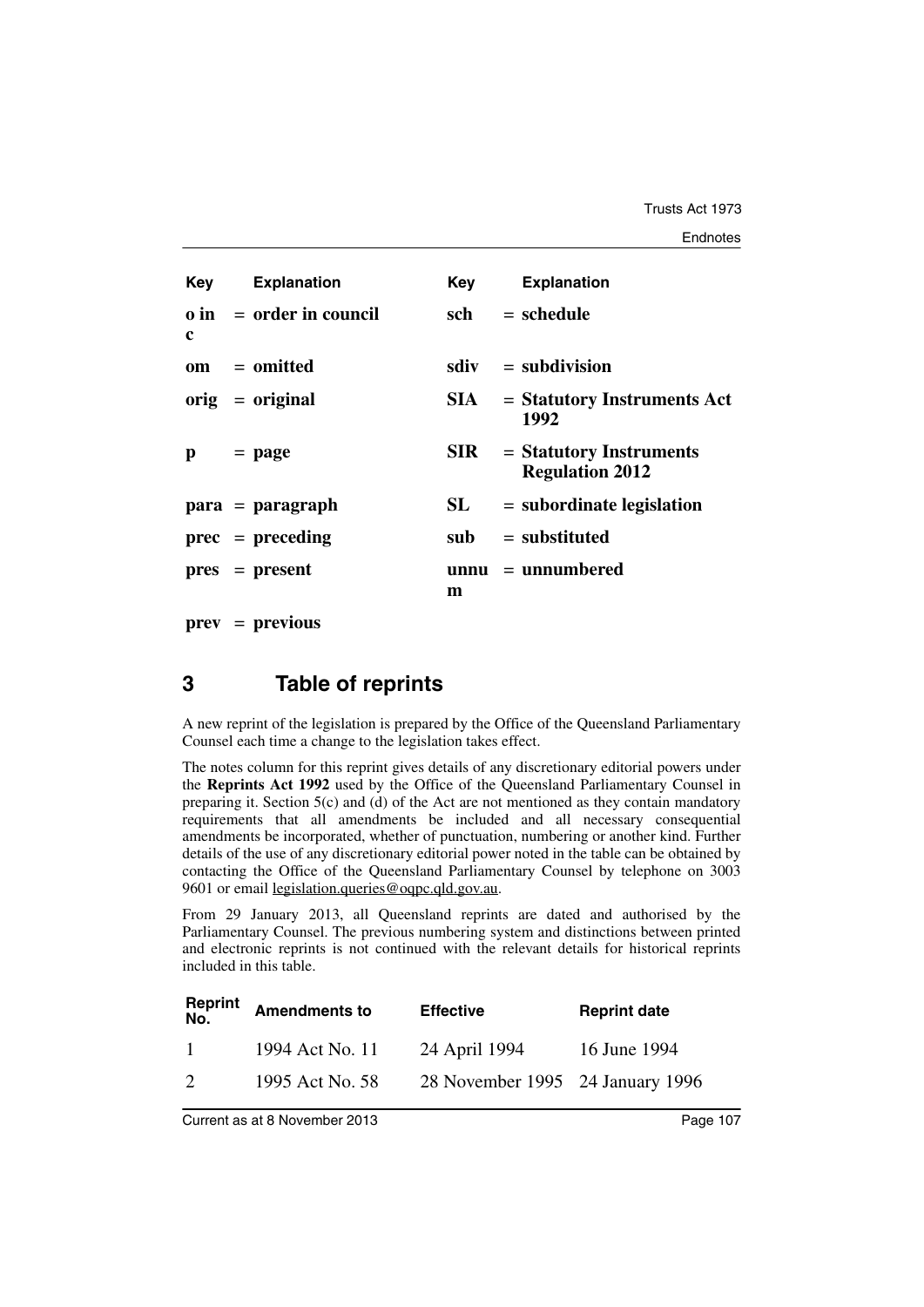#### Endnotes

| <b>Reprint</b><br>No. | <b>Amendments to</b> | <b>Effective</b> | <b>Reprint date</b> |
|-----------------------|----------------------|------------------|---------------------|
| 2A                    | 1997 Act No. 17      | 1 July 1997      | 4 July 1997         |
| 2B                    | 1997 Act No. 82      | 5 December 1997  | 2 February 1998     |
| 2C                    | 1999 Act No. 27      | 1 July 1999      | 28 October 1999     |
| 3                     | 1999 Act No. 69      | 3 February 2000  | 7 April 2000        |
| 3A                    | 2000 Act No. 46      | 25 October 2000  | 8 November 2000     |
| 3B                    | 2000 Act No. 58      | 17 November 2000 | 1 December 2000     |
| $\overline{4}$        | 2001 Act No. 45      | 15 July 2001     | 5 October 2001      |
| 4A                    | 2001 Act No. 45      | 28 February 2002 | 1 March 2002        |
|                       |                      |                  |                     |

| No. | <b>Reprint Amendments</b><br>included | <b>Effective</b> | <b>Notes</b> |  |
|-----|---------------------------------------|------------------|--------------|--|
| 4B  | 2003 Act No. 4                        | 4 March 2003     |              |  |
| 4C  | 2009 Act No. 2                        | 14 May 2009      |              |  |
| 4D  | 2009 Act No. 49                       | 6 May 2010       |              |  |

| <b>Current as at</b> | <b>Amendments included</b> | <b>Notes</b> |
|----------------------|----------------------------|--------------|
| 23 September 2013    | 2013 Act No. 39            |              |
| 8 November 2013      | 2013 Act No. 35            |              |

## **4 List of legislation**

#### **Trusts Act 1973 No. 24**

date of assent 19 April 1973 ss 94–95, 98–99 commenced on date of assent (see s 1(3)) remaining provisions commenced 1 July 1973 (see s 1(2)) amending legislation—

### **Trusts Act Amendment Act 1979 No. 28**

date of assent 8 June 1979 s 6 commenced 1 October 1979 (proc pubd gaz 29 September 1979 p 497) remaining provisions commenced on date of assent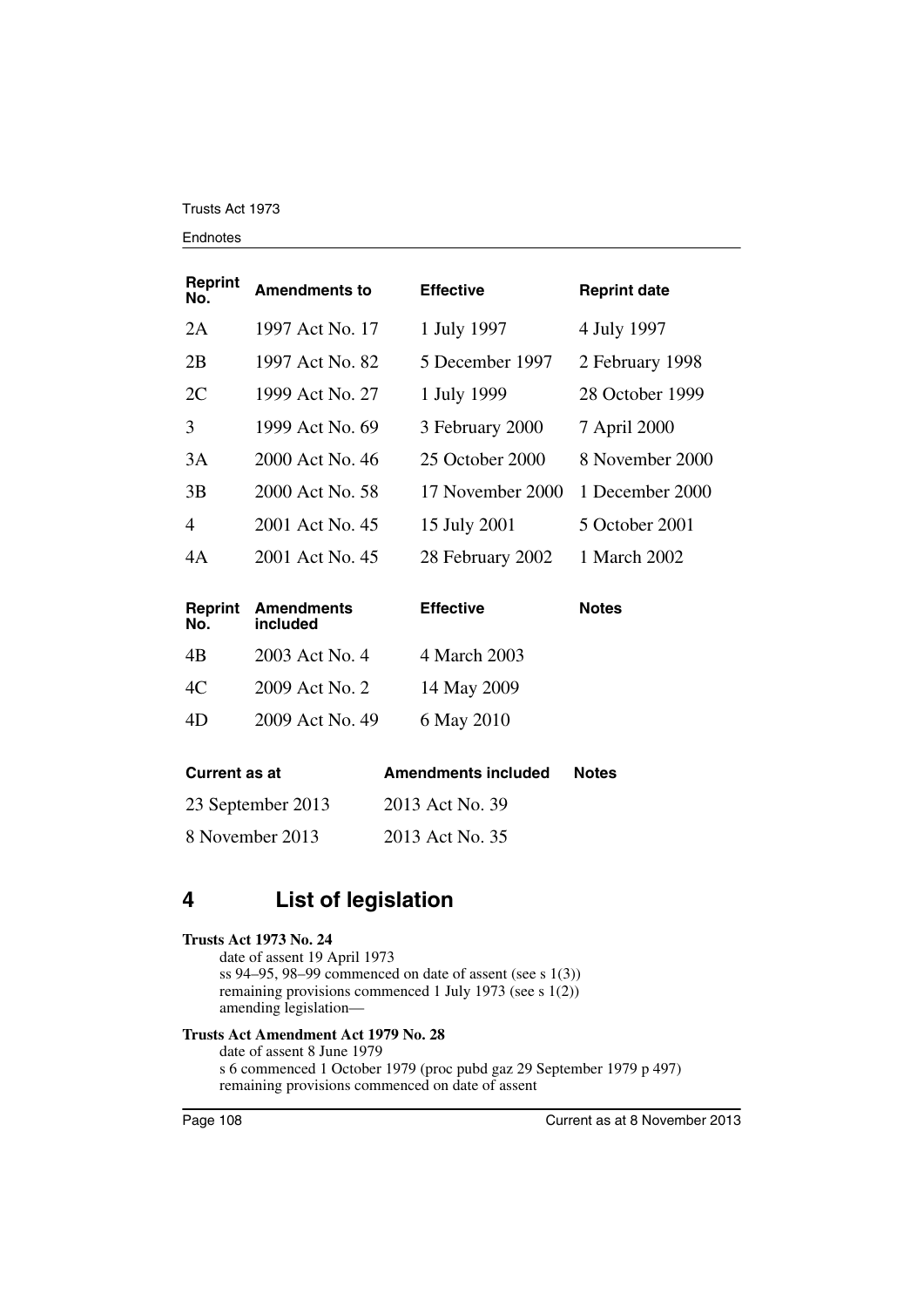|               | Trusts Act Amendment Act 1981 No. 72<br>date of assent 7 October 1981<br>commenced on date of assent                                                                                                         |
|---------------|--------------------------------------------------------------------------------------------------------------------------------------------------------------------------------------------------------------|
|               | Building Societies Act 1985 No. 42 s 5 sch 1 pt 2<br>date of assent 24 April 1985<br>commenced 1 July 1985 (proc pubd gaz 29 June 1985 p 1604)                                                               |
|               | Real Property Acts and Other Acts Amendment Act 1986 No. 26 s 4(1) sch<br>date of assent 8 April 1986<br>commenced on date of assent                                                                         |
|               | Patriotic Funds Act Repeal Act and Other Acts Amendment Act 1988 No. 19 pt 7<br>date of assent 7 April 1988<br>commenced 1 February 1989 (proc pubd gaz 21 January 1989 p 299)                               |
|               | Trustee Companies Act and Another Act Amendment Act 1989 No. 77 s 28<br>date of assent 24 August 1989<br>commenced 5 November 1990 (proc pubd gaz 27 October 1990 p 1027)                                    |
|               | Trusts Act and Another Act Amendment Act 1990 No. 78 pt 2<br>date of assent 2 November 1990<br>commenced on date of assent                                                                                   |
|               | Public Service (Administrative Arrangements) Act (No. 2) 1990 No. 80 s 3 sch 1<br>date of assent 14 November 1990<br>commenced on date of assent                                                             |
|               | Queensland Office of Financial Supervision Act 1992 No. 12 ss 1–2, 66 sch<br>date of assent 6 May 1992<br>ss 1–2 commenced on date of assent<br>remaining provisions commenced 29 May 1992 (1992 SL No. 109) |
|               | Land Title Act 1994 No. 11 ss 1-2, 194 sch 2<br>date of assent 7 March 1994<br>ss 1-2 commenced on date of assent<br>remaining provisions commenced 24 April 1994 (1994 SL No. 132)                          |
|               | Statute Law Revision Act (No. 2) 1995 No. 58 ss 1-2, 4 sch 1<br>date of assent 28 November 1995<br>commenced on date of assent                                                                               |
| $1-2$ pt 13   | Miscellaneous Acts (Non-bank Financial Institutions) Amendment Act 1997 No. 17 ss                                                                                                                            |
|               | date of assent 15 May 1997<br>ss 1–2 commenced on date of assent<br>remaining provisions commenced 1 July 1997 (1997 SL No. 163)                                                                             |
| $1-2$ pt $25$ | Justice and Other Legislation (Miscellaneous Provisions) Act (No. 2) 1997 No. 82 ss<br>date of assent 5 December 1997<br>commenced on date of assent                                                         |

**Financial Sector Reform (Queensland) Act 1999 No. 27 ss 1–2(1)–(2), (4) 76 sch 1 pt 3**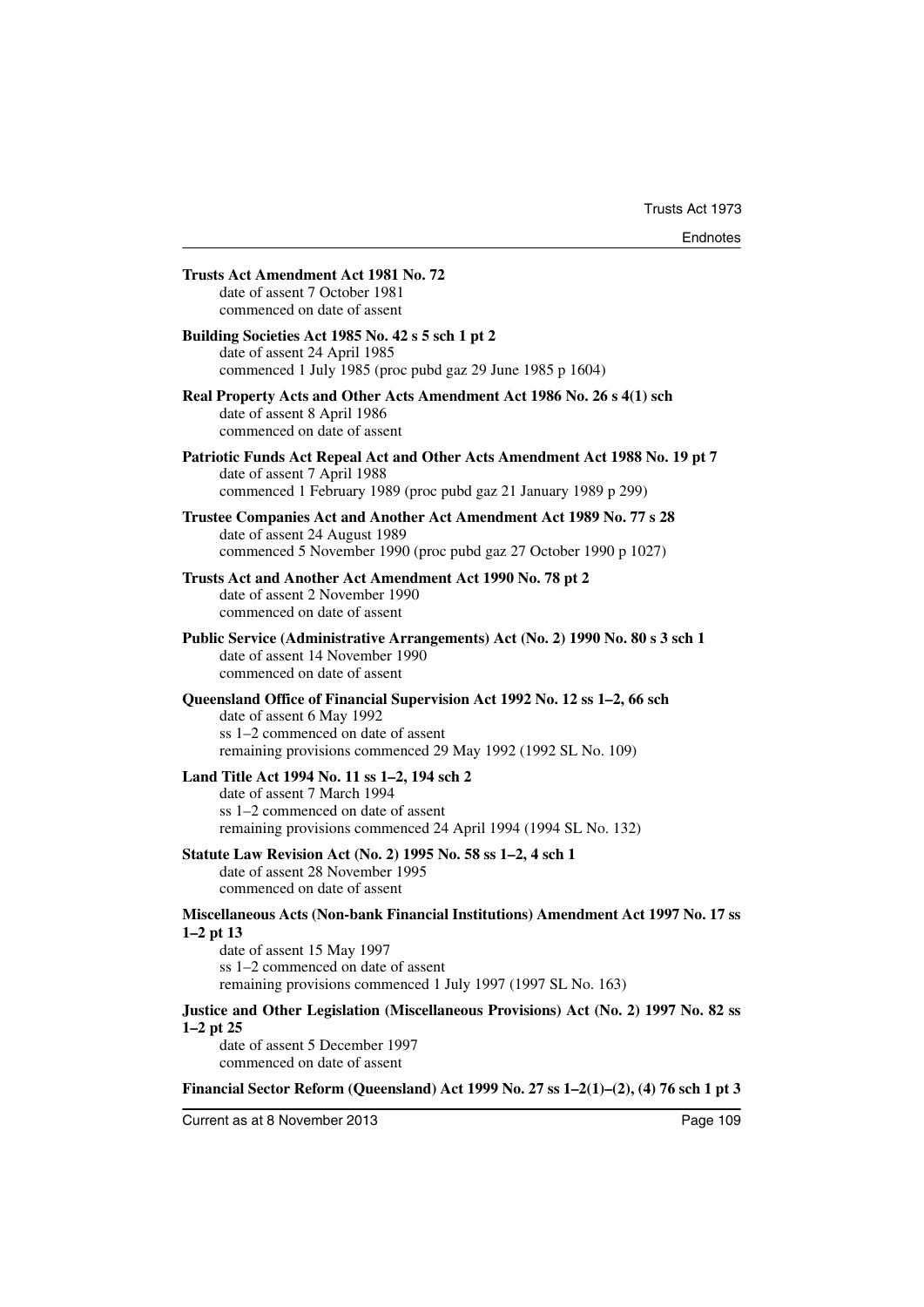#### Endnotes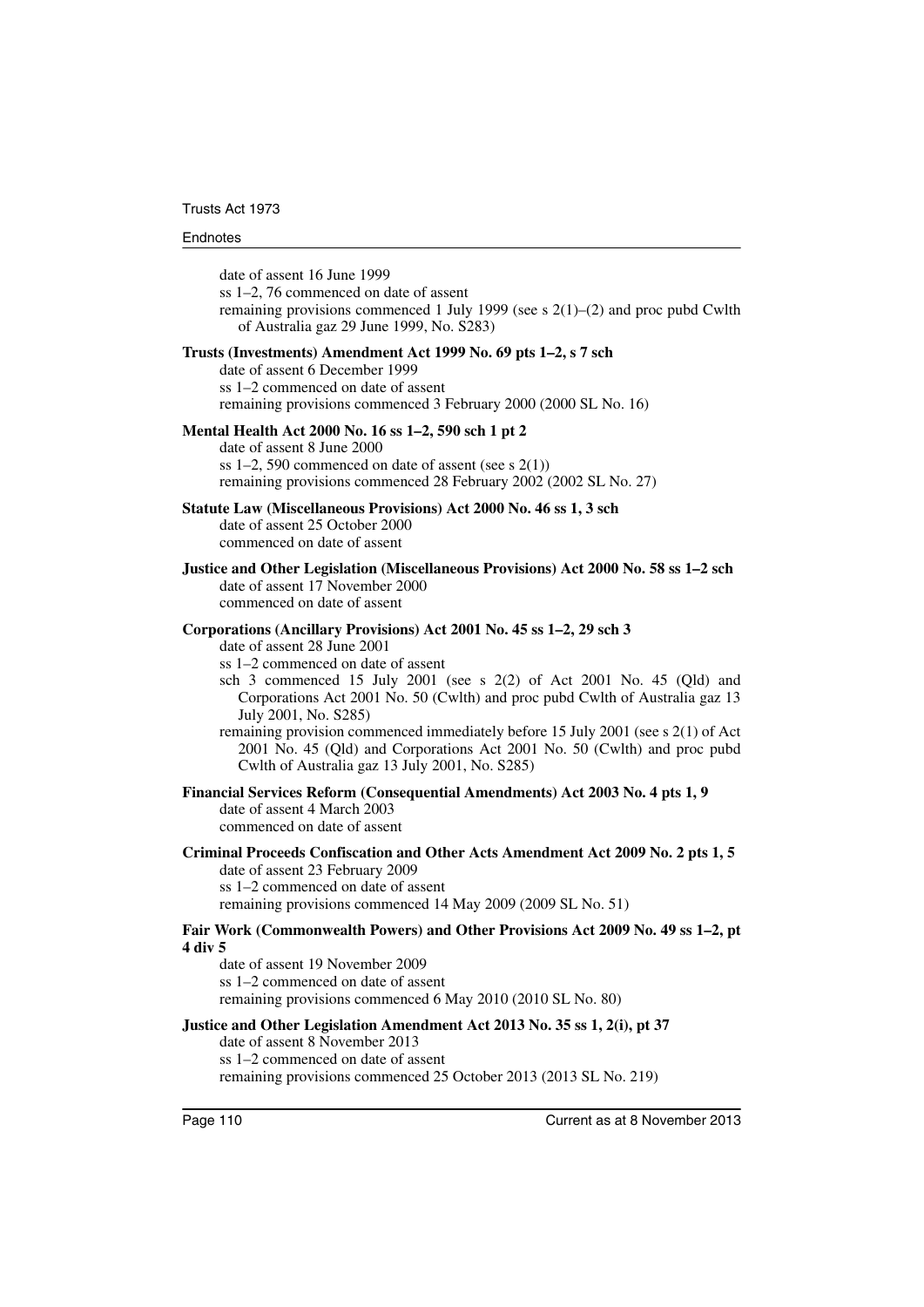### **Treasury and Trade and Other Legislation Amendment Act 2013 No. 39 ss 1, 43 sch 1**

date of assent 23 September 2013 commenced on date of assent

# **5 List of annotations**

#### **Short title**

**s 1** amd 1995 No. 58 s 4 sch 1

#### **Division of Act**

**s 2** om RA s 36

#### **Repeals and savings**

**s 3** om 1995 No. 58 s 4 sch 1

#### **Definitions**

**s 5** amd 1995 No. 58 s 4 sch 1 def *apart from this Act* ins 1981 No. 72 s 2(a) def *approved form* ins 1995 No. 58 s 4 sch 1 amd 2009 No. 2 s 81 def *authorised investments* amd 1999 No. 69 s 4 def *bank* ins 1990 No. 78 s 3 om 1994 No. 11 s 194 sch 2 def *bank and savings bank* amd 1979 No. 28 s 3(a) om 1990 No. 78 s 3 def *conveyance* amd 1995 No. 58 s 4 sch 1 def *Local Authority* ins 1979 No. 28 s 3(b) om 1994 No. 11 s 194 sch 2 def *Minister* ins 1990 No. 80 s 3 sch 1 om 1994 No. 11 s 194 sch 2 def *payment* amd 1995 No. 58 s 4 sch 1 def *property* om 1994 No. 11 s 194 sch 2 def *public accountant* sub 1995 No. 58 s 4 sch 1; 2000 No. 58 s 2 sch amd 2001 No. 45 s 29 sch 3; 2013 No. 39 s 43 sch 1; 2013 No. 35 s 173 def *Public Curator* om 1981 No. 72 s 2(b) def *public trustee* ins 1981 No. 72 s 2(b) def *registrar* amd 1994 No. 11 s 194 sch 2 def *sale* amd 1995 No. 58 s 4 sch 1 def *to convey* om 1995 No. 58 s 4 sch 1 def *to pay* om 1995 No. 58 s 4 sch 1 def *to sell* om 1995 No. 58 s 4 sch 1 def *trustee corporation* amd 1981 No. 72 s 2(c) sub 2009 No. 49 s 105

#### **Meaning of investment etc. on the security of property**

**s 5A** (prev s 5(2)) renum 1995 No. 58 s 4 sch 1 amd 1995 No. 58 s 4 sch 1

#### **Exercise of powers**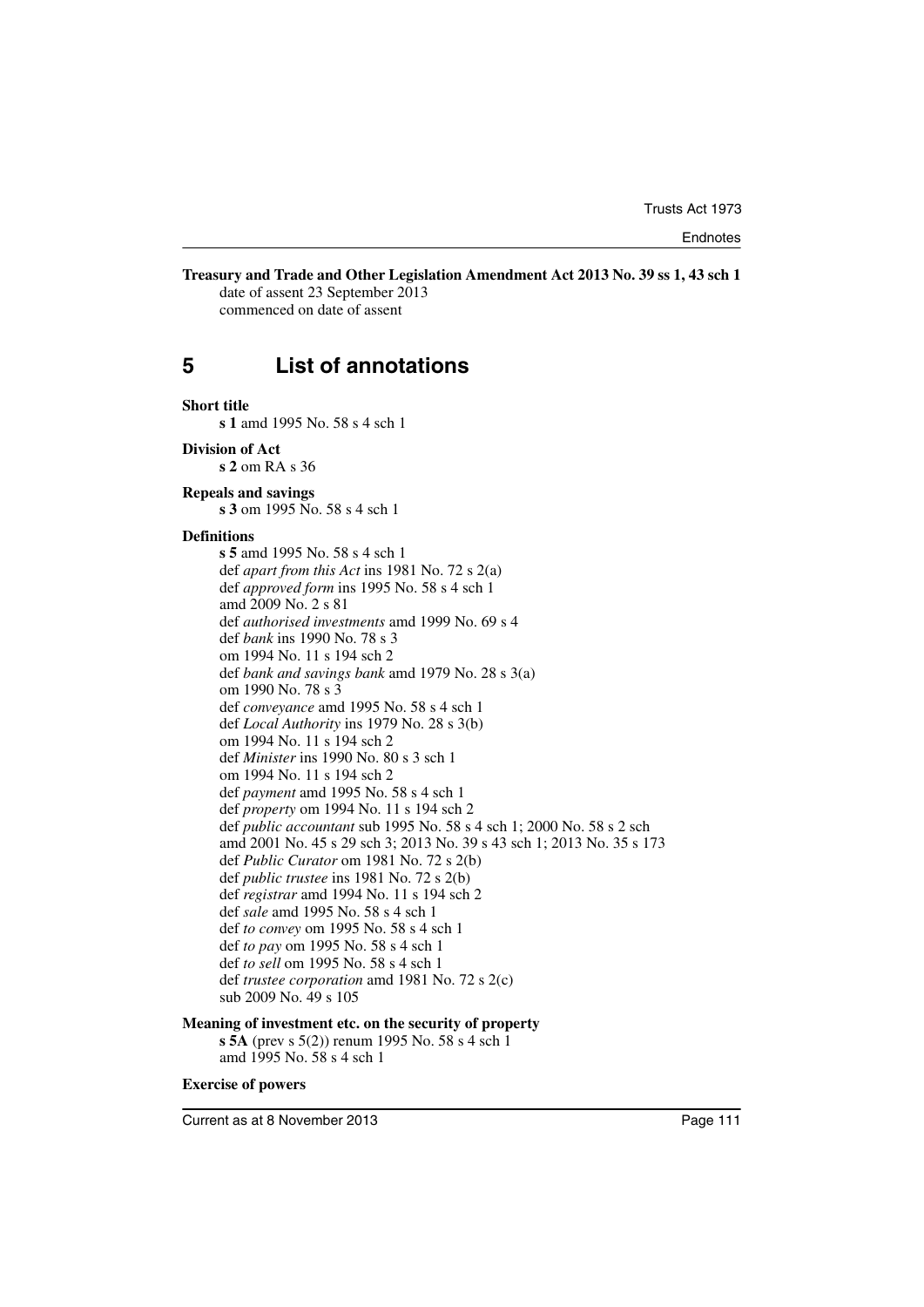Trusts Act 1973

#### **Endnotes**

**s 6** amd 1981 No. 72 s 3; 2000 No. 16 s 590 sch 1 pt 2 **Exercise of powers by statutory trustee s 7** amd 1981 No. 72 s 4 **Effect of exercise of powers s 7A** ins 1981 No. 72 s 5 **Application to court to review acts and decisions s 8** amd 1981 No. 72 s 6 **Limitation of the number of trustees s 11** amd 1981 No. 72 s 7; 1990 No. 80 s 3 sch 1; 1994 No. 11 s 194 sch 2 **Power of appointing new trustees s 12** amd 1979 No. 28 s 4; 1981 No. 72 s 8; 1990 No. 80 s 3 sch 1 **Vesting of trust property in new and continuing trustees s 15** amd 1981 No. 72 s 9 **Devolution of trust assets and trust powers upon death s 16** amd 1981 No. 72 s 10 **Devolution of mortgage estates on death s 17** amd 1981 No. 72 s 11 **PART 3—INVESTMENTS pt hdg** sub 1999 No. 69 s 5 **Application of particular provisions s 20** sub 1999 No. 69 s 5 **Power of trustee to invest s 21** amd 1981 No. 72 s 12; 1985 No. 42 s 5 sch 1; 1989 No. 77 s 28(1); 1990 No. 78 s 4; 1992 No. 12 s 66 sch; 1997 No. 17 s 67; 1997 No. 82 s 95; 1999 No. 27 s 76 sch 1 pt 3 sub 1999 No. 69 s 5 **Duties of trustee in relation to power of investment s 22** amd 1981 No. 72 s 13 sub 1999 No. 69 s 5 **Law and equity preserved s 23** sub 1999 No. 69 s 5 **Matters to which trustee must have regard in exercising power of investment s 24** sub 1999 No. 69 s 5 **Powers of trustee in relation to securities s 25** amd 1997 No. 17 s 68 sub 1999 No. 69 s 5

**Investment in securities under RITS s 26** sub 1999 No. 69 s 5

**Power of trustee as to calls on shares**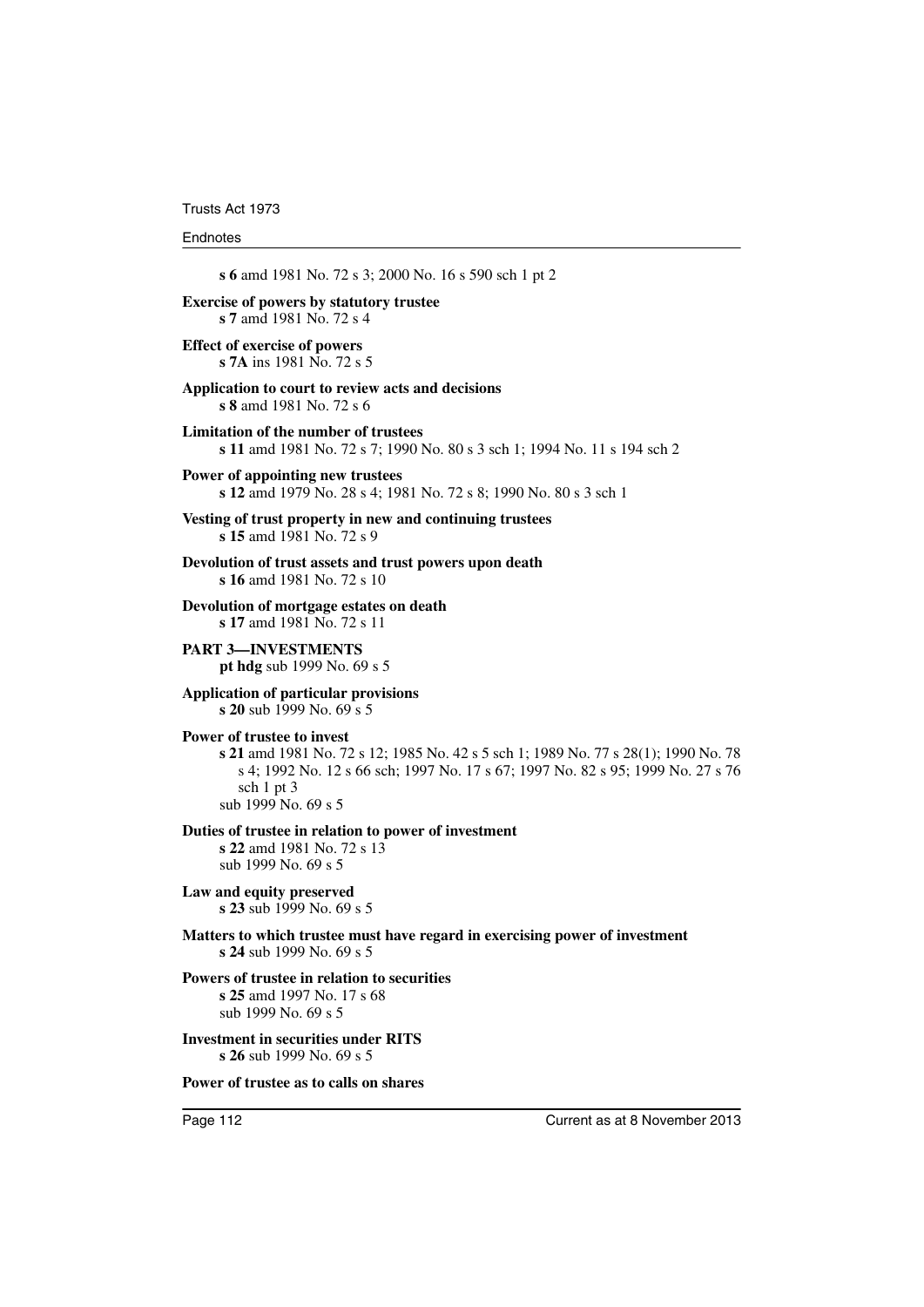**s 27** sub 1999 No. 69 s 5 **Power to purchase dwelling house as residency for beneficiary s 28** sub 1999 No. 69 s 5 **Power of trustee to retain investments s 29** sub 1999 No. 69 s 5 **Loans and investments by trustees not breaches of trust in particular circumstances s 30** sub 1999 No. 69 s 5 **Limitation of liability of trustee for loss on improper investments s 30A** ins 1999 No. 69 s 5 **Court may take into account investment strategy etc. in action for breach of trust s 30B** ins 1999 No. 69 s 5 **Power of court to set off gains and losses arising from investment s 30C** ins 1999 No. 69 s 5 **Application of part s 31** amd 1981 No. 72 s 14 **Miscellaneous powers in respect of property s 33** amd 1994 No. 11 s 194 sch 2; 1999 No. 69 s 7 sch **Deferred payment on sale of property s 37** amd 1999 No. 69 s 7 sch **Power to compound liabilities s 44** amd 1981 No. 72 s 15 **Deposit of documents for safe custody s 49** amd 1997 No. 17 s 69; 1999 No. 69 s 7 sch **Audit s 52** amd 1981 No. 72 s 16 **Power to employ agents s 54** amd 1997 No. 17 s 70; 2003 No. 4 s 27 **Protection of financial institutions s 55** amd 1990 No. 78 s 5; 1997 No. 17 s 71 **Power to delegate trusts s 56** amd 1986 No. 26 s 4(1) sch; 1994 No. 11 s 194 sch 2 **Power to apply income for maintenance etc. and to accumulate surplus income during a minority s 61** amd 1981 No. 72 s 17 **Protection of trustees by means of advertisements s 67** amd 1995 No. 58 s 4 sch 1; 2000 No. 58 s 2 sch; 2009 No. 2 s 82 **Implied indemnity of trustees s 71** amd 1997 No. 17 s 72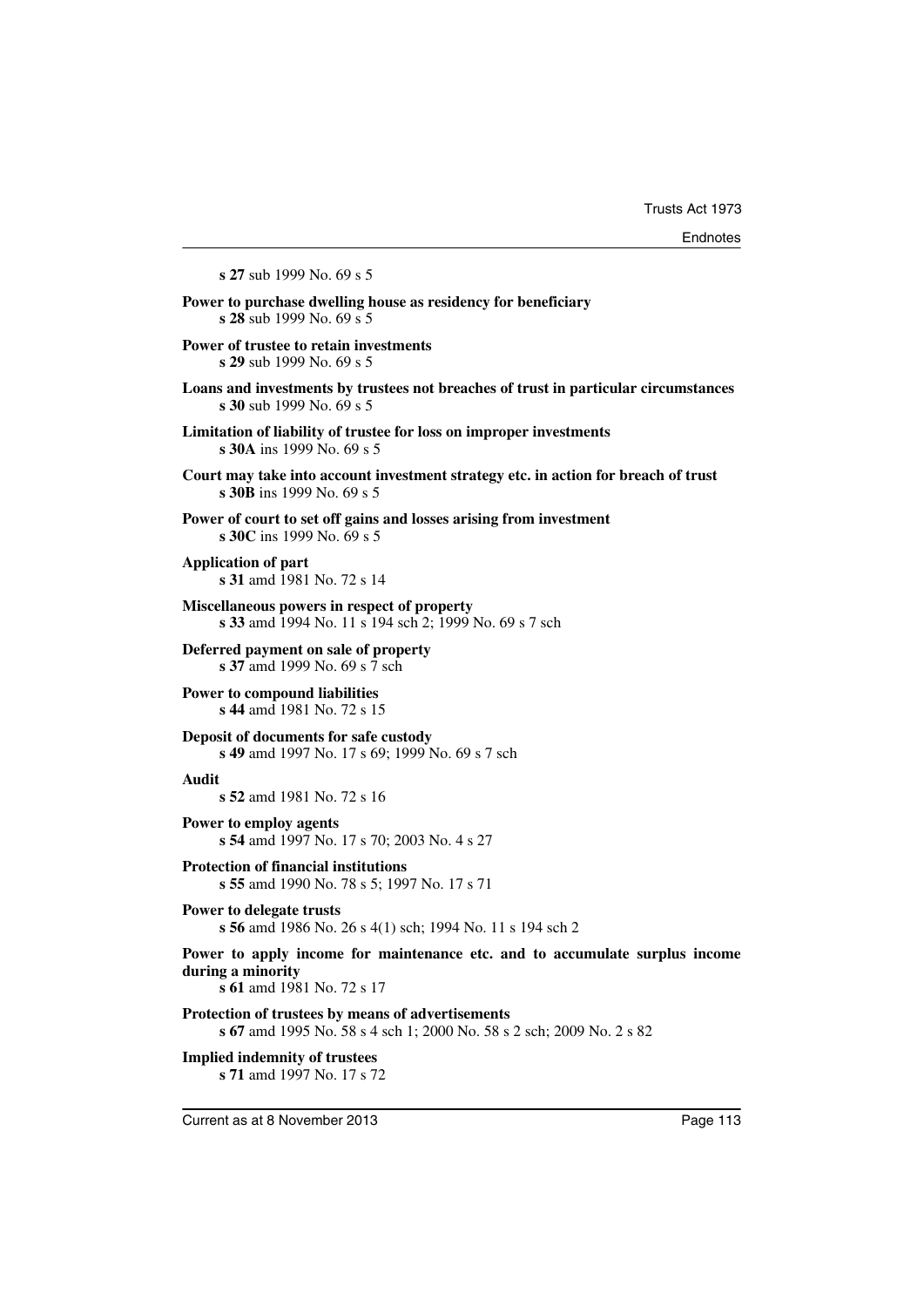Trusts Act 1973

#### Endnotes

| Contracts by guardians on behalf of infants<br>s 86 amd 2000 No. 46 s 3 sch                                                             |                                                     |  |                          |
|-----------------------------------------------------------------------------------------------------------------------------------------|-----------------------------------------------------|--|--------------------------|
| <b>Effect of vesting order</b><br>s 90 amd 1981 No. 72 s 18                                                                             |                                                     |  |                          |
| Payment into court by trustee<br><b>s 102</b> amd 1997 No. 17 s 73                                                                      |                                                     |  |                          |
| Occasions for applying property cy pres<br>s 105 amd 1988 No. 19 s 15                                                                   |                                                     |  |                          |
| Proceedings in case of charitable trust<br>s 106 sub 1981 No. 72 s 19                                                                   |                                                     |  |                          |
| PART 9—GIFTS BY PARTICULAR<br><b>PURPOSES</b><br>pt 9 (ss 107–110) ins 2009 No. 2 s 84                                                  |                                                     |  | TRUSTS FOR PHILANTHROPIC |
| PART 10—MISCELLANEOUS                                                                                                                   | pt hdg (prev pt 9) renum 2009 No. $2 s 83(1)$       |  |                          |
| <b>Application of part</b>                                                                                                              | s 111 (prev s 107) renum 2009 No. 2 s $83(2)$       |  |                          |
| Indemnity                                                                                                                               | s 112 (prev s 108) renum 2009 No. $2 s 83(2)$       |  |                          |
| Remedies for wrongful distribution of trust property                                                                                    | <b>s 113</b> (prev s 109) renum 2009 No. 2 s 83(2)  |  |                          |
| Fees and commission deemed a testamentary expense                                                                                       | s 114 (prev s 110) renum 2009 No. 2 s $83(2)$       |  |                          |
| Costs of inquiring regarding beneficiaries                                                                                              | s 115 (prev s 111) renum 2009 No. 2 s $83(2)$       |  |                          |
| Local governments may be trustee for certain purposes<br>s 116 (prev s 112) ins 1979 No. 28 s 5<br>renum 2009 No. 2 s 83(2)             |                                                     |  |                          |
| Requirement upon certain transfers to local government<br>s 117 (prev s 113) ins 1979 No. 28 s 6<br>renum 2009 No. 2 s 83(2)            | amd 1986 No. 26 s 4(1) sch; 1994 No. 11 s 194 sch 2 |  |                          |
| <b>Approval of forms</b><br>renum 2009 No. 2 s 83(2)                                                                                    | <b>s 118</b> (prev s 114) ins 1995 No. 58 s 4 sch 1 |  |                          |
| PART 11-TRANSITIONAL PROVISION FOR TRUSTS (INVESTMENTS)<br><b>AMENDMENT ACT 1999</b><br>renum 2009 No. 2 s 83(1)<br>amd 2009 No. 2 s 85 | pt hdg (prev pt 10) ins 1999 No. $69 s 6$           |  |                          |